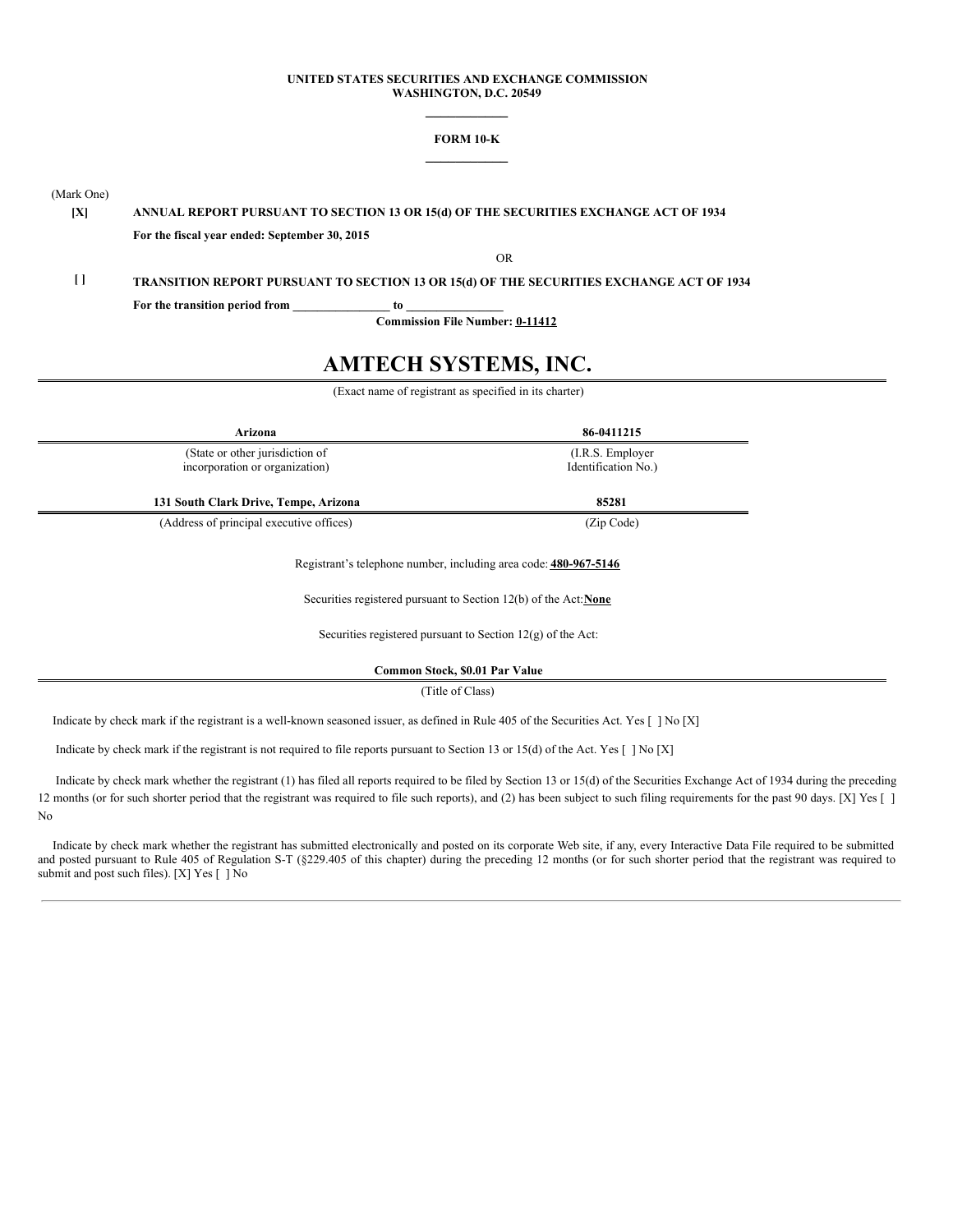Indicate by check mark if disclosure of delinquent filers pursuant to Item 405 of Regulation S-K (§ 229.405) is not contained herein, and will not be contained, to the best of registrant's knowledge in definitive proxy or information statements incorporated by reference in Part III of this Form 10-K or any amendment to this Form 10-K. [X]

Indicate by check mark whether the registrant is a large accelerated filer, an accelerated filer, non-accelerated filer, or a smaller reporting company. See definitions of "large accelerated filer", "accelerated filer" and "smaller reporting company" in Rule 12b-2 of the Exchange Act. (Check one):

Large accelerated filer [ ] Accelerated filer [X] Non-accelerated filer [ ] (do not check if a smaller reporting company) [ ] Smaller Reporting Company

Indicate by check mark whether the registrant is a shell company (as defined in Rule 12b-2 of the Exchange Act). Yes [ ] No [X]

As of March 31, 2015, the aggregate market value of the voting and non-voting stock held by non-affiliates of the registrant was approximately \$107,379,680, based upon the closing sales price reported by the NASDAQ Global Market on that date.

As of November 12, 2015, the registrant had outstanding 13,150,469 shares of Common Stock, \$0.01 par value.

#### DOCUMENTS INCORPORATED BY REFERENCE

Portions of the Definitive Proxy Statement related to the registrant's 2015 Annual Meeting of Shareholders, which Proxy Statement will be filed under the Securities Exchange Act of 1934, as amended, within 120 days of the end of the registrant's fiscal year ended September 30, 2015, are incorporated by reference into Items 10-14 of Part III of this Form 10-K.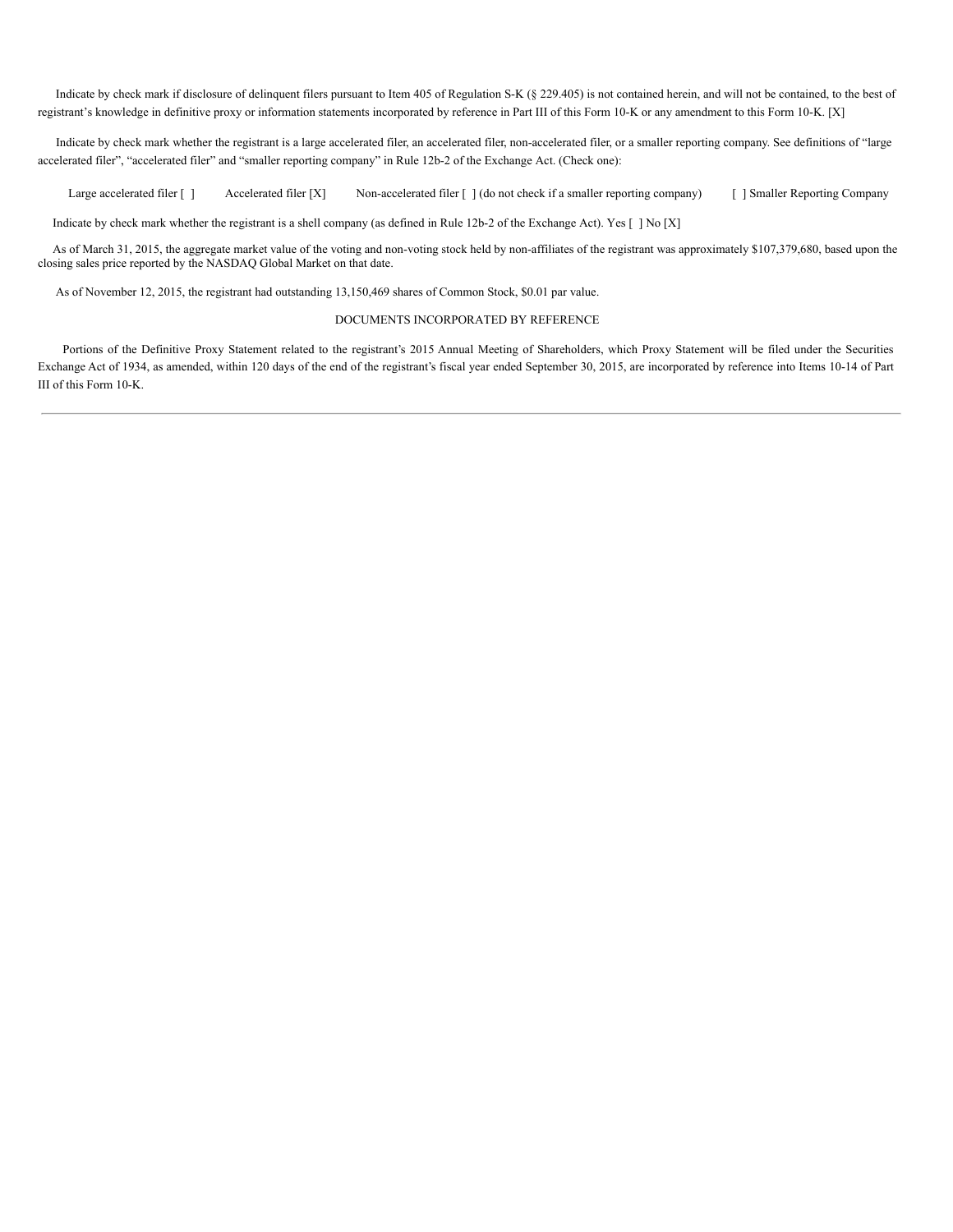# **AMTECH SYSTEMS, INC. AND SUBSIDIARIES**

# **Table of Contents**

|            | Part I                                                                                                       |                  |
|------------|--------------------------------------------------------------------------------------------------------------|------------------|
| Item 1.    | <b>Business</b>                                                                                              | $\underline{3}$  |
| Item 1A.   | <b>Risk Factors</b>                                                                                          | $\underline{12}$ |
| Item 1B.   | <b>Unresolved Staff Comments</b>                                                                             | 25               |
| Item 2.    | Properties                                                                                                   | 25               |
| Item 3.    | <b>Legal Proceedings</b>                                                                                     | 25               |
| Item 4.    | Mine Safety Disclosures                                                                                      | $\overline{26}$  |
|            | Part II                                                                                                      |                  |
| Item 5.    | Market for Registrant's Common Equity, Related Stockholder Matters and Issuer Purchases of Equity Securities | 27               |
| Item 6.    | Selected Financial Data                                                                                      | 28               |
| Item 7.    | Management's Discussion and Analysis of Financial Condition and Results of Operations                        | 29               |
| Item 7A.   | Quantitative and Qualitative Disclosures about Market Risk                                                   | $\overline{40}$  |
| Item 8.    | Financial Statements and Supplementary Data                                                                  | $\frac{42}{5}$   |
| Item 9.    | Changes in and Disagreements with Accountants on Accounting and Financial Disclosure                         | $\frac{74}{1}$   |
| Item 9A.   | <b>Controls and Procedures</b>                                                                               | $\frac{74}{1}$   |
| Item 9B.   | Other Information                                                                                            | $\frac{76}{1}$   |
|            | Part III                                                                                                     |                  |
| Item 10.   | Directors, Executive Officers and Corporate Governance                                                       | 76               |
| Item 11.   | <b>Executive Compensation</b>                                                                                | 76               |
| Item 12.   | Security Ownership of Certain Beneficial Owners and Management and Related Stockholder Matters               | $\frac{76}{5}$   |
| Item 13.   | Certain Relationships and Related Transactions, and Director Independence                                    | $\frac{76}{5}$   |
| Item 14.   | Principal Accounting Fees and Services                                                                       | $\frac{76}{5}$   |
|            | Part IV                                                                                                      |                  |
| Item 15.   | Exhibits and Financial Statement Schedules                                                                   | $\frac{76}{1}$   |
| Signatures |                                                                                                              | 77               |
|            | $\overline{c}$                                                                                               |                  |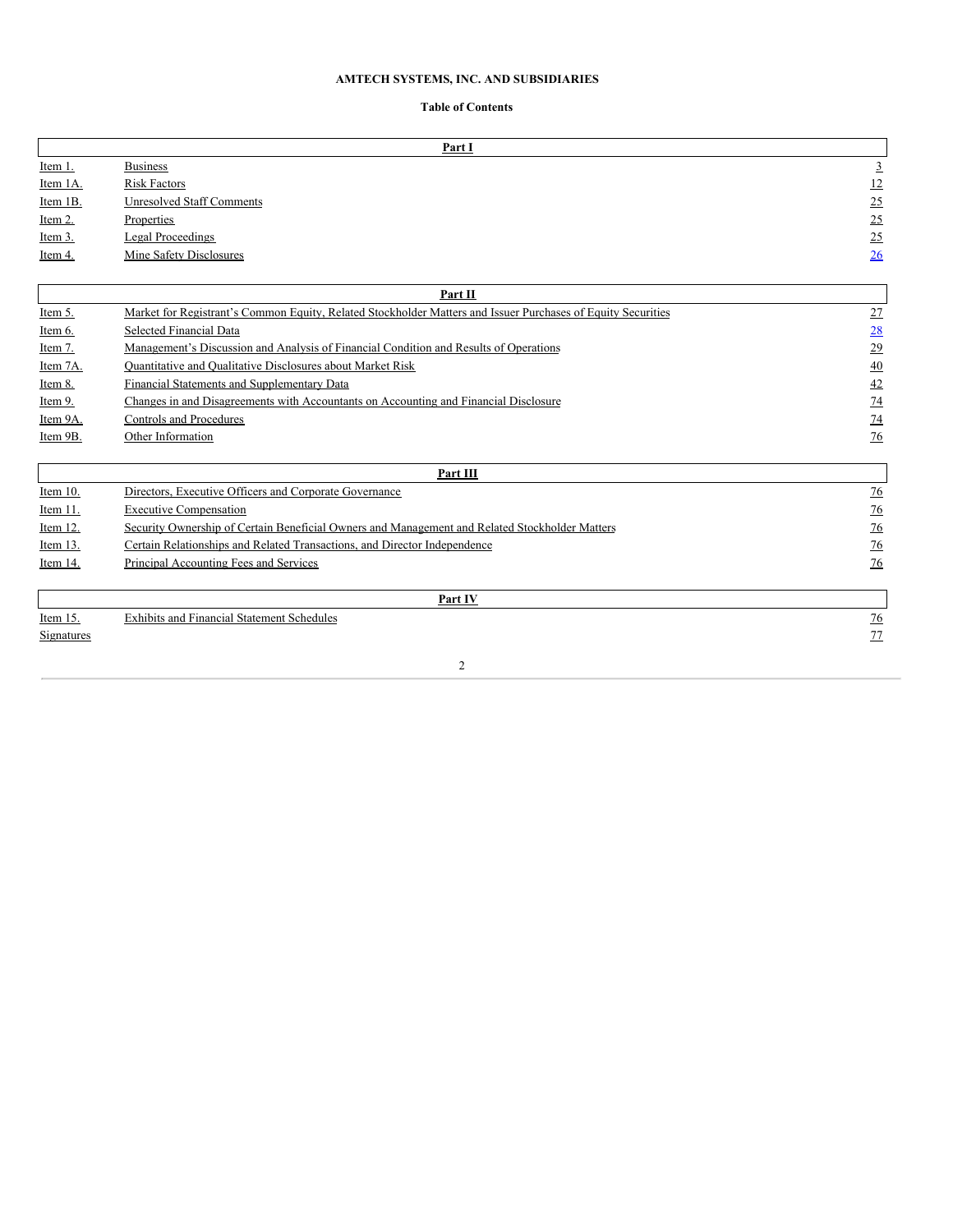#### **FORWARD-LOOKING STATEMENTS**

Certain information contained or incorporated by reference in this Annual Report on Form 10-K is forward-looking in nature. All statements included or incorporated by reference in this Annual Report on Form 10-K, or made by management of Amtech Systems, Inc. and its subsidiaries ("the Company" or "Amtech"), other than statements of historical fact, are hereby identified as "forward-looking statements" (as such term is defined in Section 27A of the Securities Act of 1933, as amended, and Section 21E of the Securities Exchange Act of 1934, as amended). Examples of forward-looking statements include statements regarding Amtech's future financial results, operating results, business strategies, projected costs, products under development, competitive positions and plans and objectives of the Company and its management for future operations. In some cases, forward-looking statements can be identified by terminology such as "may," "will," "should," "would," "expects," "plans," "anticipates," "intends," "believes," "estimates," "predicts," "potential," "continue," or the negative of these terms or other comparable terminology. Any expectations based on these forward-looking statements are subject to risks and uncertainties and other important factors, including those discussed in the section entitled "ITEM 1A. RISK FACTORS." These and many other factors could affect Amtech's future operating results and financial condition, and could cause actual results to differ materially from expectations based on forward-looking statements made in this document or elsewhere by Amtech or on its behalf.

<span id="page-3-0"></span>All references to "we," "our," "us," or "Amtech" refer to Amtech Systems, Inc. and its subsidiaries.

#### **PART I**

#### <span id="page-3-1"></span>**ITEM 1. BUSINESS**

#### **OUR COMPANY**

We are a leading, global manufacturer of capital equipment, including thermal processing, silicon wafer handling automation, and related consumables used in fabricating solar cells, LED and semiconductor devices. Semiconductors, or semiconductor chips, are fabricated on silicon wafer substrates, sliced from ingots, and are part of the circuitry, or electronic components, of many products including solar cells, computers, telecommunications devices, automotive products, consumer goods, and industrial automation and control systems. The Company's wafer handling, thermal processing and consumable products currently address the diffusion, oxidation, and deposition steps used in the fabrication of solar cells, LEDs, semiconductors, microelectromechanical systems "(MEMS)" and the polishing of newly sliced silicon wafers.

Our major emphasis in the solar industry is the development of thermal processes, and deposition for solar cell manufacturing, which we believe, collectively, are key to driving higher cell efficiencies. The markets we serve are experiencing rapid technological advances and are, historically, cyclical. Therefore, future profitability and growth depend on our ability to develop or acquire and market profitable new technology products, and on our ability to adapt to cyclical trends.

We believe our product portfolio, developed through a track record of technological innovation as well as the successful integration of key acquisitions, reduces the cost of solar cell manufacturing by increasing solar cell efficiency, increasing throughput and increasing yields. We have been providing manufacturing solutions to the semiconductor industry for over 30 years and have leveraged our semiconductor technology and industry presence to capitalize on growth opportunities in the solar industry. Our customers use our equipment to manufacture solar cells, semiconductors, silicon wafers and MEMS, which are used in end markets such as solar power, telecommunications, consumer electronics, computers, automotive and mobile hand-held devices. Through the acquisition of BTU International, Inc. ("BTU") this past fiscal year, we expanded our thermal processing capability with the supply of solder reflow systems used for surface mount applications in the electronics assembly market, and custom equipment for multiple industrial markets. In addition, this past fiscal year we expanded our participation in the solar market through the acquisition of a controlling interest in SoLayTec B.V. ("SoLayTec"), which provides Atomic Layer Deposition ("ALD") systems used in high efficiency solar cells. To complement our research and development efforts, we also sell our equipment to, and coordinate certain development efforts with, research institutes, universities and customers.

For fiscal 2015, we recognized net revenue of\$105 million, which included \$57 million of solar revenue or approximately 54% of our total revenue. These results compare to \$57 million of net revenue for fiscal 2014, which included\$36 million of solar revenue or approximately 64% of our total revenue. Our order backlog as of September 30, 2015 and

## 3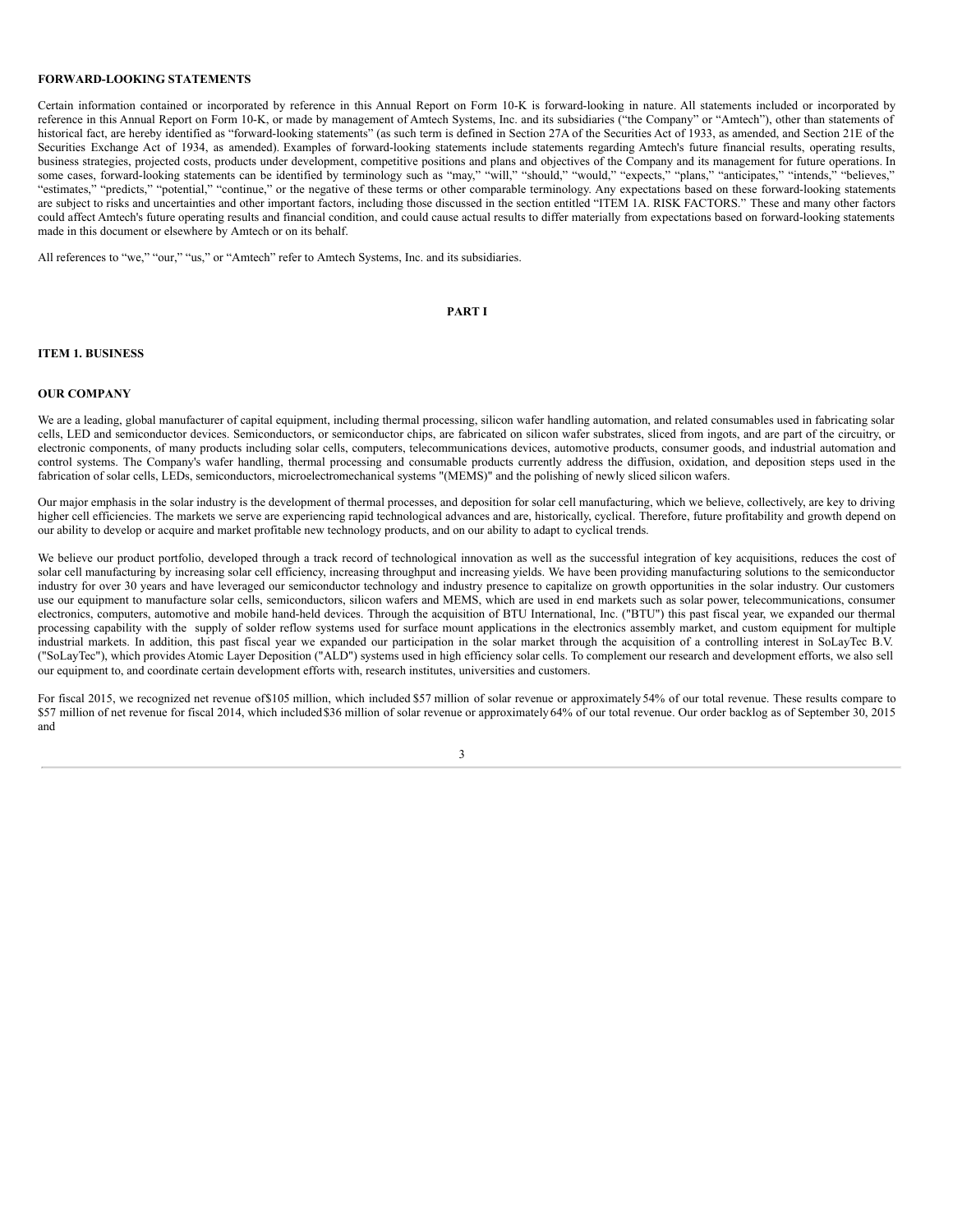2014 was \$35 million and \$29 million, respectively, a 21% increase. Our backlog as of September 30, 2015 included approximately\$20 million of orders and deferred revenue from our solar industry customers compared to \$21 million from our solar industry customers as of September 30, 2014. Because our orders are typically subject to cancellation or delay by the customer, our backlog at any particular point in time is not necessarily representative of actual sales in subsequent periods, nor is backlog any assurance that we will realize revenue or profit from completing these orders.

Orders from the solar industry totaled\$61 million during fiscal 2015, compared to\$40 million and \$28 million in fiscal 2014 and 2013, respectively. The solar book to bill ratio for fiscal years 2015 and 2014 was 1.1:1 and 1.0:1, respectively.

Following the Company's acquisition of BTU, an evaluation was conducted of the Company's organizational structure. Beginning with the second quarter of fiscal 2015, the Company made changes to its reportable segments. Prior period amounts have been revised to conform to the current period segment reporting structure. The Company operates in three business segments: (i) solar, (ii) semiconductor and (iii) polishing. For information regarding net revenue, operating income and identifiable assets attributable to each of our three business segments for each of the past three fiscal years, see Note 8 of the Notes to Consolidated Financial Statements included herein and "ITEM 7, MANAGEMENT'S DISCUSSION AND ANALYSIS OF FINANCIAL CONDITION AND RESULTS OF OPERATIONS" in this Annual Report. For information on the products of each segment, see "Solar and Semiconductor Equipment Products" and "Polishing Supplies Products" within this "ITEM 1. BUSINESS" section. For information regarding risks to our business, see "ITEM 1A. RISK FACTORS."

# **GROWTH STRATEGY**

Capitalize on Growth Opportunities in the Solar Industry by Leveraging Our Leading Diffusion Furnace Market Share, Top-Tier Customer Relationships, and Track *Record of Technological Innovation.* We believe that long-term growth in the solar industry will be driven by several macro-economic factors, such as volatile energy prices, limited non-renewable energy resources, government incentives for solar generated electricity, increasing environmental awareness, energy security concerns and the expected decrease in the cost of solar energy. As the solar market continues to develop, advances in process technology will be vital to remaining competitive. We intend to continue leveraging our leading market position, relationships with leading global solar cell customers and demonstrated track record of technical innovation to maximize sales of our current and next-generation technology solutions.

*Develop Multi-Product Solutions to Expand Our Addressable Market.* We are focused on acquiring, developing and licensing new products across our business in response to customer needs in the solar market. As we add to our product portfolio, we plan to continue expanding our offerings within the solar cell production process, thus capturing a greater percentage of capital spent on building global solar cell manufacturing capacity. Our successful development of PECVD equipment is a recent example of meeting our customers' needs and expanding the size of our addressable market.

Pursue Strategic Acquisitions That Complement Our Strong Platform. Over the course of our history, we have developed an acquisition strategy consistent with our focus of maintaining market leadership and a technology roadmap leading to higher efficiency and lower cost solar cells. Based on our acquisition strategy, we continue to evaluate potential technology, product and business acquisitions or joint ventures that are intended to increase our existing market share in the solar, semiconductor and LED industries and expand our addressable market. In evaluating these opportunities, our objectives include: enhancing our earnings and cash flows, adding complementary product offerings, actively expanding our geographic footprint, improving our production efficiency and enhancing our customer base.

Contribute to the Solar Industry's Mission of Reaching Grid Parity. We believe next-generation process technology for solar cell manufacturing is the driver to increasing efficiency and lowering manufacturing costs and is key to enabling grid parity, where the cost of solar generated electricity is on parity with traditional, non-renewable sources of energy such as coal and natural gas. Our next-generation solar cell process technology has a demonstrated track record of increasing our customers' solar cell conversion efficiency. We will continue to develop next-generation solar cell manufacturing process technology that will enable our customers to displace non-renewable energy.

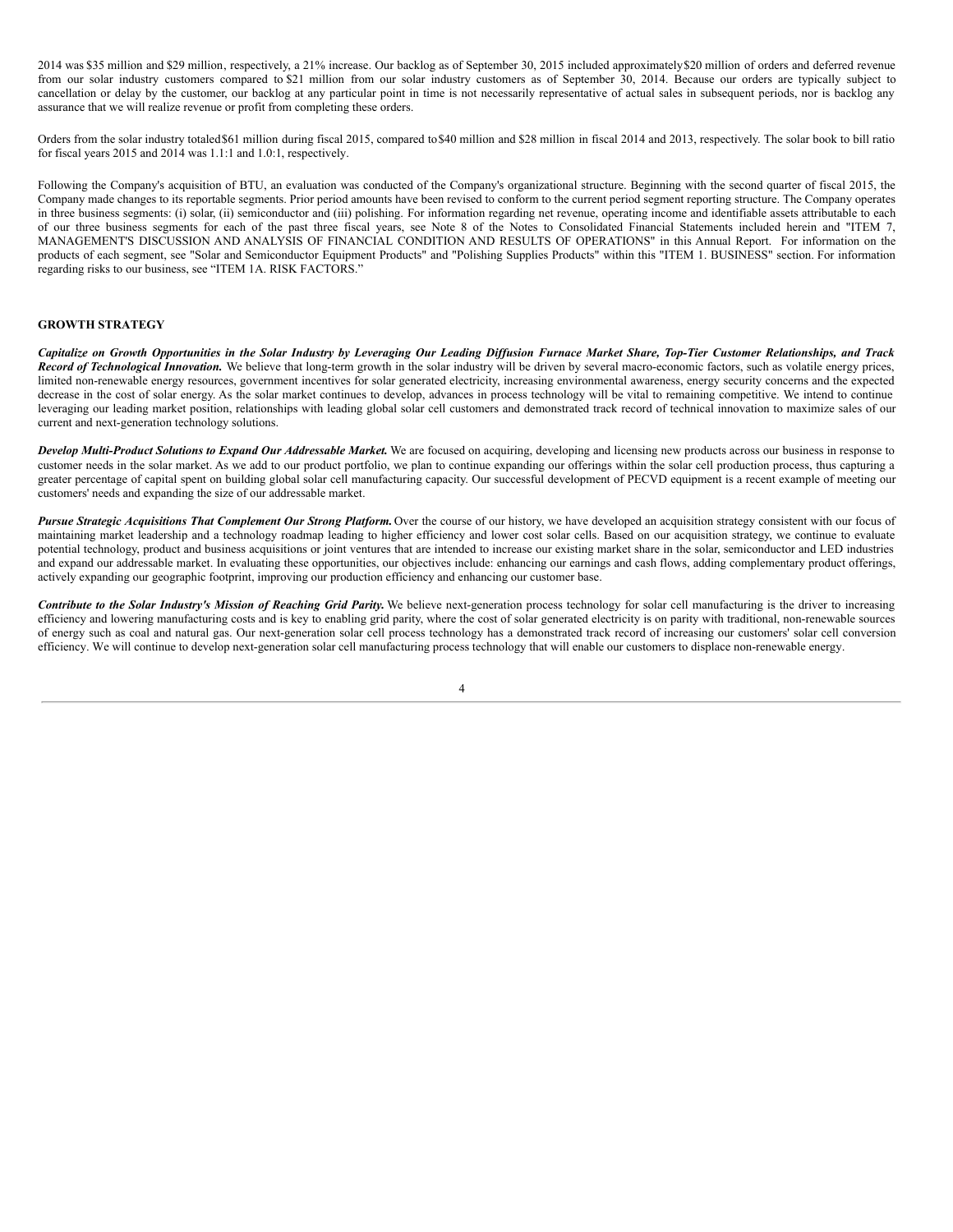## **RECENT ACQUISITIONS AND DISPOSITIONS**

In December 2014, the Company expanded our participation in the solar market by acquiring a 51% controlling interest in SoLayTec, based in Eindhoven, the Netherlands, which provides ALD systems used in high efficiency solar cells. The acquisition of the controlling interest in SoLayTec supports our business model of growth through strategic acquisition.

In January 2015, the Company completed its acquisition of BTU, a Delaware corporation, pursuant to which BTU became a wholly owned subsidiary of the Company. Amtech acquired all of the outstanding stock of BTU in an all-stock transaction. BTU stockholders received 0.3291 shares of Amtech common stock for every share of BTU stock.

The addition of BTU supports our business model of growth through strategic acquisition and continuous innovation. The combination with BTU further positions the Company as a leading, global supplier of solar and semiconductor production and automation systems. The acquisition also further advances our strategy to expand our technology portfolio in adjacent markets and creates a strong platform to drive the growth of our solar business. With the addition of BTU, the Company has a more diversified and profitable revenue base, allowing the Company to better scale production and distribution of our solar technology to meet accelerating demand for next-generation technology solutions.

In September 2015, the Company sold a portion of its interest in Kingstone Technology Hong Kong Limited ("Kingstone Hong Kong"), a partially owned subsidiary of the Company, for \$4,000,000 plus the repayment of certain outstanding debt in the amount of approximately \$4,000,000. Following the transaction, the Company's interest in Kingstone Hong Kong was reduced from 55% to 15%. Kingstone Hong Kong is the parent company of Shanghai Kingstone Semiconductor Company, Ltd. ("Shanghai Kingstone"), a Shanghai-based technology company specializing in ion implant solutions for the solar and semiconductor industries. Following the transaction, Kingstone Hong Kong's ownership interest in Shanghai Kingstone was reduced from 100% to 68.75% with the Company owning approximately 10% of Shanghai Kingstone. Proceeds from the sale of shares will be paid to Amtech and used to support the company's core strategic initiatives.

# **SOLAR INDUSTRY**

We provide process equipment and related cell manufacturing equipment to many of the world's leading solar cell manufacturers.

Within process equipment, our primary focus is on our existing solar diffusion furnace and the development of next-generation diffusion furnaces, including our proprietary Ntype, PECVD systems. Our N-type technology has been developed through a three-party research collaboration agreement with the Energy Research Centre of the Netherlands, or ECN, a leading solar research center in Europe and Yingli Green Energy Holding Company Limited, or Yingli, one of the world's leading vertically integrated photovolataic (PV) product manufacturers. In 2012, we launched our PECVD system. Through our acquisition of SoLayTec, we produce, develop, and deliver and service worldwide machines for ultrafast ALD Equipment used in high efficiency solar cells.

We also offer furnace automation and wafer handling systems used within the diffusion processing step of solar cell manufacturing. Our automation equipment includes mass wafer transfer systems, sorters, long-boat transfer systems, load station elevators, buffers and conveyers, which we sell both in connection with our diffusion furnaces and on a standalone basis.

Most solar cell manufacturers sell their products to manufacturers of solar modules or solar panels. Others are vertically integrated and use their cells in the production of solar modules and panels. Solar cells are the critical component of solar modules and solar panels, which are sold to the end user and used in residential homes, industrial applications, remote pumping, lighting and heating uses and central power stations.

Although the solar market has experienced tremendous growth over the past five years, it is characterized by short-term periods of rapid capacity expansion followed by periods of rapid contraction in our customers' capital spending.

5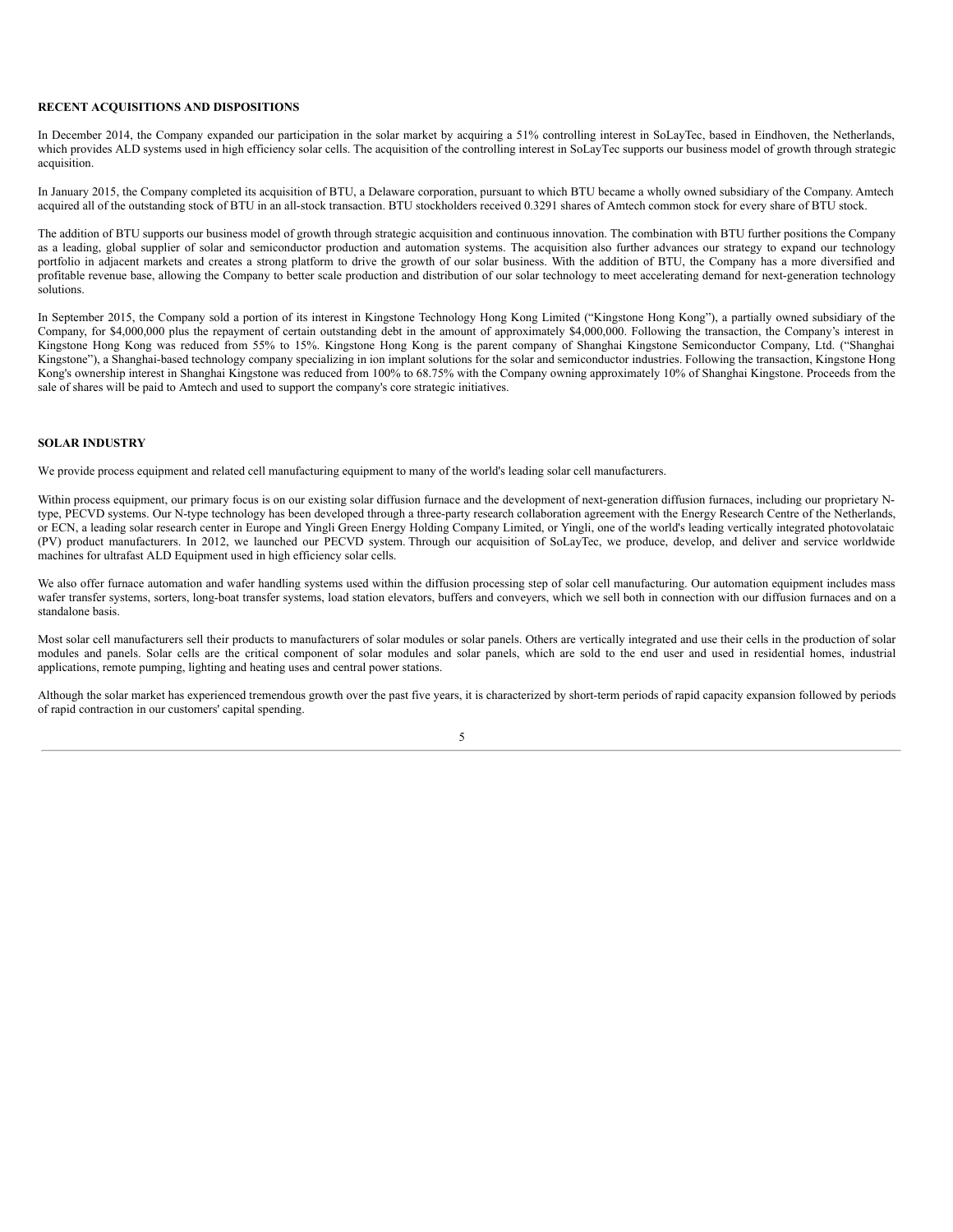When actual and expected end-user demand outstrips available capacity, this triggers the beginning of the next period of expansion.

## **SEMICONDUCTOR INDUSTRY**

We provide diffusion equipment as well as handling, storage and automation equipment and related services to leading semiconductor manufacturers. Our products include horizontal and vertical diffusion furnaces used to produce semiconductors, silicon wafers and MEMS, as well as lapping equipment, polishing templates and wafer insert carriers, mass wafer transfer systems, loaders and sorters.

Although the semiconductor market has experienced significant growth over the past fifteen years, it remains cyclical by nature. The market is characterized by short-term periods of under or over utilization of capacity for most semiconductors, including microprocessors, memory, power management chips and other logic devices. When capacity utilization decreases due to the addition of excess capacity, semiconductor manufacturers typically slow their purchasing of capital equipment. Conversely, when capacity utilization increases, so does capital spending.

Most semiconductor chips are built on a silicon wafer, and include multiple layers of circuitry that connect a variety of circuit components, such as transistors, capacitors and other components. To build a chip, the transistors, capacitors and other components are first created on the surface of the wafer by performing a series of processes to deposit and remove selected film layers, including insulators. Similar processes are then used to build the layers of wiring structures on the wafer. These are all referred to as "frontend" processes.

As demand for increasingly sophisticated electronic devices continues; new technologies such as wireless networks, next generation cellular phones and tablets will help to drive future growth. Electronic equipment continues to become more complex, yet end users are still demanding smaller, lighter and less expensive devices. This, in turn, requires increased performance and reduced cost, size, weight and power requirements of electronic assemblies, printed circuit boards and semiconductors. In response to these developments, manufacturers are increasingly employing more sophisticated production and assembly techniques requiring more advanced manufacturing equipment, such as that supplied by BTU.

In the printed circuit board assembly process, semiconductor discrete-devices and various other components are attached to printed circuit boards. The attachment process, which creates a permanent physical and electrical bond, is called solder reflow or surface mount reflow. Manufacturers rely on high throughput and highly reliable equipment to get the maximum efficiency in their production process. Die level semiconductor packaging processes include precision thermal processing steps. Advancements in the semiconductor industry toward higher chip speeds, smaller form factors and reduced costs are driving the transition to wafer level packaging from the traditional wire bonding technique.

#### **SOLAR AND SEMICONDUCTOR EQUIPMENT PRODUCTS**

Our furnace and automation equipment is manufactured in our facilities in The Netherlands, France, Massachusetts, and China. The following paragraphs describe the products that comprise our solar, semiconductor and electronics assembly equipment business:

*Horizontal Dif usion Furnaces.* Through our subsidiaries, Tempress and Bruce Technologies, we produce and sell horizontal diffusion furnaces. Our horizontal furnaces currently address several steps in the solar and semiconductor manufacturing processes, including diffusion, phosphorus tetrachloride doping, or POCl3, boron tribromide, or BBR3, low-pressure chemical vapor deposition, or LPCVD, oxidation, and annealing.

Our horizontal furnaces generally consist of three large modules: the load station where the loading of the wafers occurs; the furnace section, which is comprised of one to four thermal reactor chambers; and the gas distribution cabinet where the flow of gases into the reactor chambers is controlled, and often customized to meet the requirements of our customers' particular processes. The horizontal furnaces utilize a combination of existing industry and proprietary technologies and are sold primarily to solar customers and semiconductor customers who do not require the advanced automation of, or cannot justify the higher expense of, vertical furnaces for some or all of their diffusion processes. Our models are capable of processing all currently existing wafer sizes.

*Automation Products - Solar.* Our automation technology products are used in several of the diffusion steps and in the anneal processing step of solar cell manufacturing. Our R2D Automation equipment includes mass wafer transfer

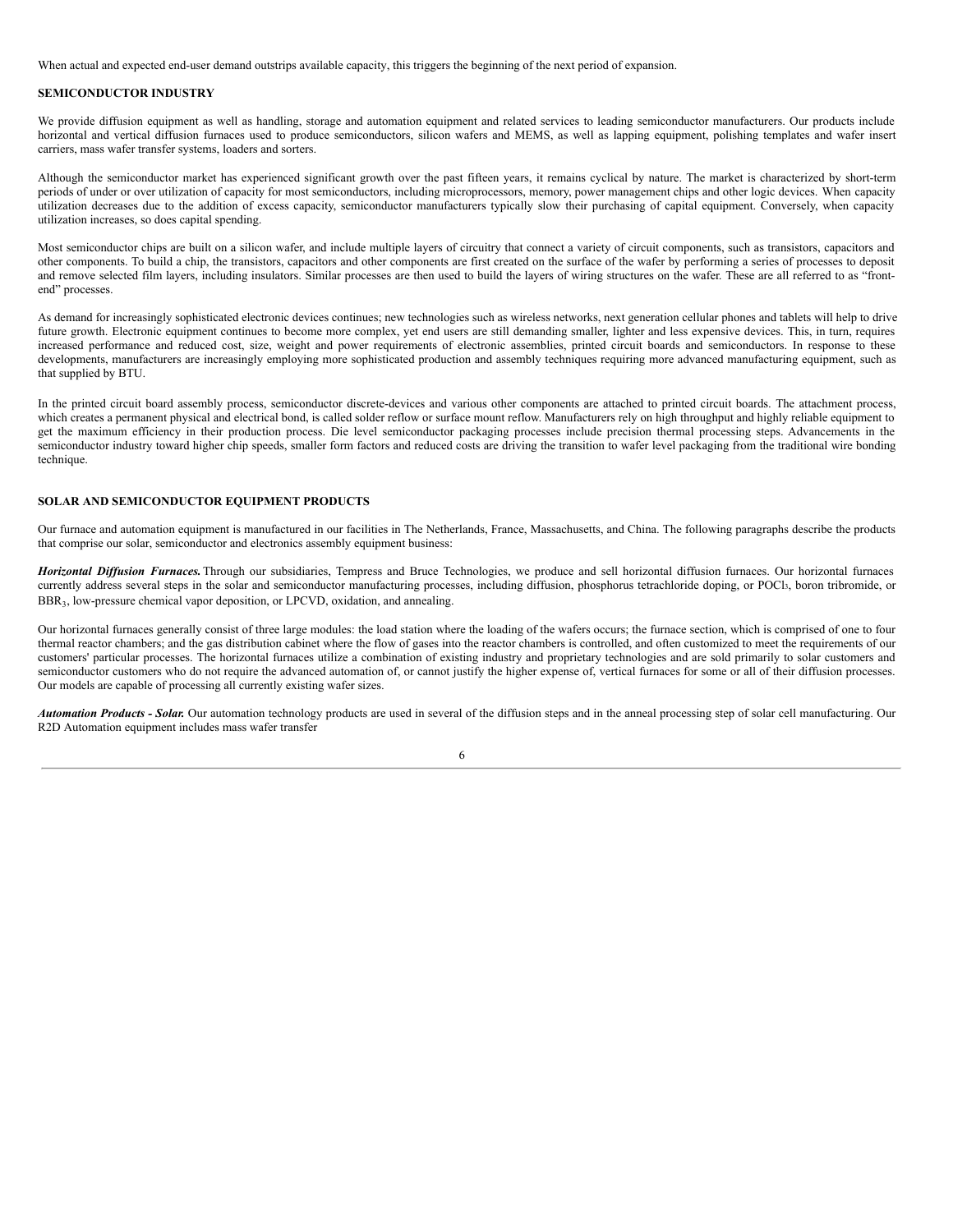systems, sorters, long-boat transfer systems, load station elevators, buffers and conveyers. We use a vacuum technology in our Comet Standalone and our Comet Full Automation solar wafer transfer systems designed to ensure high throughput, reduced breakage and thereby increased yield.

*Plasma-Enhanced Chemical Vapor Deposition (PECVD).* Our solar PECVD product applies an anti-reflective coating to solar wafers; a coating critical to the efficiency of solar cells. PECVD layers are also used for passivation of the front and/or back side of the solar cell. This solar product adds another solar cell processing step to Amtech's offerings. We are exploring next-generation high-efficiency technology and dedicating our efforts to that process development.

*Atomic Layer Deposition.* We produce, develop, deliver and service worldwide machines for ultrafast, spatial (ALD)equipment, a promising technology for ultrathin Al2O3 passivation layers on solar cells. The ALD machines from SoLayTec are intended for industrial production in the solar market. As such, following the acquisition of the majority interest in SoLayTec, the Company is now able to use ALD in the industrial production and solar market due to technology that was previously unavailable to the Company prior to the acquisition due to the very low speed of ALD and the associated high cost. The unique feature of the SoLayTec machines is the breakthrough speed that enables industrial application.

*Automation Products - Semiconductor.* Use of our automation products reduces human handling and, therefore, reduces exposure of wafers to particle sources during the loading and unloading of the process tubes and protects operators from heat and chemical fumes. The top reactor chamber of a horizontal furnace can be as much as eight feet from the floor on which the operator stands when manually loading wafer boats. Typical boats of 150mm to 300mm wafers weigh three to six pounds. Given these two factors, automating the wafer loading and unloading of a diffusion furnace improves employee safety and ergonomics in silicon wafer, solar cell and semiconductor manufacturing facilities.

*S-300.* Our patented S-300 model provides a very efficient method of automatically transporting a full batch of up to 300 wafers to the designated tube level and automatically placing them directly onto the cantilever loader of a diffusion furnace at one time. This product is suitable for the production of nearly all semiconductors manufactured using a horizontal furnace. The S-300 can be used in conjunction with all current wafer sizes and is particularly well suited for manufacturers of 300mm wafers.

*Comet.* Our Comet and Gemini series of wafer transfer systems include a wide range of throughputs and footprints to meet the needs of our customers who serve the semiconductor industry. Comet Sorter with Optical Character Recognition (OCR) is used in sorting, randomizing, compacting or tracking. The Comet Sorter is cassette to cassette with OCR front and back scribe functions, notch alignment and SECSII Gem communication. Comet ID Readers check tag carriers then read each wafer scribe. The Comet ID Reader sends the information to the host with SECSII Gem commands.

*Small Batch Vertical Furnace.* Our small batch, two-tube vertical furnace was developed internally with the active support from a large semiconductor manufacturer and longterm customer. The specifications for this furnace include a two-tube vertical furnace for wafer sizes of up to 200mm, with each tube having a small flat zone capable of processing 25-50 wafers per run. We are targeting niche applications, including research and development, while we continue to develop additional processes, since the competition in the large batch vertical furnace market is intense and our competitors are much larger and have substantially greater financial resources, processing knowledge and advanced technology.

*Continuous Thermal Processing Systems.* Through our recently acquired subsidiary BTU, we produce and sell thermal processing systems used in the solder reflow and curing stages of printed circuit board assembly as well as systems for the thermal processes used in advanced semiconductor packaging. Our printed circuit board assembly products are used primarily in the advanced, high-density segments of the market that utilize surface mount technology.

Flip-chip reflow provides the physical and electronic bond of the semiconductor device to its package. Our range of convection reflow systems, utilizing patented closed loop convection technology, rate at up to 400°C and operate in air or nitrogen atmospheres. These products utilize impingement technology to transfer heat to the substrate. Using thermal power arrays of five-kilowatt heaters, they can process substrates in dual lane, dual speed configurations, thereby enabling our customers to double production without increasing the machine's footprint. These products are available in four models based on the heated lengths of thermal processing chambers. Heated length is based on the required production rate and loading requirements.

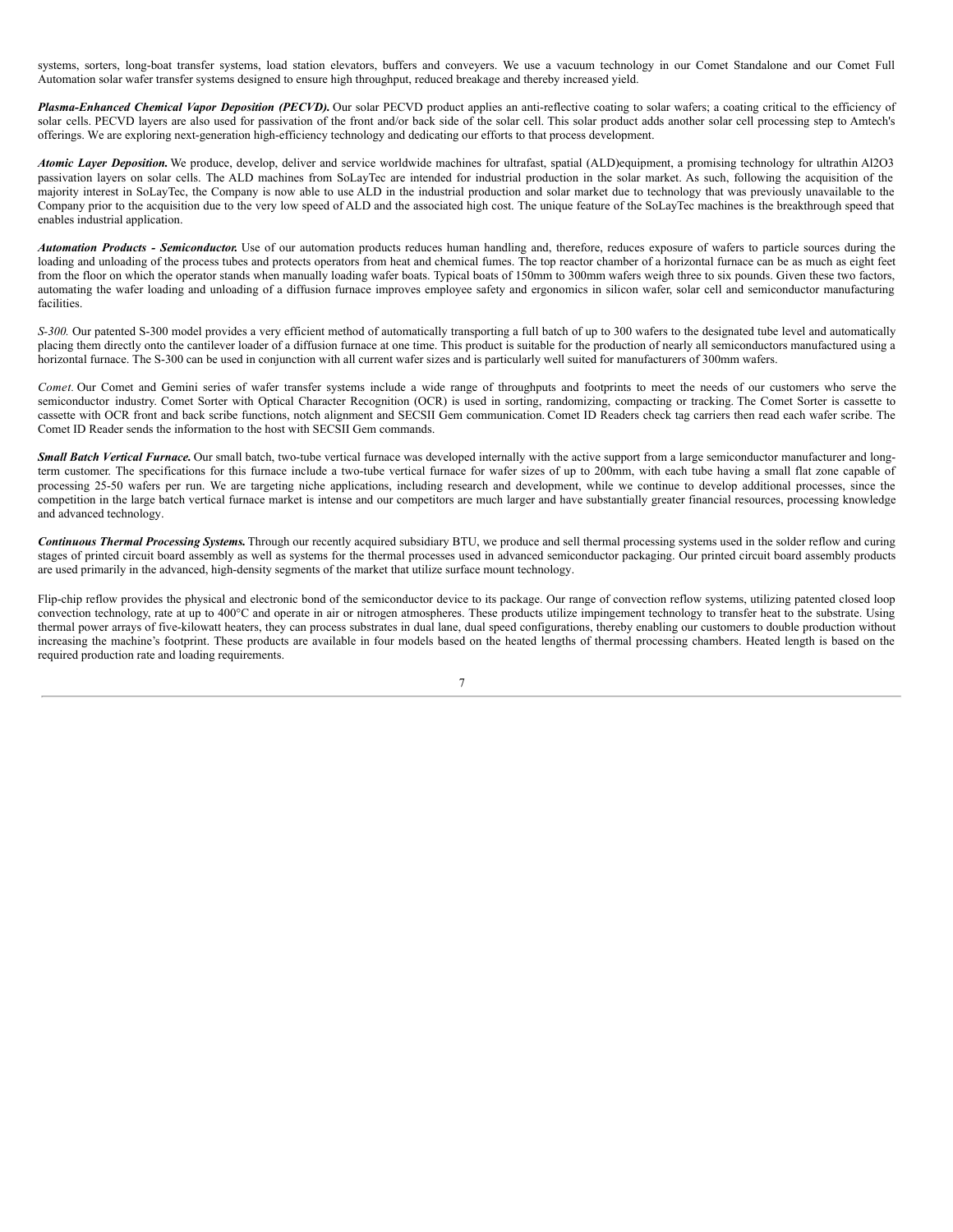## **POLISHING SUPPLIES PRODUCTS**

Our polishing supplies division provides solutions to the lapping and polishing marketplace. Lapping is the process of abrading components with a high degree of precision for flatness, parallelism and surface finish. Common applications for this technology are silicon wafers for semiconductor products, sapphire substrates for LED lighting and mobile devices, silicon carbide for LED lighting, various glass and silica components for 3D image transmission, quartz and ceramic components for telecommunications devices, medical device components and computer hard disks. We manufacture the products described below in Pennsylvania and sell them under our PR Hoffman brand name.

Wafer Carriers. Carriers are work holders into which silicon and sapphire wafers or other materials are inserted for the purpose of holding them securely in place during the lapping and polishing processes. We produce carriers for our line of lapping and polishing machines, as well as for those machines sold by our competitors. Substantially all of the carriers we produce are customized for specific applications. Insert carriers, our most significant category of carriers, contain plastic inserts molded onto the inside edge of the work-holes of the carrier, which hold the wafers in place during processing. Although our standard steel carriers are preferred in many applications because of their durability, rigidity and precise dimensions, they are typically not suited for applications involving softer materials or when metal contamination is an issue. Insert carriers, however, are well suited for processing large semiconductor wafers, up to 450mm in diameter, and other fragile materials or where contamination is an issue, because they provide the advantages of steel carriers while reducing the potential for damage to the edges of such sensitive materials. Our insert carriers are used for double-sided lapping or polishing of wafers up to 450mm in diameter.

*Semiconductor Polishing Templates.* Our polishing templates are used to securely hold sapphire or other wafer materials in place during single-sided polishing processes. Polishing templates are customized for specific applications and are manufactured to exacting tolerances. We manufacture polishing templates for most brands of tools and various processes. In addition to silicon wafers, these products are used in polishing silicon carbide wafers and sapphire crystals used in LEDs as well as mobile communication devices.

*Double-Sided Planetary Lapping and Polishing Machines.* Double-sided lapping and polishing machines are designed to process thin and fragile materials, such as semiconductor, sapphire and other wafer-like materials, precision optics, computer disk media and ceramic components for wireless communication devices, to exact tolerances of thickness, flatness, parallelism and surface finish. On average, we believe that we offer our surface processing systems with a lower cost of ownership than systems offered by our competitors. We target the LED, mobile device, semiconductor, optics, quartz, ceramics, medical, computer disk and metal working markets.

## **MANUFACTURING, RAW MATERIALS AND SUPPLIES**

Our solar, semiconductor and electronics assembly equipment manufacturing activities consist primarily of engineering design to meet specific and evolving customer needs, and procurement and assembly of various commercial and proprietary components into finished thermal processing systems and related automation in Vaassen, The Netherlands, Clapiers, France, North Billerica, Massachusetts, and Shanghai, China.

Our manufacturing activities in the polishing supplies and equipment business include laser-cutting and other fabrication steps in producing lapping and polishing consumables, including carriers, templates, gears, wear items and spare parts in Carlisle, Pennsylvania, from raw materials manufactured to our specifications by our suppliers. These products are engineered and designed for specific applications and to meet the increasingly tight tolerances required by our customers. Many items, such as proprietary components for our solar and semiconductor equipment and lapping plates, are also purchased from suppliers who manufacture these items to our specifications.

Final assembly and tests of our equipment and machines are performed within our manufacturing facilities. Quality control is maintained through inspection of incoming materials and components, in-process inspection during equipment assembly, testing of assemblies and final inspection and, when practical, operation of manufactured equipment prior to shipment.

Since much of our polishing supplies know-how relates to the manufacture of its products, this business' facility is equipped to perform a significantly higher percentage of the fabrication steps required in the production of its products. However, injection molding for our insert carriers and the manufacture of raw cast iron plates are subcontracted out to

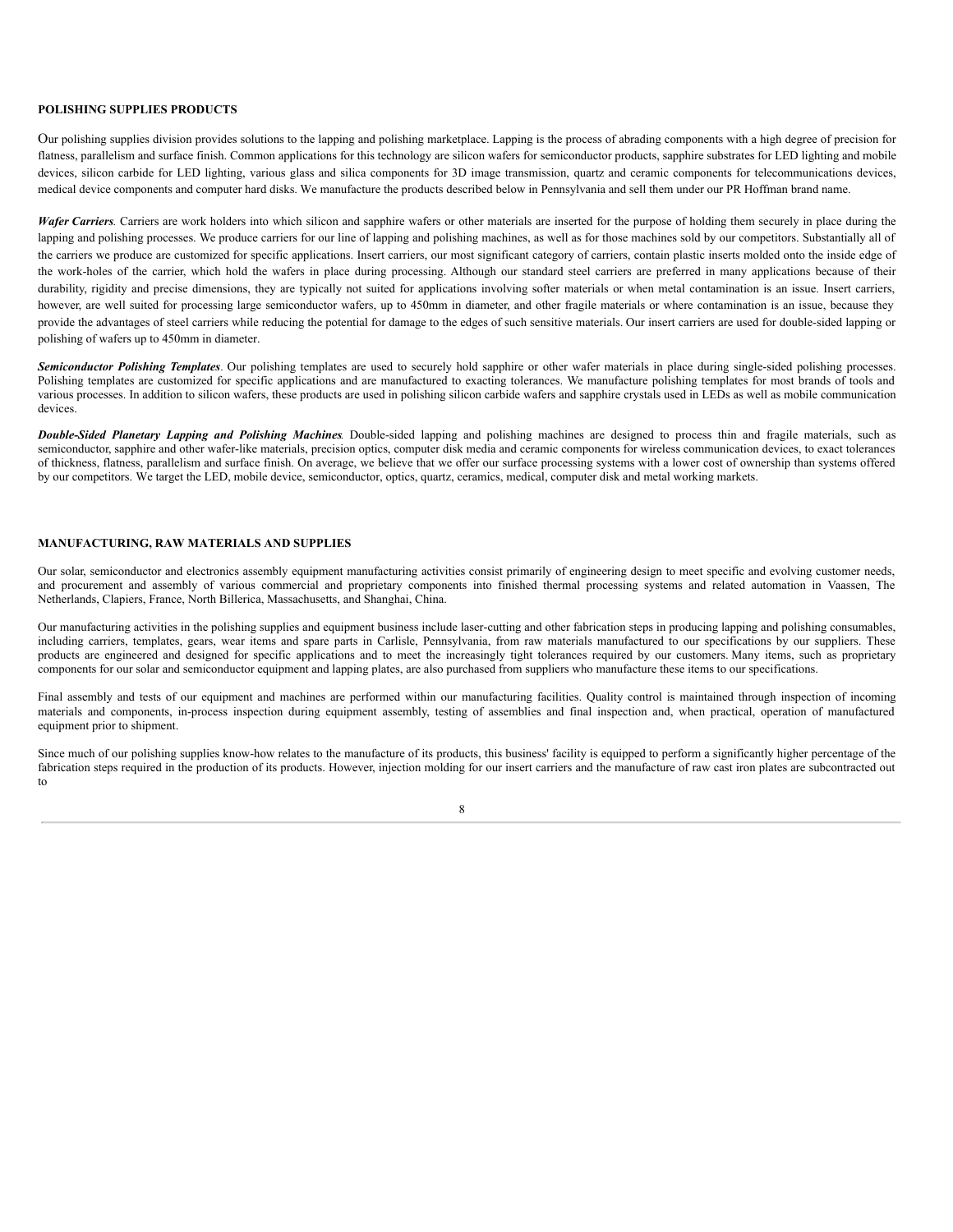various third parties. Our polishing supplies business relies on key suppliers for certain materials, including two steel mills in Germany and Japan, an injection molder, a singlesourced pad supplier from Japan and an adhesive manufacturer. To minimize the risk of production and service interruptions and/or shortages of key parts, we maintain appropriate inventories of key raw materials and parts. If for any reason we were unable to obtain a sufficient quantity of parts in a timely and cost-effective manner to meet our production requirements, our results of operations would be materially and adversely affected.

## **RESEARCH, DEVELOPMENT AND ENGINEERING**

The markets we serve are characterized by evolving industry standards and rapid technological change. To compete effectively in our markets, we must continually maintain or exceed the pace of such change by improving our products and our process technologies and by developing new technologies and products that compete effectively on the basis of price and performance. To assure that these technologies and products address current and future customer requirements, we obtain as much customer cooperation and input as possible, thus increasing the efficiency and effectiveness of our research and development efforts. In addition, we look for strategic acquisitions, such as the acquisition of SoLayTec, which will provide us with new technologies to compete effectively in the markets in which we operate.

From time to time we add functionality to our products or develop new products during engineering and manufacturing to fulfill specifications in a customer's order, in which case the cost of development, along with other costs of the order, are charged to cost of sales. We periodically receive research grants for research and development of products, which are netted against our research and development costs. Our expenditures (net of grants earned) that have been accounted for as research and development were \$6.9 million (7% of net revenue) for fiscal 2015, \$6.3 million (11% of net revenue) for fiscal 2014, and \$6.6 million (19.0% of net revenue) for fiscal 2013.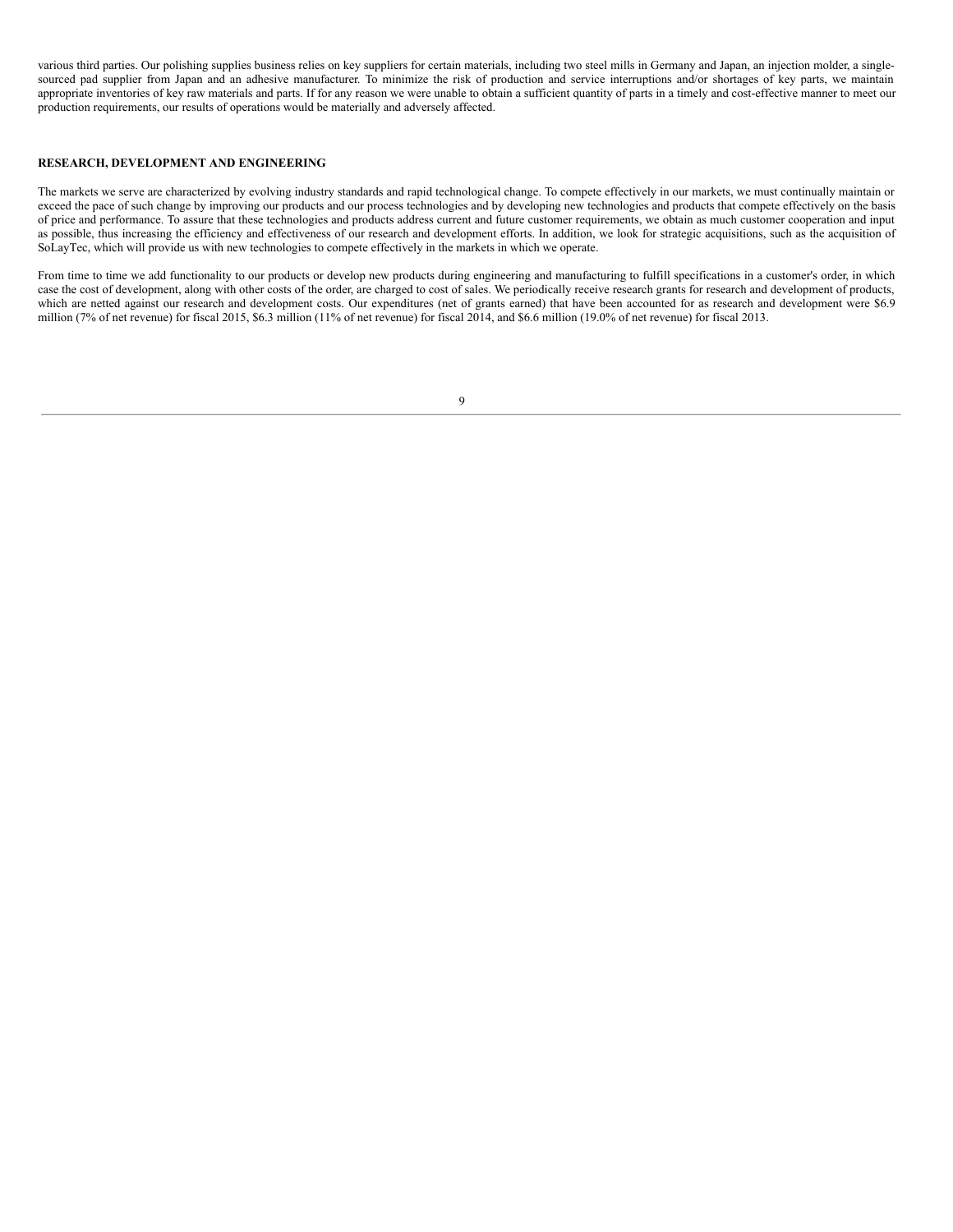# **PATENTS**

The following table shows our material patents, the patents licensed by us, and the expiration date of each patent and license:

| Product                                                                                        | <b>Countries</b>     | <b>Expiration Date or Pending</b><br>Approval |
|------------------------------------------------------------------------------------------------|----------------------|-----------------------------------------------|
| Multiple methods for manufacturing a solar cell and related equipment                          | Various              | Various                                       |
| Method for manufacturing a solar cell; N-type cells with reverse flow and metal wrap-through   | Netherlands          | 2032                                          |
| Method for manufacturing a solar cell; N-type cells with reverse flow and metal wrap-through   | <b>United States</b> | 2033                                          |
| Wafer boat loader assembly, furnace system, use thereof and method for operating said assembly | Netherlands          | Pending                                       |
| <b>IBAL Model S-300</b>                                                                        | <b>United States</b> | Various                                       |
| Gas-bearing-based Atomic Layer Deposition (ALD)                                                | Europe               | 2028                                          |
| Carrier-less gas bearing ALD                                                                   | Europe               | 2029                                          |
| Reciprocal and helical-scan multi-nozzle ALD configurations                                    | Europe               | 2030                                          |
| Ultrafast gas bearing-based reactive ion etching                                               | Europe               | 2030                                          |
| Contactless ALD patterning process                                                             | Europe               | 2030                                          |
| Maskless patterned fast ALD                                                                    | Europe               | 2030                                          |
| Thermal processing system having slot eductors                                                 | <b>United States</b> | 2027                                          |
| Thermal reactor                                                                                | <b>United States</b> | Pending                                       |
| Plasma generation and processing with multiple radiation sources                               | <b>United States</b> | 2024                                          |
| Plasma catalyst                                                                                | <b>United States</b> | 2026                                          |
| Process for solid oxide fuel cell manufacture                                                  | <b>United States</b> | 2025                                          |
| Lapping Machine adjustable mechanism                                                           | <b>United States</b> | 2027                                          |

To the best of our knowledge, there are currently no pending lawsuits against us regarding infringement of any existing patents or other intellectual property rights or any material unresolved claims made by third parties that we are infringing the intellectual property rights of such third parties.

## **SALES AND MARKETING**

Due to the highly technical nature of our products, we market our products primarily by direct customer contact through our sales personnel and through a network of domestic and international independent sales representatives and distributors that specialize in solar and semiconductor equipment and supplies. Our promotional activities include direct sales contacts, participation in trade shows, an internet website, advertising in trade magazines and the distribution of product brochures.

Through the acquisition of BTU, we have expanded our global sales and support infrastructure contributing to our competitive position.

Sales to distributors are generally on terms comparable to sales to end user customers, as our distributors generally quote their customers after first obtaining a quote from us and have an order from the end-user before placing an order with us. Our sales to distributors are not contingent on their future sales and do not include a general right of return. Historically, returns have been rare. Distributors of our solar and semiconductor equipment do not stock a significant amount of our products, as the inventory they do hold is primarily limited to parts needed to provide timely repairs to the customer.

Payment terms of our parts, service and retrofit sales are generally net 30 days. The payment terms of equipment or systems sales vary depending on the size of the order and the size, reputation and creditworthiness of the customer. As a result, the financial terms of equipment sales can range from 80% due 30 days after shipment and 20% due 30 days after acceptance, to requiring a customer deposit 30 days after order placement, a portion due 30 days after shipment

10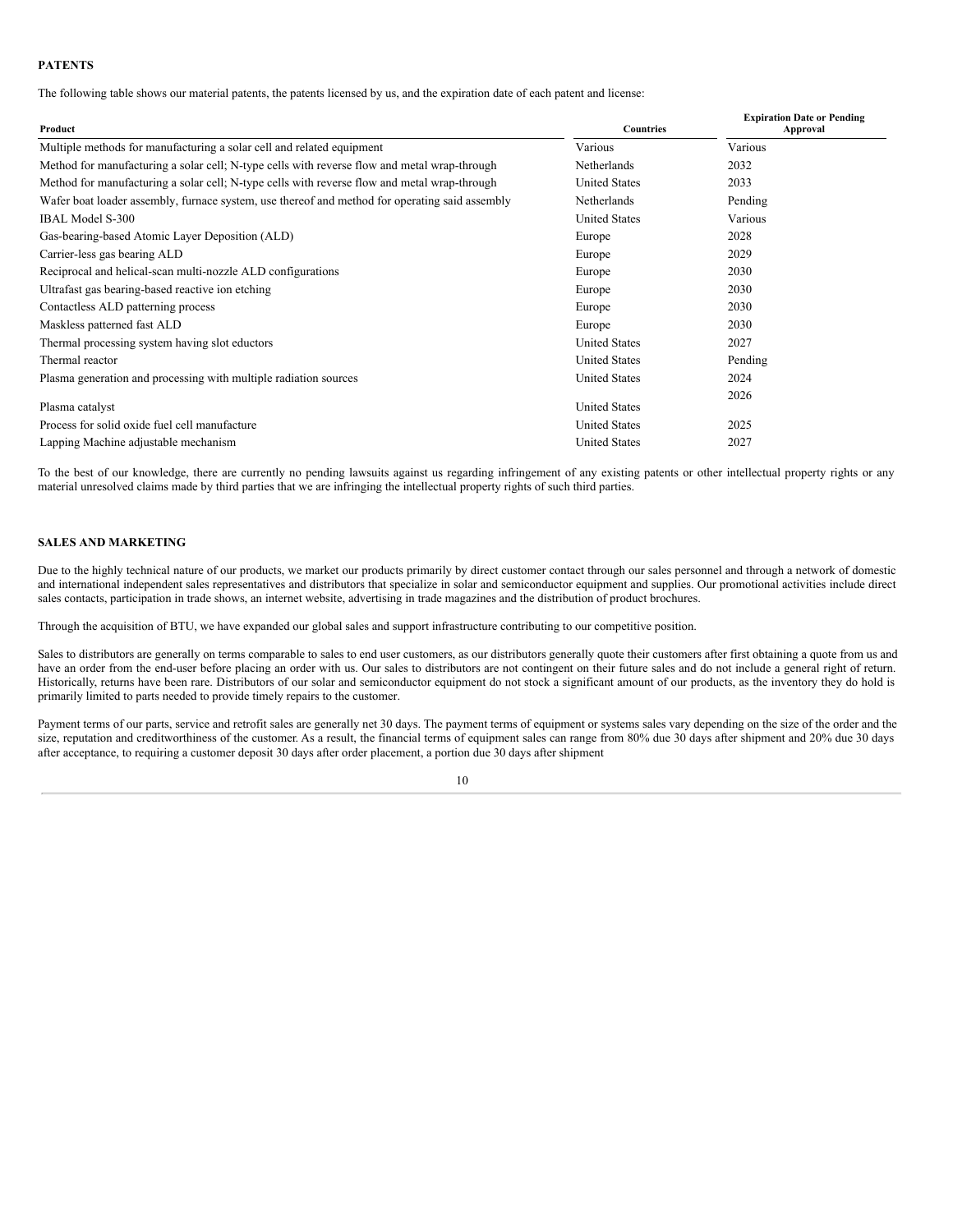and the balance due 30 days after acceptance. Letters of credit are required of certain customers depending on the size of the order, creditworthiness of the customer and the customer's country of domicile.

During fiscal 2015, 74% of our net revenue came from customers outside of North America. This group represented 79% of revenues in fiscal 2014. In fiscal 2015, net revenue was distributed among customers in different geographic regions as follows: North/South America 26% (24% of which is in the United States), Asia 60% (including 26% to China 13% to Malaysia and 13% to Taiwan) and Europe 14%. In fiscal 2015, two customers individually accounted for 15% and 11% of net revenue, respectively. In fiscal 2014, two customers individually accounted for 18% and 11% of net revenue, respectively. In fiscal 2013, one customer accounted for 20% of net revenue. Our business is not seasonal in nature, but is cyclical based on the capital equipment investment patterns of solar cell and semiconductor manufacturers. These expenditure patterns are based on many factors, including capacity utilization, anticipated demand, the development of new technologies and global and regional economic conditions. See "Part 1 Financial Information, Item 1. Consolidated Financial Statements, Footnote 9 Geographic Regions" for information regarding our net long-lived assets.

## **COMPETITION**

We compete in several distinct equipment markets for solar cells, semiconductor devices, semiconductor wafers, MEMS, electronics assembly, and the market for lapping and polishing machines and supplies used in the LED, mobile devices and semiconductor markets. Each of these markets is highly competitive. Our ability to compete depends on our ability to continually improve our products, processes and services, as well as our ability to develop new products that meet constantly evolving customer requirements. Significant competitive factors for succeeding in these markets include the product's technical capability, productivity and cost-effectiveness, overall reliability, ease of use and maintenance, contamination and defect control and the level of technical service and support.

*The Solar Cell, Semiconductor Device, and MEMS Markets.* Our thermal processing equipment and automation primarily compete with those produced by other original equipment manufacturers, some of which are well-established firms that are much larger and have substantially greater financial resources than we have. Some of our competitors have a diversified product line, making it difficult to quantify their sales of products that compete directly with our products. Competitors of our horizontal diffusion furnaces include Centrotherm GmbH, Koyo Systems Co. Ltd., Sandvik Thermal Process, Inc., a subsidiary of Sandvik AB, 48th Institute, Sevenstar Electronics, CVD Equipment, Inc., Semco Engineering S.A., S.C New Energy and Expertech, Inc. We are experiencing increased competition from local Chinese equipment manufacturers, including 48th Institute, S.C New Energy and Sevenstar Electronics, which may receive varying levels of financial support from the Chinese government. Our primary competitive advantages over such local manufacturers include our automation and higher-efficiency solar cell production technologies which we develop in collaboration with customers and research institutes. Also, our furnaces and lapping and polishing machines face, to a limited extent, competition from equipment on the low-end of the price spectrum.

Our principal competitors for printed circuit board assembly equipment and advanced semiconductor packaging vary by product application. The principal competitors for solder reflow systems are Vitronics-Soltec, Heller, Folungwin, ERSA, and Rehm. The principal competitors for advanced semiconductor packaging are Vitronics-Soltec and Heller. Our in-line, controlled atmosphere furnaces compete primarily against products offered by Centrotherm, and SierraTherm/Schmid Thermal Systems. We also face competition from emerging low cost Asian manufacturers and other established European manufacturers.

Although price is a factor in buying decisions, we believe that technological leadership, process capability, throughput, environmental safeguards, uptime, mean time-to-repair, cost of ownership and after-sale support have become increasingly important factors. We compete primarily on the basis of these criteria, rather than on the basis of price alone.

General Industrial Lapping and Polishing Machines, Supplies and Semiconductor Wafer Markets We experience price competition for wafer carriers produced by foreign manufacturers for which there is very little publicly available information. As a result, we are intensifying our efforts to reduce the cost of our carriers and will continue to compete with other manufacturers of carriers by continuing to update our product line to keep pace with the rapid changes in our customers' requirements and by providing a high level of quality and customer service. We produce steel carriers, including insert carriers, on an advanced laser-cutting tool, which reduces our costs and lead times and increases our control over quality. Competitors of our lapping and polishing machines and supplies include Peter Wolters and Speedfam, Lapmaster International, LLC, Hamai Co., Ltd., Onse, Inc. and Eminess Technologies, Inc. Our strategy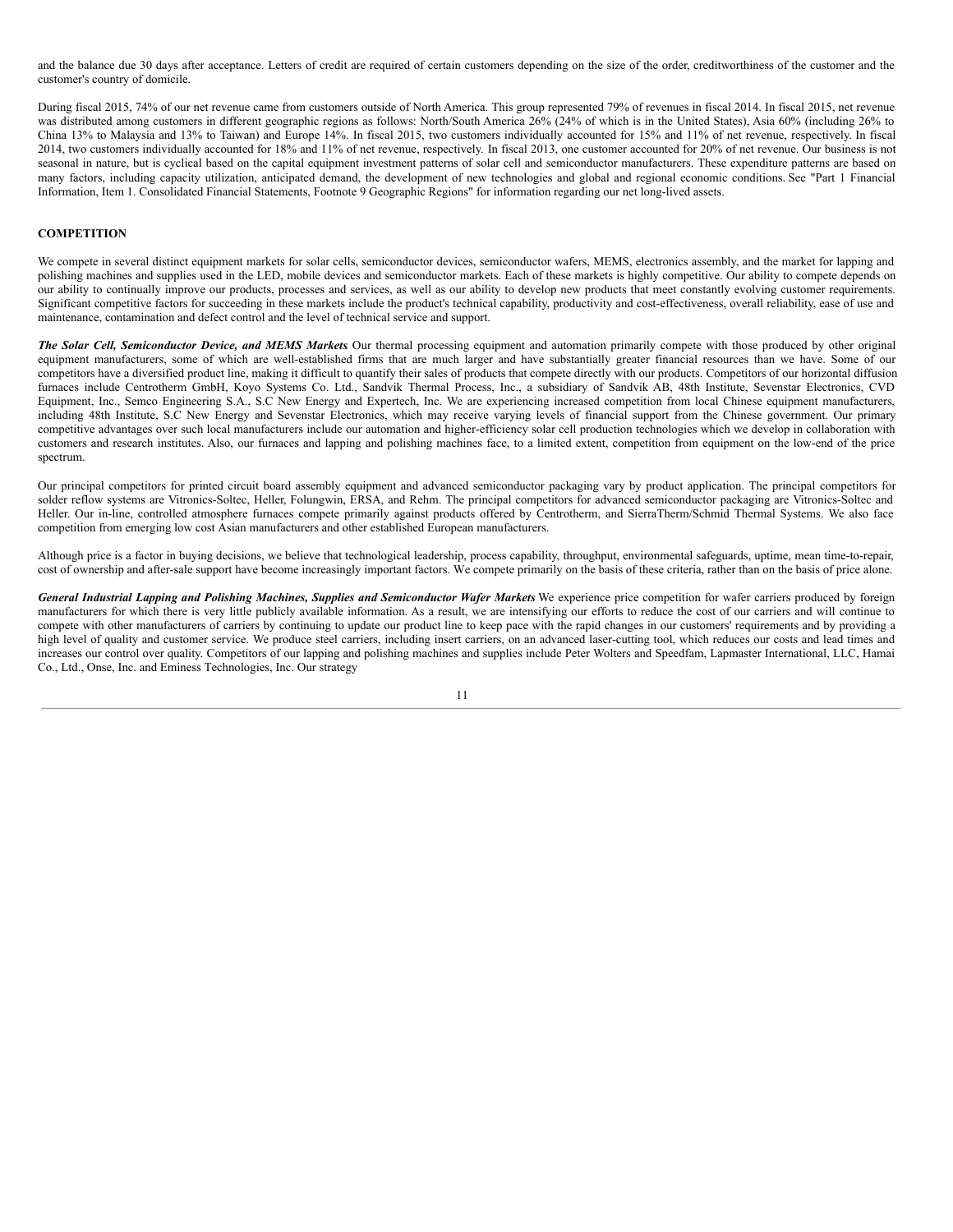to enhance our sales of wafer carriers includes developing additional niche markets for templates and providing a high level of customer support and products at a lower cost than our competitors.

## **EMPLOYEES**

As of September 30, 2015, we employed 503 people. Of these employees, 15 were based at our corporate offices in Tempe, Arizona, 37 at our manufacturing plant in Carlisle, Pennsylvania, 90 at our manufacturing plants in N. Billerica, Massachusetts, 130 at our combined facilities in The Netherlands, 158 at our combined facilities in China, 13 at other Asia-Pacific offices, 53 at our facilities in France, and 7 at our office in the U.K . Of the 37 people employed at our Carlisle, Pennsylvania facility, 21 were represented by the United Auto Workers Union - Local 1443. We have never experienced a work stoppage or strike, and other than employees at the Carlisle facility, no other employees are represented by a union. We consider our employee relations to be good.

# **ENVIRONMENTAL**

**EPA Accrual** - As a result of the acquisition of BTU, the Company assumed BTU's proportional responsibility for clean-up costs at a Superfund site. As an equipment manufacturer, BTU generated and disposed of small quantities of solid waste that were considered hazardous under Environment Protection Agency ("EPA") regulations. Because BTU historically used a waste disposal firm that disposed of the solid waste at a site that the EPA designated as a Superfund site, BTU was named by the EPA as one of the entities responsible for a portion of the expected clean-up costs. Based on the Company's proportional responsibility, as negotiated with and agreed to by the EPA, the Company's liability related to this matter is \$0.2 million. As of September 30, 2015, the remaining liability is \$0.2 million, which is included in Other Accrued Liabilities on the Condensed Consolidated Balance Sheet as of September 30, 2015. In 2009, in accordance with the settlement agreement with the EPA, BTU established a letter of credit for \$0.2 million for the benefit of the EPA to secure potential cash payments as part of BTU's settlement of their proportional liability.

#### **CORPORATE INFORMATION**

We were incorporated in Arizona in October 1981, under the name Quartz Engineering & Materials, Inc. We changed to our present name in 1987. We conduct operations through five wholly-owned subsidiaries: Tempress Systems, Inc., or Tempress, a Texas corporation with all of its operations in Vaassen, The Netherlands, acquired in 1994 and subsequently reincorporated in The Netherlands; P.R. Hoffman Machine Products, Inc., or P.R. Hoffman, an Arizona corporation based in Carlisle, Pennsylvania, acquired in July 1997; Bruce Technologies, Inc., or Bruce Technologies, a Massachusetts corporation based in North Billerica, Massachusetts, acquired in July 2004; R2D Automation SAS, or R2D, a French corporation located near Montpellier, France, acquired in October 2007; BTU International, Inc., a Delaware corporation based in North Billerica, Massachusetts, acquired in January 2015. In addition, we acquired a majority ownership of SoLayTec B.V., a private company based in Eindhoven, the Netherlands. We also own a 15% interest in Kingstone Hong Kong (which effectively represents a 10% beneficial ownership interest in the Shanghai operating entity, Shanghai Kingstone).

#### **AVAILABLE INFORMATION**

Our internet website address is www.amtechsystems.com. Through our website, we make available, without charge, our annual report on Form 10-K, quarterly reports on Form 10-Q, current reports on Form 8-K and any amendments to those reports, as soon as reasonably practicable after such materials are electronically filed, or furnished to, the Securities and Exchange Commission, or the SEC. The information found on our website, or information that may be accessed through links on our website, are not part of this or any other report we file with, or furnish to, the SEC. In addition, our SEC filings are available at the SEC's website at http://www.sec.gov.

# <span id="page-12-0"></span>**ITEM 1A. RISK FACTORS**

Our business faces significant risks. Because of the following factors, as well as other variables affecting our operating results and financial condition, past performance may not be a reliable indicator of future performance, and historical trends should not be used to anticipate results or trends in future periods. The following risk factors should be *read in conjunction with the other information and risks set forth herein.*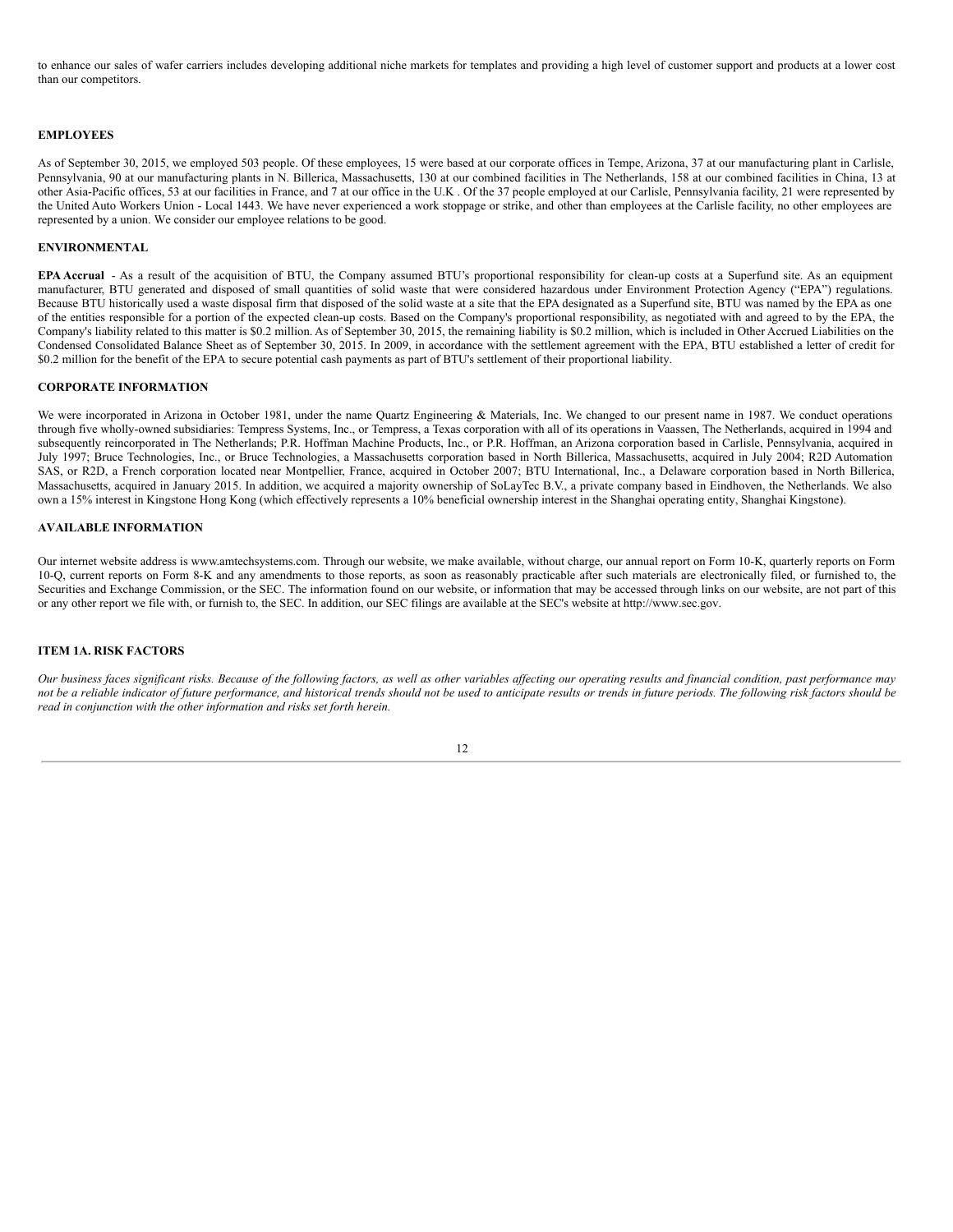#### **Risks Related to our Business and Industry.**

## The ongoing volatility of the solar and semiconductor equipment industry may negatively impact our business and results of operations and our corresponding ability to *ef iciently budget our expenses.*

The solar and semiconductor equipment industries are highly cyclical. As such, demand for, and the profitability of, our products can change significantly from period to period as a result of numerous factors, including, but not limited to:

- changes in global and regional economic conditions;
- changes in capacity utilization and production volume of manufacturers of solar cells, semiconductors, silicon
- wafers and MEMS; the profitability and capital resources of those
- manufacturers
- tariff and international trade barriers, including without limitation unfair trade proceedings against solar PV manufacturers in China
- challenges associated with marketing and selling manufacturing equipment and services to a diverse and diffuse customer base;
- the financial condition of solar PV customers and their access to affordable financing and capital; and
	- the shift of solar and semiconductor production to Asia, where there often is increased price competition.

For these and other reasons, our results of operations for past periods may not necessarily be indicative of future operating results.

Since our business has historically been subject to cyclical industry conditions, we have experienced significant fluctuations in our quarterly new orders and net revenue, both within and across years. Demand for solar, semiconductor and silicon wafer manufacturing equipment and related consumable products has also been volatile as a result of sudden changes in solar and semiconductor supply and demand and other factors in both semiconductor devices and wafer fabrication processes. Our orders tend to be more volatile than our revenue, as any change in demand is reflected immediately in orders booked, which are net of cancellations, while revenue tends to be recognized over multiple quarters as a result of procurement and production lead times and the deferral of certain revenue under our revenue recognition policies. Customer delivery schedules on large system orders can also add to this volatility since we generally recognize revenue for new product sales on the date of customer acceptance or the date the contractual customer acceptance provisions lapse. As a result, the fiscal period in which we are able to recognize new product revenue is typically subject to the length of time that our customers require to evaluate the performance of our equipment after shipment and installation, which could cause our quarterly operating results to fluctuate.

The purchasing decisions of our customers are highly dependent on their capacity utilization, which changes when new facilities are put into production, and with the level of demand for solar cells and semiconductors. Purchasing decisions are also impacted by changes in the economies of the countries which our customers serve, as well as the state of the worldwide solar and semiconductor industries. The timing, length and severity of the up-and-down cycles in the solar and semiconductor equipment industries are difficult to predict. The cyclical nature of our marketplace affects our ability to accurately budget our expense levels, which are based in part on our projections of future revenue.

When cyclical fluctuations result in lower than expected revenue levels, operating results are adversely affected. Cost reduction measures may be necessary in order for us to remain competitive and financially sound. During a down cycle, our operating results may be adversely affected if we are unable to make timely adjustments to our cost and expense structure to correspond to the prevailing market conditions; effectively manage the supply chain; and motivate and retain key employees. In addition, during periods of rapid growth, our operating results may be adversely affected if we are unable to increase manufacturing capacity and personnel to meet customer demand, which may require additional liquidity. We can provide no assurance that we can timely and effectively respond to the industry cycles. Our failure to timely and effectively respond to these cyclical changes could have a material adverse effect on our business.

#### *The Company is exposed to risks as a result of ongoing changes specific to the solar industry.*

A significant portion of the Company's business is to supply the solar market, which, in addition to the general industry changes described above, is characterized by ongoing changes specific to the solar industry, including:

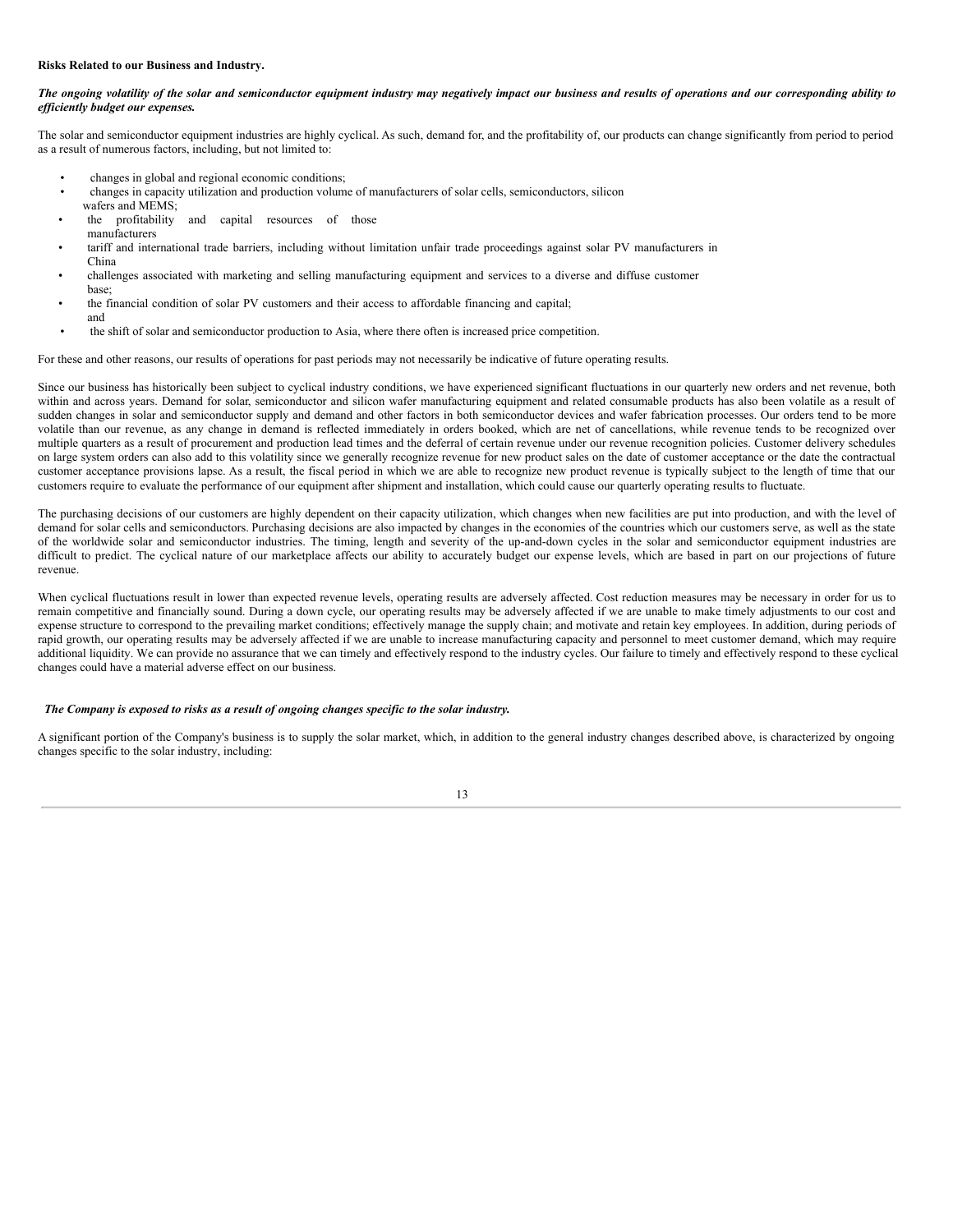- the varying energy policies of governments around the world and their influence on the rate of growth of the solar PV market, including the availability and amount of government incentives for solar power such as tax credits, feed-in tariffs, rebates, renewable portfolio standards that require electricity providers to sell a targeted amount of energy from renewable sources, and goals for solar installations on government facilities;
- the need to continually decrease the cost-per-watt of electricity produced by solar PV products to or below competing sources of energy by, among other things, reducing operating costs and increasing throughputs for solar PV manufacturing, and improving the conversion efficiency of solar PV;
- the impact on demand for solar PV products arising from the cost of electricity generated by solar PV compared to the cost of electricity from the existing grid or other energy sources;
- the growing number of solar PV manufacturers and increasing global production capacity for solar PV, primarily in China as a result of increased solar subsidies and lower manufacturing costs;
- tariff and international trade barriers, including without limitation such barriers arising from any trade tensions between the United States and China and potential retaliatory actions;
- the varying levels of operating and industry experience among solar PV manufacturers and the resulting differences in the nature and extent of customer support services requested from the Company;
- challenges associated with marketing and selling manufacturing equipment and services to a diverse and diffuse customer
- base; the cost of polysilicon and other
- materials;
- access to affordable financing and capital by customers and end-users; and
- an increasing number of local equipment and parts suppliers based in Asia with certain cost and other advantages over suppliers from outside Asia.

In addition, current projections for global solar PV production exceed anticipated near-term end-use demand, which is heavily dependent on installed cost-per-watt, government policies and incentives, and the availability of affordable capital. An oversupply of solar PV may lead customers to delay or reduce investments in manufacturing capacity and new technology, and adversely impact the sales and/or profitability of our products. If the Company does not successfully manage the risks resulting from the ongoing changes occurring in the solar industry, its business, financial condition and results of operations could be materially and adversely affected.

#### The solar and semiconductor equipment industries are competitive and because we are relatively small in size and have fewer resources compared to our competitors, we *may not be able to compete successfully with them.*

Our industry includes large manufacturers with substantial resources to support customers worldwide. Our future performance depends, in part, upon our ability to continue to compete successfully in these markets. Some of our competitors are diversified companies having substantially greater financial resources and more extensive research, engineering, manufacturing, marketing and customer service and support capabilities than we can provide. We face competition from companies whose strategy is to provide a broad array of products, some of which compete with the products and services that we offer. These competitors may bundle their products in a manner that may discourage customers from purchasing our products. In addition, we face competition from smaller emerging semiconductor equipment companies whose strategy is to provide a portion of the products and services that we offer often at a lower price than ours and use innovative technology to sell products into specialized markets. Furthermore, we face competition from Chinese equipment manufacturers, including 48th Institute and Sevenstar Electronics, which may receive greater support from Chinese customers and governmental agencies because they are locally based. Loss of competitive position could impair our prices, customer orders, revenue, gross margin and market share, any of which would negatively affect our financial position and results of operations. Our failure to compete successfully with these other companies would seriously harm our business. There is a risk that larger, better-financed competitors will develop and market more advanced products than those that we currently offer, or that competitors with greater financial resources may decrease prices thereby putting us under financial pressure. The occurrence of any of these events could have a negative impact on our revenue and results of operations.

## Our reliance on sales to a few major customers and granting credit to those customers places us at financial risk.

We currently sell to a relatively small number of customers, and we expect our operating results will likely continue to depend on sales to a relatively small number of customers for the foreseeable future. Our operating results, therefore, depend on the ability of these customers to sell products that require our equipment in their manufacture. Many of our customer relationships have been developed over a short period of time and certain customers are in their early stages of development. The loss of sales to any of these customers would have a significant negative impact on our business.

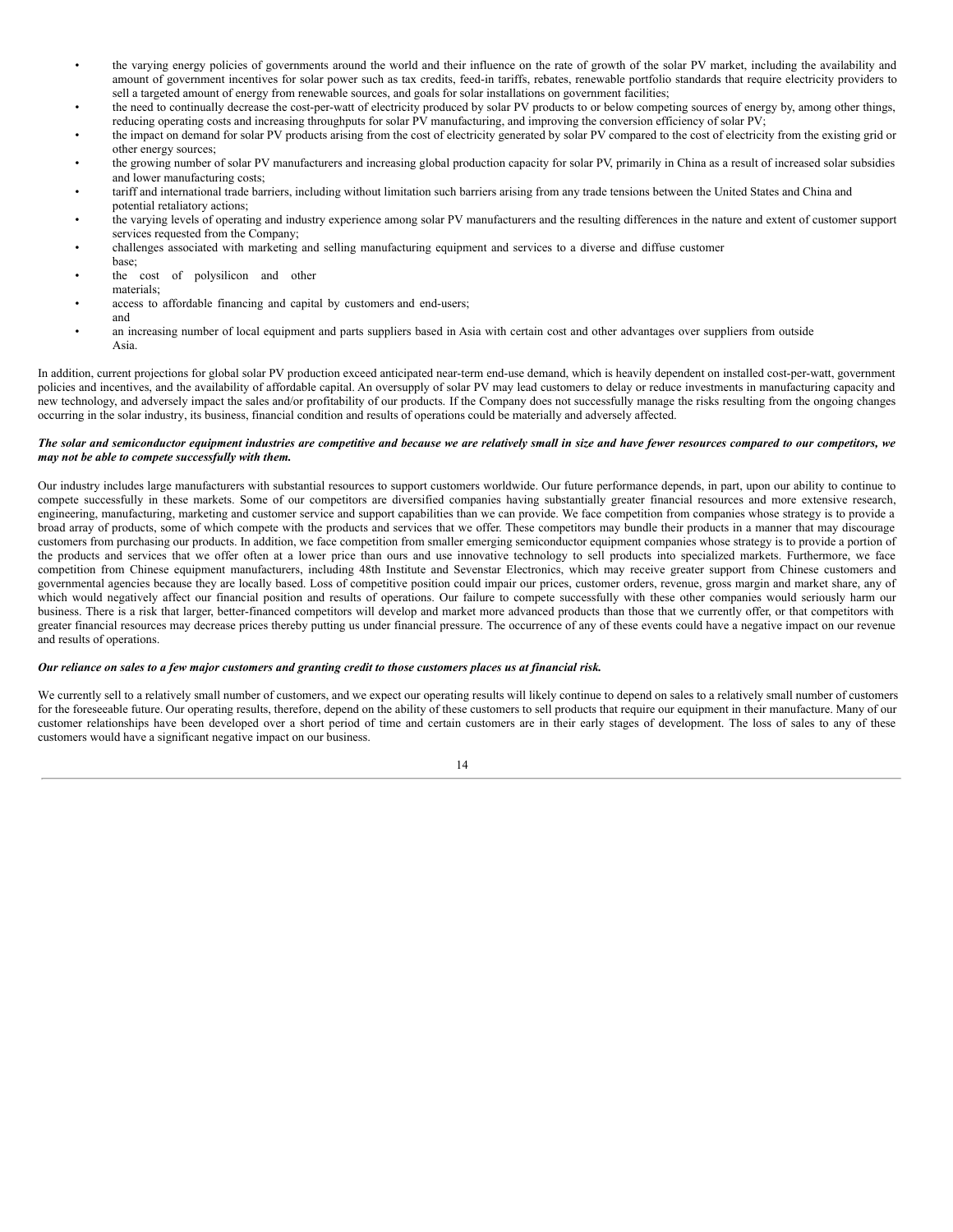Our agreements with these customers may be canceled if we fail to meet certain product specifications, materially breach the agreement, or in the event of bankruptcy, and our customers may seek to renegotiate the terms of current agreements or renewals. We cannot be certain that these customers will generate significant revenue for us in the future nor that these customer relationships will continue to develop. If our relationships with other customers do not continue to develop, we may not be able to expand our customer base or maintain or increase our revenue.

As of September 30, 2015, no single customer represented greater than 10% of accounts receivable. As of September 30, 2014, two customers individually represented 14% and 10% of accounts receivable. A significant change in the liquidity or financial position of any of our customers that purchase large systems could have a material impact on the collectability of our accounts receivable and our future operating results. A concentration of our receivables from one or a small number of customers places us at risk. We attempt to manage this credit risk by performing credit checks, by requiring significant partial payments prior to shipment where appropriate and by actively monitoring collections. We also require letters of credit from certain customers depending on the size of the order, type of customer or its creditworthiness and its country of domicile. Our major customers may seek, and on occasion, may receive pricing, payment, intellectual property-related, or other commercial terms that are less favorable to the Company. If any one or more of our major customers does not pay us or continue business with us, it could adversely affect our financial position and results of operations.

#### If any of our customers cancels or fails to accept a large system order, our financial position and results of *operations could be materially and adversely af ected.*

Our backlog includes orders for large systems, such as our diffusion furnaces, with system prices of up to and in excess of \$1.0 million, depending on the system configuration, options and any special requirements of the customer. Because our orders are typically subject to cancellation or delay by the customer, our backlog at any particular point in time is not necessarily representative of actual sales for succeeding periods, nor is backlog any assurance that we will realize revenue or profit from completing these orders. Our financial position and results of operations could be materially and adversely affected should any large systems order be canceled prior to shipment, or not be accepted by the customer. Cancellations may result in inventory that we may not be able to sell or reuse if those products have been tailored for a specific customer's requirements and cannot then be sold without significant incremental cost. We have experienced cancellations in the past. We cannot provide any assurance that we will realize revenue or profit from our backlog or for which period net revenue will be recognized, if ever.

#### Because we depend on revenue from international customers, our business may be adversely affected by changes in the economies and policies of the countries or regions *in which we do business.*

During fiscal 2014, 79% of our net revenue came from customers outside of North America. During fiscal 2015, 74% of our net revenue came from customers outside of North America as follows:

- Asia 60% (including China 26%, Malaysia 13% and Taiwan 13%); and
- Europe 14% (including Germany 5%).

Each region in the global solar and semiconductor equipment markets exhibits unique characteristics that can cause capital equipment investment patterns to vary significantly from period to period. Our business and results of operations could be negatively affected by periodic local or international economic downturns, trade balance issues and political, social and military instability in countries such as China, India, South Korea, Taiwan and possibly elsewhere. In addition, we face competition from a number of suppliers based in Asia that have certain advantages over suppliers from outside of Asia. These advantages include lower operating, shipping and regulatory costs, proximity to customers, favorable tariffs and other government policies that favor local suppliers. Additionally, the marketing and sale of our products to international markets expose us to a number of risks, including, but not limited, to:

- increased costs associated with maintaining the ability to understand the local markets and follow their trends and customs, as well as develop and maintain effective marketing and distributing presence in various countries;
- the availability of advance payments made by our customers;
- difficulty in providing customer service and support in these markets;
- difficulty in staffing and managing overseas operations;
- longer sales cycles and time collection periods;

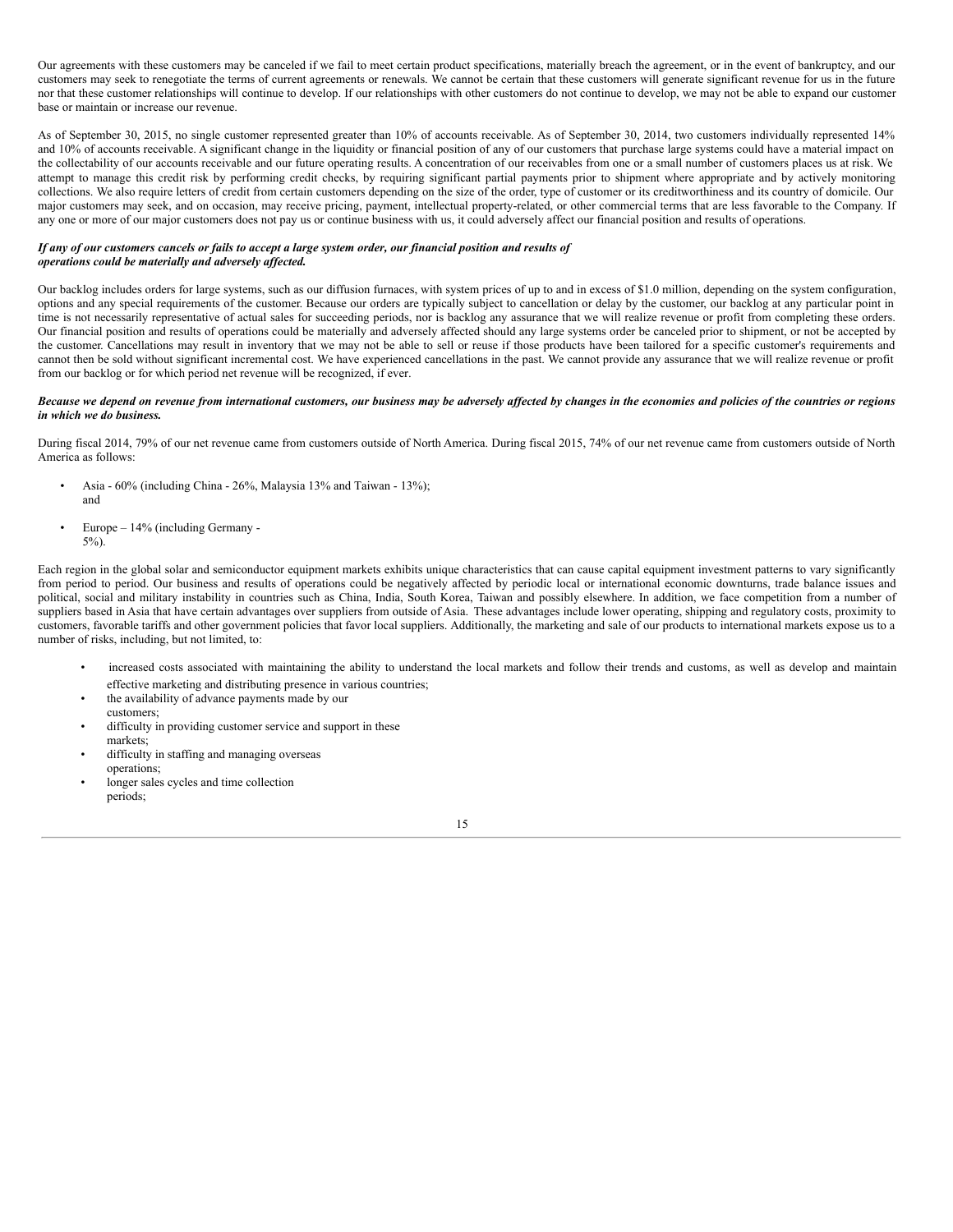- fewer or weaker legal protections for our intellectual property rights;
- failure to develop appropriate risk management and internal control structures tailored to overseas operations;
- difficulty and costs relating to compliance with the different or changing commercial and legal requirements of our overseas
- markets; • fluctuations in foreign currency exchange and interest rates, particularly in Asia and
- Europe;
- longer sales cycles and time collection periods;
- fewer or weaker legal protections for our intellectual property rights;
- failure to obtain or maintain certifications for our products or services in these markets; and
- international trade barriers such as export requirements, tariffs, taxes and other restrictions and expenses.

## Our business may be adversely affected by significant exchange rate fluctuations and changes in foreign laws

Our net foreign currency transaction gains or losses were gains of \$0.3 million for the fiscal year ended September 30, 2015 and less than \$0.1 million for the fiscal year ended September 30, 2014. While our business generally has not been materially affected in the past by currency fluctuations, there is a risk that it may be materially adversely affected in the future, especially as we continue to expand operations into other countries. Such risk includes possible losses due to currency exchange rate fluctuations, possible future prohibitions against repatriation of earnings, or proceeds from disposition of investments. Our wholly-owned subsidiary, Tempress Systems, has conducted its operations in The Netherlands since 1995. In October 2007, we completed our acquisition of R2D, a French company. In December 2014, we acquired SoLayTec with operations in the Netherlands. BTU International, acquired in January 2015, has substantial operations in Shanghai, China. As a result of these acquisitions in Europe and Asia, the risk associated with foreign currency translation gains and losses has increased. Operations of these companies are subject to the taxation policies, employment and labor laws, transportation regulations, import and export regulations and tariffs, possible foreign exchange restrictions and international monetary fluctuations. Changes in such laws and regulations may have a material adverse effect on our revenue and costs. We are subject to the Foreign Corrupt Practices Act, which may place us at a competitive disadvantage to foreign companies that are not subject to similar regulations. We could be adversely affected by violations of applicable anti-corruption laws or violations of our internal policies designed to ensure ethical business practices.

# *We are exposed to risks associated with an uncertain global economy.*

Uncertain global economic conditions and slowing growth in China, Europe and the United States, along with difficulties in the financial markets, national debt concerns in various regions and government austerity measures, pose challenges to the industries in which we operate. Economic uncertainty and related factors, including unemployment, inflation and fuel prices, exacerbate negative trends in business and consumer spending and may cause our customers to push out, cancel, or refrain from placing orders for equipment or services. This may, in turn, reduce our net sales, reduce backlog, and affect our ability to convert backlog to sales. Uncertain market conditions, difficulties in obtaining capital, or reduced profitability may also cause some customers to scale back operations, exit businesses, merge with other manufacturers, or file for bankruptcy protection and potentially cease operations, which can also result in lower sales and/or additional inventory or bad debt expense for us. These conditions may similarly affect key suppliers, impairing their ability to deliver parts and potentially causing delays or added costs for delivery of our products. In addition, these conditions may lead to strategic alliances by, or consolidation of, other equipment manufacturers, which could adversely affect our ability to compete effectively. Uncertainty about future economic and industry conditions also makes it more challenging for us to forecast our operating results, make business decisions, and identify and prioritize the risks that may affect our businesses, sources and uses of cash, financial condition and results of operations. We may be required to implement additional cost reduction efforts, including restructuring activities, and/or modify our business model, which may adversely affect our ability to capitalize on opportunities in a market recovery. If we do not timely and appropriately adapt to changes resulting from the uncertain macroeconomic environment and industry conditions, or to difficulties in the financial markets, our business, financial condition and results of operations may be materially and adversely affected.

## Natural disasters, outbursts of infectious diseases, terrorist attacks and threats or actual war may negatively impact all aspects of our operations, revenue, costs and stock *price.*

Natural disasters such as earthquakes, floods, severe weather conditions or other catastrophic events, or outbreaks of infectious diseases may severely affect our operations or those of our suppliers and customers. Such catastrophic events or future disasters may have a material adverse effect on our business.

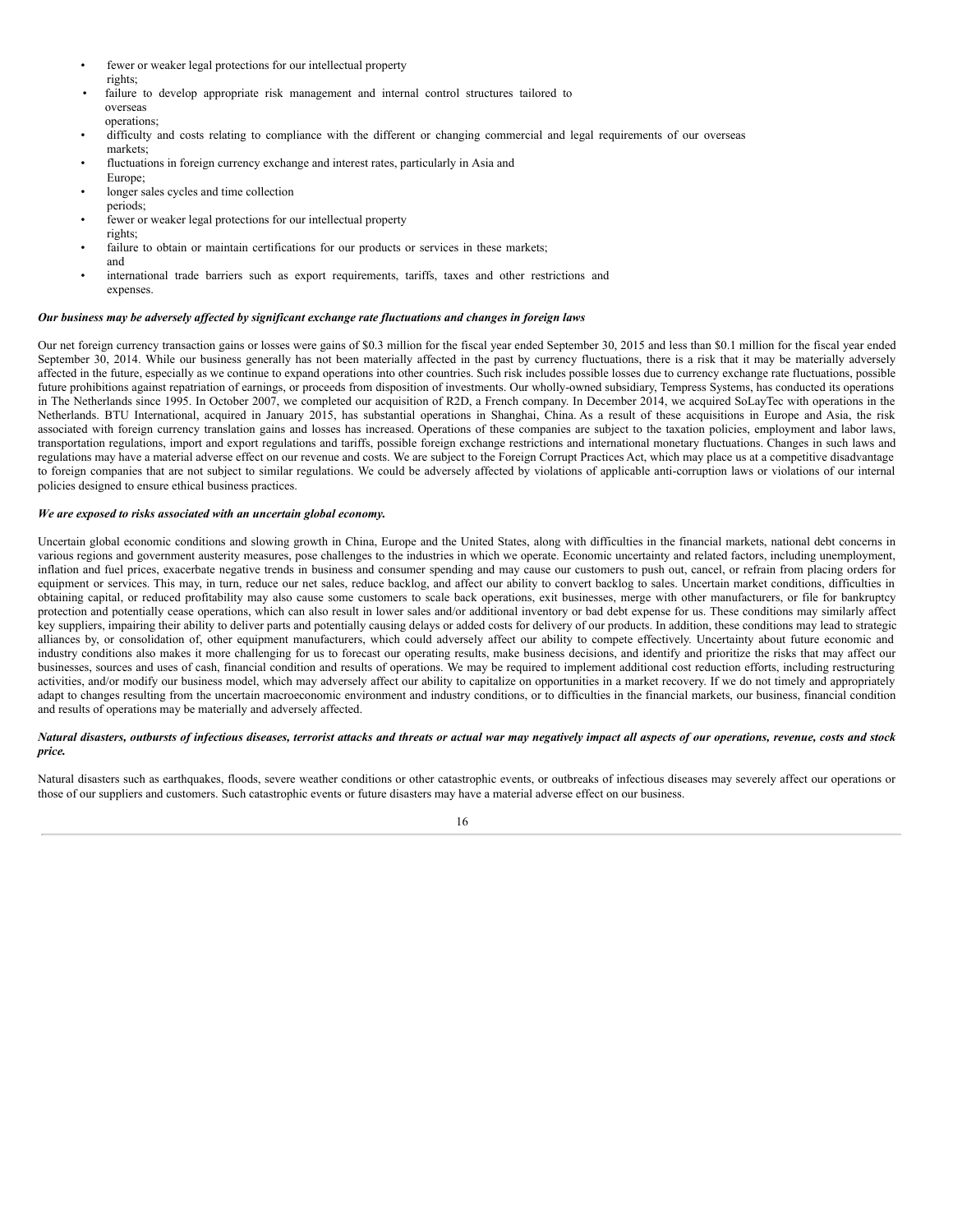Acts of terrorism, as well as events occurring in response or connection to them, including potential future terrorist attacks, rumors or threats of war, actual military conflicts or trade disruptions impacting our domestic or foreign customers or suppliers of parts, components and subassemblies, may negatively impact our operations by causing, among other things, delays or losses in the delivery of supplies or finished goods and decreased sales of our products. More generally, any of these events could cause consumer confidence and spending to decrease or result in increased volatility in the worldwide financial markets and economy. They could also result in economic recession. Any of these occurrences could have a significant adverse impact on our financial position and results of operations.

## If demand declines for horizontal diffusion furnaces and related equipment, or for other solar industry products, our financial position and results of operations could be *materially and adversely af ected.*

The revenue of our solar equipment business is comprised primarily of sales of horizontal diffusion furnaces and our automation products. Our automation products are useable almost exclusively with horizontal diffusion furnaces. A significant part of our growth strategy involves expanding our sales to the solar industry. The solar industry is subject to risks relating to industry shortages of polysilicon, (which we discuss further herein), the continuation of government incentives, the availability of specialized capital equipment, global energy prices and rapidly changing technologies offering alternative energy sources and manufacturing processes. If the demand for solar industry products declines, the demand by the solar industry for our products would also decline and our financial position and results of operations would be harmed.

There is a trend in the semiconductor industry, related to the trend to produce smaller chips on larger wafers, towards the use in semiconductor manufacturing facilities of newer technology, such as vertical diffusion furnaces. Vertical diffusion furnaces are more efficient than horizontal diffusion furnaces in certain manufacturing processes for smaller chips on larger wafers. To the extent that the trend to use vertical diffusion furnaces over horizontal diffusion furnaces continues, our revenue may decline and our corresponding ability to generate income may be adversely affected.

#### *We may not be able to manage the business successfully through severe business cycles.*

We may be unable to successfully expand or contract our business to meet fluctuating demands. Market fluctuations place significant strain on our management, personnel, systems and resources. In fiscal years 2010 and 2011, we purchased additional equipment and real estate to significantly expand our manufacturing capacity and hired additional employees to support an increase in manufacturing, field service, research and development and sales and marketing efforts. During fiscal years 2012 through 2015, the rapid decline in demand has caused us to reduce headcount in manufacturing and field service and to reduce certain research and development costs. To successfully manage our growth, we believe we must effectively:

- maintain the appropriate number and mix of permanent, part-time, temporary and contract employees to meet the fluctuating demand for our products;
- train, integrate and manage personnel, particularly process engineers, field service engineers, sales and marketing personnel, and financial and information technology personnel to maintain and improve skills and morale;
- leverage our expanded global sales and service presence through the acquisition of BTU International
- retain key management and augment our management team, particularly if we lose key members;
- continue to enhance our customer resource and manufacturing management systems to maintain high levels of customer satisfaction and efficiencies, including inventory control;
- implement and improve existing and new administrative, financial and operations systems,
- procedures and controls;
- expand and upgrade our technological capabilities;
- and
- manage multiple relationships with our customers, suppliers and other third parties.

We may encounter difficulties in effectively managing the budgeting, forecasting and other process control issues presented by rapidly changing cycles. If we are unable to manage these cycles effectively, we may not be able to take advantage of market opportunities, develop new technologies for the production of solar cells and other products, satisfy customer requirements, execute our business plan or respond to competitive pressures.

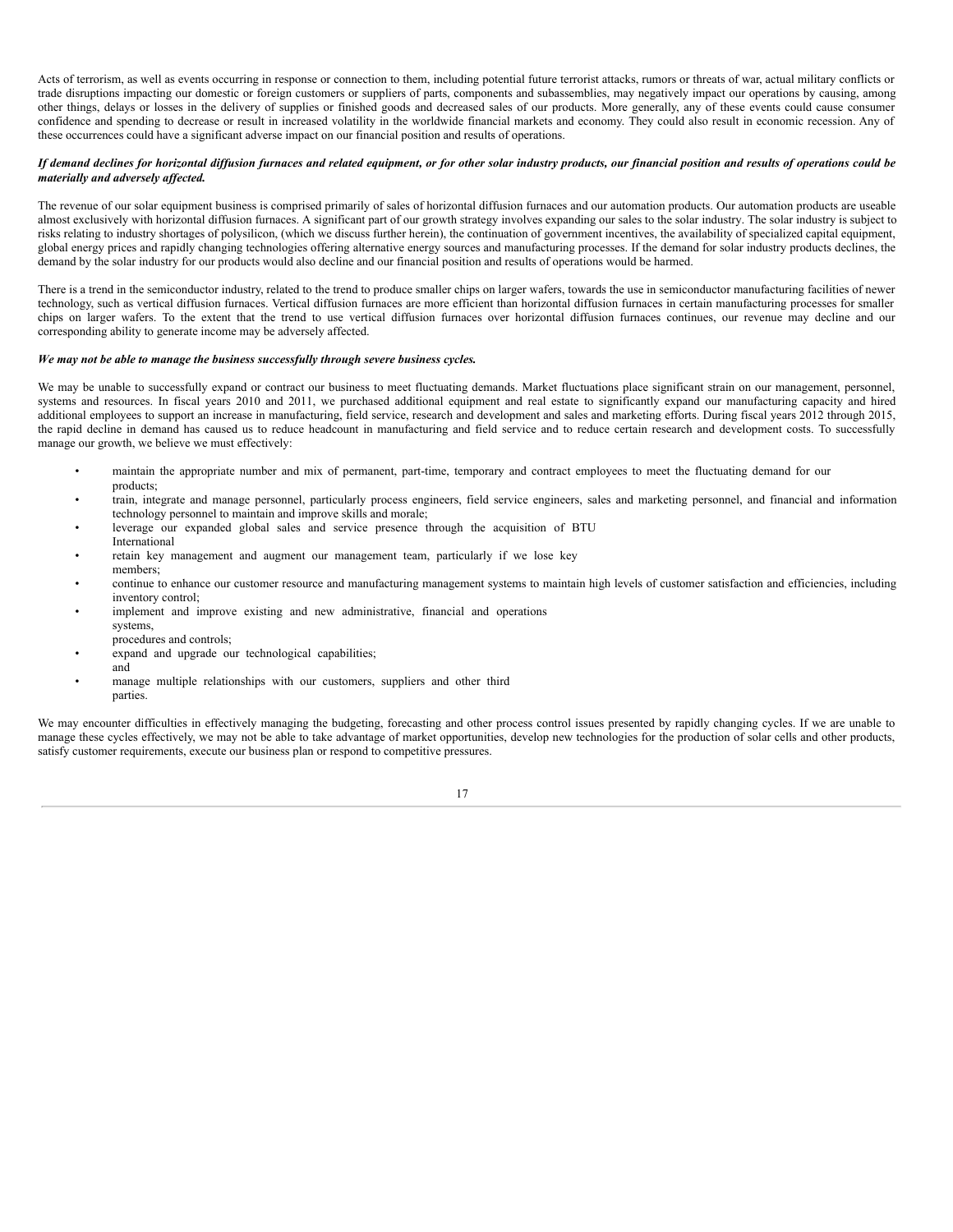#### If governmental subsidies decline or if demand for solar energy declines, our Company may not be able to continue making substantial investments in our organization to develop new products for the solar industry which may have a material adverse effect on our business.

The solar energy sector is dependent upon governmental subsidies, some of which have been scaled back and are not guaranteed to continue. A further decline in these subsidies could reduce our ability to make investments in our Company and grow our business in this market. The solar industry is currently facing overcapacity in production. This overcapacity has a significant adverse impact on the demand for the capital equipment we supply to this industry. As a result of these risks there is no assurance that we will realize a return on these investments which may have a material effect on our business.

#### We are dependent on key personnel for our business and product development and sales, and any loss of our key *personnel to competitors or other industries could dramatically impact our ability to continue operations.*

Historically, our product development has been accomplished through cooperative efforts with key customers. Our relationships with some customers are substantially dependent on personal relations and other contacts established by either our Executive Chairman or our President and Chief Executive Officer. Our relationships with major European customers that are strategically important to the development and testing of our N-type technology solar diffusion furnace and PECVD equipment are substantially dependent upon our President and Chief Executive Officer, Mr. Fokko Pentinga. While there can be no assurance that such relationships will continue, such cooperation is expected to continue to be a significant element in our future development efforts.

Furthermore, it may not be feasible for any successor to maintain the same business relationships that our Executive Chairman, Mr. J.S. Whang, has established. Even though we are the beneficiary of life insurance policies on the life of Mr. Whang, in the amount of \$2.0 million, there is no assurance that such amount will be sufficient to cover the cost of finding and hiring a suitable replacement for Mr. Whang. If we were to lose the services of either Mr. Whang or Mr. Pentinga for any reason, it could have a material adverse effect on our business.

We also depend on the management efforts of our officers and other key personnel and on our ability to attract and retain key personnel. During times of strong economic growth, competition is intense for highly skilled employees. There can be no assurance that we will be successful in attracting and retaining such personnel or that we can avoid increased costs in order to do so. There can be no assurance that employees will not leave Amtech or compete against us. Our failure to attract additional qualified employees, or to retain the services of key personnel, could negatively impact our financial position and results of operations.

#### We may not be able to keep pace with the rapid change in the technology needed to meet customer requirements.

Success in the solar and semiconductor equipment industries depends, in part, on continual improvement of existing technologies and rapid innovation of new solutions. For example, the solar industry continues to develop new technologies to increase the efficiencies and lower the costs of solar cells. Also, the semiconductor industry continues to shrink the size of semiconductor devices. These and other evolving customer needs require us to continually respond with new product developments.

Technical innovations are inherently complex and require long development cycles and appropriate professional staffing. Our future business success depends on our ability to develop and introduce new products, or new uses for existing products, that successfully address changing customer needs and win market acceptance. We must also manufacture these new products in a timely and cost-effective manner. To realize future growth through technical innovations in the solar and semiconductor industries, we must either acquire the technology through product development, merger and acquisition activity or through the licensing of products from our technology partners. Potential disruptive technologies could have a material adverse effect on our business if we do not successfully develop and introduce new products, technologies or uses for existing products in a timely manner and continually find ways of reducing the cost to produce them in response to changing market conditions or customer requirements.

#### Acquisitions can result in an increase in our operating costs, divert management's attention away from other operational matters and expose us to other risks associated *with acquisitions.*

We continually evaluate potential acquisitions and consider acquisitions an important part of our future growth strategy. In the past, we have made acquisitions of, or significant investments in, other businesses with synergistic products,

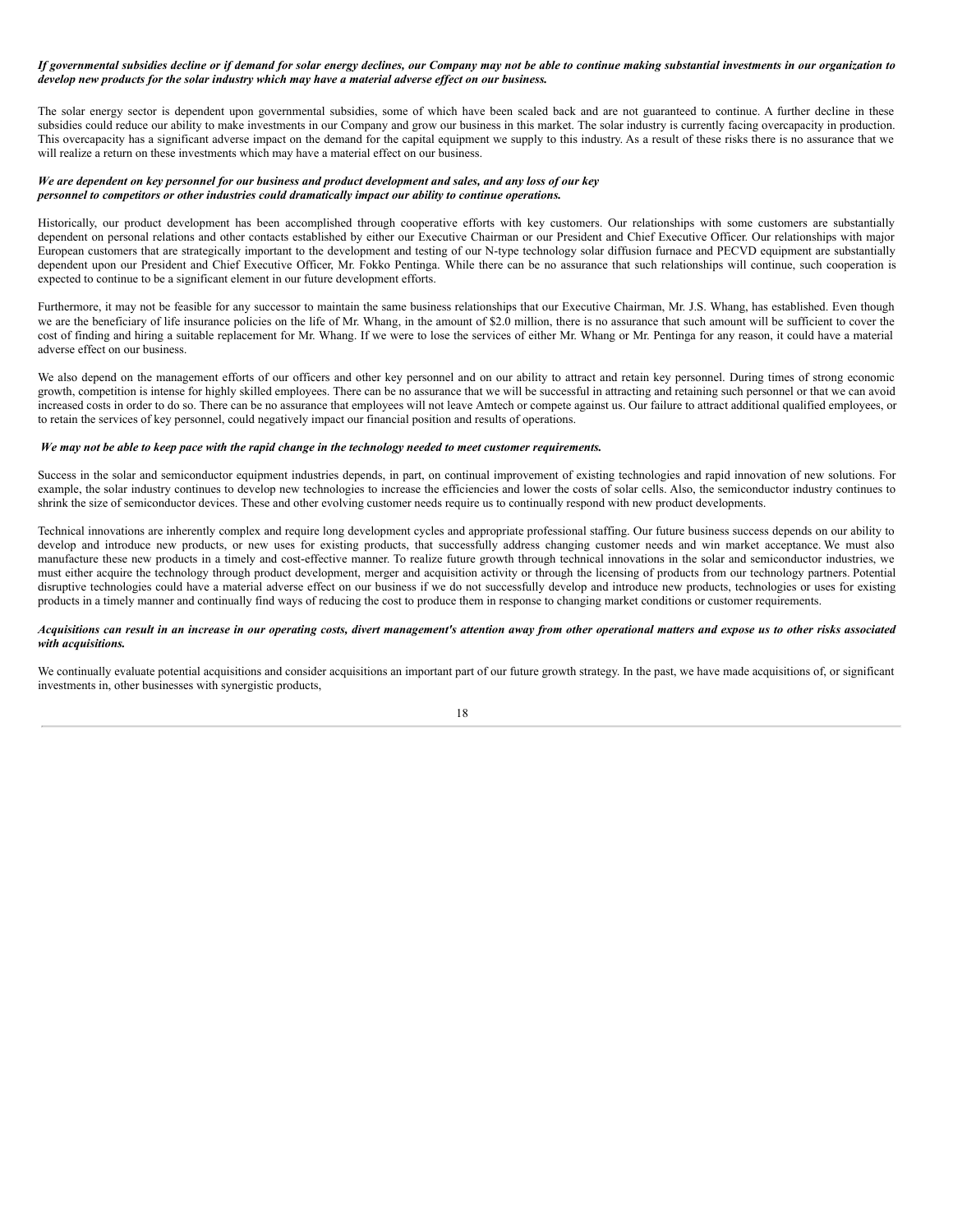services and technologies and plan to continue to do so in the future. Acquisitions, including our acquisition of R2D, SoLayTec and BTU, involve numerous risks, including, but not limited to:

- difficulties and increased costs in connection with integration of geographically diverse personnel,
- operations, technologies and products of acquired companies;
- diversion of management's attention from other operational matters;
- the potential loss of our key employees and the key employees of acquired companies;
- the potential loss of our key customers and suppliers and the key customers and suppliers of acquired companies;
- disagreement with joint venture or strategic alliance partners;
- failure to comply with laws and regulations as well as industry or technical standards of the overseas markets into which we expand;
- our inability to achieve the intended cost efficiency, level of profitability or other intended strategic goals for the acquisitions, strategic investments, joint ventures or other strategic alliances;
- lack of synergy, or inability to realize expected synergies, resulting from the
- acquisition; the risk that the issuance of our common stock, if any, in an acquisition or merger could be dilutive to our shareholders, if anticipated synergies are not realized;
- acquired assets becoming impaired as a result of technological advancements or worse-thanexpected
	- performance of the acquired company;
- inability to complete proposed transactions as anticipated or at all and any ensuing obligation to pay a termination fee and any other associated transaction expenses;
- the potential impact of the announcement or consummation of a proposed transaction on relationships with third parties;
- potential changes in our credit rating, which could adversely impact the Company's access to and cost of capital;
- potential litigation brought against the Company that may arise in connection with an acquisition;
- reductions in cash balances and/or increases in debt obligations to finance activities associated with a transaction, which reduce the availability of cash flow for general corporate or other purposes;
- inadequacy or ineffectiveness of an acquired company's internal financial controls, disclosure controls and procedures, and/or environmental, health and safety, anti-corruption, human resource, or other policies or practices; and
- unknown, underestimated and/or undisclosed commitments or liabilities.

#### Our financial position and results of operations may be materially harmed if our R&D investments do not result in timely new products that can be sold at favorable prices *and obtain market acceptance.*

The rapid change in technology in our industry requires that we continue to make investments in research and development in order to enhance the performance, functionality and cost of ownership of our products to keep pace with competitive products and to satisfy customer demands for improved performance, features and functionality. There can be no assurance that revenue from future products or enhancements will be sufficient to recover the development costs associated with such products or enhancements, or that we will be able to secure the financial resources necessary to fund future development. Research and development costs are typically incurred before we confirm the technical feasibility and commercial viability of a product, and not all development activities result in commercially viable products. We cannot ensure that products or enhancements will receive market acceptance, or that we will be able to sell these products at prices that are favorable to us. In addition, from time to time we receive funding from government agencies for certain strategic development programs to increase our research and development resources and address new market opportunities. As a condition to this government funding, we may be subject to certain record-keeping, audit, intellectual property rights-sharing and/or other obligations. If we do not successfully manage risks resulting from diversification and entry into new markets and industries, our business, financial condition and results of operations could be materially and adversely affected.

## If we fail to maintain optimal inventory levels, our inventory obsolescence costs could increase, our liquidity could be significantly reduced or our revenue could decrease, any of which could have a material adverse effect on our business, financial condition and results of operations.

While we must maintain sufficient inventory levels to operate our business successfully and meet our customers' demands, accumulating excess inventory may have a significant unfavorable impact on our operating results and financial condition. Changing customer demands, supplier lead-times and uncertainty surrounding new product launches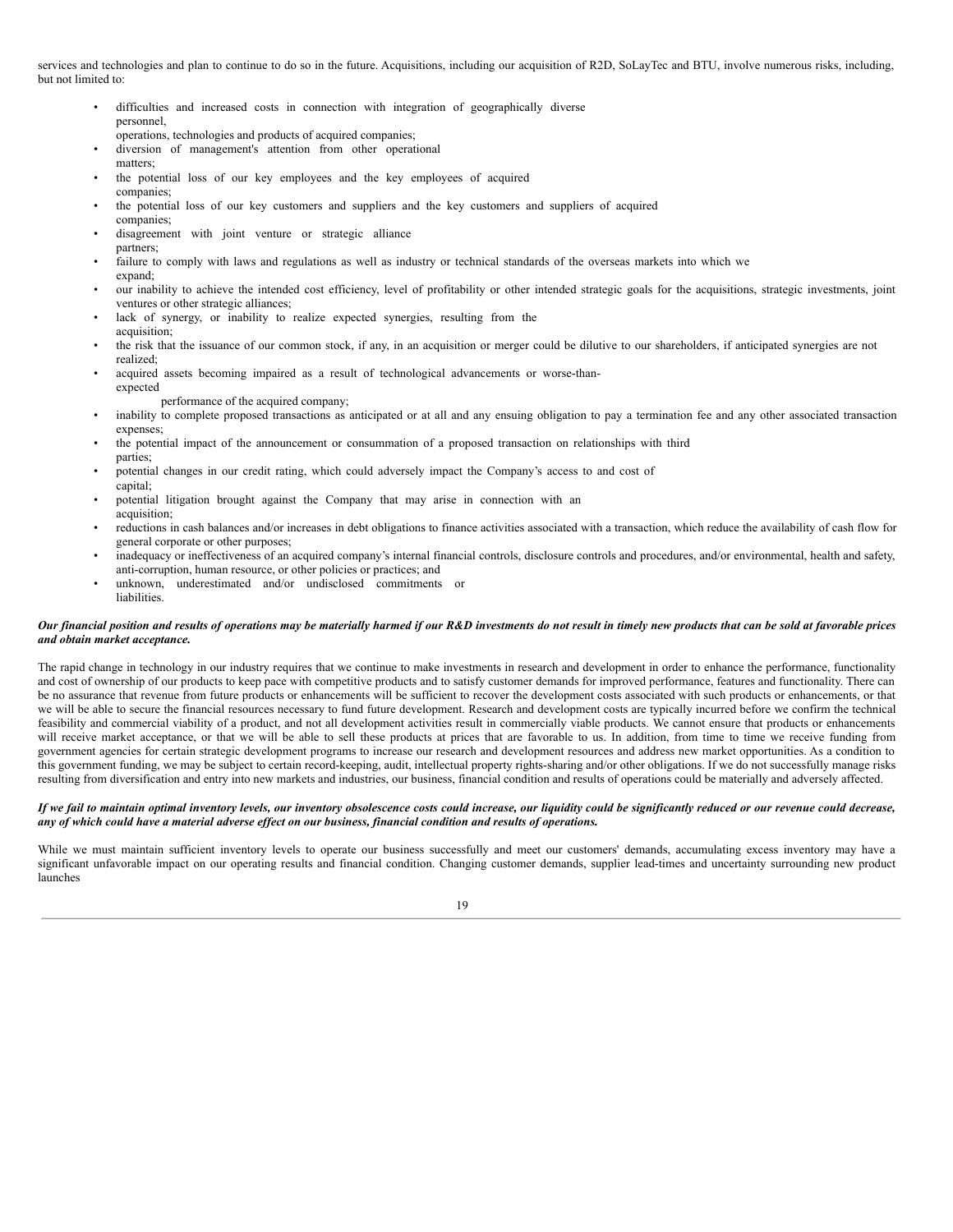expose us to risks associated with excess inventory or shortages. Demand for products can change rapidly and unexpectedly. Our products are manufactured using a wide variety of purchased parts and raw materials and we must maintain sufficient inventory levels to meet the demand for the products we sell. During peak years in the solar and semiconductor industries, increases in demand for capital equipment results in longer lead-times for many important system components. Future increases in demand could cause delays in meeting shipments to our customers. Because of the variability and uniqueness of customer orders, we try to avoid maintaining an extensive inventory of materials for manufacturing. However, long lead-times for important system components during industry upturns sometimes require us to carry higher levels of inventory and make larger purchase commitments than we would otherwise make. We may be unable to sell sufficient quantities of products in the event that market demand changes, resulting in increased risk of excess inventory that could lead to obsolescence or reduced liquidity as we fulfill our purchase commitments. On the other hand, if we do not have a sufficient inventory of a product to fulfill customer orders, we may lose orders or customers, which may adversely affect our business, financial condition and results of operations. We cannot assure that we can accurately predict market demand and events to avoid inventory shortages or inventories and purchase commitments in excess of our current requirements.

#### Supplier capacity constraints, supplier production disruptions, supplier quality issues or price increases could increase our operating costs and adversely impact the *competitive positions of our products.*

We use a wide range of materials and services in the production of our products including custom electronic and mechanical components, and we use numerous suppliers of materials. Although we make what we believe are reasonable efforts to ensure that parts are available from multiple suppliers, this may not always be practical or possible. Accordingly, some key parts are being procured from a single supplier or a limited group of suppliers. Key vendors include suppliers of controllers, quartz and silicon carbide for our diffusion systems, two steel mills capable of producing the types of steel to the tolerances needed for our wafer carriers, an injection molder that molds plastic inserts into our steel carriers, an adhesive manufacturer that supplies the critical glue and a pad supplier that produces a unique material used in the manufacture of our polishing templates. We also rely on third parties for certain machined parts, steel frames and metal panels and other components used particularly in the assembly of solar and semiconductor production equipment.

Because the selling price of some of our systems exceeds \$1.0 million, the delay in the shipment of even a single system could cause significant variations in our quarterly revenue. In the event of supplier capacity constraints, production disruptions, or failure to meet our requirements concerning quality, cost or performance factors, we may transfer our business to alternative sourcing which could lead to further delays, additional costs or other difficulties. If, in the future, we do not receive, in a timely and costeffective manner, a sufficient quantity and quality of parts to meet our production requirements, our financial position and results of operations may be materially and adversely affected.

#### If the practice of requiring certain customers to make advance payments when they place orders with us ceases, or if our customers fail to meet their payment obligations, we may experience increased needs to finance our working capital requirements and may be exposed to increased credit risk, which may materially and adversely affect our *financial position and results of operations.*

We require many of our customers to make an advance payment representing a percentage of their orders, which is a business practice that helps us manage our accounts receivable, prepay our suppliers and reduce the amount of funds that we need to finance our working capital requirements. We cannot assure that this practice will not cease in the future. If this practice ceases, we may not be able to secure additional financing on a timely basis or on terms acceptable to us or at all. Currently, a significant portion of our revenue is derived from credit sales to our customers, generally with payments due within less than three months after shipment. As a result, any future decrease in the use of cash advance payments by our customers may negatively impact our short-term liquidity and, coupled with increased credit sales to a small number of major customers, expose us to additional and more concentrated credit risk since a significant portion of our outstanding accounts receivable is derived from sales to a limited number of customers. We may need to from time to time commence legal proceedings to recover accounts receivables from customers, which may also increase our cost. Although we have been able to maintain adequate working capital primarily through cash from operations and a follow-on offering, any failure by our customers to settle outstanding accounts receivable in the future could materially and adversely affect our cash flow, financial condition and results of operations.

## We may not be able to generate sufficient cash flows or obtain access to external financing necessary to fund and expand our operations as planned.

#### 20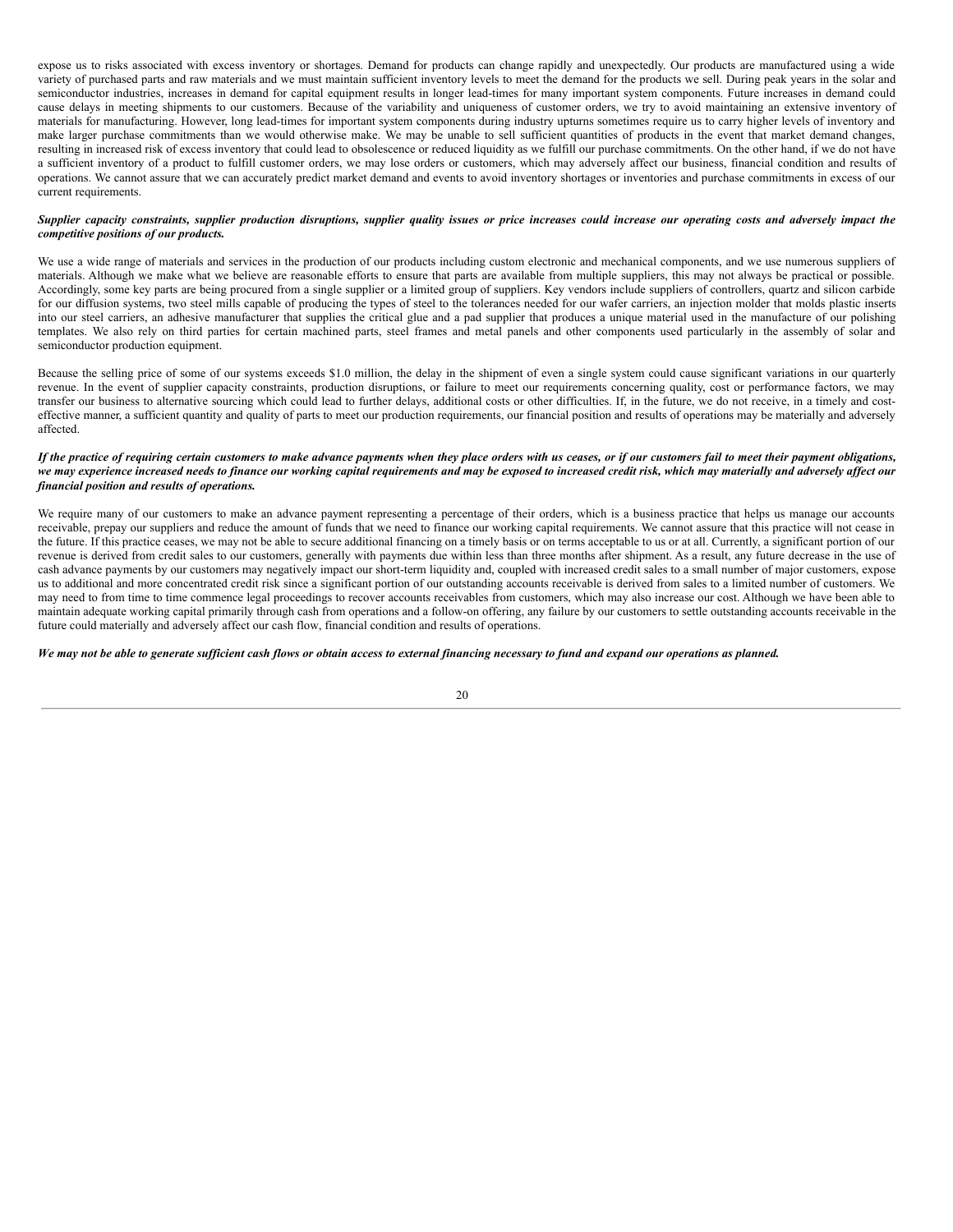Cash flows may be insufficient to provide adequate working capital in the future and we may require additional financing for further implementation of our growth plans. There is no assurance that any additional financing will be available if and when required, or, even if available, that it would not materially dilute the ownership percentage of the then existing shareholders, result in increased expenses or result in covenants or special rights that would restrict our operations.

#### *We may incur impairment charges to goodwill or long-lived assets.*

We have acquired, and may acquire in the future, goodwill and other long-lived intangible assets. Goodwill and purchased intangible assets with indefinite useful lives are not amortized, but are reviewed for impairment at least annually, typically during the fourth quarter of each fiscal year, and more frequently when events or changes in circumstances indicate that the carrying value of an asset may not be recoverable. The review compares the fair value for each of our reporting units to its associated carrying value, including goodwill. Factors that could lead to impairment of goodwill and intangible assets include adverse industry or economic trends, reduced estimates of future cash flows, declines in the market price of our common stock, changes in our strategies or product portfolio, and restructuring activities. Our valuation methodology for assessing impairment requires management to make judgments and assumptions based on historical experience and projections of future operating performance. We may be required to record a charge to earnings during the period in which an impairment of goodwill or amortizable intangible assets is determined to exist, which could materially and adversely affect our results of operations.

## Most of our production, storage, and administrative facilities are located in close proximity to one another in The Netherlands. Any damage or disruption at these facilities *could have a material adverse ef ect on our business, financial condition and results of operations.*

Our production, storage and administrative facilities are located in close proximity to one another in The Netherlands. A natural disaster or other unanticipated catastrophic event, including flood, power interruption, and war, could significantly disrupt our ability to manufacture our products and operate our business. If any of our productions facilities or equipment were to experience any significant damage or downtime, we would be unable to meet our production targets, our business would suffer, and it could have a material adverse effect on our business, financial condition and results of operations.

#### If third parties violate our proprietary rights, in which we have made significant investments, such events could result in a loss of value of some of our intellectual property *or costly litigation.*

Our success is dependent in part on our technology and other proprietary rights. We own various United States and international patents and have additional pending patent applications relating to some of our products and technologies. Protecting and defending our patents domestically, and especially internationally, is costly. In addition, the process of seeking patent protection is lengthy and expensive. Therefore, we cannot be certain that pending or future applications will actually result in issued patents, or that issued patents will be of sufficient scope or strength to provide meaningful protection or commercial advantage to us. Other companies and individuals, including our larger competitors, may develop technologies that are similar or superior to our technology or design around the patents we own or license. We also maintain trademarks on certain of our products and claim copyright protection for certain proprietary software and documentation. However, we can give no assurance that our trademarks and copyrights will be upheld or will successfully deter infringement by third parties. The patent covering technology that we license and use in our manufacture of insert carriers has expired, which may have the effect of diminishing or eliminating any competitive advantage we may have with respect to this manufacturing process.

We attempt to protect our trade secrets and other proprietary information through confidentiality agreements with our customers, suppliers, employees and consultants and through other security measures. We also maintain exclusive and non-exclusive licenses with third parties for the technology used in certain products. However, these employees, consultants and third parties may breach these agreements, and we may not have adequate remedies for wrongdoing. In addition, the laws of certain territories, such as China, in which we develop, manufacture or sell our products may not protect our intellectual property rights to the same extent as do the laws of the United States.

## We may face intellectual property infringement claims that could be time-consuming and costly to defend and could result in our loss of significant rights and the *assessment of treble damages.*

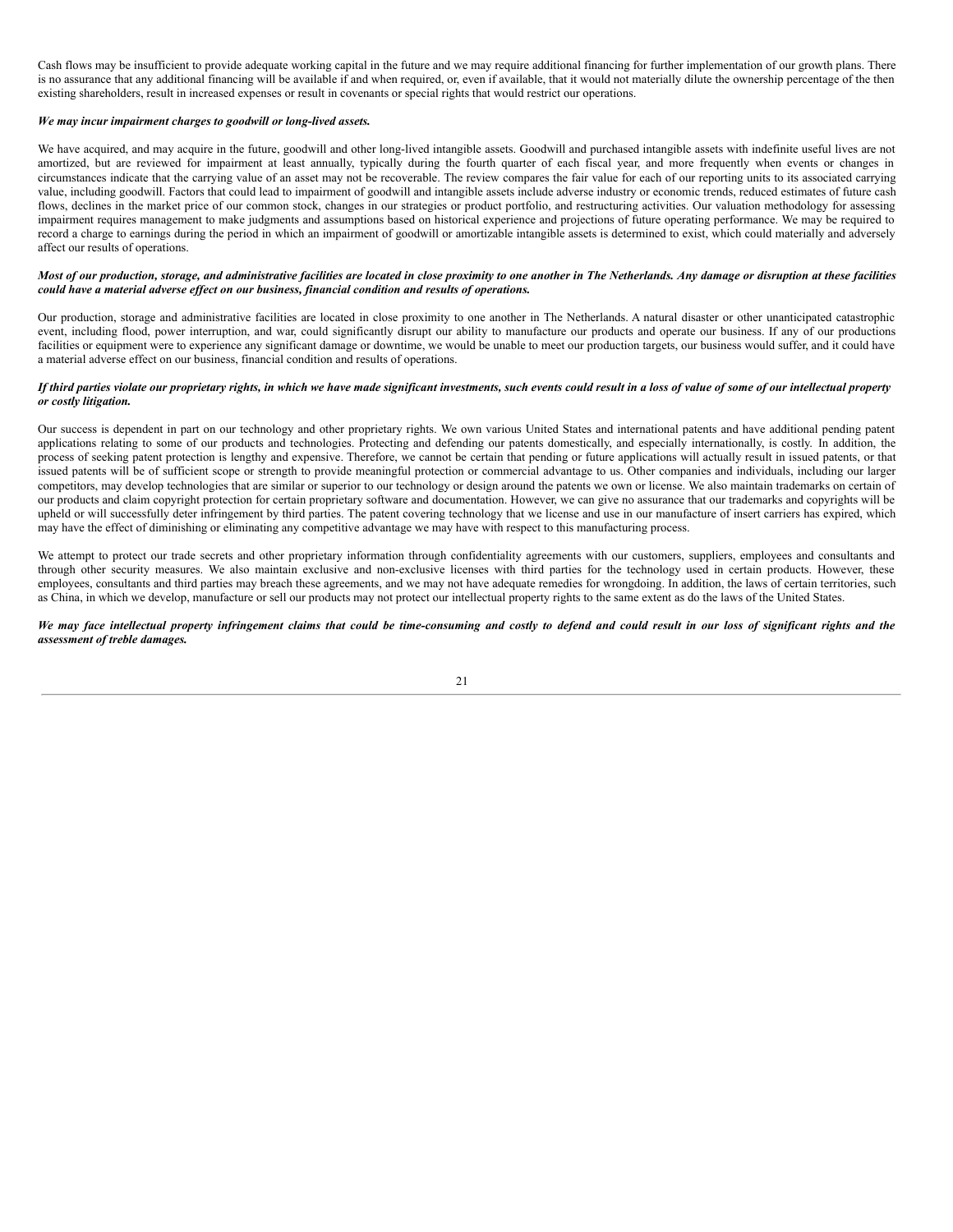From time to time, we have received communications from other parties asserting the existence of patent rights or other intellectual property rights that they believe cover certain of our products, processes, technologies or information. In such cases, we evaluate our position and consider the available alternatives, which may include seeking licenses to use the technology in question on commercially reasonable terms or defending our position. We cannot ensure that licenses can be obtained, or if obtained will be on acceptable terms, or that litigation or other administrative proceedings will not occur.

Some of these claims may lead to litigation. We cannot assure that we will prevail in these actions, or that other actions alleging misappropriation or misuse by us of third-party trade secrets, infringement by us of third-party patents and trademarks or the validity of our patents, will not be asserted or prosecuted against us. Intellectual property litigation, regardless of outcome, is expensive and time-consuming, could divert management's attention from our business and have a material negative effect on our business, operating results or financial condition. If there is a successful claim of infringement against us, we may be required to pay substantial damages (including treble damages if we were to be found to have willfully infringed a third party's patent) to the party claiming infringement, incur costs to develop non-infringing technology, stop selling or using technology that contains the allegedly infringing intellectual property or, enter into royalty or license agreements that may not be available on acceptable or commercially practical terms, if at all. Our failure to develop non-infringing technologies or license the proprietary rights on a timely basis could harm our business. Parties making infringement claims on future issued patents may be able to obtain an injunction that would prevent us from selling or using our technology that contains the allegedly infringing intellectual property, which could harm our business.

## Failure to manage our growth, or otherwise develop appropriate internal organizational structures, internal control environment and risk monitoring and management systems in line with our fast growth could result in a material adverse effect on our business, prospects, financial condition and results of operations.

Our business and operations have been expanding rapidly. Significant management resources must be expended to develop and implement appropriate structures for internal organization and information flow, an effective internal control environment and risk monitoring and management systems in line with our fast growth as well as to hire and integrate qualified employees into our organization. It is challenging for us to hire, integrate and retain qualified employees in key areas of operations, such as engineers and technicians who are familiar with the industries. In addition, disclosure and other ongoing obligations associated with being a public company further increase the challenges to our finance, legal and accounting team. It is possible that our existing risk monitoring and management system could prove to be inadequate. If we fail to appropriately develop and implement structures for internal organization and information flow, an effective internal control environment and a risk monitoring and management system, we may not be able to identify unfavorable business trends, administrative oversights or other risks that could materially and adversely affect our business, prospects, financial condition and results of operations.

## If we fail to maintain an effective system of internal controls, we may not be able to accurately report our financial results or prevent fraud. As a result, our stockholders could lose confidence in our financial reporting, which could have a negative impact on our business and the price of our common stock.

To maintain compliance with Section 404 of the Sarbanes-Oxley Act of 2002 we have assessed, strengthened and tested our system of internal controls. Despite our conclusion that our system of internal controls was effective as of September 30, 2015, we must continue to maintain our processes and systems and adapt them to changes in our business as it evolves. This continuous process of maintaining and adapting our internal controls and complying with Section 404 is expensive, time-consuming and requires significant management attention. We cannot be certain that our internal control measures will continue to provide adequate control over our financial reporting processes and ensure compliance with Section 404. Furthermore, as our business changes, our internal controls may become more complex and we may require significantly more resources to ensure our internal controls remain effective. In addition, if we reduce a portion of our workforce, as we have done recently, our ability to adequately maintain our internal controls may be adversely impacted. Failure to implement required new or improved controls, or difficulties encountered in their implementation, could harm our operating results or cause us to fail to meet our reporting obligations. If we or our independent registered public accounting firm identify material weaknesses, the disclosure of that fact may result in negative investor perceptions of our Company and could cause a decline in the market price of our stock.

# Unsatisfactory performance of, or defects in our products may cause us to incur additional warranty expenses, damage our reputation and cause our sales to decline.

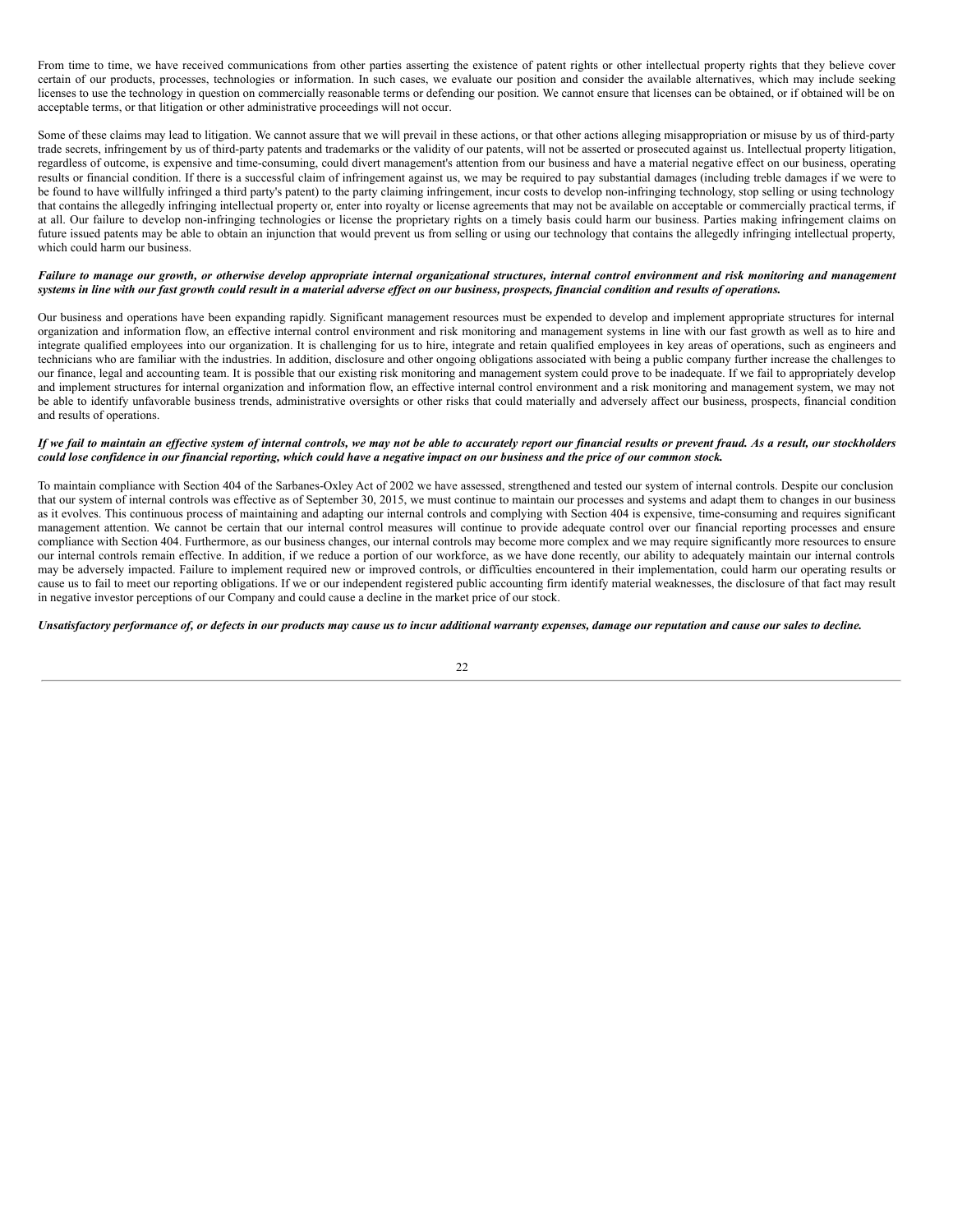As of September 30, 2015, 2014 and 2013, our accrued warranty costs amounted to \$0.8 million, \$0.6 million and \$1.5 million, respectively. Our assumptions regarding the durability and reliability of our products may not be accurate, and because our products have relatively long warranty periods, we cannot assure you that the amount of accrued warranty by us for our products will be adequate in light of the actual performance of our products. If we experience a significant increase in warranty claims, we may incur significant repair and replacement costs associated with such claims. Furthermore, widespread product underperformances or failures will damage our reputation and customer relationships and may cause our sales to decline, which in turn could have a material adverse effect on our financial condition and results of operations.

#### We face the risk of product liability claims or other litigation, which could be expensive and may divert management's attention from running our business.

The Company and its subsidiaries are defendants from time to time in actions for matters arising out of our business operations. The manufacture and sale of our products, which, in our customers' operations, involve toxic materials and robotic machinery, involve the risk of product liability claims. In addition, a failure of one of our products at a customer site could interrupt the business operations of our customer. Our existing insurance coverage limits may not be adequate to protect us from all liabilities that we might incur in connection with the manufacture and sale of our products if a successful product liability claim or series of product liability claims were brought against us. We may also be involved in other legal proceedings or claims and experience threats of legal action from time to time in the ordinary course of our business.

Where appropriate, we intend to vigorously defend all claims. However, any actual or threatened claims, even if not meritorious or material, could result in the expenditure of significant financial and managerial resources. The continued defense of these claims and other types of lawsuits could divert management's attention away from running our business. In addition, required amounts to be paid in settlement of any claims, and the legal fees and other costs associated with their defense or also settlement, cannot be estimated and could, individually or in the aggregate, materially harm our financial condition. We may also experience higher than expected warranty claims.

## We are subject to environmental regulations, and our inability or failure to comply with these regulations could result in significant costs or the suspension of our ability to *operate portions of our business.*

We are subject to environmental regulations in connection with our business operations, including regulations related to manufacturing and our customers' use of our products. From time to time, we receive notices regarding these regulations. It is our policy to respond promptly to these notices and to take any necessary corrective action. Our failure or inability to comply with existing or future environmental regulations could result in significant remediation liabilities, the imposition of fines and/or the suspension or termination of development, manufacturing or use of certain of our products or facilities, each of which could damage our financial position and results of operations.

#### *Regulations related to conflict minerals could adversely impact our business.*

The Dodd-Frank Wall Street Reform and Consumer Protection Act contains provisions to improve transparency and accountability concerning the supply of certain minerals, known as conflict minerals, originating from the Democratic Republic of Congo (DRC) and adjoining countries. As a result, the SEC has adopted annual disclosure and reporting requirements for those companies who use conflict minerals mined from the DRC and adjoining countries in their products. These new requirements require companies to conduct due diligence efforts to determine whether products contain such conflict minerals, with initial disclosure requirements beginning in May of 2014. Our supply chain is complex and we may be unable to verify the origins for all metals used in our products. As a result, we may be unable to certify that our products are conflict mineral free.

#### Our results of operations are difficult to predict, and if we do not meet the market expectations, the price of the our stock will likely decline.

Our results of operations are difficult to predict and have fluctuated from time to time in the past. We expect that our results of operations may continue to fluctuate from time to time in the future. It is possible that our results of operations in some reporting periods will be below market expectations. If our results of operations for a particular reporting period are lower than the market expectations for such reporting period, investors may react negatively, and as a result, the price of our stock may materially decline.

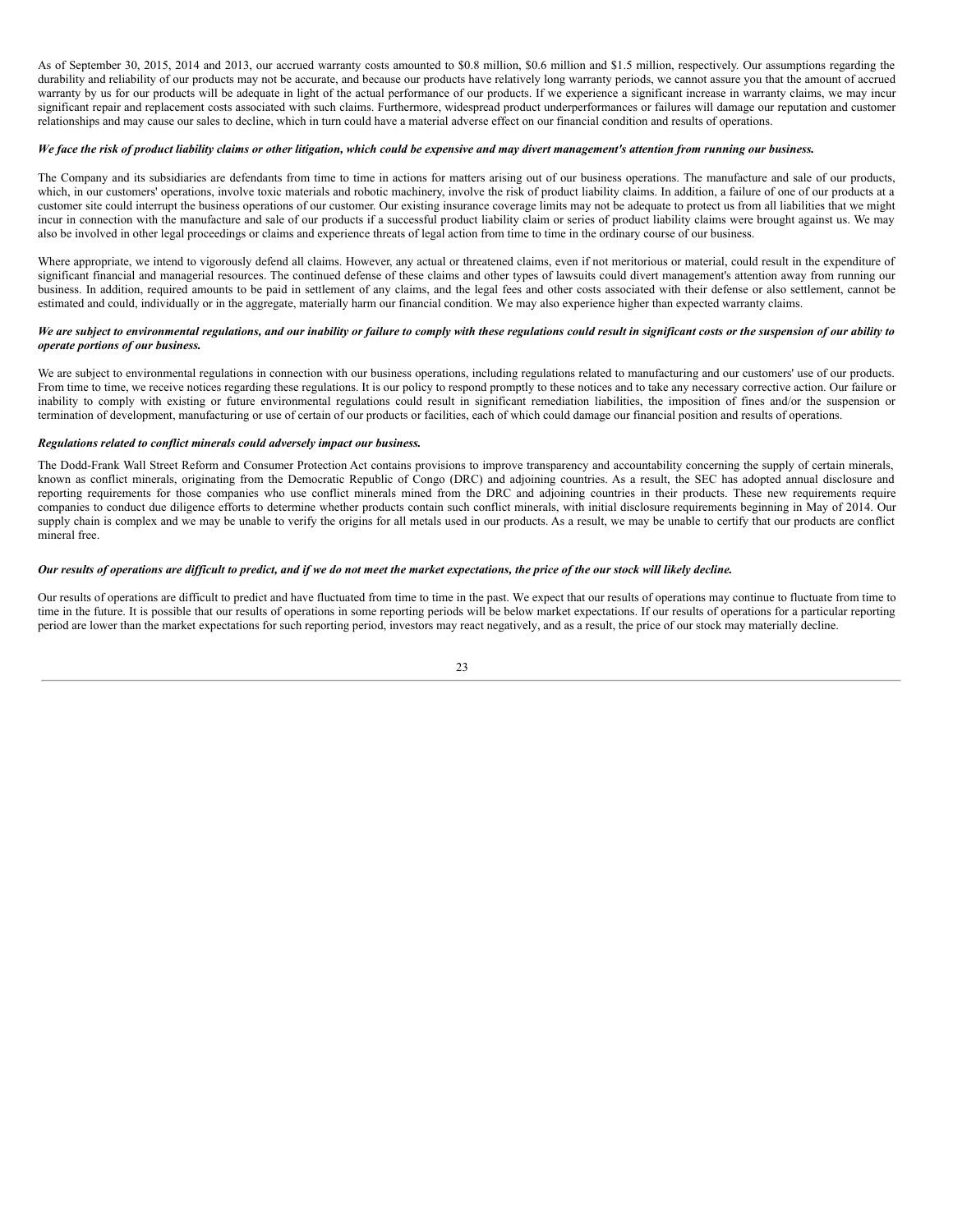## Information security breaches or failures of our information technology systems may have a negative impact on our operations and our reputation.

We may be subject to information security breaches or failures of our information technology systems caused by advanced persistent threats, unauthorized access, sabotage, vandalism, terrorism or accident. Compromises and failure to our information technology networks and systems could result in unauthorized release of our confidential or proprietary information, or that of our customers and suppliers, as well as employee personal data. The costs to protect against or alleviate against breaches and systems failures require significant human and financial capital expenditures, which in turn could potentially disrupt our continuing operations, increase our liability as a result of compromises to personally identifiable information, and may lead to a material and adverse effect on our financial reporting, reputation and business.

#### *The Company's income taxes are subject to variables beyond our control.*

The Company's net income and cash flow may be adversely affected by conditions affecting income taxes which are outside the Company's control. Examples of the potential uncontrollable circumstances that could affect our tax rate:

- The Company sells and operates globally in the United States, Europe and Asia. Disagreement could occur on the jurisdiction of income and taxation among different governmental tax authorities. Potential areas of dispute may include transfer pricing, intercompany charges and intercompany balances.
- The Company is subject to a China withholding tax on certain non-tangible charges made under our transfer pricing agreements. The interpretation of what charges are subject to the tax and when the liability for the tax occurs has varied and could change in the future.
- Tax rates may increase and, therefore, have a material adverse effect on our earnings and cash flows.

#### Securities litigation brought against the Company; including litigation related to the BTU acquisition could cause the Company to incur substantial costs and divert *management's attention and resources*

In the past, securities class action litigation often has been brought against a Company following periods of volatility in the market price of its securities or in connection with strategic transactions. The Company may in the future be the target of securities litigation. Any securities litigation could result in substantial costs and could divert the attention and resources of the Company's management.

As previously disclosed in the Company's filings with the SEC, shortly after the Company entered into the merger agreement with BTU, two separate putative stockholder class action complaints were filed in the Court of Chancery of the State of Delaware (together, the "Stockholder Actions"). The first was filed on November 4, 2014 and the second on November 17, 2014, on behalf of BTU's public stockholders, against BTU, members of the BTU board, Amtech and the special purpose merger subsidiary. The Stockholder Actions were consolidated on December 4, 2014. The complaints generally alleged that, in connection with entering into the merger agreement, the BTU board of directors breached certain fiduciary duties owed to BTU's stockholders. The complaints sought various forms of declaratory and injunctive relief, as well as compensatory damages.

On January 16, 2015, the Company and BTU, along with the other defendants named therein, entered into a memorandum of understanding (the "MOU") to settle the Stockholder Actions. Pursuant to the MOU, the parties to the Stockholder Actions agreed to resolve the claims alleged and the Company and BTU agreed to make certain additional disclosures regarding the merger. On June 22, 2015, the Company and BTU, along with the other defendants named therein, filed a Stipulation and Agreement of Compromise and Settlement (the "Stipulation of Settlement") with the Court of Chancery in the State of Delaware to memorialize the MOU. The Stipulation of Settlement provides for a release of all claims against the Company and BTU, along with the other defendants named therein, subject to an exception for certain securities law claims. In addition, the Stipulation of Settlement provides that BTU will be responsible for the payment of certain amounts in plaintiffs' attorney fees and expenses in connection with the settlement. The Stipulation of Settlement is subject to court approval. The Company and BTU entered into the Stipulation of Settlement solely to avoid the costs, risks and uncertainties inherent in litigation and without admitting any liability or wrongdoing. There can be no assurance that the court will approve the Stipulation of Settlement. In such event, the proposed settlement as contemplated by the Stipulation of Settlement may be terminated.

These Stockholder Actions may cause the company to incur substantial costs and divert management's attention from operational matters. Additionally, no outcome is certain, so additional harm could potentially result to the Company from this litigation.

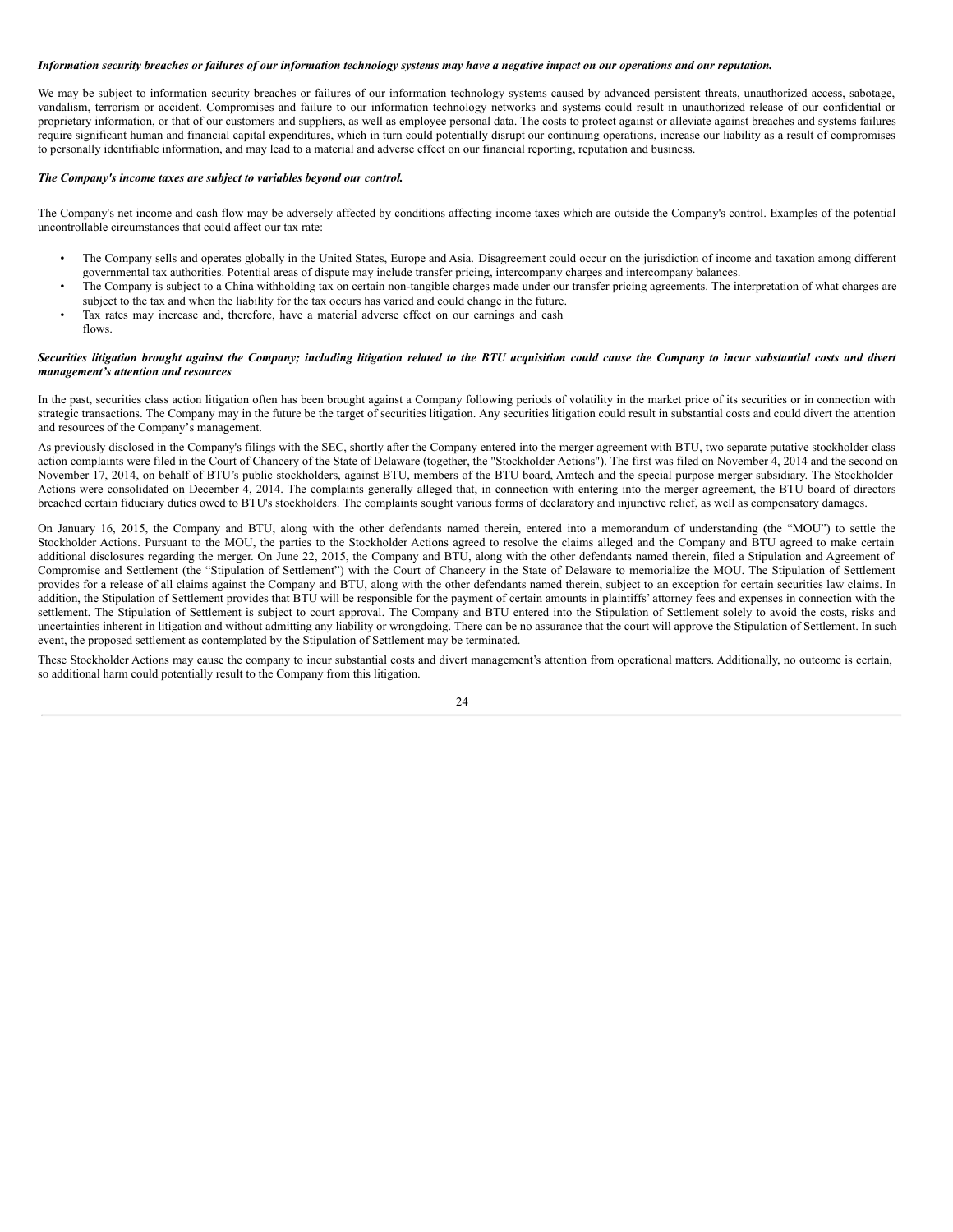#### Our officers, directors, and largest stockholders could choose to act in their best interests and not necessarily those of our other stockholders.

Our directors, executive officers and holders of five percent or more of our outstanding common stock and their affiliates represent a significant portion of our common stock held as of September 30, 2015, and, therefore, have significant influence over the management and corporate policies of the Company. These stockholders have significant influence over all matters submitted to our stockholders, including the election of our directors and approval of business combinations, and could potentially initiate or delay, deter or prevent a change of control of our company. Circumstances may occur in which the interests of these stockholders may conflict with the interests of the Company or those of our other stockholders, and these stockholders may cause the Company to take actions that align with their interests. Should conflicts of interest arise, we can provide no assurance that these stockholders would act in the best interests of our other stockholders or that any conflicts of interest would be resolved in a manner favorable to our other stockholders. In addition, involvement of certain activist stockholders may impact our ability to recruit and retain talent or otherwise distract management or make decisions that we believe are in the long-term interest of all shareholders.

#### <span id="page-25-0"></span>**ITEM 1B. UNRESOLVED STAFF COMMENTS**

None.

#### <span id="page-25-1"></span>**ITEM 2. PROPERTIES**

We believe that our properties are adequate for our current needs. In addition, we believe that adequate space can be obtained to meet our foreseeable business needs. The following chart identifies the principal properties which we own or lease.

| Location                               | <b>Use</b>               |             |
|----------------------------------------|--------------------------|-------------|
| <b>Corporate</b>                       |                          |             |
| Tempe, AZ                              | Corporate                | $15,000$ sf |
| <b>Solar Equipment Segment</b>         |                          |             |
| Vaassen, The Netherlands               | Office, Warehouse & Mfg. | 54,000 sf   |
| Vaassen, The Netherlands               | Warehouse                | $23,000$ sf |
| Clapiers, France                       | Office, Mfg. & Warehouse | $21,000$ sf |
| <b>Semiconductor Equipment Segment</b> |                          |             |
| N. Billerica, MA                       | Office, Mfg. & Warehouse | 150,000 sf  |
| N. Billerica, MA                       | Office, Mfg. & Warehouse | $17,000$ sf |
| Ashvale, Surrey, U.K.                  | Office                   | $1,900$ sf  |
| Shanghai, China                        | Office                   | $1,600$ sf  |
| Shanghai, China                        | Office, Mfg. & Warehouse | $45,000$ sf |
| Shanghai, China                        | Office & Warehouse       | $4,500$ sf  |
| Singapore                              | Office                   | $1,600$ sf  |
| Penang, Malaysia                       | Office                   | $1,570$ sf  |
| <b>Polishing Supplies Segment</b>      |                          |             |
| Carlisle, PA                           | Office & Mfg.            | $22,000$ sf |

# <span id="page-25-2"></span>**ITEM 3. LEGAL PROCEEDINGS**

The Company and its subsidiaries are defendants from time to time in actions for matters arising out of their business operations. As previously disclosed in the Company's filings with the SEC, shortly after the Company entered into the merger agreement with BTU, two separate putative stockholder class action complaints (together, the "Stockholder Actions") were filed in the Court of Chancery of the State of Delaware (the "Delaware Court"). The first was filed on

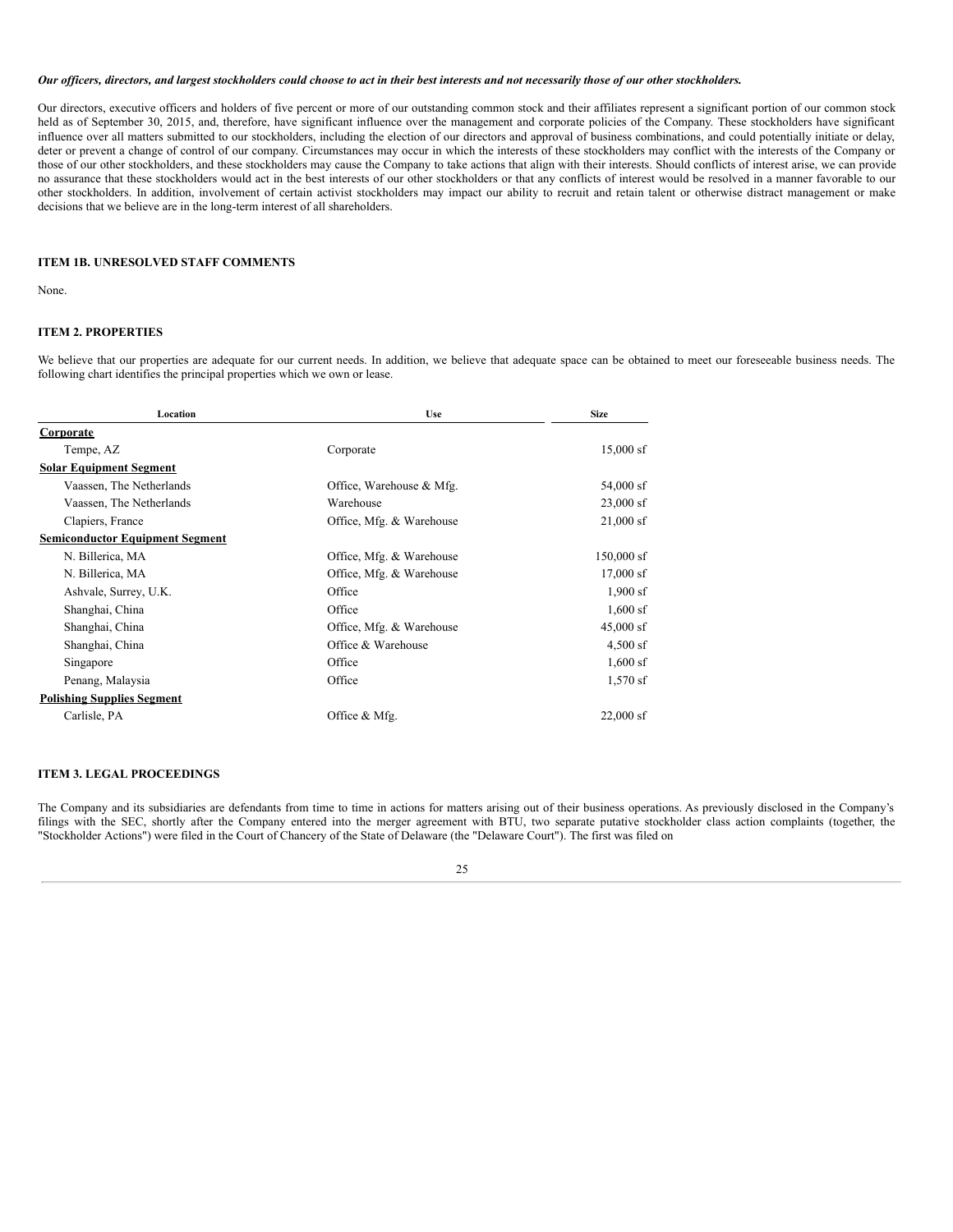November 4, 2014 and the second on November 17, 2014, on behalf of BTU's public stockholders, against BTU, members of the BTU board, Amtech and the special purpose merger subsidiary. The Stockholder Actions were consolidated on December 4, 2014. The complaints generally alleged that, in connection with entering into the merger agreement, the BTU board of directors breached certain fiduciary duties owed to BTU's stockholders. The complaints sought various forms of declaratory and injunctive relief, as well as compensatory damages.

On January 16, 2015, the Company and BTU, along with the other defendants named therein, entered into a memorandum of understanding (the "MOU") to settle the Stockholder Actions. Pursuant to the MOU, the parties to the Stockholder Actions agreed to resolve the claims alleged and the Company and BTU agreed to make certain additional disclosures regarding the merger. On June 22, 2015, the Company and BTU, along with the other defendants named therein, filed a Stipulation and Agreement of Compromise and Settlement with the Delaware Court to memorialize the MOU. On November 6, 2015, the Company and BTU, along with the other defendants named therein, filed an Amended Stipulation and Agreement of Compromise and Settlement (the "Amended Stipulation of Settlement") with the Delaware Court. The Amended Stipulation of Settlement provides for a release of all claims against the Company and BTU, along with the other defendants named therein, subject to an exception for certain securities law claims. In addition, the Amended Stipulation of Settlement provides that BTU, its insurer(s), or its successor(s) in interest will be responsible for the payment of certain amounts in plaintiffs' attorney fees and expenses in connection with the settlement, and that the defendants in the Stockholder Actions agree not to oppose an application to the Delaware Court for fees and expenses not to exceed \$325,000. The Amended Stipulation of Settlement is subject to court approval. The Company and BTU entered into the Amended Stipulation of Settlement solely to avoid the costs, risks, and uncertainties inherent in litigation and without admitting any liability or wrongdoing. There can be no assurance that the court will approve the Amended Stipulation of Settlement. In such event, the proposed settlement as contemplated by the Amended Stipulation of Settlement may be terminated.

These Stockholder Actions may cause the company to incur substantial costs and divert management's attention from operational matters. Additionally, no outcome is certain, so additional harm could potentially result to the Company from this litigation.

# <span id="page-26-0"></span>**ITEM 4. MINE SAFETY DISCLOSURES**

Not applicable.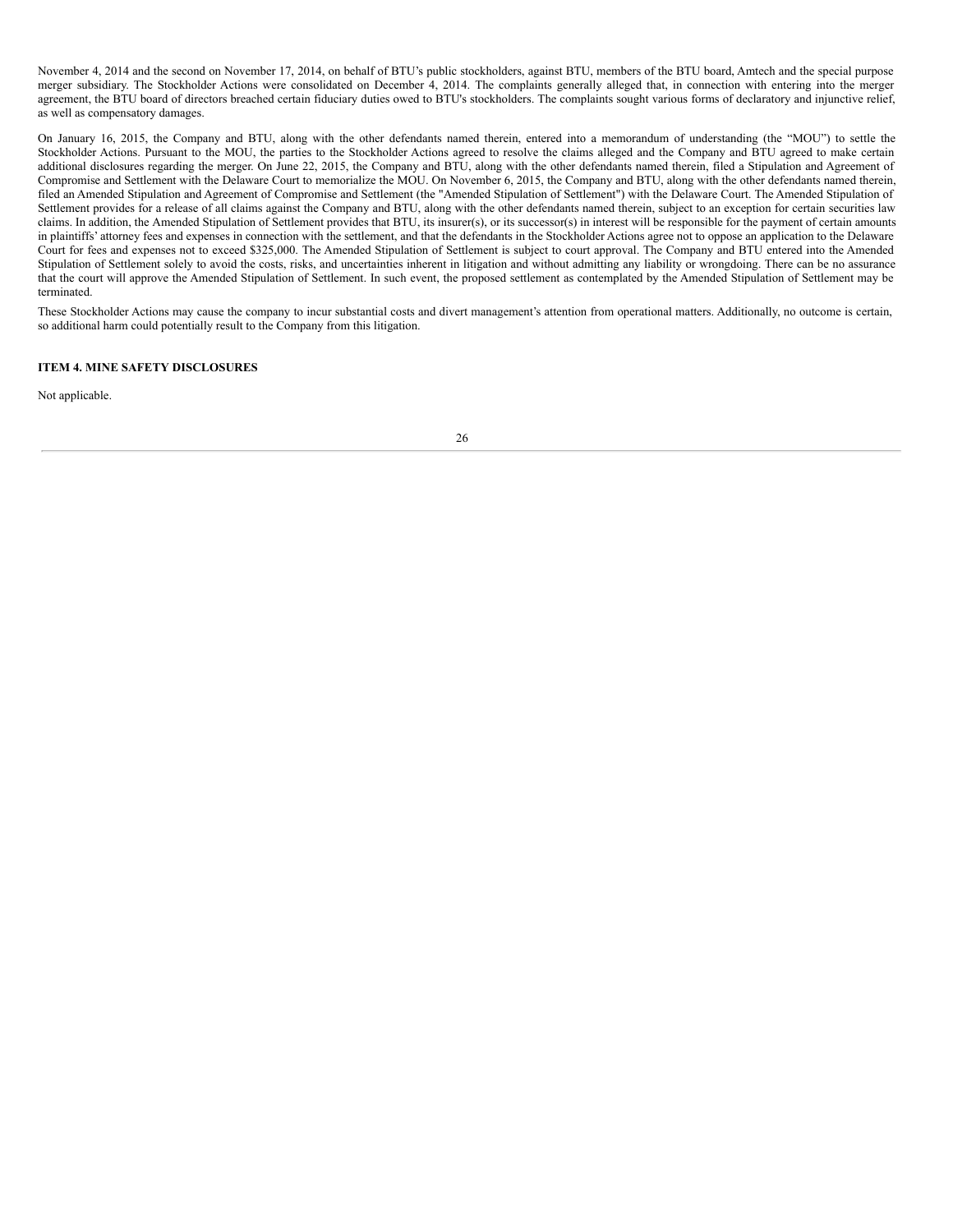# **PART II**

# <span id="page-27-1"></span><span id="page-27-0"></span>**ITEM 5. MARKET FOR REGISTRANT'S COMMON EQUITY, RELATED STOCKHOLDER MATTERS AND ISSUER PURCHASES OF EQUITY SECURITIES**

#### **MARKET INFORMATION**

Our common stock, par value \$0.01 per share ("Common Stock"), is trading on the NASDAQ Global Market (formerly the NASDAQ National Market), under the symbol "ASYS." On November 12, 2015, the closing price of our Common Stock as reported on the NASDAQ Global Market was \$5.28 per share. The following table sets forth the high and low bid price at which the shares of our Common Stock traded for each quarter of fiscal 2015 and 2014, as reported by the NASDAQ Global Market.

|                | Fiscal 2015 |       |  |      |   | Fiscal 2014 |  |      |  |
|----------------|-------------|-------|--|------|---|-------------|--|------|--|
|                |             | High  |  | Low  |   | High        |  | Low  |  |
| First quarter  |             | 11.15 |  | 7.52 | D | 9.21        |  | 6.19 |  |
| Second quarter |             | 12.59 |  | 7.96 |   | 13.74       |  | 6.87 |  |
| Third quarter  |             | 12.93 |  | 9.84 |   | 13.00       |  | 7.58 |  |
| Fourth quarter |             | 11.11 |  | 4.27 |   | 12.37       |  | 8.47 |  |

# **COMPARISON OF STOCK PERFORMANCE**

The following line graph compares cumulative total shareholder return, assuming reinvestment of dividends, for: the Company's Common Stock, the NASDAQ Composite Index and the NASDAQ Industrial Index. Because the Company did not pay dividends on its Common Stock during the measurement period, the calculation of the cumulative total shareholder return on the Company's Common Stock did not include dividends. The following graph assumes that \$100 was invested on October 1, 2010.



# **HOLDERS**

As of November 12, 2015, there were 604 shareholders of record of our Common Stock. Based upon a recent survey of brokers, we estimate there were approximately an additional 4,920 beneficial shareholders who held shares in brokerage or other investment accounts as of that date.

# 27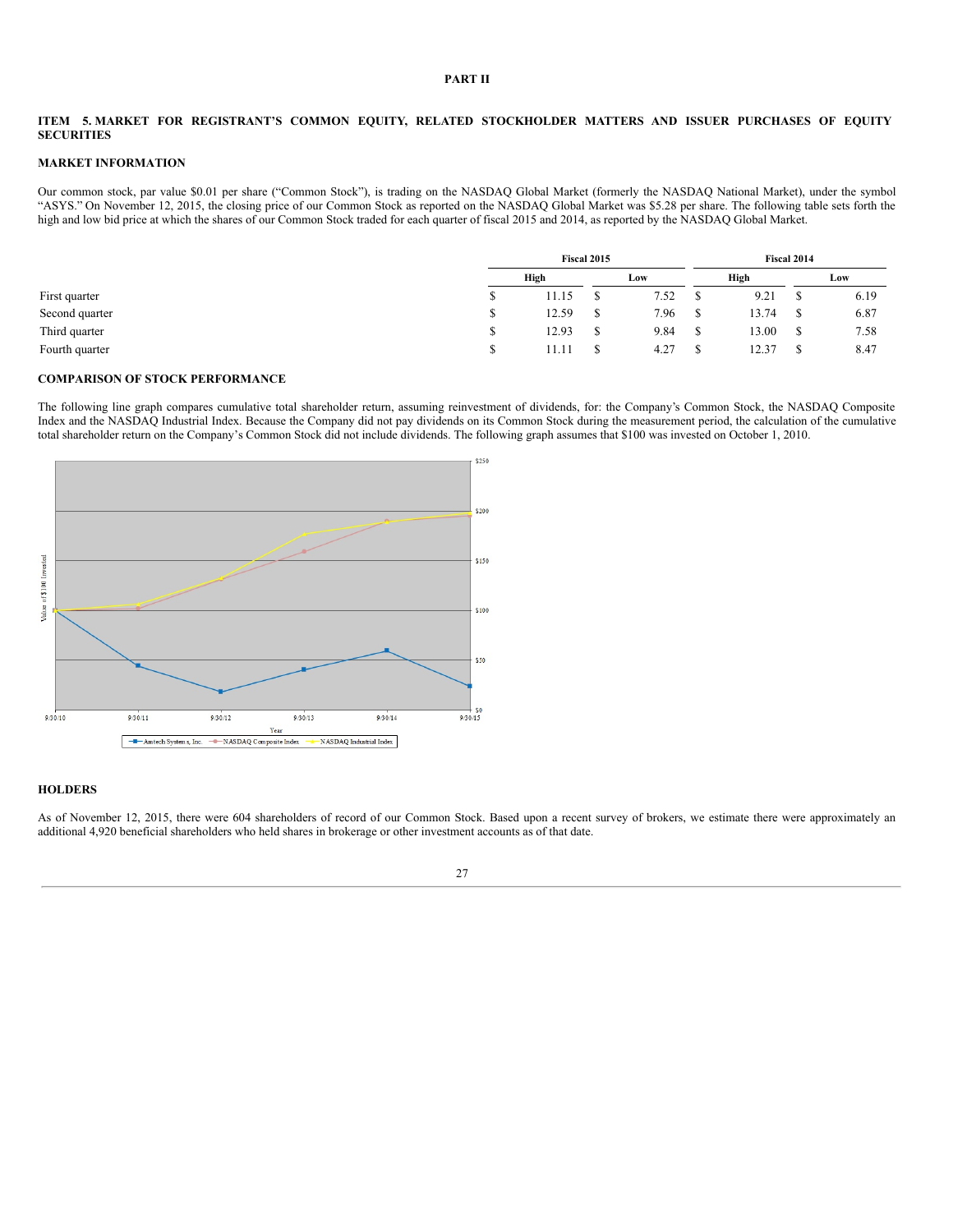#### **DIVIDENDS**

We have never paid dividends on our Common Stock. Our present policy is to apply cash to investment in product development, acquisition or expansion; consequently, we do not expect to pay dividends on Common Stock in the foreseeable future.

# **SECURITIES AUTHORIZED FOR ISSUANCE UNDER EQUITY COMPENSATION PLANS**

The following table sets forth certain information, as of September 30, 2015, concerning outstanding options and rights to purchase Common Stock granted to participants in all of the Company's equity compensation plans and the number of shares of Common Stock remaining available for issuance under such equity compensation plans.

|                                                                  | Number of securities to be<br>issued upon exercise of<br>outstanding options,<br>warrants and rights<br>(a) |               | Weighted-average<br>exercise price of<br>outstanding options,<br>warrants and rights (b) | <b>Number of securities</b><br>remaining available for<br>future issuance under<br>equity compensation plans<br>(excluding securities<br>reflected in column (a))<br>(c) |
|------------------------------------------------------------------|-------------------------------------------------------------------------------------------------------------|---------------|------------------------------------------------------------------------------------------|--------------------------------------------------------------------------------------------------------------------------------------------------------------------------|
| Plan Category                                                    |                                                                                                             |               |                                                                                          |                                                                                                                                                                          |
| Equity compensation<br>plans approved by<br>security holders (1) | 1,627,477                                                                                                   | <sup>\$</sup> | 9.11                                                                                     | 1,083,638                                                                                                                                                                |
| Equity compensation<br>plans not approved by<br>security holders |                                                                                                             |               |                                                                                          |                                                                                                                                                                          |
| Total                                                            | 1,627,477                                                                                                   |               |                                                                                          | 1,083,638                                                                                                                                                                |

(1) Represents the 1998 Employee Stock Option Plan, the 2007 Employee Stock Incentive Plan and the Non-Employee Director Stock Option Plan and any respective amendments to each thereto.

# **COMPANY PURCHASES OF EQUITY SECURITIES**

 $\mathcal{L}_\text{max}$ 

<span id="page-28-0"></span>There were no purchases of equity securities in fiscal 2015.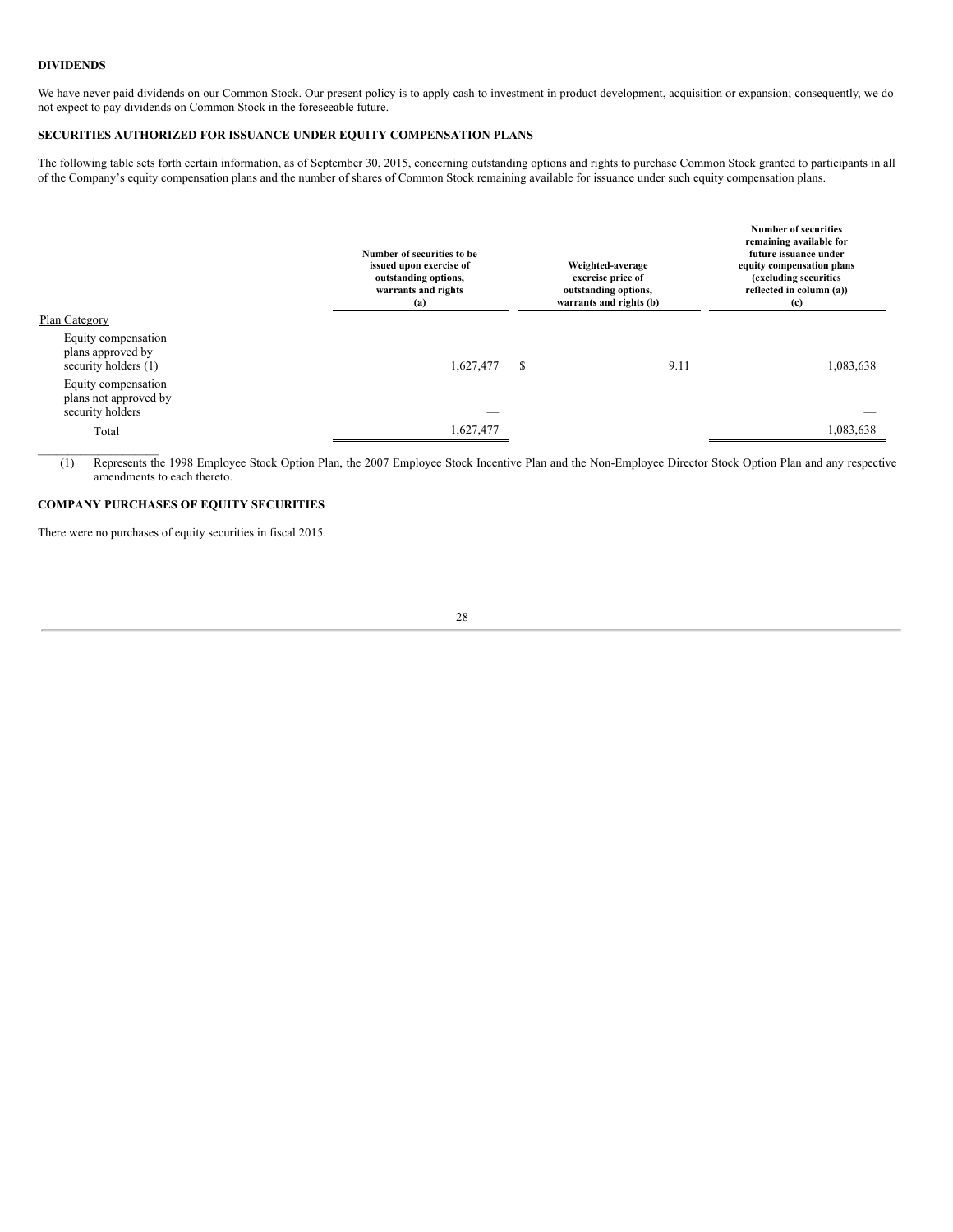## **ITEM 6. SELECTED FINANCIAL DATA**

This selected financial data should be read in conjunction with Item 7, "Management's Discussion and Analysis of Financial Condition and Results of Operations," and our consolidated financial statements (including the related notes thereto) contained elsewhere in this report.

|                                                                 |        |           |    |          |               | <b>Years Ended September 30,</b> |    |           |    |         |
|-----------------------------------------------------------------|--------|-----------|----|----------|---------------|----------------------------------|----|-----------|----|---------|
|                                                                 |        | 2015      |    | 2014     |               | 2013                             |    | 2012      |    | 2011    |
| <b>Operating Data:</b>                                          |        |           |    |          |               |                                  |    |           |    |         |
| Net revenue                                                     | \$     | 104,883   | S  | 56,501   | S             | 34,798                           | S  | 81,539    | S  | 246,705 |
| Gross profit                                                    | ъ      | 27,008    | S  | 11,626   | <sup>\$</sup> | 4,313                            | S  | 9,193     | S  | 90,657  |
| Operating income $(\text{loss})^{(1)}$                          | ъ.     | (13, 521) | \$ | (13,089) | <sup>\$</sup> | (19,994)                         | \$ | (32,984)  | S  | 38,279  |
| Net income (loss) attributable to Amtech Systems, Inc. (2) (3)  | \$     | (7, 771)  | S  | (13,047) | \$            | (20,069)                         | S  | (23, 031) | S  | 22,882  |
| Earnings (loss) per share attributable to Amtech Systems, Inc.: |        |           |    |          |               |                                  |    |           |    |         |
| Basic earnings (loss) per share                                 | \$     | (0.65)    | S  | (1.34)   | -S            | $(2.11)$ \$                      |    | (2.43)    | -S | 2.41    |
| Diluted earnings (loss) per share                               | ъ      | (0.65)    | S  | (1.34)   | -S            | (2.11)                           | -S | (2.43)    | -S | 2.34    |
| Order backlog                                                   | \$     | 34,589    | S  | 28,522   | <sup>\$</sup> | 26,766                           | S  | 18,703    | S  | 85,892  |
| <b>Balance Sheet Data:</b>                                      |        |           |    |          |               |                                  |    |           |    |         |
| Cash and cash equivalents                                       | \$     | 25,852    | \$ | 27,367   | \$            | 37,197                           | S  | 46,726    | S  | 67,382  |
| Working capital                                                 | ъ.     | 46,331    | S  | 32,289   | \$            | 42,861                           | S  | 58,832    | S  | 89,797  |
| Total assets                                                    | ъ      | 125,456   | S  | 89,904   | \$            | 110,947                          | S  | 129,022   | S  | 205,865 |
| Total current liabilities                                       | \$     | 39,371    | S  | 33,136   | \$            | 41,334                           | S  | 42,611    | S  | 80,794  |
| Total equity                                                    | ¢<br>ъ | 72,647    | \$ | 53,588   | S             | 66,803                           | \$ | 84,051    | S  | 122,331 |
|                                                                 |        |           |    |          |               |                                  |    |           |    |         |

(1) Includes \$0.1 million, \$0.3 million and \$3.7 million of expense related to inventory write-downs in fiscal 2015, 2014 and 2013, respectively. Includes \$12.8 million of expense related to inventory write-downs and loss contracts for inventory purchase commitments, and \$5.4 million of impairment charges in fiscal 2012.

(2) Includes \$1.3 million, \$1.7 million, \$2.0 million, \$5.6 million and \$0.9 million of losses in fiscal 2015, 2014, 2013, 2012 and 2011, respectively, resulting from the 55% controlling interest in Kingstone acquired February 18, 2011 and the 51% interest in SoLayTec acquired December 24, 2014.

<span id="page-29-0"></span>(3) Includes \$8.8 million gain on deconsolidation resulting from the deconsolidation of Kingstone on September 16, 2015.

29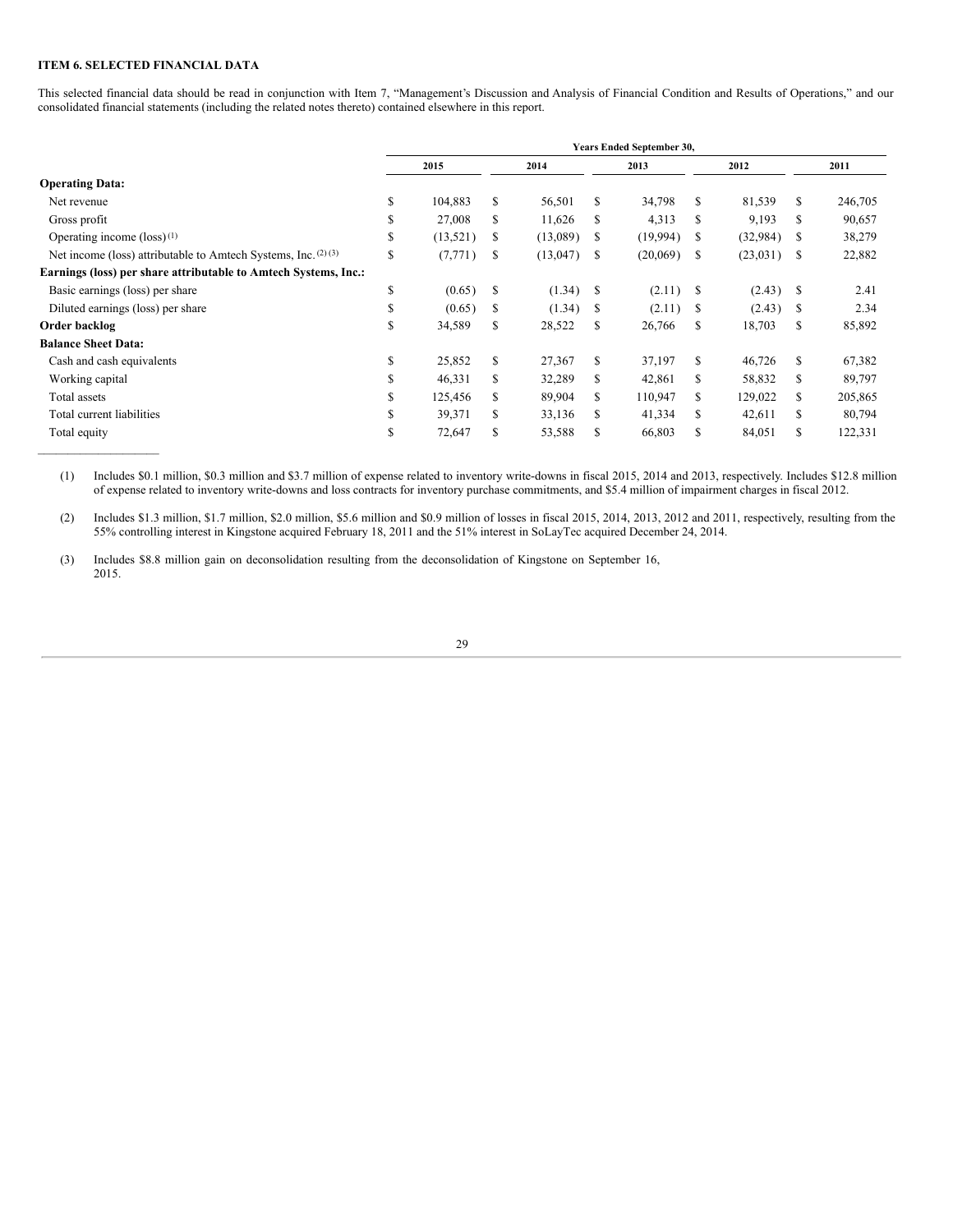#### **ITEM 7. MANAGEMENT'S DISCUSSION AND ANALYSIS OF FINANCIAL CONDITION AND RESULTS OF OPERATIONS**

The following discussion of our financial condition and results of operations should be read in conjunction with our Consolidated Financial Statements and the related notes included in Item 8, "Financial Statements and Supplementary Data" in this Annual Report on Form 10-K. This discussion contains forward-looking statements, which involve risk and uncertainties. Our actual results could differ materially from those anticipated in the forward-looking statements as a result of certain factors including, but not limited *to, those discussed in "Risk Factors" and elsewhere in this Annual Report on Form 10-K.*

#### **Introduction**

Management's Discussion and Analysis ("MD&A") is intended to facilitate an understanding of our business and results of operations. MD&A consists of the following sections:

- Overview: a summary of our business.
- Results of Operations: a discussion of operating results.
- Liquidity and Capital Resources: an analysis of cash flows, sources and uses of cash, financial position and off-balance sheet arrangements.
- Contractual Obligations and Commercial Commitments: a list of obligations and commercial commitments.
- Critical Accounting Policies: a discussion of critical accounting policies that require the exercise of judgments and estimates.
- Impact of Recently Issued Accounting Pronouncements: a discussion of how we are affected by recent pronouncements.

#### **Overview**

We operate in three segments: (i) solar, (ii) semiconductor and (iii) polishing. In our solar segment, we are a leading global supplier of thermal processing systems, including diffusion, plasma-enhanced chemical vapor deposition (PECVD), atomic layer deposition (ALD), related automation, parts and services, to the solar/photovoltaic industry. In our semiconductor segment, we supply thermal processing equipment, including solder reflow equipment and related controls for use by leading semiconductor manufacturers, and in electronics assembly for automotive and other industries. In our polishing supplies segment, we produce consumables and machinery for lapping (fine abrading) and polishing of materials, such as sapphire substrates, optical components, silicon wafers, numerous types of crystalline materials, ceramics and metal components.

Our customers are primarily manufacturers of solar cells and integrated circuits. The solar cell and semiconductor industries are cyclical and historically have experienced significant fluctuations. Our revenue is impacted by these broad industry trends. Since 2012, the solar cell industry has experienced a structural imbalance between supply and demand. This imbalance has negatively impacted our results of operations.

Our strategy has been, and continues to be, to grow the Company through strategic product development and acquisitions. In addition to internal product development, we have acquired companies with complementary products or products that serve adjacent process steps. On January 30, 2015, we completed the acquisition of BTU, which provides complementary thermal processing technologies in the semiconductor, electronics and solar sectors, and strengthens our footprint in China and other key geographic markets. On December 24, 2014, we expanded our participation in the solar market by acquiring a 51% controlling interest in SoLayTec, which provides atomic layer deposition systems used in high efficiency solar cells. In February 2011, we acquired a 55% ownership interest in Kingstone. In October 2007, we acquired R2D Automation SAS, which allowed us to provide our solar diffusion furnaces with integrated automation which is also sold as a stand-alone product.

In September 2015, the Company sold a portion of its interest in Kingstone Semiconductor Company Ltd, a Shanghai-based technology company specializing in ion implant solutions for the solar and semiconductor industries, to a China-

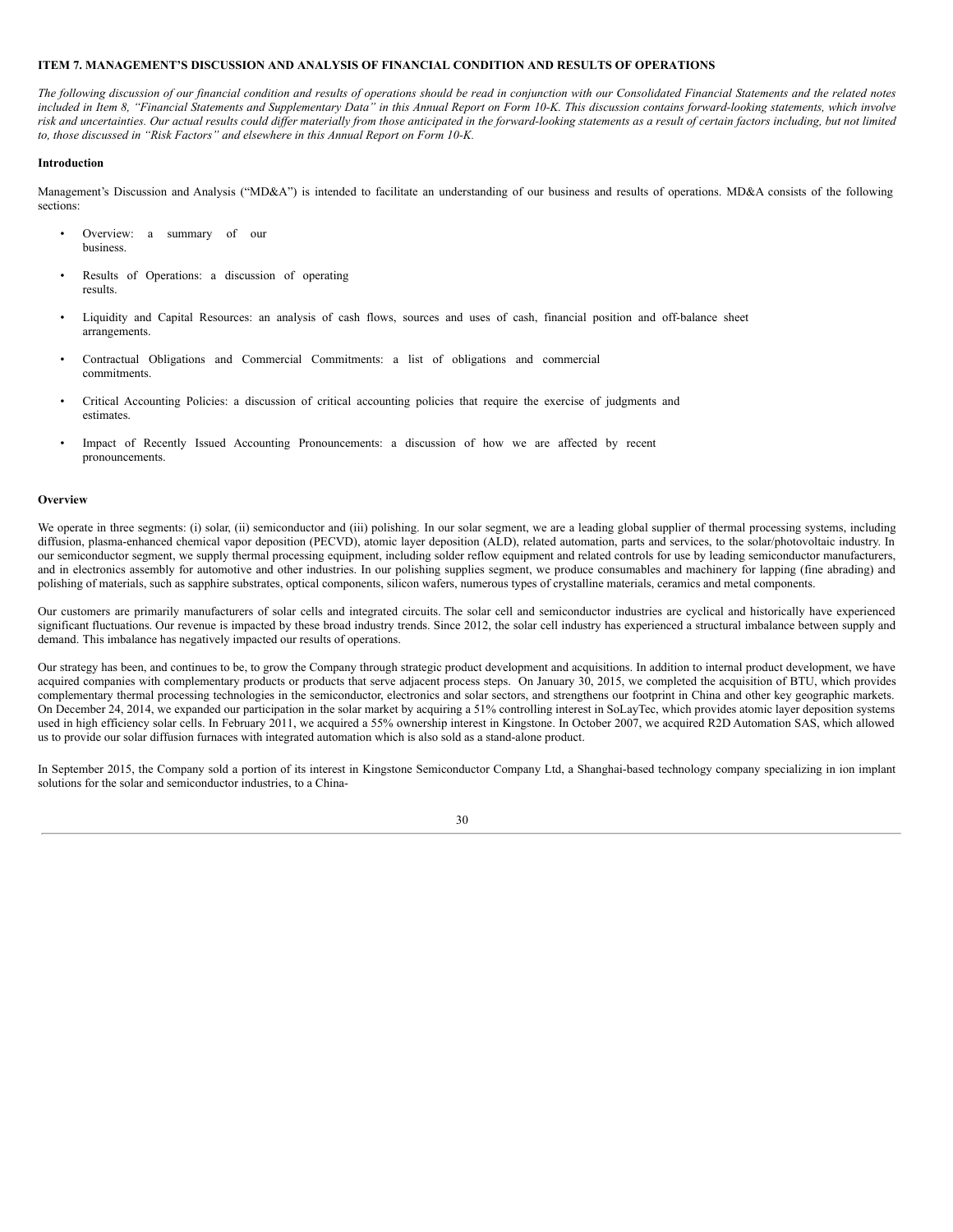based venture capital firm. Proceeds from the sale of shares will be paid to Amtech and used to support the company's core strategic initiatives. Upon completion of the transaction, we own 15% of the Hong Kong holding company (effectively a 10% beneficial ownership in the Shanghai operating entity).

## **Results of Operations**

The following table sets forth certain operational data as a percentage of net revenue for the periods indicated:

|                                                                |            | <b>Years Ended September 30,</b> |                 |  |  |  |
|----------------------------------------------------------------|------------|----------------------------------|-----------------|--|--|--|
|                                                                | 2015       | 2014                             | 2013            |  |  |  |
| Net revenue                                                    | 100.0%     | 100.0%                           | $100.0 \%$      |  |  |  |
| Cost of sales                                                  | 74.1 %     | 78.9 %                           | 77.1%           |  |  |  |
| Write-down of inventory                                        | $0.1 \%$   | $0.5\%$                          | $10.5 \%$       |  |  |  |
| Gross margin                                                   | 25.8 %     | 20.6 %                           | 12.4%           |  |  |  |
| Selling, general and administrative                            | 31.5%      | 32.6 %                           | 48.4 %          |  |  |  |
| Restructuring charges                                          | $0.6\%$    | $-$ %                            | $2.5\%$         |  |  |  |
| Research, development and engineering                          | $6.6\%$    | 11.1%                            | 19.0 $%$        |  |  |  |
| Operating loss                                                 | $(12.9)\%$ | $(23.1)\%$                       | $(57.5)\%$      |  |  |  |
| Gain on deconsolidation of Kingstone                           | 8.4 %      | $-$ %                            | $- \frac{6}{6}$ |  |  |  |
| Interest and other income, net                                 | $(0.1) \%$ | $0.0\%$                          | $0.5\%$         |  |  |  |
| Loss before income taxes                                       | $(4.6)\%$  | $(23.1)\%$                       | $(57.0)\%$      |  |  |  |
| Income tax provision                                           | $1.8\%$    | $2.2\%$                          | 5.3 $%$         |  |  |  |
| Net loss                                                       | $(6.4)\%$  | $(25.3)\%$                       | $(62.3)\%$      |  |  |  |
| Add: net (income) loss attributable to noncontrolling interest | $(1.0)\%$  | $2.2\%$                          | 4.7 $%$         |  |  |  |
| Net loss attributable to Amtech Systems, Inc.                  | $(7.4)\%$  | $(23.1)\%$                       | $(57.6)\%$      |  |  |  |

# **Fiscal 2015 compared to Fiscal 2014**

## *Net Revenue*

Net revenue consists of revenue recognized upon shipment or installation of equipment, with the exception of products using new technology, for which revenue is recognized upon customer acceptance. Spare parts sales are recognized upon shipment and service revenue is recognized upon completion of the service activity or ratably over the term of the service contract. Since the majority of our revenue is generated from large system sales, revenue and operating income can be significantly impacted by the timing of system shipments, and recognition of revenue based on customer acceptances. See Critical Accounting Policies – Revenue Recognition.

|                   |   | <b>Years Ended September 30,</b> |   |        |  |           |               |
|-------------------|---|----------------------------------|---|--------|--|-----------|---------------|
| Segment           |   | 2014<br>2015                     |   |        |  | Inc (Dec) | $\frac{0}{0}$ |
|                   |   | (dollars in thousands)           |   |        |  |           |               |
| Solar             | Æ | 56,689                           | S | 36,069 |  | 20,620    | 57%           |
| Semiconductor     |   | 37,250                           |   | 9,779  |  | 27,471    | 281%          |
| Polishing         |   | 10.944                           |   | 10.653 |  | 291       | $3\%$         |
| Total net revenue |   | 104,883                          | S | 56,501 |  | 48,382    | 86%           |

Net revenue for the years ended September 30, 2015 and 2014 were \$104.9 million and \$56.5 million, respectively; an increase of \$48.4 million or 86%. Revenue from the solar segment increased 57% due primarily to increased sales of our expanded portfolio of solar products, including our PECVD equipment, as well as our solar diffusion systems

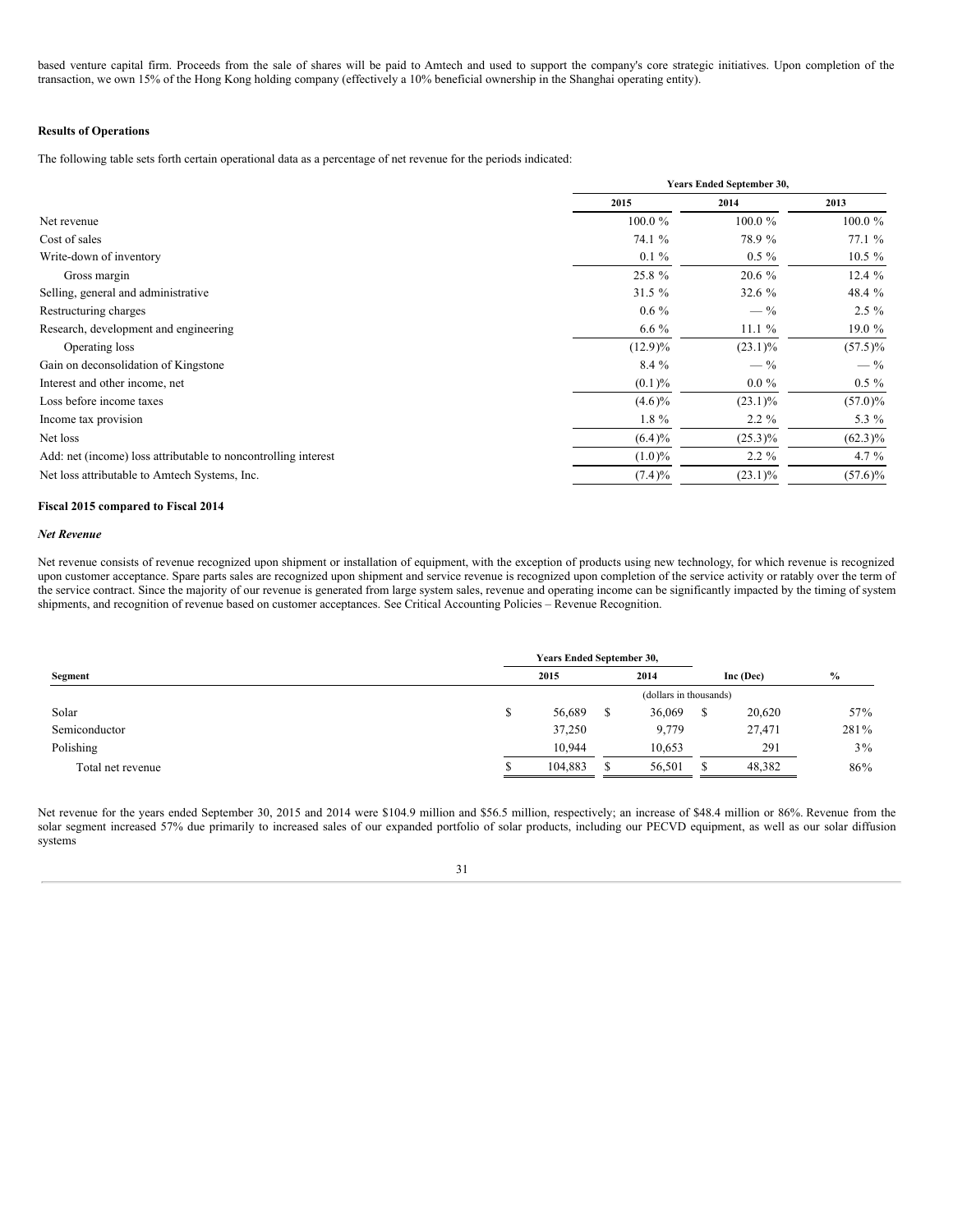and related automation. Revenue from the semiconductor segment increased 281% due primarily to the acquisition of BTU in January 2015.

Revenues from the polishing supplies segment increased slightly due to increases in sales of polishing templates which are used in single-sided polishing processes. Sales of polishing templates have improved, due primarily to the increased demand for sapphire substrates used in LED lighting and mobile communication devices.

#### *Backlog and Orders*

Our backlog as of September 30, 2015 and 2014 was \$34.6 million and \$28.5 million, respectively. Our backlog as of September 30, 2015 included approximately \$19.6 million of orders and deferred revenue from our solar industry customers compared to \$20.9 million as of September 30, 2014. New orders booked in fiscal 2015 were \$109.9 million (\$52.7 million solar) compared to \$61.3 million (\$34.0 million solar) in fiscal 2014. As the majority of the backlog is denominated in Euros, the weakening of the Euro during fiscal 2015 resulted in a decrease in backlog of approximately \$4.6 million. At the end of fiscal 2015, two customers individually accounted for 15% and 14% of our total backlog. At the end of fiscal 2014, two customers individually accounted for 31% and 13% of our total backlog.

The orders included in our backlog are generally credit approved customer purchase orders expected to ship within the next twelve months. Because our orders are typically subject to cancellation or delay by the customer, our backlog at any particular point in time is not necessarily representative of actual sales for subsequent periods, nor is backlog any assurance that we will realize revenue or profit from completing these orders. Our backlog also includes revenue deferred pursuant to our revenue recognition policy, derived from orders that have already been shipped but which have not met the criteria for revenue recognition.

## *Gross Profit and Gross Margin*

Gross profit is the difference between net revenue and cost of goods sold. Cost of goods sold consists of purchased material, labor and overhead to manufacture equipment or spare parts and the cost of service and support to customers for warranty, installation and paid service calls. Gross margin is gross profit as a percent of net revenue.

|                    |  | <b>Years Ended September 30,</b><br>2014<br>2015 |                        |        |  |        |               |
|--------------------|--|--------------------------------------------------|------------------------|--------|--|--------|---------------|
| Segment            |  |                                                  |                        |        |  |        | $\frac{0}{0}$ |
|                    |  |                                                  | (dollars in thousands) |        |  |        |               |
| Solar              |  | 11,639                                           |                        | 5,263  |  | 6,376  | $121 \%$      |
| Semiconductor      |  | 11,442                                           |                        | 1,949  |  | 9,493  | 487 %         |
| Polishing          |  | 3.927                                            |                        | 4.414  |  | (487)  | (11)%         |
| Total gross profit |  | 27,008                                           |                        | 11,626 |  | 15,382 | 132 %         |

Gross profit for the years ended September 30, 2015 and 2014 was \$27.0 million and \$11.6 million respectively; an increase of \$15.4 million or 132%. Gross margin for fiscal 2015 increased to 26% from 21% in fiscal 2014. Gross margin for the solar segment increased to 21% in fiscal 2015, compared to 15% in fiscal 2014 due primarily to higher sales volumes. In the semiconductor segment gross margin was 31% in fiscal 2015, compared to 20% in fiscal 2014 primarily due to the BTU acquisition. In fiscal 2015 and 2014, use of previously written down inventory had a \$4.0 million favorable impact. In fiscal 2015, we had a net recognition of previously deferred profit of \$1.3 million compared to a net deferral of \$6.1 million in fiscal 2014. Gross margin from our polishing supplies segment was 36% and 41% in fiscal 2015 and 2014, respectively. Lower margins in this segment resulted primarily from product mix.

#### *Selling, General and Administrative Expenses*

Selling, general and administrative ("SG&A") expenses consist of the cost of employees, consultants and contractors, facility costs, sales commissions, shipping costs, promotional marketing expenses, legal and accounting expenses and bad debt expense.

Total SG&A expenses for the years ended September 30, 2015 and 2014 were\$33.0 million and \$18.4 million respectively. SG&A increased due, in part, to the acquisition of BTU. In addition to SG&A expenses incurred by BTU, expenses were higher due to activity leading up to our acquisitions of BTU and SoLayTec and restructuring of our

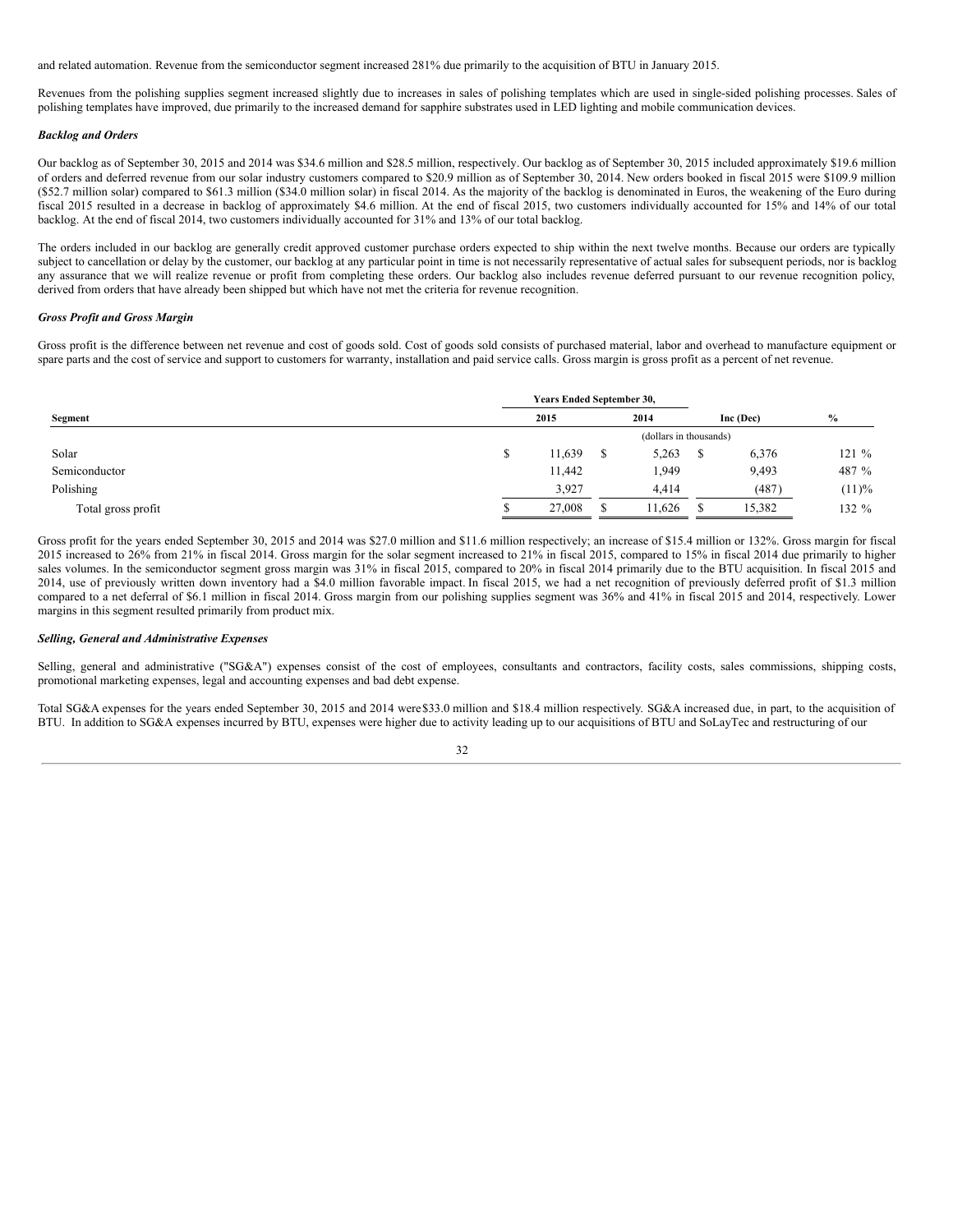investment in Kingstone, as well as increases from higher shipping and commission expenses resulting from higher sales in fiscal 2015, partially offset by lower bad debt expenses. SG&A expense includes \$1.2 million and \$0.8 million of stock-based compensation expense for fiscal years 2015 and 2014, respectively.

#### *Impairment and Restructuring Charges*

Restructuring charges for the year ended September 30, 2015 was \$0.6 million, related primarily to severance costs. There were no restructuring charges in fiscal 2014.

#### *Research, Development and Engineering*

Research, development and engineering ("RD&E") expenses consist of the cost of employees, consultants and contractors who design, engineer and develop new products and processes as well as materials and supplies used in producing prototypes. We receive reimbursements through governmental research and development grants which are netted against these expenses when certain conditions have been met.

|                                              | <b>Years Ended September 30,</b> |  |                        |           |         |               |
|----------------------------------------------|----------------------------------|--|------------------------|-----------|---------|---------------|
|                                              | 2015                             |  | 2014                   | Inc (Dec) |         | $\frac{0}{0}$ |
|                                              |                                  |  | (dollars in thousands) |           |         |               |
| Research, development and engineering        | 13.214                           |  | 10.863                 |           | 2,351   | 22%           |
| Grants earned                                | (6.296)                          |  | (4,572)                |           | (1.724) | 38%           |
| Net research and development and engineering | 6.918                            |  | 6.291                  |           | 627     | $10\%$        |

RD&E expense, net of grants earned, for the fiscal year ended September 30, 2015 increased \$0.6 million compared to fiscal 2014. Gross RD&E spending increased due primarily to the acquisition of BTU and SoLayTec. Increased RD&E spending was partially offset by increased recognition of grants earned. We receive reimbursements through governmental research and development grants which are netted against these expenses.

#### *Income Tax Provision*

Our effective tax rate was negative 39.8% and negative 9.5% in fiscal 2015 and 2014, respectively. The effective tax rate is the ratio of total income tax expense (benefit) to pretax income (loss). The negative effective tax rate in fiscal 2015 was due primarily to increasing the valuation allowance on the current period net operating loss and foreign withholding taxes associated with the partial sale of our investment in Kingstone. See Note 15 of the Notes to Consolidated Financial Statements included in this Annual Report. In 2014 the negative effective tax rate was due primarily to increasing the valuation allowance on the current period net operating losses and establishing an allowance on all deferred tax assets related to France in 2014. The increase in the valuation allowance was recorded due to cumulative losses in China, The Netherlands and France. The effective tax rates in 2015 and 2014 were different than the 34% U.S. tax rate primarily due to the valuation allowance on net operating losses in The Netherlands, China and France and the withholding taxes in 2015.

The Financial Accounting Standards require that a valuation allowance be established when it is "more likely than not" that all or a portion of deferred tax assets will not be realized. A review of all available positive and negative evidence needs to be considered, including a company's performance, the market environment in which the company operates and the length of carryback and carryforward periods. According to those standards, it is difficult to conclude that a valuation allowance is not needed when the negative evidence includes cumulative losses in recent years. Therefore, cumulative losses weigh heavily in the overall assessment. As a result of the review, where cumulative losses had been incurred, we concluded that it was appropriate to establish a full valuation allowance for net deferred tax assets in the Netherlands, France and China. Available tax planning strategies cause us to believe that it is more likely than not that the deferred tax assets related to the United States tax jurisdiction will be realized despite cumulative losses there.

Our future effective income tax rate depends on various factors, such as the amount of income (loss) in each tax jurisdiction, tax regulations governing each region, non-tax deductible expenses incurred as a percent of pre-tax income and the effectiveness of our tax planning strategies.

#### **Fiscal 2014 compared to Fiscal 2013**

#### 33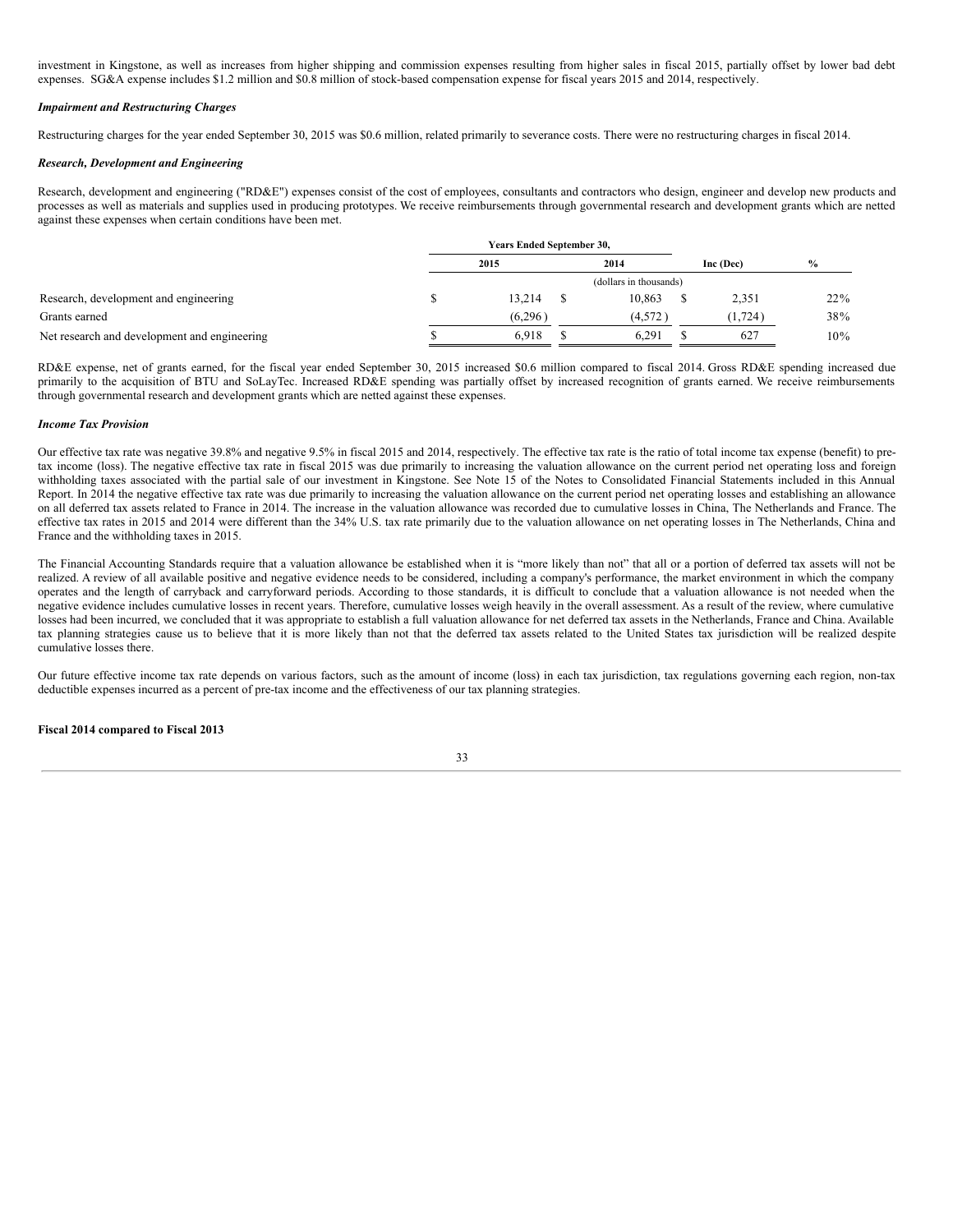#### *Net Revenue*

Net revenue for the years ended September 30, 2014 and 2013 were \$56.5 million and \$34.8 million, respectively; an increase of \$21.7 million or 62%. Revenue from the solar segment increased 57% due primarily to increased shipments of n-type technology equipment to the solar industry in fiscal 2014. These increases were partially offset by deferred revenue related to the significant amount of new product shipped, including PECVD systems. Revenue from the semiconductor segment increased 186% due to an upturn in our semiconductor customers' capital equipment purchases.

Higher revenues from the polishing supplies segment resulted from significant increases in sales of polishing templates which are used in single-sided polishing processes. Sales of polishing templates have improved, due primarily to the increased demand for sapphire substrates used in LED lighting and mobile communication devices.

#### *Backlog and Orders*

Our backlog as of September 30, 2014 and 2013 was \$28.5 million and \$26.8 million, respectively. Our backlog as of September 30, 2014 included approximately \$20.9 million of orders and deferred revenue from our solar industry customers compared to \$17.1 million as of September 30, 2013. New orders booked in fiscal 2014 were \$61.3 million compared to \$43.6 million in fiscal 2013. As the majority of the backlog is denominated in Euros, the weakening of the Euro during fiscal 2014 resulted in a decrease in backlog of approximately \$2.3 million. At the end of fiscal 2014, two customers individually accounted for 31% and 13% of our total backlog, respectively. At the end of fiscal 2013, two customers individually accounted for 53% and 13% of our total backlog, respectively.

#### *Gross Profit and Gross Margin*

Gross profit for the years ended September 30, 2014 and 2013 was \$11.6 million and \$4.3 million respectively; an increase of \$7.3 million. Gross margin for fiscal 2014 increased to 21% from 12% in fiscal 2013. Gross margin for the solar segment was 15% in fiscal 2014, compared to 7% in fiscal 2013. In fiscal 2014, use of previously written down inventory had a \$4.0 million favorable impact on gross margins in the solar segment. Partially offsetting this improvement was recognition of previously-deferred revenue from relatively low-margin new product shipments in fiscal 2014. In fiscal 2014, we had a net profit deferral of \$6.1 million compared to a net recognition of previouslydeferred profit of \$7.5 million in fiscal 2013. Gross margin for the semiconductor segment was 20% in fiscal 2014, compared to 1% in 2013. Gross margin from our polishing supplies segment was 41% and 32% in fiscal 2014 and 2013, respectively. Higher margins in this segment resulted primarily from improved operational efficiencies associated with increased sales of polishing templates.

#### *Selling, General and Administrative Expenses*

Total SG&A expenses for the years ended September 30, 2014 and 2013 were \$18.4 million and \$16.8 million respectively. This includes \$0.8 million and \$2.5 million of stock-based compensation expense for the respective fiscal years 2014 and 2013. The decrease in stock-based compensation expense was offset by bad debt expense of \$1.3 million related to financial difficulties encountered by certain customers, higher legal and consulting expenses, primarily related to activity leading to the successful integration with BTU International, and SoLayTec as well as increased commission expenses due to higher revenues.

#### *Impairment and Restructuring Charges*

Restructuring charges for the year ended September 30, 2013 were \$0.9 million, related primarily to severance costs. There were no impairment charges for the year ended September 30, 2013. There were no impairment or restructuring charges in fiscal 2014.

## *Research, Development and Engineering*

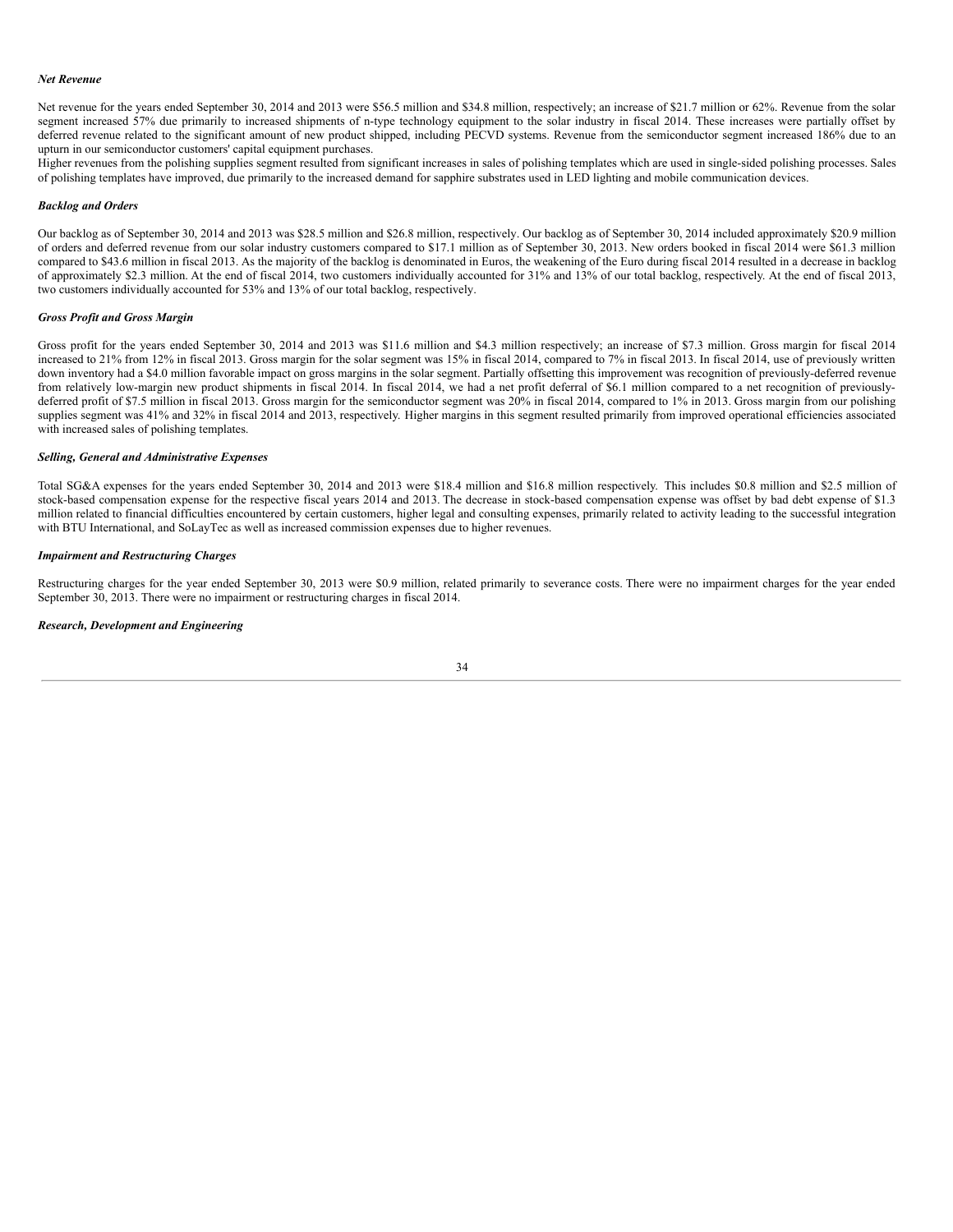|                                               | <b>Years Ended</b><br>September 30, |         |  |                        |           |         |               |
|-----------------------------------------------|-------------------------------------|---------|--|------------------------|-----------|---------|---------------|
|                                               | 2014                                |         |  | 2013                   | Inc (Dec) |         | $\frac{0}{0}$ |
|                                               |                                     |         |  | (dollars in thousands) |           |         |               |
| Research, development and engineering         |                                     | 10.863  |  | 8.459                  |           | 2,404   | 28 %          |
| Grants earned                                 |                                     | (4,572) |  | (1, 865)               |           | (2,707) | 145 $%$       |
| Net research and development, and engineering |                                     | 6.291   |  | 6,594                  |           | (303)   | $(5)\%$       |

RD&E expense (net of grants earned) for the fiscal year ended September 30, 2014 decreased \$0.3 million compared to fiscal 2013. Gross R&D spending increased due primarily to higher activity in the development of equipment for the solar industry as well as ion implant technology for markets other than solar. Increased R&D spending was partially offset by increased recognition of grants earned. We receive reimbursements through governmental research and development grants which are netted against these expenses.

## *Income Tax Provision*

Our effective tax rate was negative 9.5% and negative 9% in fiscal 2014 and 2013, respectively. The effective tax rate is the ratio of total income tax expense (benefit) to pre-tax income (loss). The negative effective tax rates in fiscal 2014 and 2013 were due primarily to increasing the valuation allowance on the current period net operating losses and establishing an allowance on all deferred tax assets related to France in 2014 and The Netherlands in 2013. The valuation allowance was recorded due to cumulative losses in China, The Netherlands and France. The effective tax rate in 2014 and 2013 were lower than the 34% U.S. tax rate primarily due to the valuation allowance on net operating losses in China, The Netherlands and France.

The Financial Accounting Standards require that a valuation allowance be established when it is "more likely than not" that all or a portion of deferred tax assets will not be realized. A review of all available positive and negative evidence needs to be considered, including a company's performance, the market environment in which the company operates and the length of carryback and carryforward periods. According to those standards, it is difficult to conclude that a valuation allowance is not needed when the negative evidence includes cumulative losses in recent years. Therefore, cumulative losses weigh heavily in the overall assessment. As a result of the review, where cumulative losses had been incurred, we concluded that it was appropriate to establish a full valuation allowance for net deferred tax assets in the Netherlands and China in fiscal 2013 and France in 2014. Available tax planning strategies cause us to believe that it is more likely than not that the deferred tax assets related to the United States tax jurisdiction will be realized despite cumulative losses there.

Our future effective income tax rate depends on various factors, such as the amount of income (loss) in each tax jurisdiction, tax regulations governing each region, non-tax deductible expenses incurred as a percent of pre-tax income and the effectiveness of our tax planning strategies. At the end of 2011 we restructured our European operations to lower the tax rate on the Netherlands operations from 35% to a marginal rate of 25% and to as low as 5% on income derived from qualified new technologies, as we intend to permanently reinvest future Dutch earnings in our foreign operations. The effect of the restructure on our tax rate depends on the amount of income or loss earned in the Netherlands, as well as the portion of such income that can be demonstrated to have been derived from qualified new technologies, as well as the factors mentioned above.

#### **Liquidity and Capital Resources**

As of September 30, 2015 and 2014, cash and cash equivalents were \$25.9 million and \$27.4 million, respectively. As of September 30, 2015 and 2014, cash and cash equivalents held by our foreign subsidiaries was \$9.6 million and \$7.5 million, respectively. As of September 30, 2015 and 2014, restricted cash was \$0.6 million and \$2.4 million, respectively. Restricted cash decreased due to partial sale of our interest in Kingstone, and a decrease in customer deposits requiring bank guarantees collateralized by cash. Our working capital was \$46.3 million as of September 30, 2015 and \$32.3 million as of September 30, 2014. The decrease in cash during fiscal 2015 of \$1.5 million was primarily due to cash used by operating activities of \$10.1 million, including tax payments of \$5.1 million, capital expenditures of \$0.6 million and cash provided by financing activities of \$0.8 million, partially offset by \$8.2 million of net cash acquired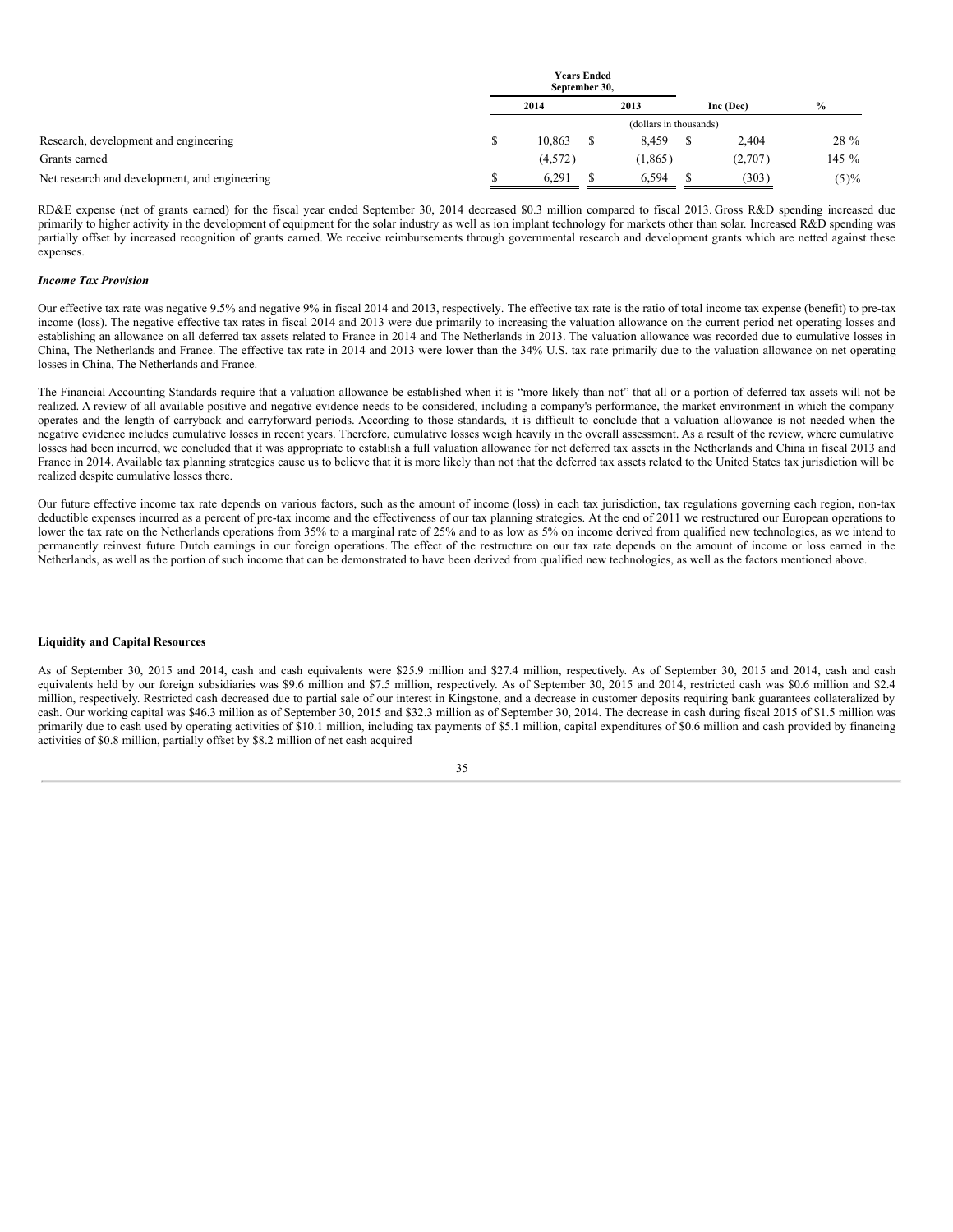in the acquisition of BTU and SoLayTec and \$0.7 million of proceeds from the sale of a portion of our investment in Kingstone. We received additional proceeds from the partial sale of Kingstone of \$7.1 million in October and November 2015. We maintain a portion of our cash and cash equivalents in Euros at our Dutch and French operations; therefore, changes in the exchange rate have an impact on our cash balances. Our ratio of current assets to current liabilities was 2.2:1 and 2.0:1 as of September 30, 2015 and September 30, 2014 respectively.

In December 2014, we acquired long-term debt as part of the SoLayTec acquisition. Subsequent to the acquisition, there were additional borrowings of \$0.7 million. As of September 30, 2015 the debt has a remaining balance of \$2.4 million. The SoLayTec debt has interest rates ranging from 5.95% to 10% and maturity dates ranging from fiscal 2017 to fiscal 2021. Additionally, in January 2015, the Company acquired \$7.2 million of long-term debt as part of the BTU acquisition. The debt acquired from BTU has an interest rate of 4.4% through September, 2018, at which time the interest rate will be adjusted and indexed to the Federal Home Loan Board Five Year Classic Advance Rate. The remaining balance on the BTU debt as of September 30, 2015 was \$6.9 million.

See information below regarding payments expected as a result of contractual obligations. We have never paid dividends on our common stock. Our present policy is to apply cash to investments in product development, acquisitions or expansion; consequently, we do not expect to pay dividends on common stock in the foreseeable future. We believe that our current cash and other sources of liquidity discussed below are adequate to support operations for at least the next 12 months.

The success of our growth strategy is dependent upon the availability of additional capital resources on terms satisfactory to management. Our sources of capital in the past have included the sale of equity securities, which include common and preferred stock sold in private transactions and public offerings, capital leases and long-term debt. There can be no assurance that we can raise such additional capital resources on satisfactory terms. We believe that our principal sources of liquidity discussed above are sufficient to support operations.

|                                                     |                        |          |  | <b>Fiscal Years Ended September 30,</b> |  |         |  |  |
|-----------------------------------------------------|------------------------|----------|--|-----------------------------------------|--|---------|--|--|
|                                                     | 2015                   |          |  | 2014                                    |  | 2013    |  |  |
|                                                     | (dollars in thousands) |          |  |                                         |  |         |  |  |
| Net cash provided by (used in) operating activities |                        | (10.066) |  | $(11,081)$ \$                           |  | (9,953) |  |  |
| Net cash provided by (used in) investing activities |                        | 8.281    |  | $(462)$ \$                              |  | (178)   |  |  |
| Net cash provided by (used in) financing activities |                        | 805      |  | 1.481                                   |  | (238)   |  |  |

#### *Cash Flows from Operating Activities*

Cash used in operating activities was \$10.1 million, \$11.1 million, and \$10.0 million in fiscal years 2015, 2014, and 2013 respectively. During fiscal 2015, 2014 and 2013, cash declined due to losses from operations, adjusted for non-cash charges. In fiscal 2015, cash was also used to make tax payments of \$5.1 million and through increases in inventory and other working capital. Partially offsetting these uses of cash were increases in accounts payable and customer deposits. In fiscal 2014, significant uses of cash included increases in accounts receivable and decreases in customer deposits and other liabilities, partially offset by sources such as tax refunds and increases in deferred profit. Significant sources of cash in fiscal 2013 were primarily collections of accounts receivable and increases in accrued liabilities and customer deposits. Partially offsetting the fiscal 2013 sources were income tax payments of approximately \$8.7 million and decreases in liabilities such as deferred profit, accounts payable and other accruals.

#### *Cash Flows from Investing Activities*

Investing activities in fiscal 2015 provided cash of \$8.3 million due to \$8.2 million of net cash acquired in the acquisition of BTU and SoLayTec and \$0.7 million of proceeds from the sale of a portion of our investment in Kingstone. Investing activities in fiscal 2014 and 2013 resulted primarily from the solar and semiconductor industry downturn. During fiscal 2015, 2014 and 2013, capital expenditures were \$0.6 million, \$0.5 million and \$0.2 million respectively.

#### *Cash Flows from Financing Activities*

In fiscal 2015, cash provided by financing activities was \$0.8 million, consisting primarily of net borrowings on long-term obligations and net proceeds from the exercise of stock options. In fiscal 2014, cash provided by financing

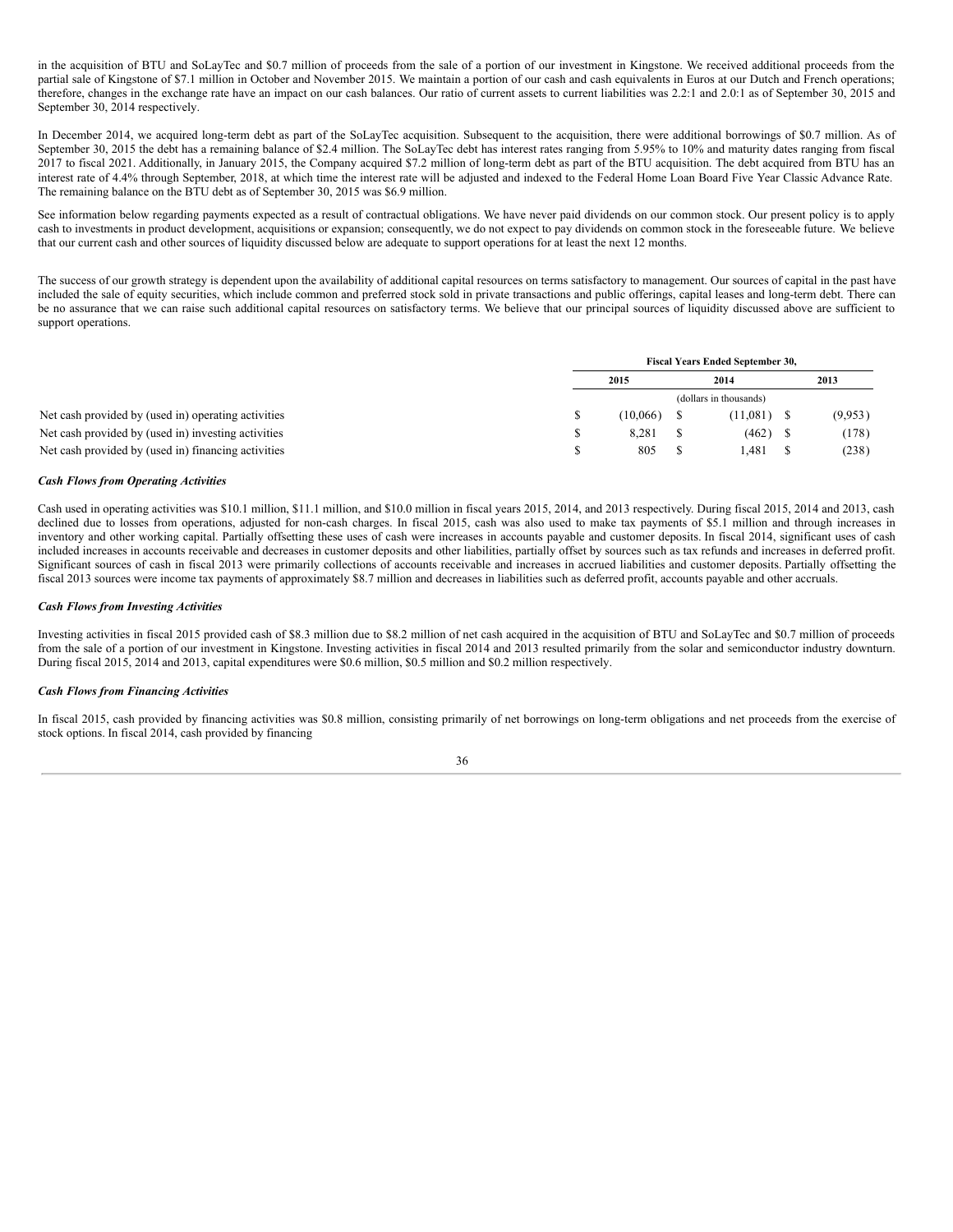activities was \$1.5 million, consisting primarily of proceeds from employee exercises of stock options and the related tax benefits. In fiscal 2013, there were few financing activities.

### *Of -Balance Sheet Arrangements*

As of September 30, 2015, we had no off-balance sheet arrangements as defined in Item 303(a)(4) of Regulation S-K promulgated by the Securities and Exchange Commission.

# **Contractual Obligations and Commercial Commitments**

We had the following contractual obligations and commercial commitments as of September 30, 2015:

| <b>Contractual obligations</b>    | <b>Total</b><br>Less than 1 year<br>1-3 years |        |   | 3-5 years | More than 5 years |                        |     |       |   |       |
|-----------------------------------|-----------------------------------------------|--------|---|-----------|-------------------|------------------------|-----|-------|---|-------|
|                                   |                                               |        |   |           |                   | (dollars in thousands) |     |       |   |       |
| Debt obligations                  | \$                                            | 9,367  | S | 919       | S                 | 1,698                  | S   | 926   | S | 5,824 |
| Operating lease obligations:      |                                               |        |   |           |                   |                        |     |       |   |       |
| <b>Buildings</b>                  |                                               | 1,686  |   | 724       |                   | 715                    |     | 247   | S |       |
| Office equipment                  |                                               | 167    |   | 88        |                   | 79                     |     |       |   |       |
| Vehicles                          |                                               | 385    |   | 160       |                   | 177                    |     | 48    |   |       |
| Total operating lease obligations |                                               | 2,238  |   | 972       |                   | 971                    |     | 295   |   |       |
| Purchase obligations              |                                               | 9,826  |   | 9,826     |                   |                        |     |       |   |       |
| Total                             |                                               | 21,431 |   | 11.717    | £.                | 2.669                  | \$. | 1.221 |   | 5,824 |
| Other commercial obligations:     |                                               |        |   |           |                   |                        |     |       |   |       |
| Bank guarantees                   |                                               | 416    |   | 416       | \$.               |                        |     |       |   |       |

## **Critical Accounting Policies**

"Management's Discussion and Analysis of Financial Condition and Results of Operations" discusses our consolidated financial statements that have been prepared in accordance with accounting principles generally accepted in the United States of America. The preparation of these consolidated financial statements requires us to make estimates and assumptions that affect the reported amount of assets and liabilities at the date of the consolidated financial statements, the disclosure of contingent assets and liabilities at the date of the consolidated financial statements and the reported amounts of revenue and expenses during the reporting period.

On an on-going basis, we evaluate our estimates and judgments, including those related to revenue recognition, inventory valuation and inventory purchase commitments, accounts receivable collectability, warranty and impairment of long-lived assets. We base our estimates and judgments on historical experience, expectations regarding the future and on various other factors that we believe to be reasonable under the circumstances. The results of these estimates and judgments form the basis for making conclusions about the carrying value of assets and liabilities that are not readily apparent from other sources. Actual results may differ from these estimates under different assumptions or conditions.

A critical accounting policy is one that is both important to the presentation of our financial position and results of operations, and requires management's most difficult, subjective or complex judgments, often as a result of the need to make estimates about the effect of matters that are inherently uncertain. These uncertainties are discussed in "ITEM 1A. RISK FACTORS." We believe the following critical accounting policies affect the more significant judgments and estimates used in the preparation of our consolidated financial statements.

Revenue Recognition - We review product and service sales contracts with multiple deliverables to determine if separate units of accounting are present. Where separate units of accounting exist, revenue allocated to delivered items is the lower of the relative selling price of the delivered items in the sales arrangement or the portion of the selling price that is not contingent upon performance of the service.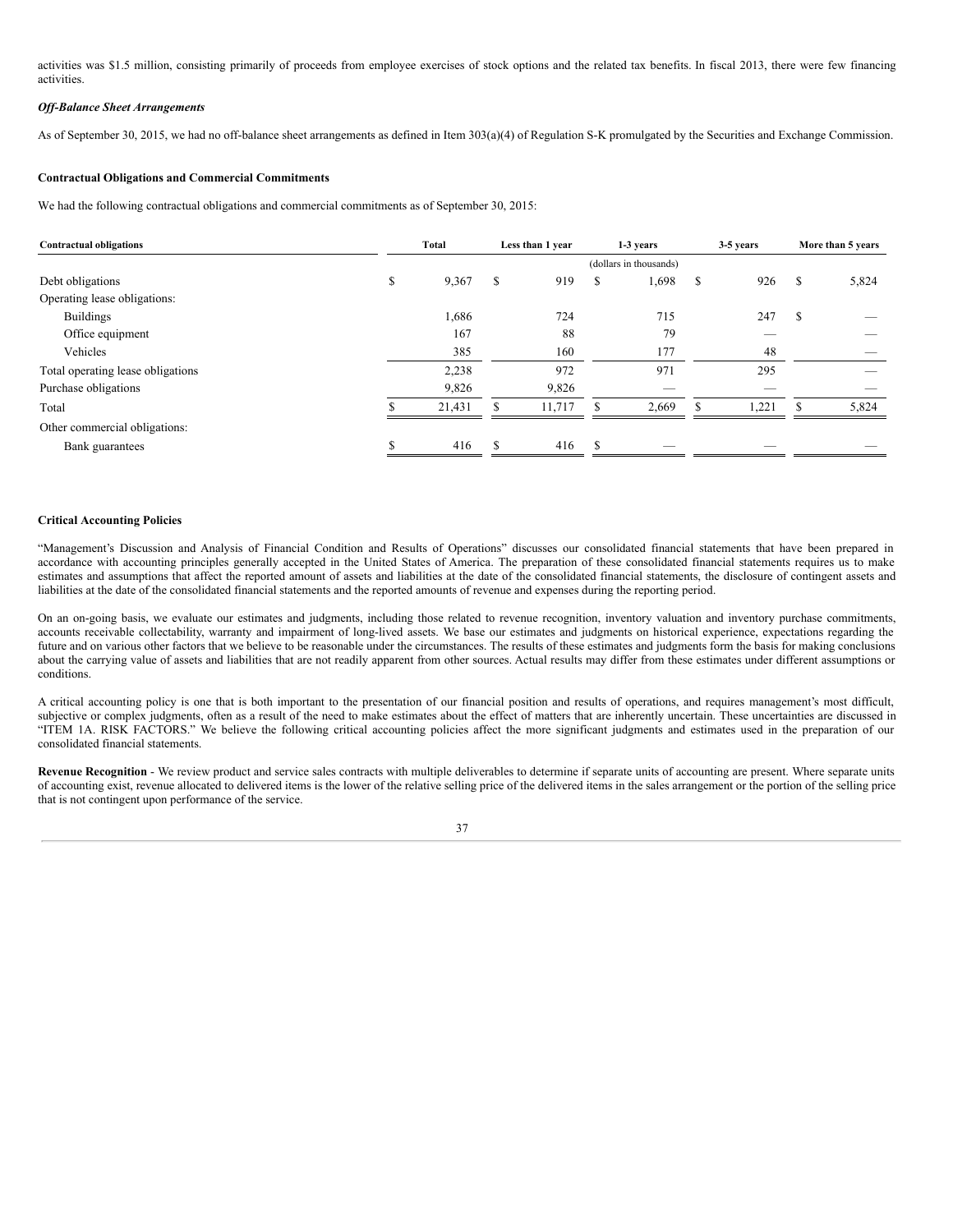We recognize revenue when persuasive evidence of an arrangement exists; the product has been delivered and title has transferred, or services have been rendered; and the seller's price to the buyer is fixed or determinable and collectability is reasonably assured. For us, this policy generally results in revenue recognition at the following points:

1. For our equipment business, transactions where legal title passes to the customer upon shipment, we recognize revenue upon shipment for those products where the customer's defined specifications have been met with at least two similarly configured systems and processes for a comparably situated customer. Our selling prices may include both equipment and services, i.e., installation and start-up services performed by our service technicians. The equipment and services are multiple deliverables. Certain equipment that has a positive track record of successful installation and customer acceptance are considered to be routine systems. Our recognition of revenue upon delivery of such equipment that has been routinely installed and accepted is equal to the total selling price minus the relative selling price of the undelivered services.

Where the installation and acceptance of more than two similarly configured items of equipment have not become routine, recognition of revenue upon delivery of equipment is limited to the lesser of (i) the total selling price minus the relative selling price of the undelivered services or (ii) the non-contingent amount. Since we defer only those costs directly related to installation, or other unit of accounting not yet delivered, and the portion of the contract price is often considerably greater than the relative selling price of those items, our policy at times will result in deferral of profit that is disproportionate in relation to the deferred revenue. When this is the case, the gross margin recognized in one period will be lower and the gross margin reported in a subsequent period will improve.

- 2. For products where the customer's defined specifications have not been met with at least two similarly configured systems and processes, the revenue and directly related costs are deferred at the time of shipment and later recognized at the time of customer acceptance or when this criterion has been met. We have, on occasion, experienced longer than expected delays in receiving cash from certain customers pending final installation or system acceptance. If some of our customers refuse to pay the final payment, or otherwise delay final acceptance or installation, the deferred revenue would not be recognized, adversely affecting our future cash flows and operating results.
- 3. Sales of certain equipment, spare parts and consumables are recognized upon shipment, as there are no post shipment obligations other than standard warranties.
- 4. Service revenue is recognized upon performance of the services requested by the customer. Revenue related to service contracts is recognized ratably over the period of the contract or in accordance with the terms of the contract, which generally coincides with the performance of the services requested by the customer.

*Income Taxes.* The calculation of tax liabilities involves significant judgment in identifying uncertain tax positions and estimating the amount of deferred tax assets that will be realized in the future and the impact of uncertainties in the application of complex tax laws. Resolution of these uncertainties in a manner inconsistent with our expectations could have a material impact on our operations and financial condition.

We are required to apply a more likely than not threshold to the recognition and derecognition of uncertain tax positions and in determining whether certain tax benefits will be realized in the future. We are required to recognize the amount of tax benefit that has a greater than 50 percent likelihood of being ultimately realized upon settlement. It further requires that a change in judgment related to the expected ultimate resolution of uncertain tax positions be recognized in earnings in the period of such change.

In fiscal 2015, 2014 and 2013, judgment was also exercised in determining the amount of income taxes to recognize in those years in connection with the reorganization of our Netherlands operations and the related tax on those transfers. In fiscal 2015, judgment was necessary in the proper application of the tax regulations of foreign jurisdictions in conjunction with the partial sale of our investment in Kingstone.

*Inventory Valuation and Inventory Purchase Commitments.* We value our inventory at the lower of cost or net realizable value. Costs for approximately 60% of inventory are determined on an average cost basis with the remainder determined on a first-in, first-out (FIFO) basis. We regularly review inventory quantities and record a write-down to net realizable value for excess and obsolete inventory. The write-down is primarily based on historical inventory usage adjusted for

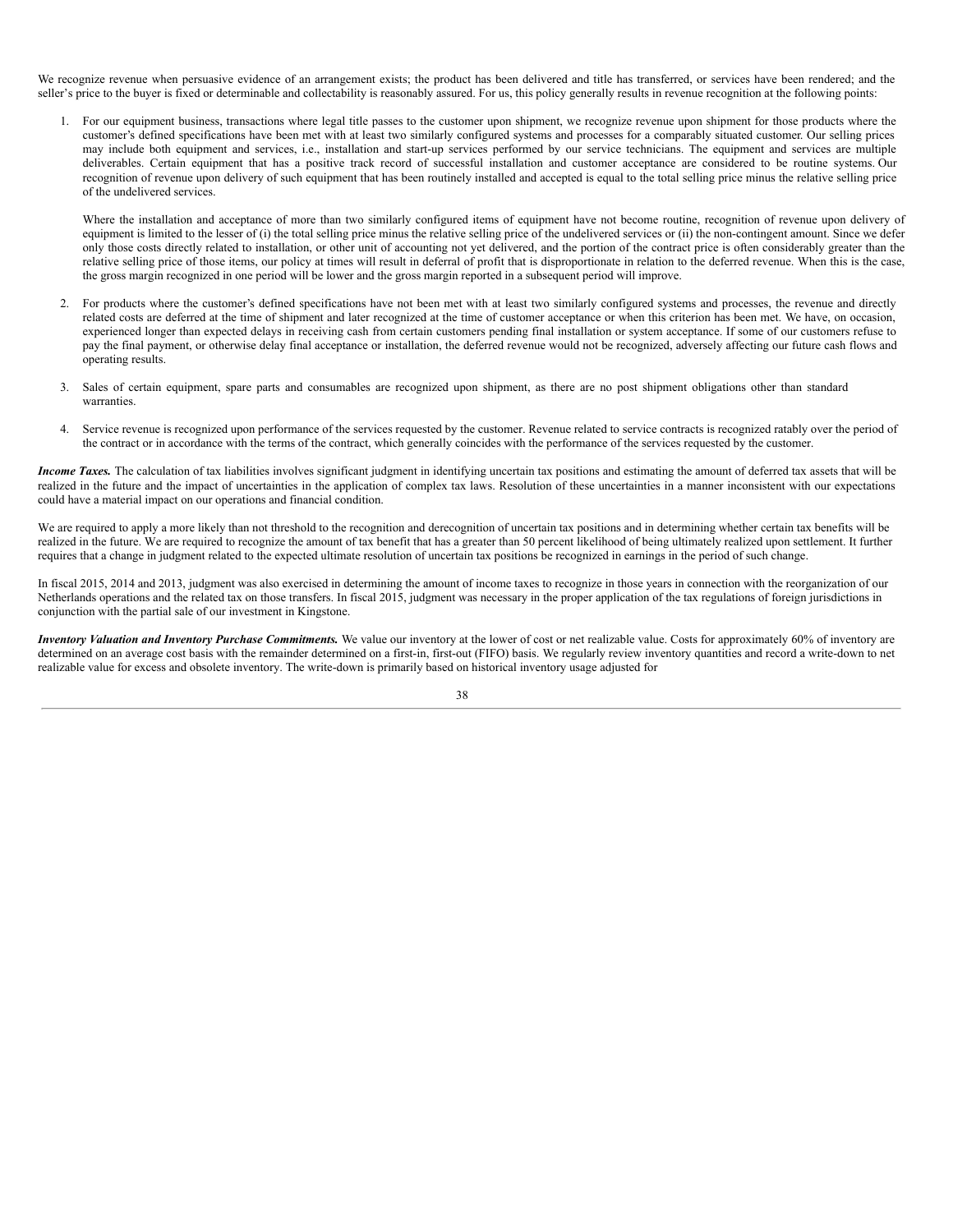expected changes in product demand and production requirements. Our industry is characterized by customers in highly cyclical industries, rapid technological changes, frequent new product developments and rapid product obsolescence. Changes in demand for our products and product mix could result in further write-downs.

We must order components for our products and build inventory in advance of product shipments through issuance of purchase orders based on projected demand. These commitments typically cover our requirements for periods ranging from 30 to 180 days or longer when there is a significant increase in demand or lead-times from suppliers. These purchase commitments may result in accepting delivery of components not needed to meet current demand. We accrue for estimated cancellation fees related to component orders that have been cancelled or are expected to be cancelled, and for excess inventories that will likely result in our taking delivery of ordered inventory items in excess of our projected needs. If there is an abrupt and substantial decline in demand for one or more of our products, an unanticipated change in technological requirements for any of our products, or a change in our suppliers' practice of not enforcing purchase commitments, we may be required to record additional charges for these items. This would negatively impact gross margin in the period when the charges are recorded.

*Allowance for Doubtful Accounts.* We maintain an allowance for doubtful accounts for estimated losses resulting from the inability or unwillingness of our customers to make required payments. This allowance is based on historical experience, credit evaluations, specific customer collection history and any customer-specific issues we have identified. Since a significant portion of our revenue is derived from the sale of high-value systems, our accounts receivable are often concentrated in a relatively few number of customers. A significant change in the liquidity or financial position of any one of these customers could have a material adverse impact on the collectability of our accounts receivable and our future operating results.

Warranty. We provide a limited warranty, generally for 12 to 24 months, to our customers. A provision for the estimated cost of providing warranty coverage is recorded upon acceptance of all systems. On occasion, we have been required and may be required in the future to provide additional warranty coverage to ensure that the systems are ultimately accepted or to maintain customer goodwill. While our warranty costs have historically been within our expectations and we believe that the amounts accrued for warranty expenditures are sufficient for all systems sold through September 30, 2015, we cannot guarantee that we will continue to experience a similar level of predictability with regard to warranty costs. In addition, technological changes or previously unknown defects in raw materials or components may result in more extensive and frequent warranty service than anticipated, which could result in an increase in our warranty expense.

*Impairment of Long-lived Assets.* We periodically evaluate whether events and circumstances have occurred that indicate the estimated useful lives of long-lived assets or intangible assets may warrant revision or that the remaining balance may not be recoverable. Goodwill and indefinite-lived intangible assets are also tested for impairment at least annually. When factors indicate that a long-lived asset should be evaluated for possible impairment, we use an estimate of the related undiscounted net cash flows generated by the asset over the remaining estimated life of the asset in measuring whether the asset is recoverable. We make judgments and estimates in establishing the carrying value of goodwill and other long-lived assets. Those judgments and estimates are modified as economic and market conditions change. Changes in these conditions may result in an inability to recover the carrying value of these assets and, therefore, may result in future impairment charges. Below is a more detailed explanation of the procedures we perform.

We first assess qualitative factors to determine whether it is more likely than not that the fair value of a reporting unit is less than its carrying amount. As a result of our qualitative assessment, we determined that the polishing segment required no further impairment testing. If the qualitative factors indicate that it is more likely than not that the fair value of a reporting unit is less than its carrying amount, we perform a two-step impairment test of goodwill and indefinite-lived intangible assets. In the first step, we estimate the fair value of the reporting unit and compare it to its carrying value. When the carrying value exceeds the fair value of the reporting unit, the second step is performed to measure the amount of the impairment loss, if any. In the second step, the amount of the impairment loss is the excess of the carrying amount of the goodwill and other intangibles not subject to amortization over their implied fair value.

The methods used to estimate fair value of the reporting unit for the purpose of determining the implied fair value of goodwill include the market approach and discounted cash flows, as follows:

i. One valuation methodology used is to determine the multiples of market value of invested capital ("MVIC") of similar public companies to their revenue for the last twelve months ("LTM") and next twelve months ("NTM"), and apply those multiples to the revenue for the comparable periods of the reporting unit being tested for impairment. This approach provides the closest estimate to quoted market prices that are readily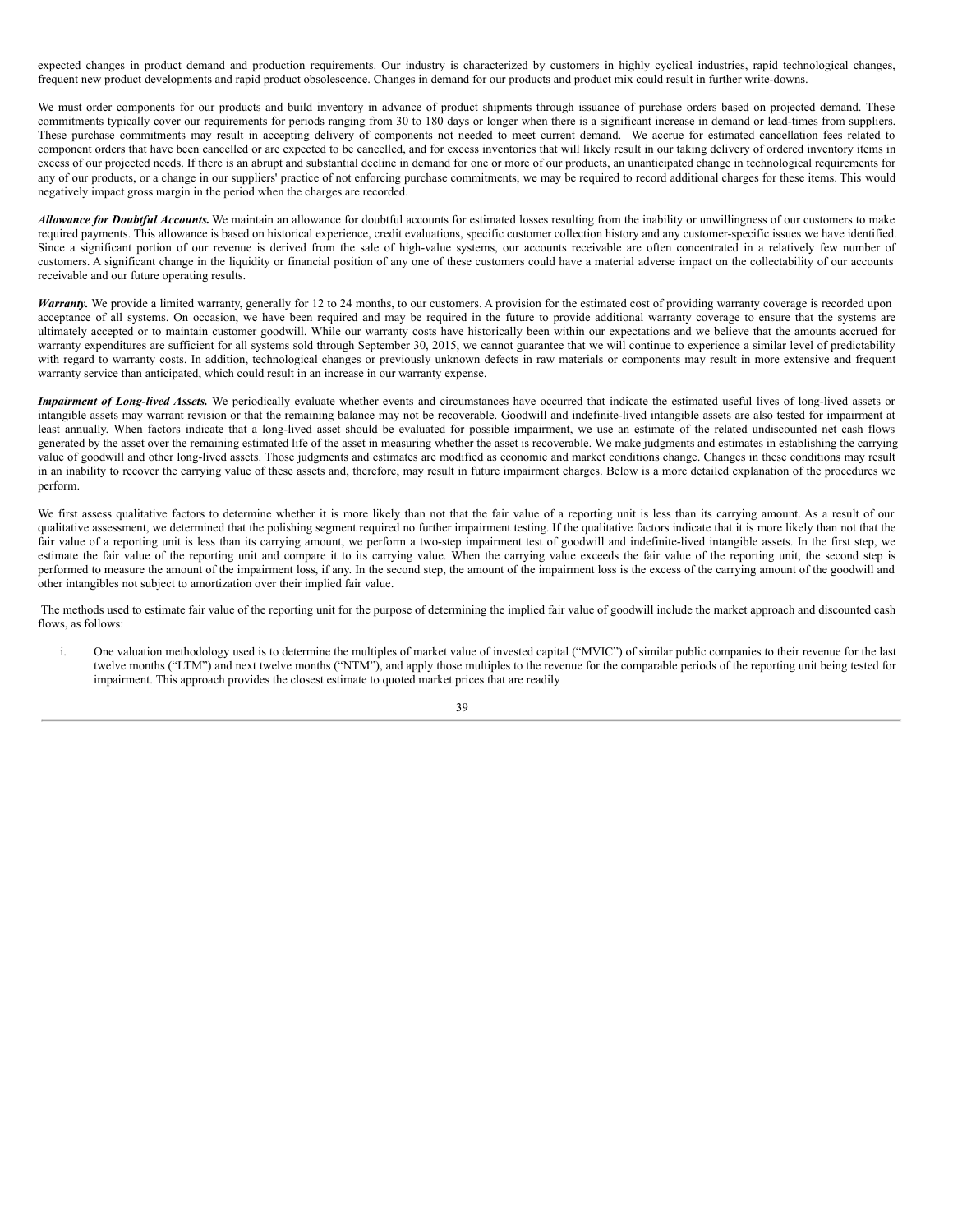available. However, we generally give less weight to this method, because the market value of the minority interest of public companies may not be relevant to the fair value of our wholly-owned reporting units, which are not public companies. Also, MVIC to revenue for the LTM uses a historical value in the calculation, while the market values tend to be forward looking. MVIC of revenue for the NTM involves the use of projections for both the comparable companies and the reporting unit.

- ii. Another market approach that we sometimes use is based upon prices paid in merger and acquisition transactions for other companies in the same industry, again applying the MVIC to revenue of those companies to the historical and projected revenue of the reporting unit. When we use both market prices determined as described in (i), above, and prices paid in merger and acquisition transactions, we weight them to determine an indicated value under the market approach.
- iii. As stated, we also use discounted cash flows as an indication of a third-party market price for the reporting unit in an arms-length transaction. This method requires projections of EBITDA (earnings before interest, taxes, depreciation and amortization) and applying an appropriate discount rate based on the weighted average cost of capital for the reporting unit.

We generally give the greatest weight, often 75% or more, to the discounted cash flow method, due to difficulty in identifying a sufficient number of companies that are truly comparable to a given reporting unit. This is because some of our reporting units are relatively small businesses serving niche markets.

The material estimates and assumptions used in the discounted cash flows method of determining fair value include (i) the appropriate discount rate, given the risk-free rate of return and various risk premiums, (ii) projected revenues, (iii) projected material cost as a percentage of revenue, and (iv) the rate of change in payroll and other expenses. Quantitatively, the discount rate is the assumption that has the most significant effect on the discounted cash flows. We determine the discount rate used based on input from a valuation firm, which applies various approaches taking into account the particular circumstances of the reporting unit in arriving at a recommendation. For annual valuations, we test the sensitivity of the assumptions used in our discounted cash flow projection with the aid of a valuation firm, which utilizes a Monte Carlo simulation model, wherein various probabilities are assigned to the key assumptions. Changes to economic and market assumptions could materially change the estimated fair values of the Company's reporting units and, therefore, may result in future impairment changes.

*Stock-Based Compensation.* The Company measures compensation costs relating to share-based payment transactions based upon the grant-date fair value of the award. Those costs are recognized as expense over the requisite service period, which is generally the vesting period. The benefits of tax deductions in excess of recognized compensation cost are reported as cash flow from financing activities rather than as cash flow from operating activities.

#### **Impact of Recently Issued Accounting Pronouncements**

For discussion of the impact of recently issued accounting pronouncements, see "Item 8: Financial Statements and Supplementary Data" under Footnote 1 "Summary of Significant Accounting Policies" under "Impact of Recently Issued Accounting Pronouncements".

### **ITEM 7A. QUANTITATIVE AND QUALITATIVE DISCLOSURES ABOUT MARKET RISK**

We are exposed to foreign currency exchange rates to the extent sales contracts, purchase contracts, assets or liabilities of our operations are denominated in currencies other than their functional currency. Our operations in the United States are generally conducted in their functional currency, the U.S. dollar. Our operations in Europe, China and other countries are primarily conducted in their functional currencies and we occasionally enter into transactions in non-functional currencies. It is highly uncertain how currency exchange rates will fluctuate in the future. Actual changes in foreign exchange rates could adversely affect our operating results or financial condition.

During fiscal 2015 and in 2014, we did not hold any stand-alone or separate derivative instruments. We incurred foreign currency translation losses of approximately \$0.3 million and gains of less than \$0.1 million, during the year ended September 30, 2015 and 2014, respectively, a type of other comprehensive income (loss), which is a direct adjustment to stockholders' equity. Our net investment in and advances to our foreign operations totaled \$26.2 million as of September 30, 2015. A 10% change in the value of the foreign currencies relative to the U.S. dollar would cause approximately \$2.6 million of other comprehensive income (loss).

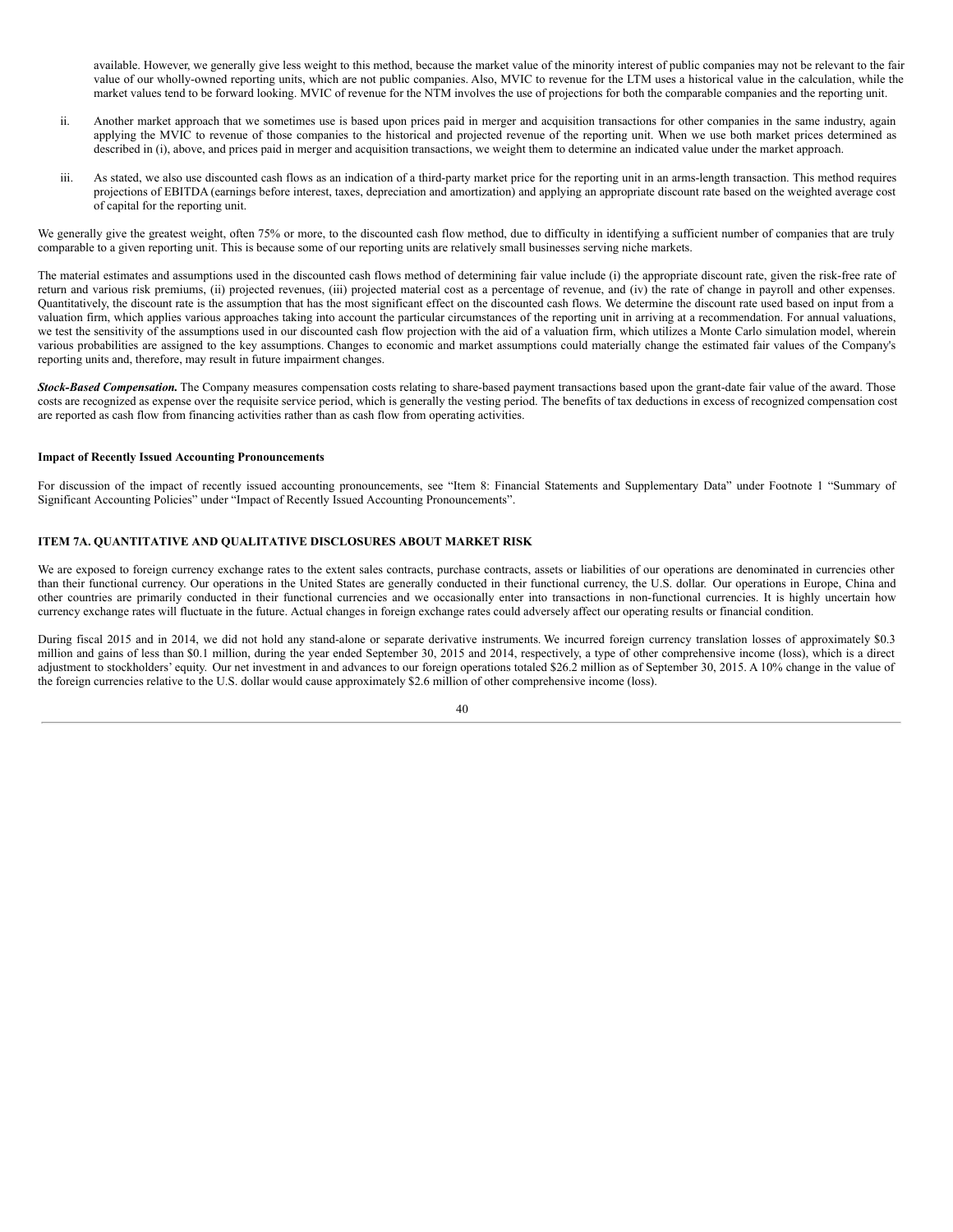As of September 30, 2015 sales commitments denominated in a currency other than the functional currency of our transacting operation totaled approximately\$1.6 million. Our lead-times to fulfill these commitments generally range between 13 and 26 weeks. A 10% change in the relevant exchange rates between the time the order was taken and the time of shipment would not cause our gross profit on such orders to be significantly greater or less than expected on the date the order was taken.

As of September 30, 2015, purchase commitments denominated in a currency other than the functional currency of our transacting operation totaled \$1.0 million. A 10% change in the relevant exchange rates between the time the purchase order was placed and the time the order is received would not cause our cost of such items to be significantly greater or less than expected on the date the purchase order was placed.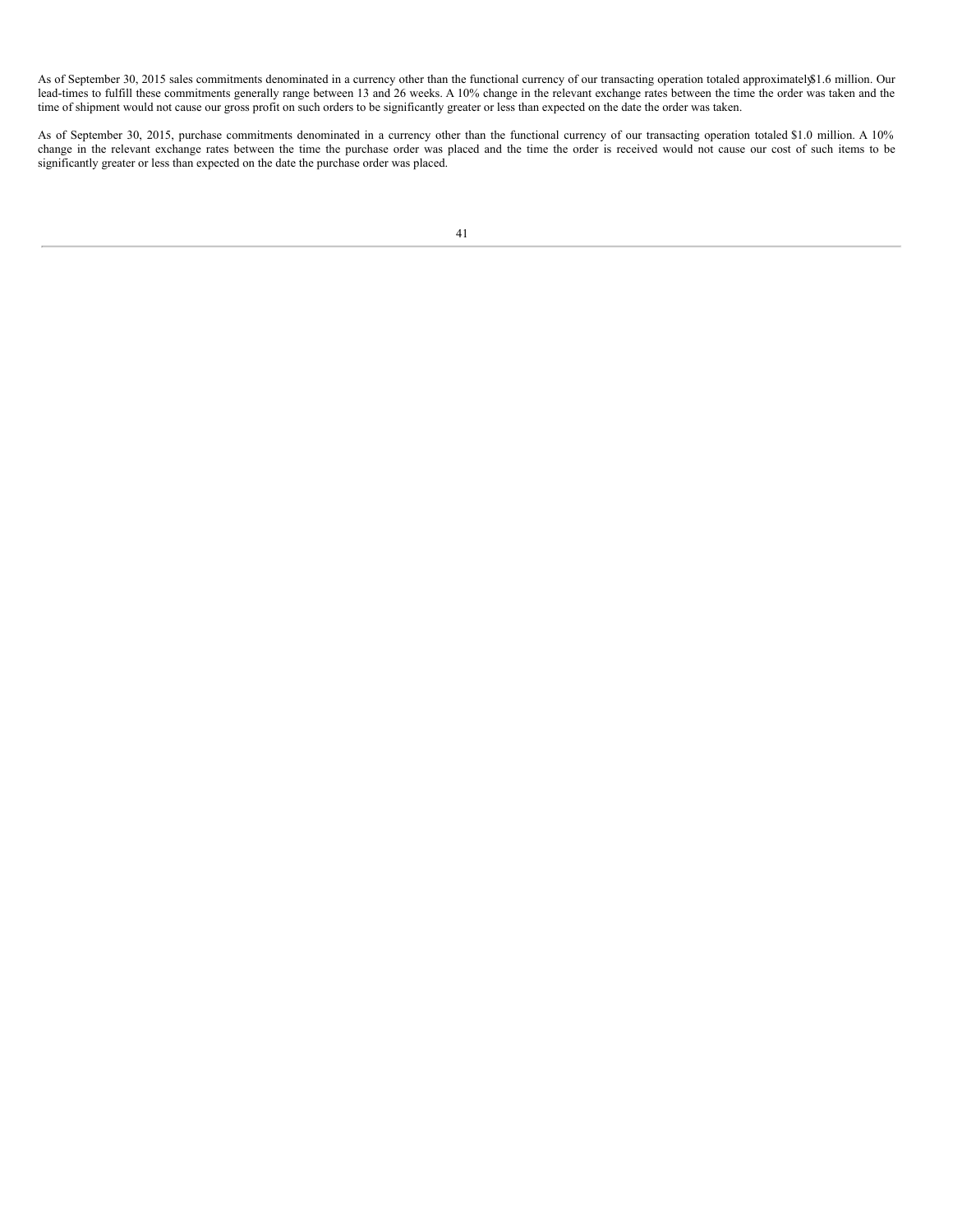# **ITEM 8. FINANCIAL STATEMENTS AND SUPPLEMENTARY DATA**

The following documents are filed as part of this Annual Report on Form 10-K:

| <b>Financial Statements</b>                                                                            |                 |  |  |  |
|--------------------------------------------------------------------------------------------------------|-----------------|--|--|--|
| Reports of Independent Registered Public Accounting Firm                                               | 43              |  |  |  |
| Consolidated Balance Sheets: September 30, 2015 and 2014                                               | $\overline{45}$ |  |  |  |
| Consolidated Statements of Operations: Years ended September 30, 2015, 2014, and 2013                  | $\overline{46}$ |  |  |  |
| Consolidated Statements of Comprehensive Income (Loss): Years ended September 30, 2015, 2014, and 2013 | 47              |  |  |  |
| Consolidated Statements of Stockholders' Equity: Years ended September 30, 2015, 2014, and 2013        | $\overline{48}$ |  |  |  |
| Consolidated Statements of Cash Flows: Years ended September 30, 2015, 2014, and 2013                  | 49              |  |  |  |
| <b>Notes to Consolidated Financial Statements</b>                                                      | <u>50</u>       |  |  |  |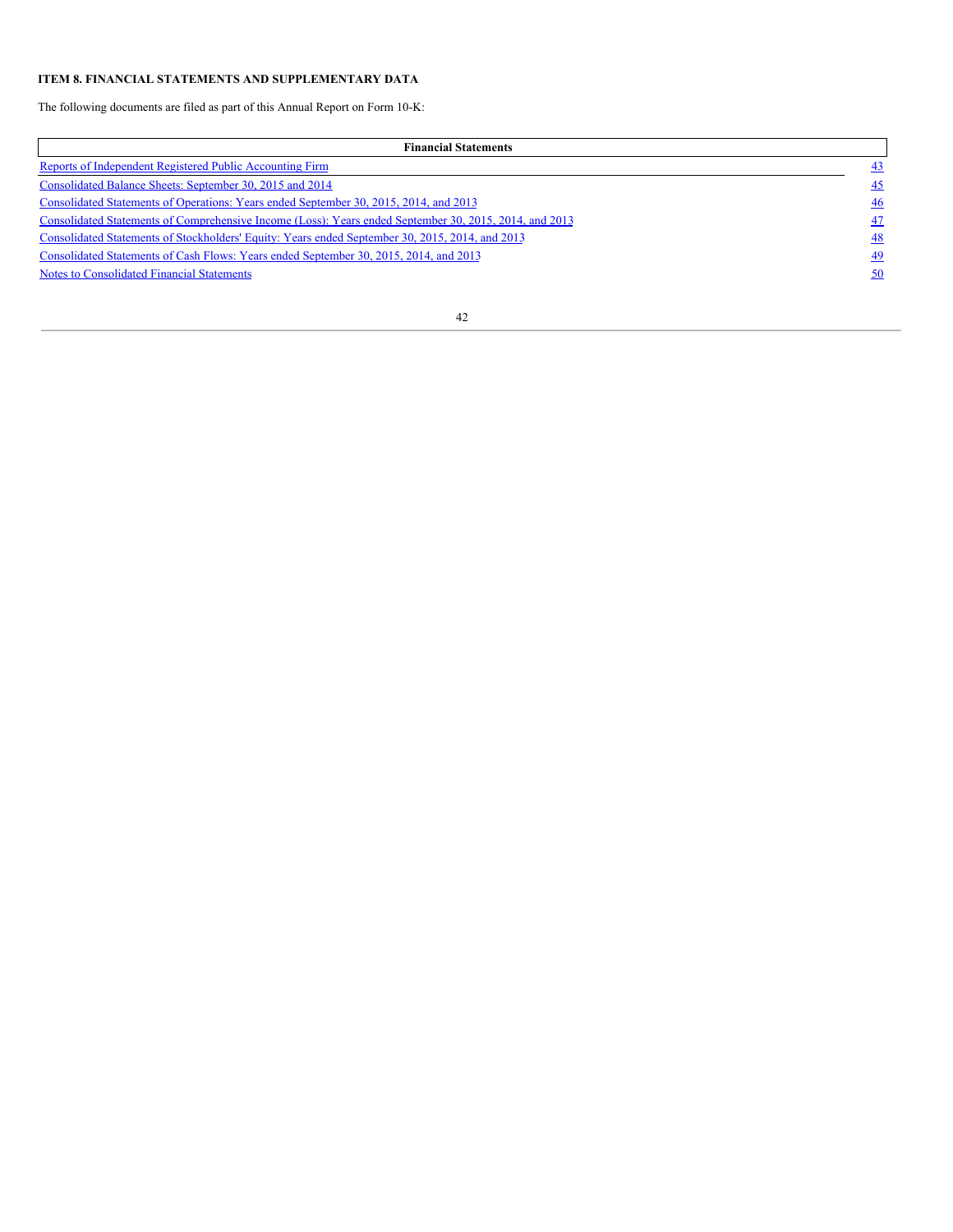## **REPORT OF INDEPENDENT REGISTERED PUBLIC ACCOUNTING FIRM**

<span id="page-43-0"></span>To the Board of Directors and

Stockholders of

# **AMTECH SYSTEMS, INC.**

We have audited the accompanying consolidated balance sheets of Amtech Systems, Inc. and Subsidiaries as of September 30, 2015 and 2014, and the related consolidated statements of operations, comprehensive income (loss), stockholders' equity, and cash flows for each of the three years in the period ended September 30, 2015. These consolidated financial statements are the responsibility of the Company's management. Our responsibility is to express an opinion on these consolidated financial statements based on our audits.

We conducted our audits in accordance with the standards of the Public Company Accounting Oversight Board (United States). Those standards require that we plan and perform the audit to obtain reasonable assurance about whether the consolidated financial statements are free of material misstatement. An audit includes examining, on a test basis, evidence supporting the amounts and disclosures in the consolidated financial statements. An audit also includes assessing the accounting principles used and significant estimates made by management, as well as evaluating the overall consolidated financial statement presentation. We believe that our audits provide a reasonable basis for our opinion.

In our opinion, the consolidated financial statements referred to above present fairly, in all material respects, the financial position of Amtech Systems, Inc. and Subsidiaries as of September 30, 2015 and 2014, and the results of their operations and their cash flows for each of the three years in the period ended September 30, 2015, in conformity with accounting principles generally accepted in the United States of America.

We also have audited, in accordance with the standards of the Public Company Accounting Oversight Board (United States), the effectiveness of Amtech Systems, Inc. and Subsidiaries' internal control over financial reporting as of September 30, 2015, based on criteria established in Internal Control-Integrated Framework (2013) issued by the Committee of Sponsoring Organizations of the Treadway Commission (COSO), and our report dated November 19, 2015, expressed an unqualified opinion.

/s/ MAYER HOFFMAN MCCANN P.C.

Phoenix, Arizona November 19, 2015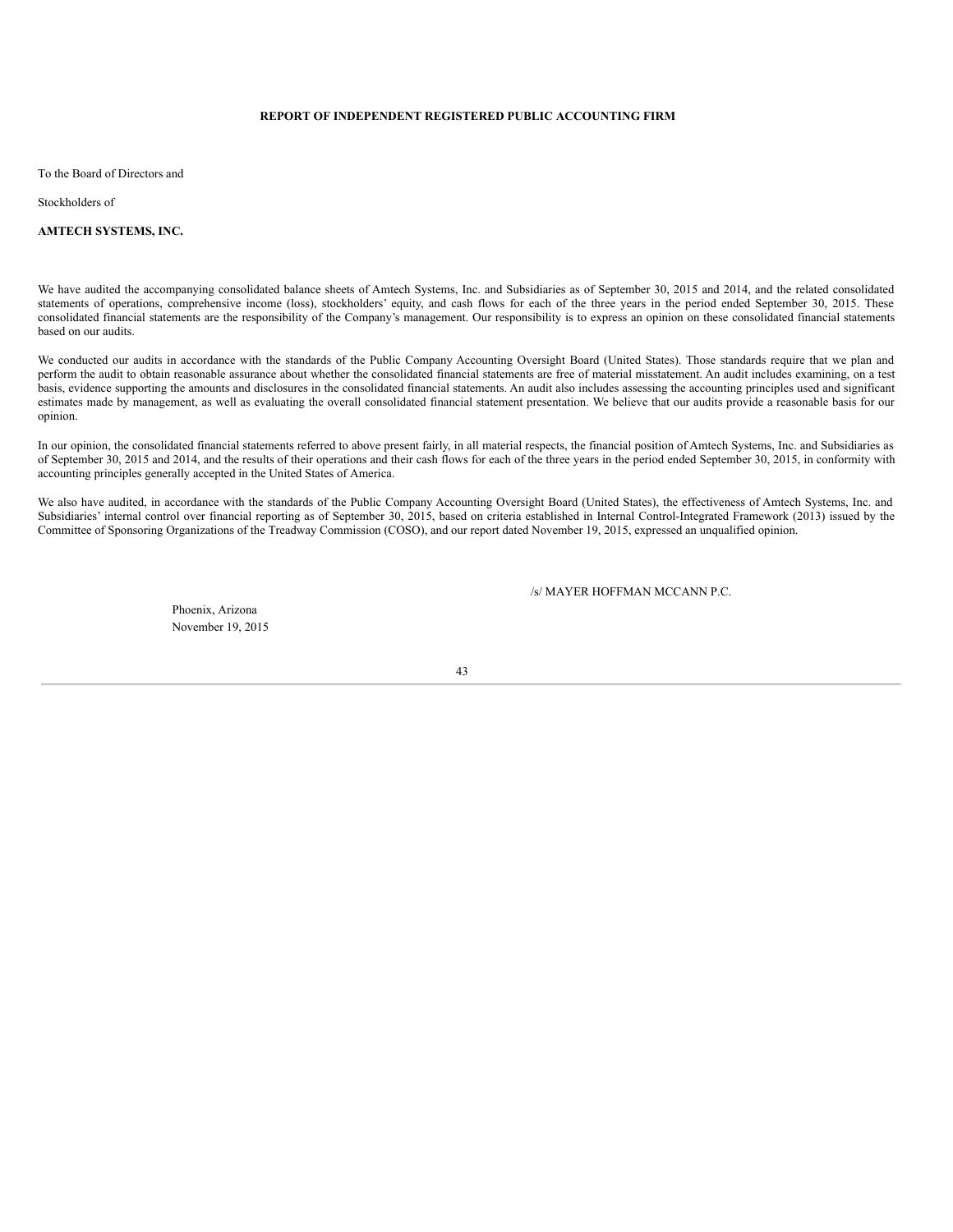# **REPORT OF INDEPENDENT REGISTERED PUBLIC ACCOUNTING FIRM**

To the Board of Directors and

Stockholders of

### **AMTECH SYSTEMS, INC.**

We have audited Amtech Systems, Inc. and Subsidiaries' (the "Company") internal control over financial reporting as of September 30, 2015 based on criteria established in Internal Control-Integrated Framework (2013) issued by the Committee of Sponsoring Organizations of the Treadway Commission (COSO). The Company's management is responsible for maintaining effective internal control over financial reporting and for its assessment of the effectiveness of internal control over financial reporting included in the accompanying Management's Report on Internal Control Over Financial Reporting. Our responsibility is to express an opinion on the Company's internal control over financial reporting based on our audit.

We conducted our audit in accordance with the standards of the Public Company Accounting Oversight Board (United States). Those standards require that we plan and perform the audit to obtain reasonable assurance about whether effective internal control over financial reporting was maintained in all material respects. Our audit of internal control over financial reporting included obtaining an understanding of internal control over financial reporting, assessing the risk that a material weakness exists, and testing and evaluating the design and operating effectiveness of internal control based on the assessed risk. Our audit also included performing such other procedures as we considered necessary in the circumstances. We believe that our audit provides a reasonable basis for our opinion.

A company's internal control over financial reporting is a process designed to provide reasonable assurance regarding the reliability of financial reporting and the preparation of financial statements for external purposes in accordance with generally accepted accounting principles. A company's internal control over financial reporting includes those policies and procedures that (1) pertain to the maintenance of records that, in reasonable detail, accurately and fairly reflect the transactions and dispositions of the assets of the company; (2) provide reasonable assurance that transactions are recorded as necessary to permit preparation of financial statements in accordance with generally accepted accounting principles, and that receipts and expenditures of the company are being made only in accordance with authorizations of management and directors of the company; and (3) provide reasonable assurance regarding prevention or timely detection of unauthorized acquisition, use, or disposition of the company's assets that could have a material effect on the financial statements.

Because of its inherent limitations, internal control over financial reporting may not prevent or detect misstatements. Also, projections of any evaluation of effectiveness to future periods are subject to the risk that controls may become inadequate because of changes in conditions, or that the degree of compliance with the policies or procedures may deteriorate.

In our opinion, based on our audit, Amtech Systems, Inc. and Subsidiaries maintained, in all material respects, effective internal control over financial reporting as of September 30, 2015, based on criteria established in Internal Control-Integrated Framework (2013) issued by the Committee of Sponsoring Organizations of the Treadway Commission (COSO).

We have also audited, in accordance with the standards of the Public Company Accounting Oversight Board (United States), the consolidated balance sheets and the related consolidated statements of operations, comprehensive income (loss), stockholders' equity, and cash flows of the Company, and our report dated November 19, 2015, expressed an unqualified opinion.

/s/ MAYER HOFFMAN MCCANN P.C.

Phoenix, Arizona November 19, 2015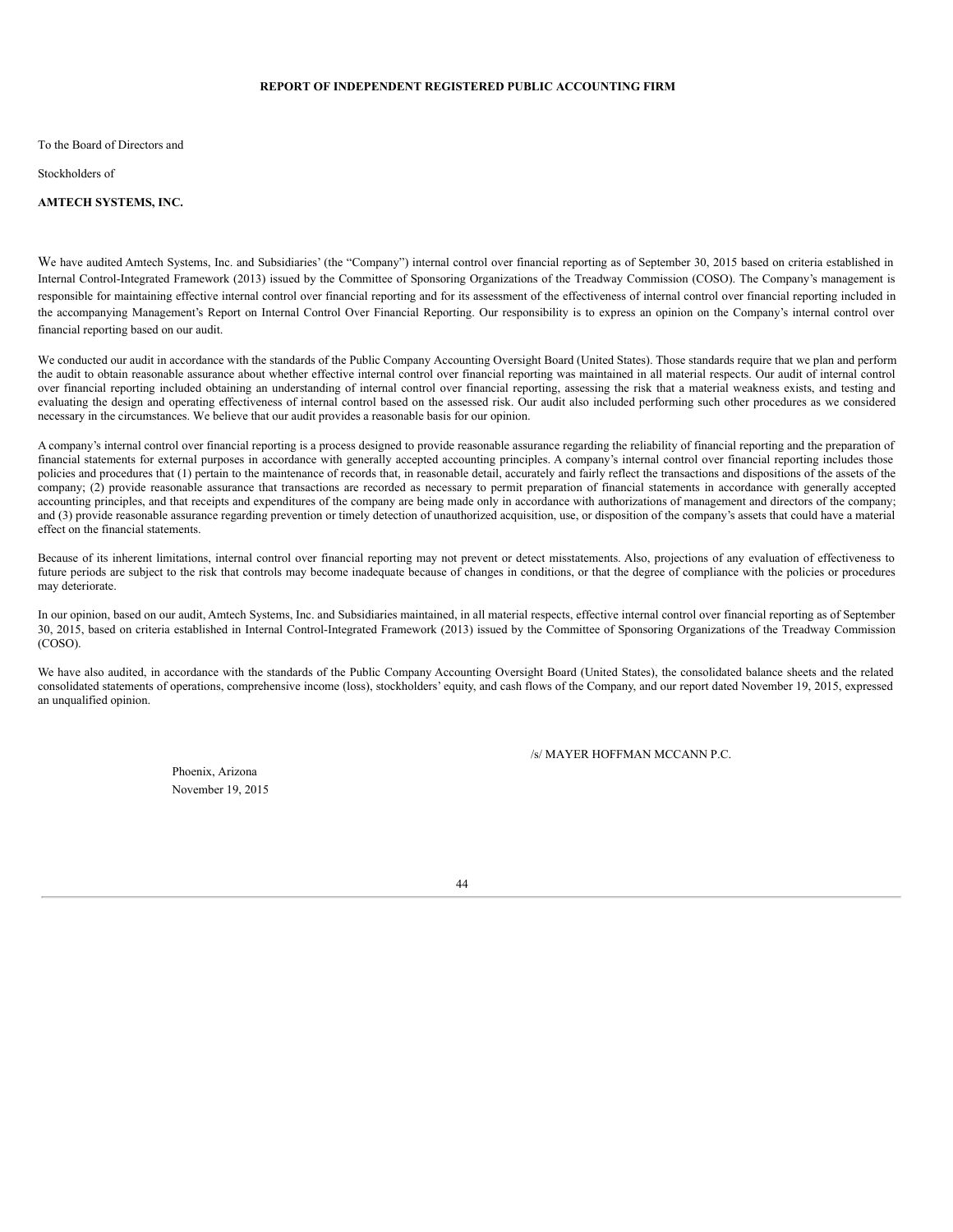# **PART I FINANCIAL INFORMATION**

# **ITEM 1. Consolidated Financial Statements**

### <span id="page-45-0"></span>**AMTECH SYSTEMS, INC. AND SUBSIDIARIES**

**Consolidated Balance Sheets (in thousands except share data)**

| <b>Assets</b>                                                                                                                                                                        | September 30,<br>2015 |           | September 30,<br>2014 |          |
|--------------------------------------------------------------------------------------------------------------------------------------------------------------------------------------|-----------------------|-----------|-----------------------|----------|
| <b>Current Assets</b>                                                                                                                                                                |                       |           |                       |          |
| Cash and cash equivalents                                                                                                                                                            | \$                    | 25,852    | \$                    | 27,367   |
| Restricted cash                                                                                                                                                                      |                       | 638       |                       | 2,380    |
| Accounts receivable                                                                                                                                                                  |                       |           |                       |          |
| Trade (less allowance for doubtful accounts of \$5,009 and \$2,846 at                                                                                                                |                       | 14,488    |                       | 8,896    |
| September 30, 2015 and September 30, 2014, respectively)                                                                                                                             |                       |           |                       |          |
| Unbilled and other                                                                                                                                                                   |                       | 8,494     |                       | 6,880    |
| Inventories                                                                                                                                                                          |                       | 23,329    |                       | 16,760   |
| Deferred income taxes                                                                                                                                                                |                       | 2,050     |                       | 1,060    |
| Notes and other receivable                                                                                                                                                           |                       | 7,079     |                       |          |
| Other                                                                                                                                                                                |                       | 3,772     |                       | 2,082    |
| Total current assets                                                                                                                                                                 |                       | 85,702    |                       | 65,425   |
| Property, Plant and Equipment - Net                                                                                                                                                  |                       | 17,761    |                       | 9,752    |
| Deferred income taxes - Long Term                                                                                                                                                    |                       | 430       |                       | 1,300    |
| <b>Other Assets - Long Term</b>                                                                                                                                                      |                       | 3,356     |                       | 2,426    |
| <b>Investments</b>                                                                                                                                                                   |                       | 2,733     |                       |          |
| <b>Intangible Assets - Net</b>                                                                                                                                                       |                       | 4,939     |                       | 2,678    |
| Goodwill                                                                                                                                                                             |                       | 10,535    |                       | 8,323    |
| <b>Total Assets</b>                                                                                                                                                                  | \$                    | 125,456   | \$                    | 89,904   |
| <b>Liabilities and Stockholders' Equity</b>                                                                                                                                          |                       |           |                       |          |
| <b>Current Liabilities</b>                                                                                                                                                           |                       |           |                       |          |
| Accounts payable                                                                                                                                                                     | \$                    | 15,646    | \$                    | 6,003    |
| Current maturities of long-term debt                                                                                                                                                 |                       | 919       |                       |          |
| Accrued compensation and related taxes                                                                                                                                               |                       | 5,605     |                       | 4,269    |
| Accrued warranty expense                                                                                                                                                             |                       | 793       |                       | 628      |
| Deferred profit                                                                                                                                                                      |                       | 4,873     |                       | 6,908    |
| Customer deposits                                                                                                                                                                    |                       | 7,154     |                       | 4,992    |
| Other accrued liabilities                                                                                                                                                            |                       | 3,551     |                       | 5,346    |
| Income taxes payable                                                                                                                                                                 |                       | 830       |                       | 4,990    |
| Total current liabilities                                                                                                                                                            |                       | 39,371    |                       | 33,136   |
| <b>Long-term Debt</b>                                                                                                                                                                |                       | 8,448     |                       |          |
| <b>Income Taxes Payable Long-term</b>                                                                                                                                                |                       | 4,990     |                       | 3,180    |
| <b>Total Liabilities</b>                                                                                                                                                             |                       | 52,809    |                       | 36,316   |
| <b>Commitments and Contingencies</b>                                                                                                                                                 |                       |           |                       |          |
| <b>Stockholders' Equity</b>                                                                                                                                                          |                       |           |                       |          |
| Preferred stock; 100,000,000 shares authorized; none issued                                                                                                                          |                       |           |                       |          |
| Common stock; \$0.01 par value; 100,000,000 shares authorized; shares issued and outstanding: 13,150,469 and 9,848,253 at<br>September 30, 2015 and September 30, 2014, respectively |                       |           |                       |          |
|                                                                                                                                                                                      |                       | 131       |                       | 98       |
| Additional paid-in capital                                                                                                                                                           |                       | 110,191   |                       | 81,884   |
| Accumulated other comprehensive loss                                                                                                                                                 |                       | (8,666)   |                       | (5,790)  |
| Retained deficit                                                                                                                                                                     |                       | (28, 822) |                       | (21,051) |
| Total Stockholders' Equity                                                                                                                                                           |                       | 72,834    |                       | 55,141   |
| Noncontrolling interest                                                                                                                                                              |                       | (187)     |                       | (1, 553) |
| <b>Total Equity</b>                                                                                                                                                                  |                       | 72,647    |                       | 53,588   |
| <b>Total Liabilities and Stockholders' Equity</b><br>The accompanying notes are an integral part of these consolidated financial statements                                          | \$                    | 125,456   | \$                    | 89,904   |
|                                                                                                                                                                                      |                       |           |                       |          |

The accompanying notes are an integral part of these consolidated financial statements.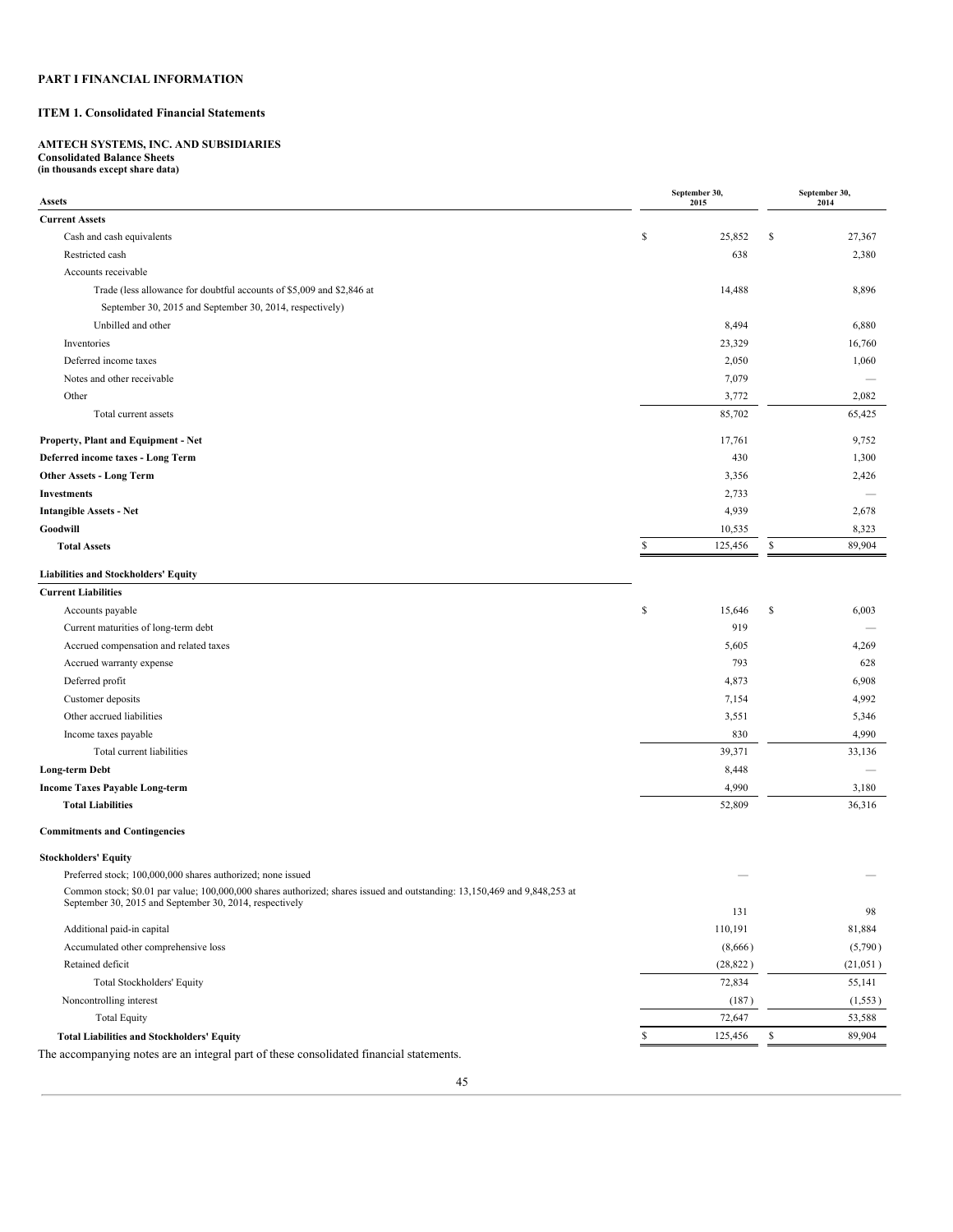#### <span id="page-46-0"></span>**AMTECH SYSTEMS, INC. AND SUBSIDIARIES Consolidated Statements Of Operations (in thousands, except per share data)**

|                                                                                         | Years Ended September 30, |           |               |           |    |           |  |  |
|-----------------------------------------------------------------------------------------|---------------------------|-----------|---------------|-----------|----|-----------|--|--|
|                                                                                         |                           | 2015      |               | 2014      |    | 2013      |  |  |
| Revenue, net of returns and allowances                                                  | S                         | 104,883   | \$            | 56,501    | S  | 34,798    |  |  |
| Cost of sales                                                                           |                           | 77,737    |               | 44,581    |    | 26,833    |  |  |
| Write-down of inventory                                                                 |                           | 138       |               | 294       |    | 3,652     |  |  |
| Gross profit                                                                            |                           | 27,008    |               | 11,626    |    | 4,313     |  |  |
| Selling, general and administrative                                                     |                           | 33,028    |               | 18,424    |    | 16,830    |  |  |
| Research, development and engineering                                                   |                           | 6,918     |               | 6,291     |    | 6,594     |  |  |
| Restructuring charges                                                                   |                           | 583       |               |           |    | 883       |  |  |
| Operating loss                                                                          |                           | (13, 521) |               | (13,089)  |    | (19,994)  |  |  |
| Gain on deconsolidation of Kingstone                                                    |                           | 8,814     |               |           |    |           |  |  |
| Interest and other (expense) income, net                                                |                           | (100)     |               | 40        |    | 147       |  |  |
| Loss before income taxes                                                                |                           | (4,807)   |               | (13,049)  |    | (19, 847) |  |  |
| Income tax provision                                                                    |                           | 1,910     |               | 1.240     |    | 1,860     |  |  |
| <b>Net loss</b>                                                                         |                           | (6,717)   |               | (14, 289) |    | (21,707)  |  |  |
| Add: net (income) loss attributable to noncontrolling interest                          |                           | (1,054)   |               | 1,242     |    | 1,638     |  |  |
| Net loss attributable to Amtech Systems, Inc.                                           | S                         | (7, 771)  | \$            | (13,047)  | S  | (20,069)  |  |  |
| <b>Loss Per Share:</b>                                                                  |                           |           |               |           |    |           |  |  |
| Basic loss per share attributable to Amtech shareholders                                | $\mathbb{S}$              | (0.65)    | \$            | (1.34)    | S. | (2.11)    |  |  |
| Weighted average shares outstanding                                                     |                           | 12,022    |               | 9,732     |    | 9,529     |  |  |
| Diluted loss per share attributable to Amtech shareholders                              | \$                        | (0.65)    | <sup>\$</sup> | (1.34)    | S  | (2.11)    |  |  |
| Weighted average shares outstanding                                                     |                           | 12,022    |               | 9,732     |    | 9,529     |  |  |
| The accompanying notes are an integral part of these consolidated financial statements. |                           |           |               |           |    |           |  |  |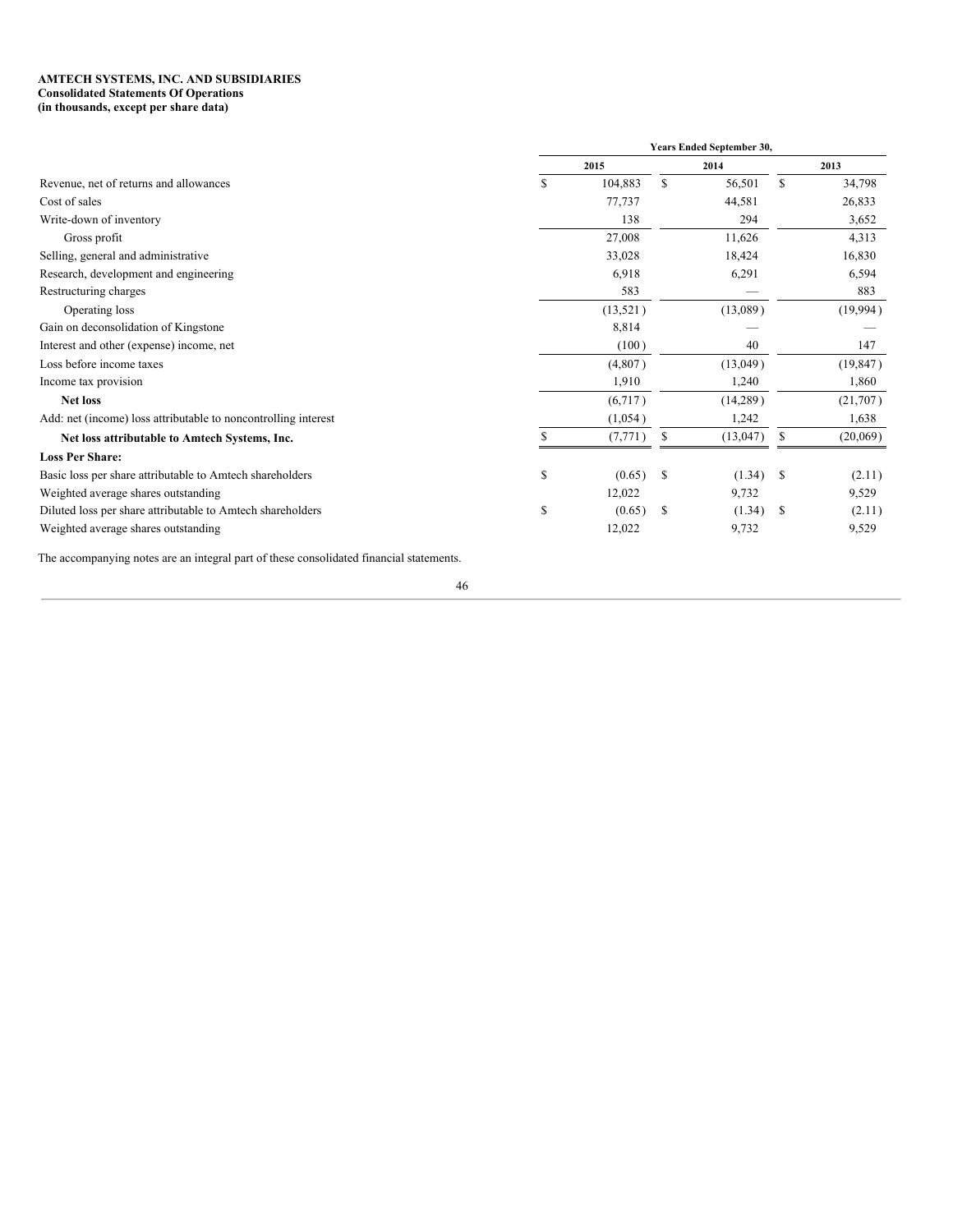### <span id="page-47-0"></span>**AMTECH SYSTEMS, INC. AND SUBSIDIARIES Consolidated Statements Of Comprehensive Income (Loss) (in thousands)**

|                                                                     |      | Years Ended September 30, |   |           |      |           |  |  |  |  |
|---------------------------------------------------------------------|------|---------------------------|---|-----------|------|-----------|--|--|--|--|
|                                                                     | 2015 |                           |   | 2014      | 2013 |           |  |  |  |  |
| Net loss                                                            | \$   | (6,717)                   | Ъ | (14, 289) | S    | (21,707)  |  |  |  |  |
| Foreign currency translation adjustment                             |      | (3,010)                   |   | (1,202)   |      | 2,225     |  |  |  |  |
| Comprehensive loss                                                  |      | (9, 727)                  |   | (15, 491) |      | (19, 482) |  |  |  |  |
| Comprehensive (income) loss attributable to noncontrolling interest |      | (920)                     |   | 1,210     |      | 1,674     |  |  |  |  |
| Comprehensive loss attributable to Amtech Systems, Inc.             |      | (10,647)                  |   | (14, 281) |      | (17, 808) |  |  |  |  |
|                                                                     |      |                           |   |           |      |           |  |  |  |  |

The accompanying notes are an integral part of these consolidated financial statements.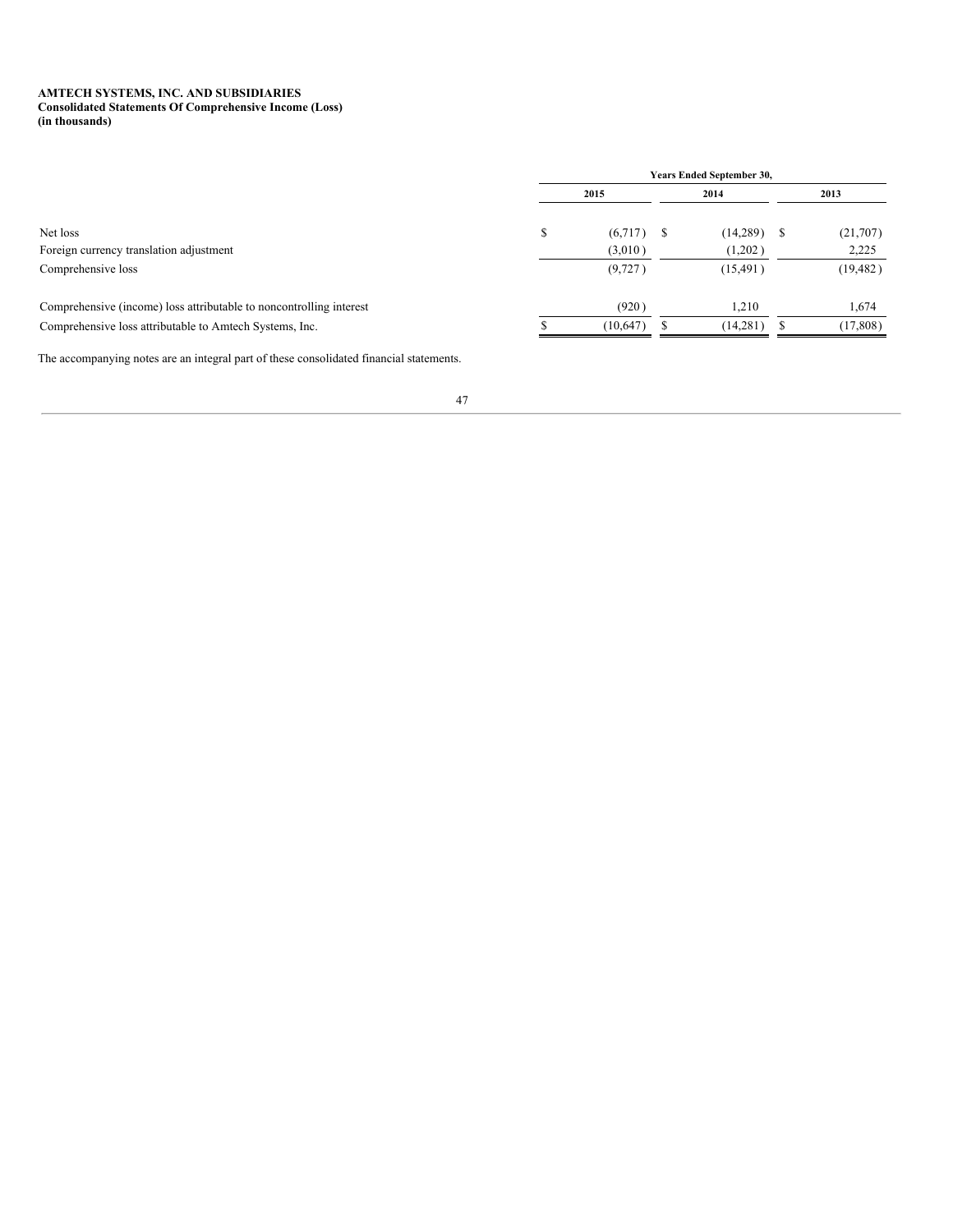### <span id="page-48-0"></span>**AMTECH SYSTEMS, INC. AND SUBSIDIARIES Consolidated Statements Of Stockholders' Equity (in thousands)**

|                                     | <b>Common Stock</b>        |     |              |    |                                       | <b>Accumulated Other</b>       |   |                                    |   |                                      |          |                                    |    |                        |
|-------------------------------------|----------------------------|-----|--------------|----|---------------------------------------|--------------------------------|---|------------------------------------|---|--------------------------------------|----------|------------------------------------|----|------------------------|
|                                     | Number of<br><b>Shares</b> |     | Amount       |    | <b>Additional Paid-</b><br>In Capital | Comprehensive<br>Income (Loss) |   | <b>Retained</b><br><b>Earnings</b> |   | <b>Total Stockholders'</b><br>Equity |          | Non-controlling<br><b>Interest</b> |    | Total<br><b>Equity</b> |
| <b>Balance</b> at                   |                            |     |              |    |                                       |                                |   |                                    |   |                                      |          |                                    |    |                        |
| September 30, 2012                  | 9,484                      | \$. | 95           | S  | 77,377                                | \$<br>(6, 817)                 | S | 12,065                             | S | 82,720                               | S        | 1,331                              | \$ | 84,051                 |
| Net loss                            |                            |     |              |    |                                       |                                |   | (20,069)                           |   | (20,069)                             |          | (1,638)                            |    | (21,707)               |
| Translation adjustment              |                            |     |              |    |                                       | 2,261                          |   |                                    |   | 2,261                                |          | (36)                               |    | 2,225                  |
| Tax deficiency of stock options     |                            |     |              |    | (264)                                 |                                |   |                                    |   | (264)                                |          |                                    |    | (264)                  |
| Stock compensation expense          |                            |     |              |    | 2,472                                 |                                |   |                                    |   | 2,472                                |          |                                    |    | 2,472                  |
| Restricted shares released          | 59                         |     | $\mathbf{1}$ |    | $\mathbf{1}$                          |                                |   |                                    |   | $\overline{c}$                       |          |                                    |    | $\overline{2}$         |
| Stock options exercised             | 8                          |     |              |    | 24                                    |                                |   |                                    |   | 24                                   |          |                                    |    | 24                     |
| <b>Balance</b> at                   |                            |     |              |    |                                       |                                |   |                                    |   |                                      |          |                                    |    |                        |
| September 30, 2013                  | 9,551                      | S   | 96           | \$ | 79,610                                | \$<br>(4, 556)                 | S | (8.004)                            | S | 67.146                               | s        | (343)                              | \$ | 66,803                 |
| Net loss                            |                            |     |              |    |                                       |                                |   | (13,047)                           |   | (13,047)                             |          | (1,242)                            |    | (14, 289)              |
| Translation adjustment              |                            |     |              |    |                                       | (1,234)                        |   |                                    |   | (1,234)                              |          | 32                                 |    | (1,202)                |
| Tax benefit of stock compensation   |                            |     |              |    | 345                                   |                                |   |                                    |   | 345                                  |          |                                    |    | 345                    |
| Stock compensation expense          |                            |     |              |    | 795                                   |                                |   |                                    |   | 795                                  |          |                                    |    | 795                    |
| Restricted shares released          | 34                         |     |              |    |                                       |                                |   |                                    |   |                                      |          |                                    |    |                        |
| Stock options exercised             | 263                        |     | 2            |    | 1,134                                 |                                |   |                                    |   | 1,136                                |          |                                    |    | 1,136                  |
| <b>Balance</b> at                   |                            |     |              |    |                                       |                                |   |                                    |   |                                      |          |                                    |    |                        |
| September 30, 2014                  | 9,848                      | \$. | 98           | S  | 81,884                                | \$<br>(5,790)                  | S | (21, 051)                          | S | 55,141                               | <b>S</b> | (1, 553)                           | \$ | 53,588                 |
| Net loss                            |                            |     |              |    |                                       |                                |   | (7, 771)                           |   | (7, 771)                             |          | 1,054                              |    | (6,717)                |
| Translation adjustment              |                            |     |              |    |                                       | (2,876)                        |   |                                    |   | (2,876)                              |          | (134)                              |    | (3,010)                |
| Acquisition of interest in SoLayTec |                            |     |              |    |                                       |                                |   |                                    |   |                                      |          | 1,221                              |    | 1,221                  |
| Deconsolidation of Kingstone        |                            |     |              |    |                                       |                                |   |                                    |   |                                      |          | (775)                              |    | (775)                  |
| Tax benefit of stock compensation   |                            |     |              |    | 30                                    |                                |   |                                    |   | 30                                   |          |                                    |    | 30                     |
| Stock compensation expense          |                            |     |              |    | 1,162                                 |                                |   |                                    |   | 1,162                                |          |                                    |    | 1,162                  |
| Shares issued for BTU purchase      | 3,186                      |     | 32           |    | 26,593                                |                                |   |                                    |   | 26,625                               |          |                                    |    | 26,625                 |
| Restricted shares released          | 22                         |     |              |    | $\overline{\phantom{0}}$              |                                |   |                                    |   |                                      |          |                                    |    |                        |
| Stock options exercised             | 94                         |     | 1            |    | 522                                   |                                |   |                                    |   | 523                                  |          |                                    |    | 523                    |
| <b>Balance</b> at                   |                            |     |              |    |                                       |                                |   |                                    |   |                                      |          |                                    |    |                        |
| September 30, 2015                  | 13,150                     | \$. | 131          | S  | 110,191                               | \$<br>(8,666)                  |   | (28, 822)                          | S | 72,834                               | S        | (187)                              | S  | 72,647                 |
|                                     |                            |     |              |    |                                       |                                |   |                                    |   |                                      |          |                                    |    |                        |

The accompanying notes are an integral part of these consolidated financial statements.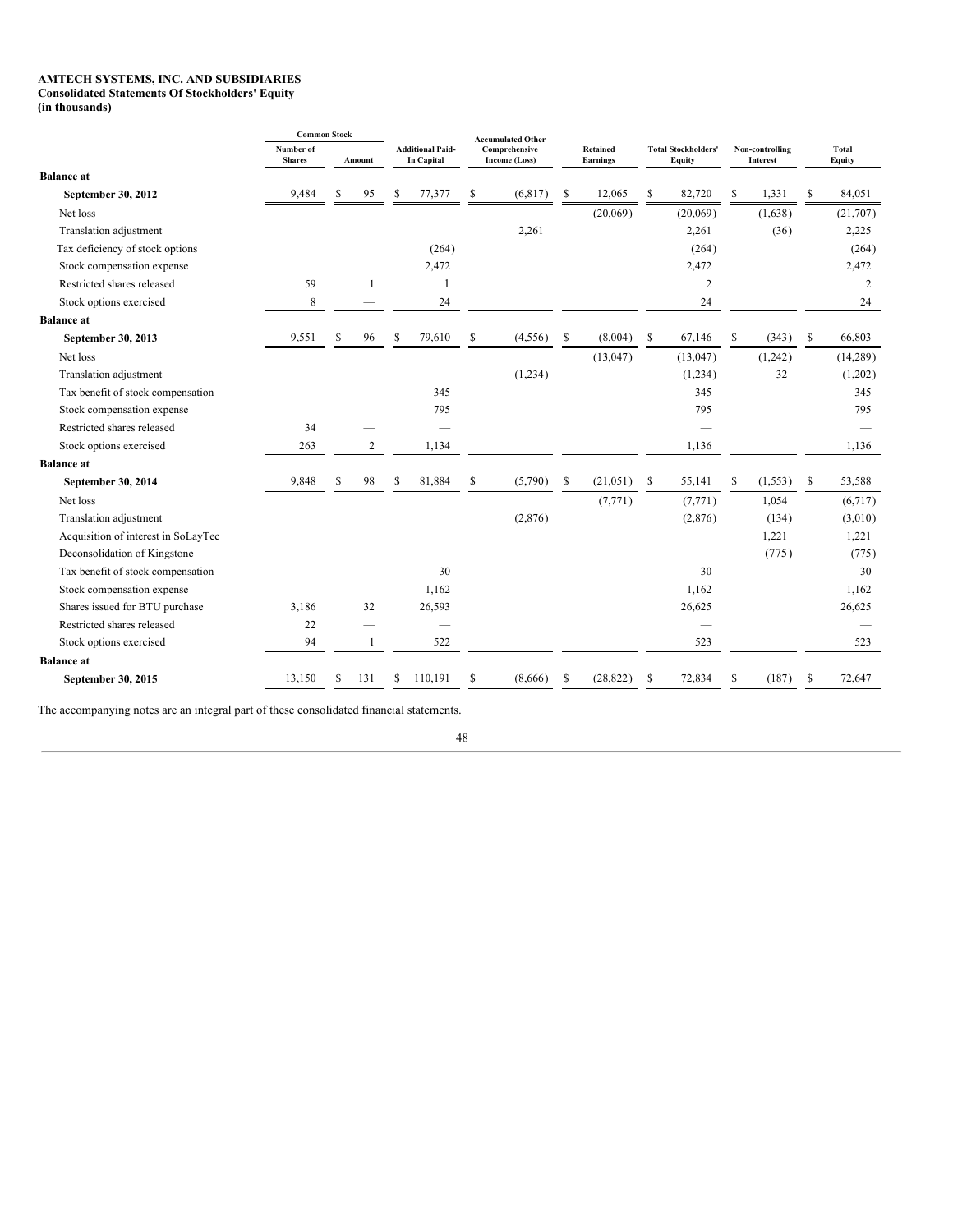## <span id="page-49-0"></span>**AMTECH SYSTEMS, INC. AND SUBSIDIARIES Consolidated Statements Of Cash Flows (in thousands)**

|                                                                                         |    |          |              | Year Ended September 30, |              |          |  |  |
|-----------------------------------------------------------------------------------------|----|----------|--------------|--------------------------|--------------|----------|--|--|
|                                                                                         |    | 2015     |              | 2014                     |              | 2013     |  |  |
| <b>Operating Activities</b>                                                             |    |          |              |                          |              |          |  |  |
| Net loss                                                                                | \$ | (6,717)  | -S           | (14,289)                 | -S           | (21,707) |  |  |
| Adjustments to reconcile net loss to net<br>cash used in operating activities:          |    |          |              |                          |              |          |  |  |
| Depreciation and amortization                                                           |    | 3,357    |              | 2,410                    |              | 2,667    |  |  |
| Write-down of inventory                                                                 |    | 138      |              | 294                      |              | 3,652    |  |  |
| (Reversal of) provision for allowance for doubtful accounts                             |    | (194)    |              | 1,304                    |              | 169      |  |  |
| Deferred income taxes                                                                   |    | 454      |              | 194                      |              | 1,368    |  |  |
| Gain on deconsolidation of Kingstone                                                    |    | (8, 814) |              |                          |              |          |  |  |
| Non-cash share based compensation expense                                               |    | 1,162    |              | 795                      |              | 2,472    |  |  |
| Changes in operating assets and liabilities:                                            |    |          |              |                          |              |          |  |  |
| Restricted cash                                                                         |    | (1,731)  |              | 2,662                    |              | (326)    |  |  |
| Accounts receivable                                                                     |    | 1,700    |              | (11,786)                 |              | 10,629   |  |  |
| Inventories                                                                             |    | (1,308)  |              | 3,636                    |              | (221)    |  |  |
| Accrued income taxes                                                                    |    | (4,329)  |              | 6,849                    |              | (7, 818) |  |  |
| Other assets                                                                            |    | 2,119    |              | 782                      |              | (360)    |  |  |
| Accounts payable                                                                        |    | 939      |              | 766                      |              | (495)    |  |  |
| Accrued liabilities and customer deposits                                               |    | 4,647    |              | (10, 805)                |              | 7,489    |  |  |
| Deferred profit                                                                         |    | (1,490)  |              | 6,107                    |              | (7, 472) |  |  |
| Net cash used in operating activities                                                   |    | (10,067) |              | (11,081)                 |              | (9,953)  |  |  |
| <b>Investing Activities</b>                                                             |    |          |              |                          |              |          |  |  |
| Purchases of property, plant and equipment                                              |    | (610)    |              | (462)                    |              | (178)    |  |  |
| Investment in acquisitions, net of cash                                                 |    | 8,191    |              |                          |              |          |  |  |
| Proceeds from partial sale of subsidiary                                                |    | 700      |              |                          |              |          |  |  |
| Net cash provided by (used in) investing activities                                     |    | 8,281    |              | (462)                    |              | (178)    |  |  |
| <b>Financing Activities</b>                                                             |    |          |              |                          |              |          |  |  |
| Proceeds from issuance of common stock, net                                             |    | 523      |              | 1,136                    |              | 26       |  |  |
| Payments on long-term obligations                                                       |    | (482)    |              |                          |              |          |  |  |
| Borrowings on long term debt                                                            |    | 734      |              |                          |              |          |  |  |
| Excess tax benefit (deficiency) of stock compensation                                   |    | 30       |              | 345                      |              | (264)    |  |  |
| Net cash provided by (used in) financing activities                                     |    | 805      |              | 1,481                    |              | (238)    |  |  |
| <b>Effect of Exchange Rate Changes on Cash</b>                                          |    | (534)    |              | 232                      |              | 840      |  |  |
| Net Decrease in Cash and Cash Equivalents                                               |    | (1,515)  |              | (9,830)                  |              | (9,529)  |  |  |
| Cash and Cash Equivalents, Beginning of Year                                            |    | 27,367   |              | 37,197                   |              | 46,726   |  |  |
| Cash and Cash Equivalents, End of Year                                                  | S  | 25,852   | $\mathbb S$  | 27,367                   | $\mathbb{S}$ | 37,197   |  |  |
| <b>Supplemental Cash Flow Information:</b>                                              |    |          |              |                          |              |          |  |  |
| Income tax refunds                                                                      | \$ | 9        | $\mathbb{S}$ | 6,474                    | \$           | 18       |  |  |
| Income tax payments                                                                     |    | 5,113    |              | 184                      |              | 8,678    |  |  |
| Issuance of common stock for acquisitions                                               |    | 26,625   |              |                          |              |          |  |  |
| Cash paid for interest                                                                  |    | 440      |              |                          |              | 163      |  |  |
| <b>Supplemental Non-cash Financing Activities:</b>                                      |    |          |              |                          |              |          |  |  |
| Transfer inventory to capital equipment                                                 | \$ |          | \$           | 527                      | \$           |          |  |  |
| The accompanying notes are an integral part of these consolidated financial statements. |    |          |              |                          |              |          |  |  |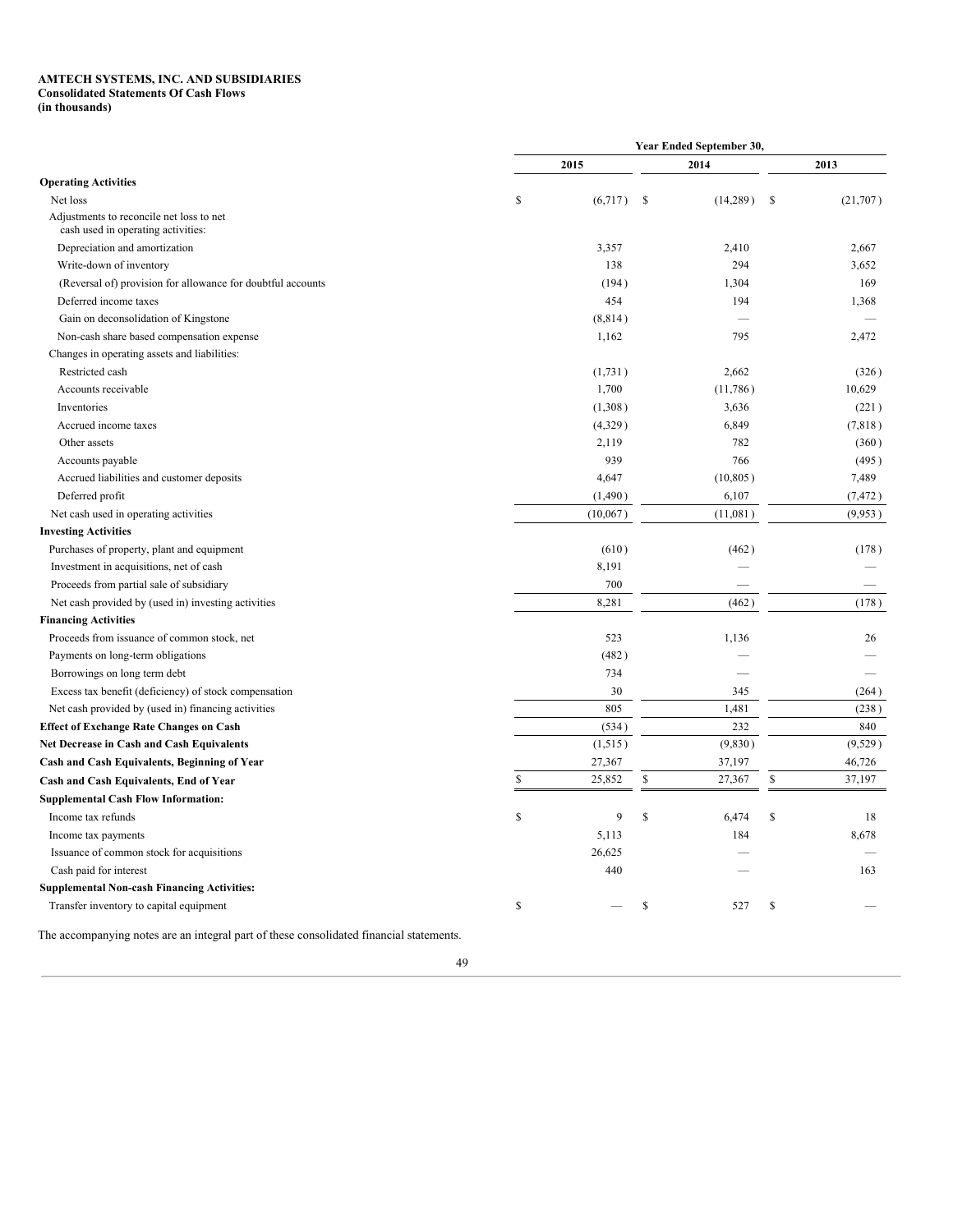### <span id="page-50-0"></span>**Notes to Consolidated Financial Statements For the Years Ended September 30, 2015, 2014 and 2013**

### **1. Summary of Significant Accounting Policies**

**Nature of Operations and Basis of Presentation** – Amtech Systems, Inc. (the "Company") is a global manufacturer of capital equipment, including thermal processing, silicon wafer handling automation, and related consumables used in fabricating solar cells, LED and semiconductor devices. The Company sells these products to solar cell and semiconductor manufacturers worldwide, particularly in Asia, United States and Europe.

The Company serves niche markets in industries that are experiencing rapid technological advances and which historically have been very cyclical. Therefore, future profitability and growth depend on the Company's ability to develop or acquire and market profitable new products and on its ability to adapt to cyclical trends.

**Principles of Consolidation –** The consolidated financial statements include the accounts of the Company and its wholly owned subsidiaries and subsidiaries in which it has a controlling interest. The Company reports noncontrolling interests in consolidated entities as a component of equity separate from the Company's equity. The equity method of accounting is used for investments over which the Company has a significant influence but not a controlling financial interest.All material intercompany accounts and transactions have been eliminated in consolidation.

**Use of Estimates -** The preparation of consolidated financial statements in conformity with accounting principles generally accepted in the United States of America requires management to make estimates and assumptions that affect the reported amounts of assets and liabilities and disclosure of contingent assets and liabilities at the date of the consolidated financial statements and the reported amounts of revenue and expenses during the reporting period. Actual results could differ from those estimates.

**Change in Accounting Estimate -** The Company regularly reviews inventory quantities and inventory purchase commitments and writes down excess and obsolete inventory to its net realizable value, and records a loss for expected purchase order cancellation charges and for excess inventory purchase commitments that cannot be cancelled. The write-down is primarily based on historical inventory usage adjusted for expected changes in product demand and production requirements. Due to a downturn in the solar industry since 2012, product demand and production requirements have continued to decline significantly. As a result, the Company recorded a write-down of inventory of \$3.7 million for fiscal year 2013. The write-down of inventory reduced net income attributable to Amtech shareholders by\$3.7 million and increased basic and diluted loss per share by \$0.39 cents per share. In fiscal years 2014 and 2015, the Company had inventory write-downs of\$0.3 million and \$0.1 million, respectively, which increased basic and diluted loss per share by \$0.03 cents per share and \$0.01 cent per share, respectively.

Revenue Recognition - We review product and service sales contracts with multiple deliverables to determine if separate units of accounting are present. Where separate units of accounting exist, revenue allocated to delivered items is the lower of the relative selling price of the delivered items in the sales arrangement or the portion of the selling price that is not contingent upon performance of the service.

We recognize revenue when persuasive evidence of an arrangement exists; the product has been delivered and title has transferred, or services have been rendered; and the seller's price to the buyer is fixed or determinable and collectability is reasonably assured. For us, this policy generally results in revenue recognition at the following points:

1. For our equipment business, transactions where legal title passes to the customer upon shipment, we recognize revenue upon shipment for those products where the customer's defined specifications have been met with at least two similarly configured systems and processes for a comparably situated customer. Our selling prices may include both equipment and services, i.e., installation and start-up services performed by our service technicians. The equipment and services are multiple deliverables. Certain equipment that has a positive track record of successful installation and customer acceptance are considered to be routine systems. Our recognition of revenue upon delivery of such equipment that has been routinely installed and accepted is equal to the total selling price minus the relative selling price of the undelivered services.

Where the installation and acceptance of more than two similarly configured items of equipment have not become routine, recognition of revenue upon delivery of equipment is limited to the lesser of (i) the total selling price minus the relative selling price of the undelivered services or (ii) the non-contingent amount.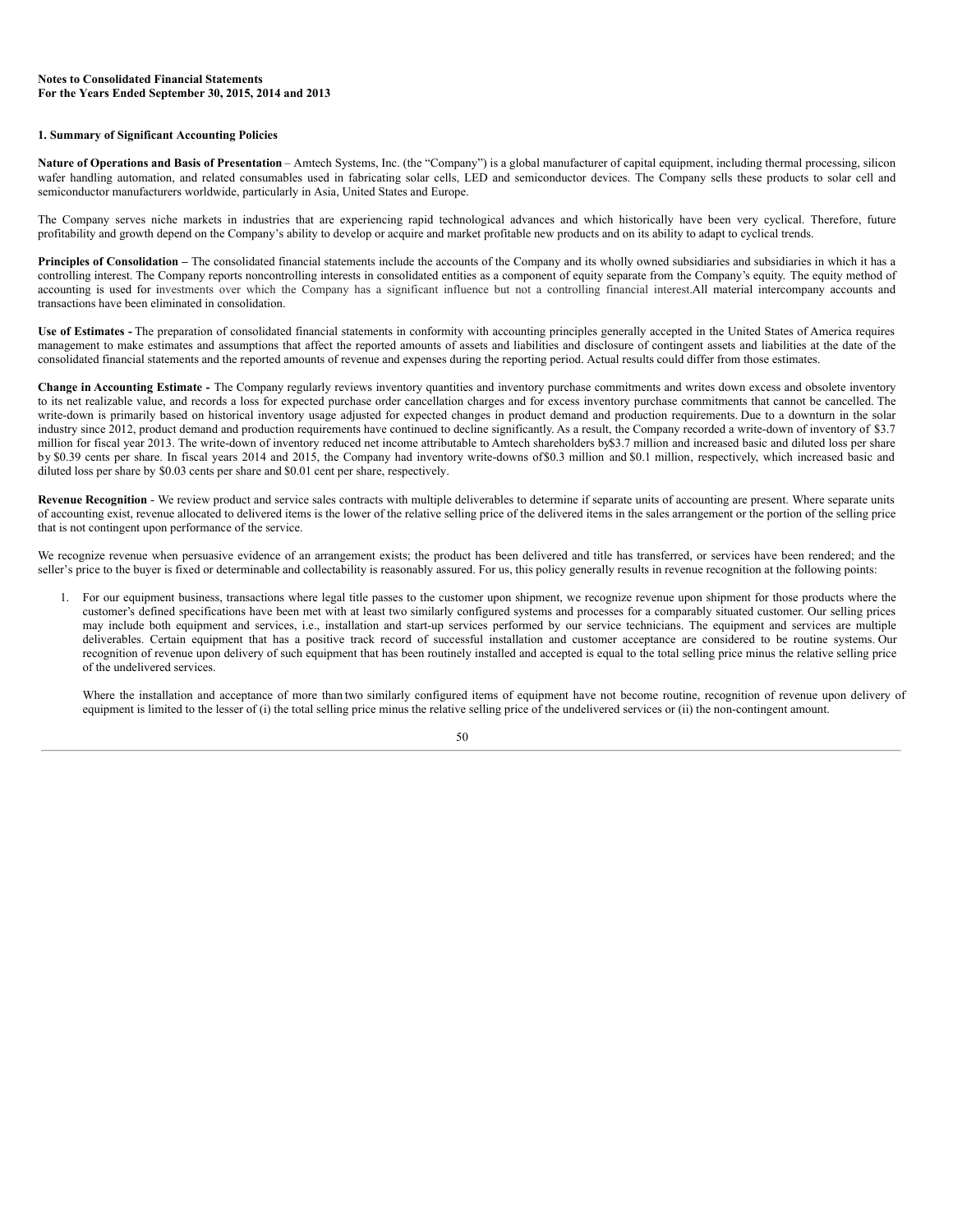Since we defer only those costs directly related to installation, or other unit of accounting not yet delivered, and the portion of the contract price is often considerably greater than the relative selling price of those items, our policy at times will result in deferral of profit that is disproportionate in relation to the deferred revenue. When this is the case, the gross margin recognized in one period will be lower and the gross margin reported in a subsequent period will improve.

- 2. For products where the customer's defined specifications have not been met with at leasttwo similarly configured systems and processes, the revenue and directly related costs are deferred at the time of shipment and later recognized at the time of customer acceptance or when this criterion has been met. We have, on occasion, experienced longer than expected delays in receiving cash from certain customers pending final installation or system acceptance. If some of our customers refuse to pay the final payment, or otherwise delay final acceptance or installation, the deferred revenue would not be recognized, adversely affecting our future cash flows and operating results.
- 3. Sales of certain equipment, spare parts and consumables are recognized upon shipment, as there are no post shipment obligations other than standard warranties.
- 4. Service revenue is recognized upon performance of the services requested by the customer. Revenue related to service contracts is recognized ratably over the period of the contract or in accordance with the terms of the contract, which generally coincides with the performance of the services requested by the customer.

**Deferred Profit** – Revenue deferred pursuant to our revenue policy, net of the related deferred costs, if any, is recorded as deferred profit in current liabilities. The components of deferred profit are as follows:

|   |       |    | September 30,          |    |       |
|---|-------|----|------------------------|----|-------|
|   | 2015  |    | 2014                   |    | 2013  |
|   |       |    | (dollars in thousands) |    |       |
| ъ | 7,280 | -S | 8,118                  | -S | 3,371 |
|   | 2,407 |    | 1,210                  |    | 304   |
|   | 4,873 |    | 6,908                  |    | 3,067 |

**Cash Equivalents –** We consider all highly liquid investments with a maturity of three months or less when purchased to be cash equivalents. Our cash and cash equivalents consist of amounts invested in U.S. money market funds and various U.S. and foreign bank operating and time deposit accounts.

**Restricted Cash –** Restricted cash of \$0.6 million and \$2.4 million as of September 30, 2015 and 2014, respectively, includes collateral for bank guarantees required by certain customers from whom deposits have been received in advance of shipment. Restricted cash as of September 30, 2015 includes \$0.2 million relating the Company's proportional responsibility, assumed in connection with the BTU acquisition, for clean-up costs at a Superfund site. Restricted cash of September 30, 2014 includes cash received from research and development grants related to our ion implant technology to be used for research and development projects.

**Accounts Receivable and Allowance for Doubtful Accounts –** Accounts receivable are recorded at the gross sales price of products sold to customers on trade credit terms. Accounts receivable are considered past due when payment has not been received from the customer within the normal credit terms extended to that customer. A valuation allowance is established for accounts when collection is no longer probable. Accounts are written off against the allowance when the probability of collection is remote.

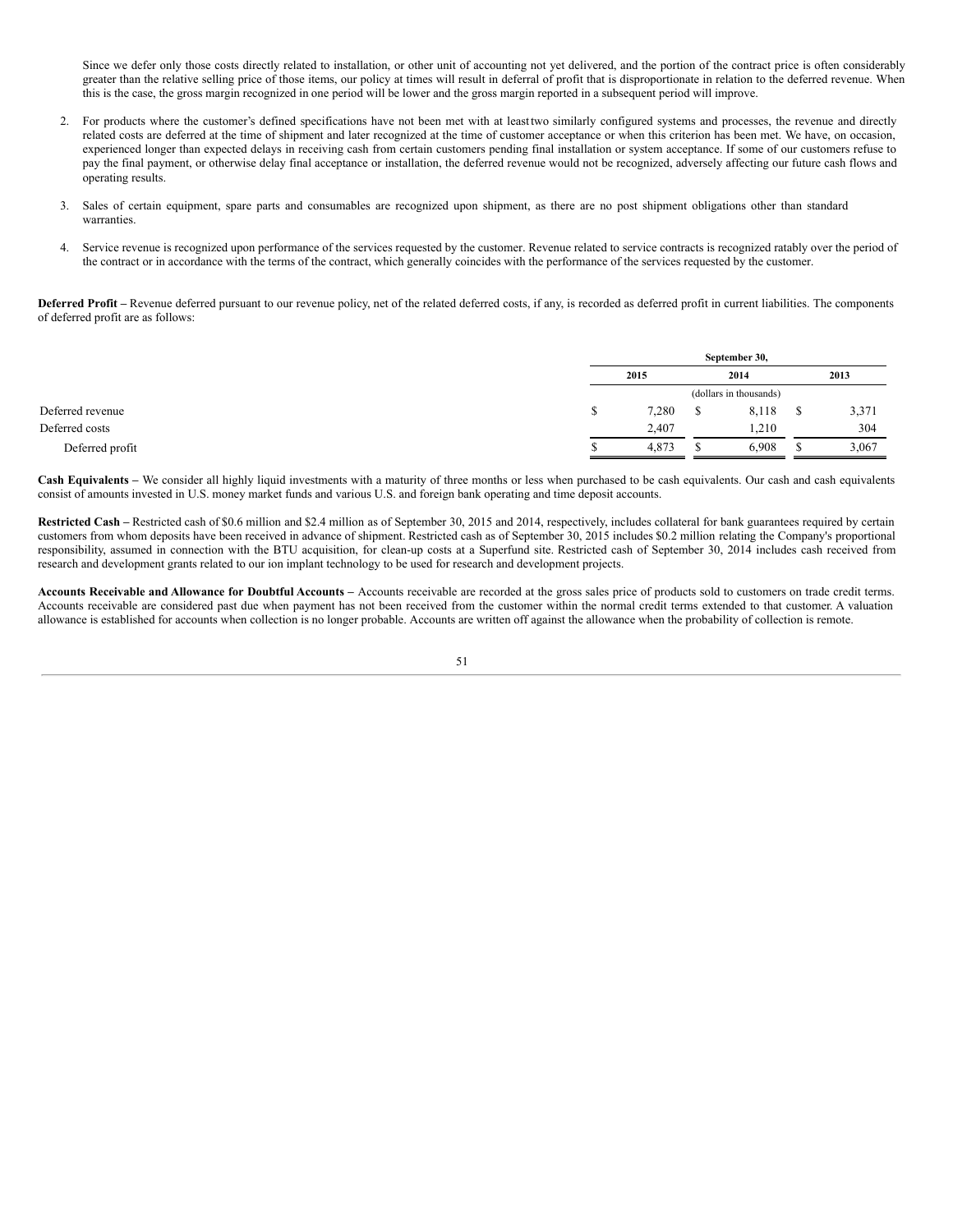The following is a summary of the activity in the Company's allowance for doubtful accounts:

|                                        |       |   | Years Ended September 30, |      |
|----------------------------------------|-------|---|---------------------------|------|
|                                        | 2015  |   | 2014                      | 2013 |
|                                        |       |   |                           |      |
| Balance at beginning of year           | 2,846 | S | 638                       | 517  |
| (Reversal) / Provision                 | (194) |   | 1,304                     | 199  |
| Write offs                             | (130) |   | (13)                      | (78) |
| Acquired through business acquisitions | 1,397 |   |                           |      |
| Adjustment                             | 1,090 |   | 917                       |      |
| Balance at end of year                 | 5,009 |   | 2,846                     | 638  |

**Accounts Receivable - Unbilled and Other** – Unbilled and other accounts receivable consist mainly of the contingent portion of the sales price that is not collectible until successful installation of the product. These amounts are generally billed upon final customer acceptance.

**Concentrations of Credit Risk –** Financial instruments that potentially subject the Company to significant concentrations of credit risk consist principally of cash and trade accounts receivable. The Company's customers consist of solar cell and semiconductor manufacturers worldwide, as well as the lapping and polishing marketplace. Credit risk is managed by performing ongoing credit evaluations of the customers' financial condition, by requiring significant deposits where appropriate, and by actively monitoring collections. Letters of credit are required of certain customers depending on the size of the order, type of customer or its creditworthiness, and country of domicile. Reserves for potentially uncollectible receivables are maintained based on an assessment of collectability.

The Company maintains its cash, cash equivalents and restricted cash in multiple financial institutions. Balances in the United States (approximately62% of total cash balances) are primarily invested in US Treasuries or are in financial institutions insured by the Federal Deposit Insurance Corporation (FDIC). The remainder of the Company's cash is maintained with financial institutions with reputable credit in The Netherlands, France and China.

As of September 30, 2015, no customer individually represented greater than10% of accounts receivable. As of September 30, 2014, two customers individually represented 14% and 10% of accounts receivable, respectively.

Refer to Note 9, Geographic Regions, for information regarding revenue and assets in other countries subject to fluctuation in foreign currency exchange rates.

**Inventories –** We value our inventory at the lower of cost or net realizable value. Costs for approximately60% of inventory are determined on an average cost basis with the remainder determined on a first-in, first-out (FIFO) basis. The components of inventories are as follows:

|                                   | September 30, 2015 |                        | September 30, 2014 |
|-----------------------------------|--------------------|------------------------|--------------------|
|                                   |                    | (dollars in thousands) |                    |
| Purchased parts and raw materials |                    | 6.065                  | 8,797              |
| Work-in-process                   |                    | 5,669                  | 4,809              |
| Finished goods                    |                    | 11.595                 | 3,154              |
|                                   |                    | 23,329                 | 16,760             |

**Notes and Other Receivables -** Notes and other Receivable consists amounts due the Company for the sale of Kingstone shares and repayment of a loan (see Note 15 "Deconsolidation"). The carrying amount of the notes receivable approximates fair value due to the short-term nature of the notes.

**Property, Plant and Equipment -** Property plant, and equipment are recorded at cost. Maintenance and repairs are charged to expense as incurred. The cost of property retired or sold and the related accumulated depreciation and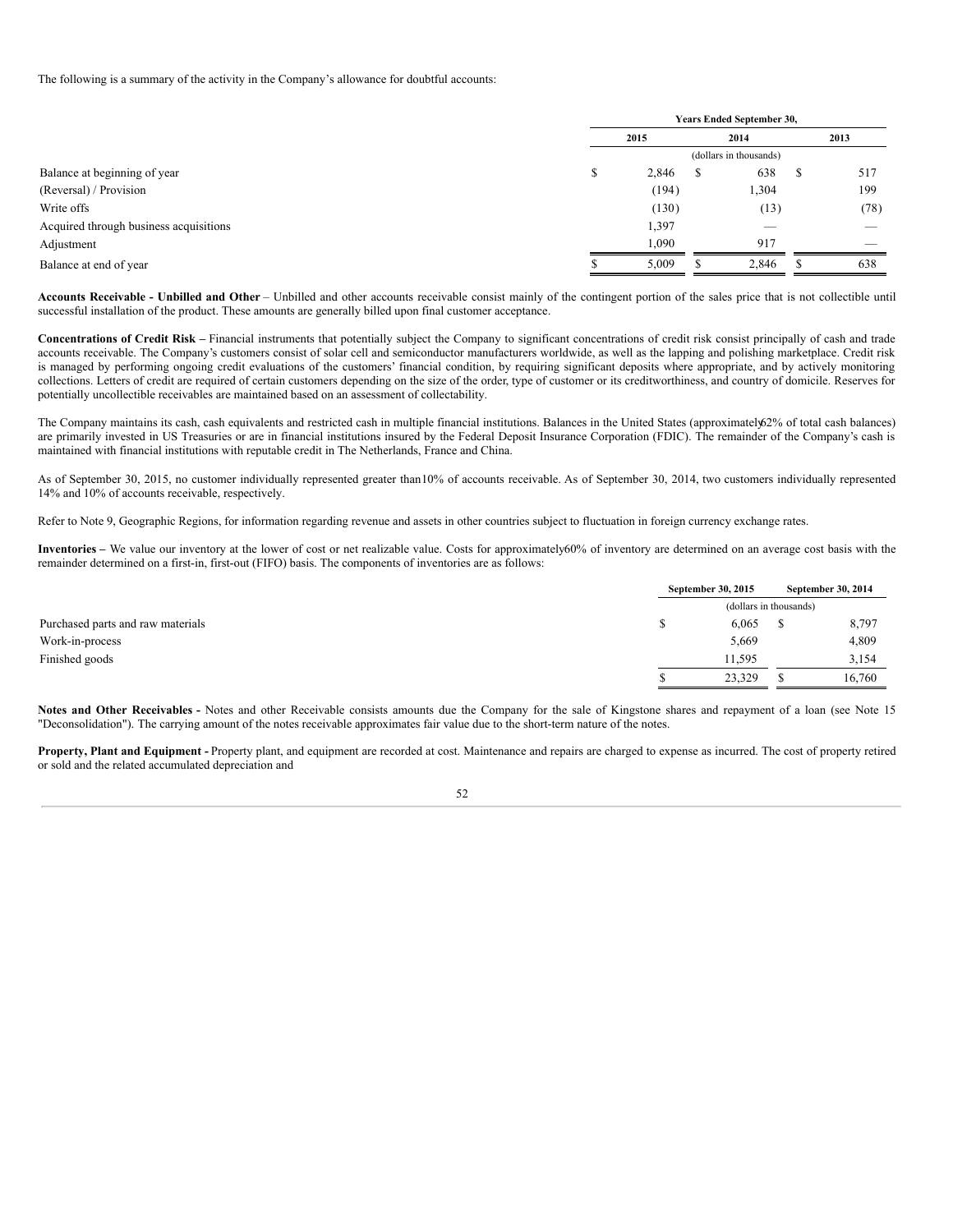amortization are removed from the applicable accounts when disposition occurs and any gain or loss is recognized. Depreciation and amortization is computed using the straight-line method. Depreciation expense was \$2.2 million, \$1.7 million and \$2.0 million in fiscal 2015, 2014 and 2013, respectively. Useful lives for equipment, machinery and leasehold improvements range from three to seven years; for furniture and fixtures fromfive to ten years; and for buildings 20-30 years.

The following is a summary of property, plant and equipment:

|                                           | September 30, 2015     | September 30, 2014 |          |  |
|-------------------------------------------|------------------------|--------------------|----------|--|
|                                           | (dollars in thousands) |                    |          |  |
| Land, building and leasehold improvements | 18,095                 | S                  | 10,414   |  |
| Equipment and machinery                   | 9,709                  |                    | 8,189    |  |
| Furniture and fixtures                    | 5.465                  |                    | 5,453    |  |
|                                           | 33.269                 |                    | 24,056   |  |
| Accumulated depreciation and amortization | (15,508)               |                    | (14,304) |  |
|                                           | 17,761                 |                    | 9,752    |  |

Goodwill - Goodwill and intangible assets with indefinite lives are not subject to amortization, but are tested for impairment when it is determined that it is more likely than not that the fair value of a reporting unit or the indefinite-lived intangible asset is less than its carrying amount, typically at the end of the fiscal year, or more frequently if circumstances dictate. During the fourth quarter of 2015, the Company obtained additional information relating to the fair value of tangible and intangible assets acquired from SoLayTec and BTU, resulting in an increase to goodwill of \$0.9 million and a decrease of \$0.2 million, respectively . As detailed in Note 15 "Deconsolidation", the Company deconsolidated Kingstone as of September 16, 2015. The adjustment to goodwill as a result of the deconsolidation of Kingstone is shown in the table below.

The changes in the carrying amount of goodwill for the year endedSeptember 30, 2015 are as follows.

|                                              |   | Solar   |   | Semiconductor          |     | Polishing |               | Total    |
|----------------------------------------------|---|---------|---|------------------------|-----|-----------|---------------|----------|
|                                              |   |         |   | (dollars in thousands) |     |           |               |          |
| Goodwill                                     | S | 12,315  | S |                        |     | 728       | <sup>\$</sup> | 13,043   |
| Accumulated impairment losses                |   | (4,720) |   |                        |     |           |               | (4,720)  |
| Carrying value at September 30, 2014         |   | 7,595   |   |                        |     | 728       |               | 8,323    |
| Goodwill recognized due to acquisitions      |   | 3,218   |   | 4,463                  |     |           |               | 7,681    |
| Goodwill derecognized due to deconsolidation |   | (5,198) |   |                        |     |           |               | (5,198)  |
| Net exchange differences                     |   | (271)   |   |                        |     |           |               | (271)    |
| Carrying value at September 30, 2015         |   | 5,344   |   | 4,463                  |     | 728       |               | 10,535   |
|                                              |   |         |   |                        |     |           |               |          |
| Goodwill                                     |   | 9,899   |   | 4,463                  |     | 728       |               | 15,090   |
| Accumulated impairment losses                |   | (4,555) |   |                        |     |           |               | (4, 555) |
| Carrying value at September 30, 2015         |   | 5,344   |   | 4,463                  | \$. | 728       |               | 10,535   |

**Intangibles -** Intangible assets are capitalized and amortized on a straight-line basis over their useful life if the life is determinable. If the life is not determinable, amortization is not recorded. Amortization expense related to intangible assets was \$1.2 million, \$0.7 million and \$0.6 million in fiscal 2015, 2014 and 2013, respectively. The aggregate amortization expense for the intangible assets for each of the five succeeding fiscal years is estimated to be \$0.8 million, \$0.7 million, \$0.6 million, \$0.6 million and \$0.6 million in 2016, 2017, 2018, 2019 and 2020.

On December 24, 2014, the Company acquired a 51% controlling interest in SoLayTec. The intangible assets of SoLayTec total \$2.0 million, of which \$1.8 million is included in "Technology" and \$0.2 million is included in "Trade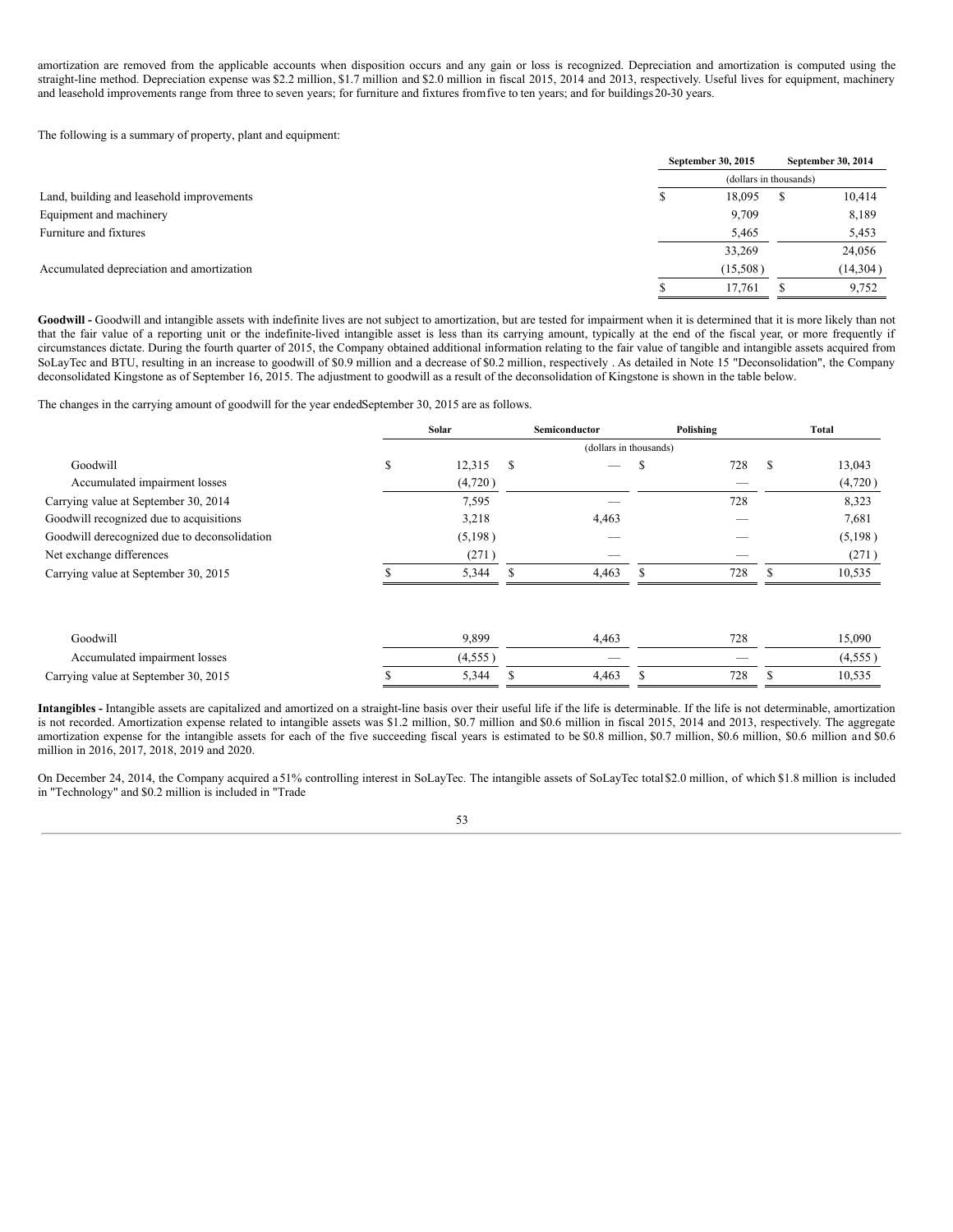names" in the table below. During the fourth quarter of 2015, the Company obtained additional information relating to the fair value of intangible assets acquired from SoLayTec and made an adjustment of \$0.2 million. On January 30, 2015, the Company completed the merger with BTU. The intangible assets of BTU total \$2.9 million, of which \$1.2 million is included in "Trade names" and \$1.7 million is included in "Customer lists" in the table below. During the fourth quarter of 2015, the Company obtained additional information relating to the fair value of tangible and intangible assets acquired from BTU. Using this new information, \$1.7 million was recorded for the fair value of acquired "Customer lists". See Note 14, "Acquisitions," for more information regarding the acquisition of SoLayTec and the merger with BTU.

As a result of the sale of the Company's partial ownership in Kingstone in the fourth quarter of fiscal 2015, the Company derecognized\$3.2 million of intangible assets and \$1.9 million of accumulated amortization. See Note 15 "Deconsolidation" for additional details relating to the deconsolidation of Kingstone.

The following is a summary of intangibles:

|                                     | Useful Life   | <b>Gross Carrying</b><br>Amount | Accumulated<br>Amortization | <b>Net Carrying</b><br>Amount    |   | <b>Gross Carrying</b><br>Amount | Accumulated<br>Amortization | <b>Net Carrying</b><br>Amount |
|-------------------------------------|---------------|---------------------------------|-----------------------------|----------------------------------|---|---------------------------------|-----------------------------|-------------------------------|
|                                     |               |                                 |                             | <b>Years Ended September 30,</b> |   |                                 |                             |                               |
|                                     |               |                                 | 2015                        |                                  |   |                                 | 2014                        |                               |
|                                     |               |                                 |                             | (dollars in thousands)           |   |                                 |                             |                               |
| Non-compete agreements              | 4-8 years     | \$<br>137S                      | $(137)$ \$                  |                                  | S | $1,055$ \$                      | $(955)$ \$                  | 100                           |
| Customer lists                      | $6-10$ years  | 2,434                           | (808)                       | 1,626                            |   | 817                             | (592)                       | 225                           |
| Technology                          | $5-10$ years  | 3,223                           | (1,368)                     | 1,855                            |   | 2,319                           | (1,682)                     | 637                           |
| In-process research and development | 5 years       | --                              |                             |                                  |   | 1,600                           | (27)                        | 1,573                         |
| Trade names                         | $10-15$ Years | 1,456                           | (72)                        | 1,384                            |   | --                              |                             |                               |
| Other                               | $2-10$ years  | 278                             | (204)                       | 74                               |   | 321                             | (178)                       | 143                           |
|                                     |               | 7,528                           | (2,589)                     | 4,939                            |   | 6,112                           | (3, 434)                    | 2,678                         |

Warranty – A limited warranty is provided free of charge, generally for periods of 12 to 24 months to all purchasers of the Company's new products and systems. Accruals are recorded for estimated warranty costs at the time revenue is recognized. The following is a summary of activity in accrued warranty expense:

|  |       | <b>Years Ended September 30,</b> |         |
|--|-------|----------------------------------|---------|
|  | 2015  | 2014                             | 2013    |
|  |       | (dollars in thousands)           |         |
|  | 628   | 1,454                            | 2,687   |
|  | (706) | (819)                            | (1,360) |
|  | 871   |                                  | 127     |
|  | 793   | 628                              | 1,454   |

**Research, Development and Engineering Expenses** - Research, development and engineering expenses consist of the cost of employees, consultants and contractors who design, engineer and develop new products and processes as well as materials, supplies and facilities used in producing prototypes. Payments received for research and development grants prior to the meeting of milestones are recorded as unearned research and development grant liabilities and included in other accrued liabilities on the balance sheet. When certain contract requirements are met, governmental research and development grants are netted against research and development expenses.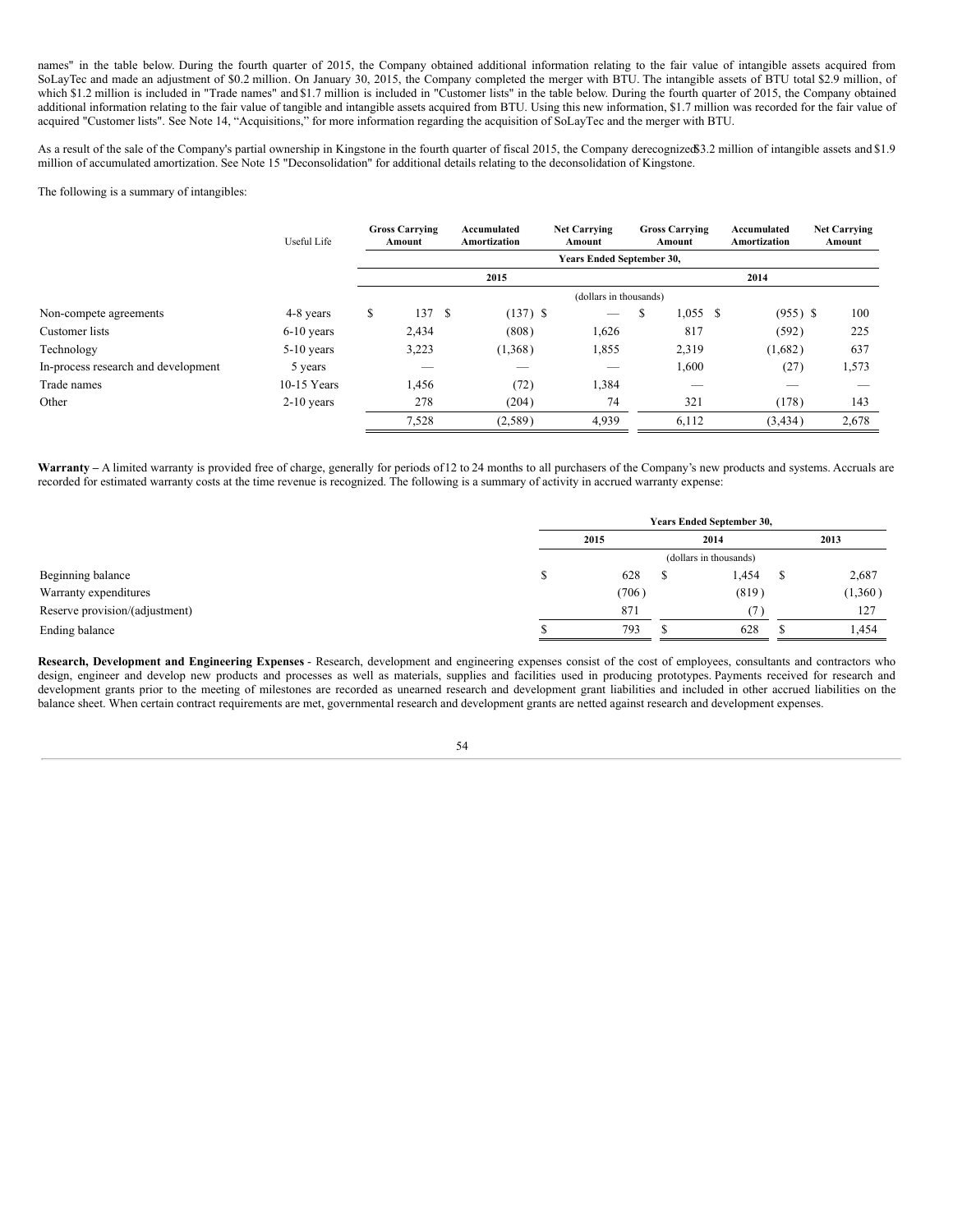|                                           |                        |  | <b>Years Ended September 30,</b> |  |         |  |  |  |
|-------------------------------------------|------------------------|--|----------------------------------|--|---------|--|--|--|
|                                           | 2015                   |  | 2014                             |  | 2013    |  |  |  |
|                                           | (dollars in thousands) |  |                                  |  |         |  |  |  |
| Research, development and engineering     | 13.214                 |  | 10.863                           |  | 8,459   |  |  |  |
|                                           | (6.296)                |  | (4.572)                          |  | (1,865) |  |  |  |
| Net research, development and engineering | 6,918                  |  | 6,291                            |  | 6,594   |  |  |  |

**Shipping Expense** – Shipping expenses of \$2.5 million, \$1.0 million and \$0.8 million for fiscal 2015, 2014 and 2013 are included in selling, general and administrative expenses.

**Foreign Currency Transactions and Translation** – The functional currency of the Company's European operations is the Euro. Net income includes pretax net gains from foreign currency transactions of \$0.3 million in fiscal 2015, and pretax net gains and losses of less than\$0.1 million in fiscal 2014 and 2013. The gains or losses resulting from the translation of foreign financial statements have been included in other comprehensive income (loss).

**Income Taxes** - The Company files consolidated federal income tax returns in the United States for all subsidiaries except those in the Netherlands, France, Hong Kong and China, where separate returns are filed. The Netherlands operations file separate returns in that country. The Company computes deferred income tax assets and liabilities based upon cumulative temporary differences between financial reporting and taxable income, carryforwards available and enacted tax laws. The Company also accrues a liability for uncertain tax positions when it is more likely than not that such tax will be incurred.

Deferred tax assets reflect the tax effects of temporary differences between the carrying value of assets and liabilities for financial reporting purposes and the amounts used for income tax purposes. Deferred tax assets are reduced by a valuation allowance when, in the opinion of management and based on the weight of available evidence, it is more likely than not that a portion or all of the deferred tax asset will not be realized. Each quarter the valuation allowance is re-evaluated.

**Stock-Based Compensation -** The Company measures compensation costs relating to share-based payment transactions based upon the grant-date fair value of the award. Those costs are recognized as expense over the requisite service period, which is generally the vesting period. The benefits or deficiencies of tax deductions in excess of or less than recognized compensation cost are reported as cash flow from financing activities rather than as cash flow from operating activities.

In the third quarter of fiscal 2013, the Company's Board of Directors approved the acceleration of the vesting of one half of the unvested stock options with an exercise price of \$2.95 and all of the remaining unvested stock options with exercise prices of \$6.15 and \$7.98 per share for approximately 110 employees holding options to purchase approximately 0.4 million shares of common stock. The Company concluded that the modification to the stated vesting provisions was substantive after the Company considered the volatility of its share price and the exercise price of the amended options in relation to recent share values. Because the modification was considered substantive, the remaining unearned compensation expense of \$0.9 million was recorded as an expense in the third quarter of fiscal 2013. The weighted-average exercise price of the options that were accelerated was \$5.77.

Effective June 30, 2013, current and former executive officers of the Company voluntarily cancelled approximately0.1 million stock options, vested and unvested, that were issued with exercise prices of \$14.79 and \$17.12 per share. At the time of the cancellation, all of the options with an exercise price of \$14.79 were fully vested. The Company recognized the remaining unearned compensation expense of \$0.3 million for the unvested portion of the stock options with an exercise price of\$17.12 per share in the third quarter of fiscal 2013.

Stock-based compensation expense for the fiscal years ended September 30, 2015, 2014 and 2013 reduced the Company's results of operations as follows:

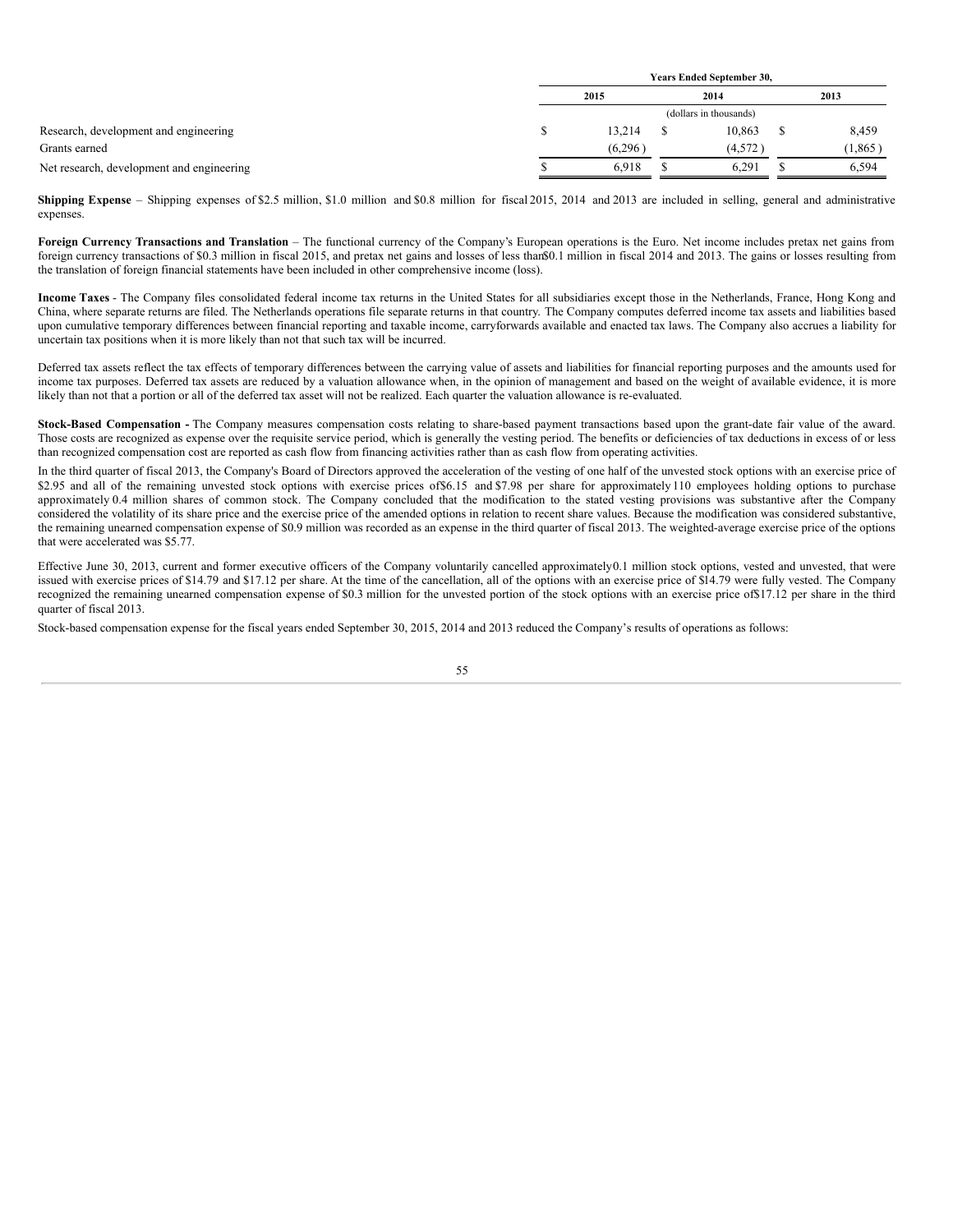|                                          |                        |         |  | <b>Years Ended September 30,</b> |  |          |
|------------------------------------------|------------------------|---------|--|----------------------------------|--|----------|
|                                          |                        | 2015    |  | 2014                             |  | 2013     |
|                                          | (dollars in thousands) |         |  |                                  |  |          |
| Effect on income before income taxes (1) |                        | (1,162) |  | (795)                            |  | (2, 472) |
| Effect on income taxes                   |                        | 221     |  | 326                              |  | 512      |
|                                          |                        | (941)   |  | (469)                            |  | (1,960)  |

(1) Stock-based compensation expense is included in selling, general and administrative expense

The Company awards restricted shares under the existing share-based compensation plans. Our restricted share-awards vest in equal annual installments over atwo or four-year period. The total value of these awards is expensed on a ratable basis over the service period of the employees receiving the grants. The "service period" is the time during which the employees receiving grants must remain employed for the shares granted to fully vest.

Qualified stock options issued under the terms of the plans have, or will have, an exercise price equal to, or greater than, the fair market value of the common stock at the date of the option grant, and expire no later than ten years from the date of grant, with the most recent grant expiring in 2025. Options vest over2 to 4 years. The Company estimates the fair value of stock option awards on the date of grant using the Black-Scholes option pricing model using the following assumptions:

|                         |         | Years Ended September 30, |         |
|-------------------------|---------|---------------------------|---------|
|                         | 2015    | 2014                      | 2013    |
| Risk free interest rate | $2\%$   | $2\%$                     | $1\%$   |
| Expected life           | 6 years | 6 years                   | 6 years |
| Dividend rate           | $0\%$   | $0\%$                     | $0\%$   |
| Volatility              | 67%     | 69%                       | 70%     |

To estimate expected lives for this valuation, it was assumed that options will be exercised at varying schedules after becoming fully vested. Forfeitures have been estimated at the time of grant and will be revised, if necessary, in subsequent periods if actual forfeitures differ from those estimates. Forfeitures were estimated based upon historical experience. Fair value computations are highly sensitive to the volatility factor assumed; the greater the volatility, the higher the computed fair value of the options granted. The Company uses historical stock prices to determine the volatility factor.

Fair Value of Financial Instruments - In accordance with the requirements of the Fair Value Measurements and Disclosures Topic of the Financial Accounting Standards Board ("FASB") Accounting Standards Codification (ASC), the Company groups its financial assets and liabilities measured at fair value on a recurring basis in three levels, based on the markets in which the assets and liabilities are traded and the reliability of the assumptions used to determine fair value. These levels are:

Level 1 - Valuation is based upon quoted market price for identical instruments traded in active markets.

Level 2 - Valuation is based on quoted market prices for similar instruments in active markets, quoted prices for identical or similar instruments in markets that are not active, and model-based valuation techniques for which all significant assumptions are observable in the market.

Level 3 - Valuation is generated from model-based techniques that use significant assumptions not observable in the market. Valuation techniques include use of discounted cash flow models and similar techniques.

In accordance with the requirements of the Fair Value Measurements and Disclosures Topic of the FASB ASC, it is the Company's policy to use observable inputs whenever reasonably practicable in order to minimize the use of unobservable inputs when developing fair value measurements. When available, the Company uses quoted market prices to measure fair value. If market prices are not available, the fair value measurement is based on models that use primarily market based parameters including interest rate yield curves, option volatilities and currency rates. In certain cases, where market rate assumptions are not available, the Company is required to make judgments about assumptions market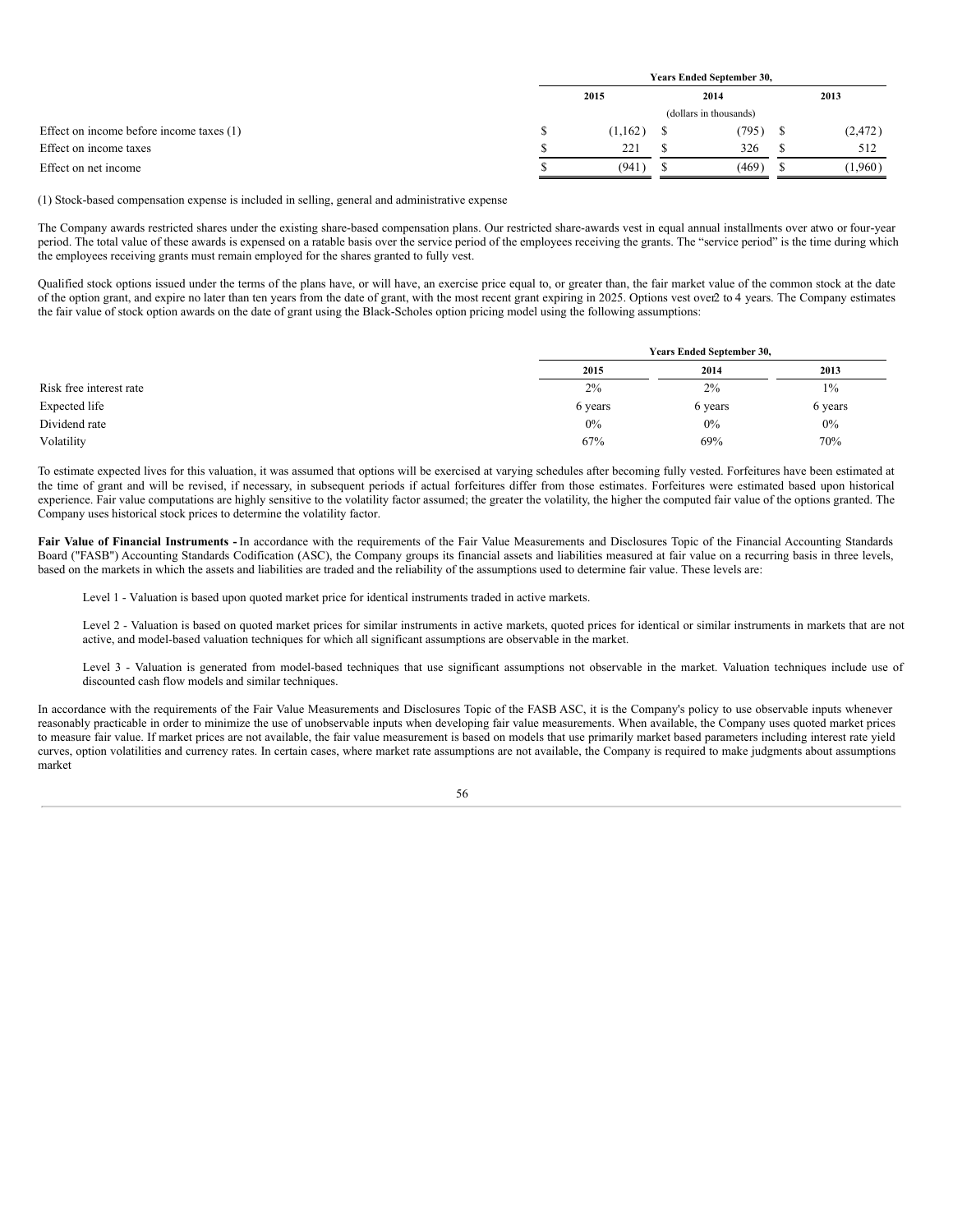participants would use to estimate the fair value of a financial instrument. Changes in the underlying assumptions used, including discount rates and estimates of future cash flows, could significantly affect the results of current or future values.

*Cash, Cash Equivalents and Restricted Cash* - Included in Cash and Cash Equivalents in the Condensed Consolidated Balance Sheets are money market funds invested in treasury bills, notes and other direct obligations of the U.S. Treasury and foreign bank operating and time deposit accounts. The fair value of this cash equivalent is based on Level 1 inputs in the fair value hierarchy.

*Receivables and Payables* -The recorded amounts of these financial instruments, including accounts receivable and accounts payable, approximate their fair value because of the short maturities of these instruments. If measured at fair value in the financial statements, these financial instruments would be classified as Level 3 in the fair value hierarchy.

**Pensions—**The Company has retirement plans covering substantially all employees. The principal plans are the multiemployer defined benefit pension plans of the Company's operations in the Netherlands and France and the multiemployer plan for hourly union employees in Pennsylvania and the Company's defined contribution plan that covers substantially all of the employees in the United States. The multiemployer plans in the United States and France are insignificant.

The Company's employees in The Netherlands, approximately 120, participate in a multi-employer pension plan Pensioenfonds Metaal en Techniek (PMT), determined in accordance with the collective bargaining agreements effective for the industry in the Netherlands. This collective bargaining agreement has no expiration date. This multiemployer pension plan covers approximately 33,000 companies and 1.2 million participants. Amtech's contribution to the multiemployer pension plan is less than 5.0% of the total contributions to the plan. The plan monitors its risks on a global basis, not by company or employee, and is subject to regulation by Dutch governmental authorities. By law (the Dutch Pension Act), a multiemployer pension plan must be monitored against specific criteria, including the coverage ratio of the plan assets to its obligations. This coverage ratio must exceed 105% for the total plan. Every company participating in a Dutch multiemployer union plan contributes a premium calculated as a percentage of its total pensionable salaries, with each company subject to the same percentage contribution rate. The premium can fluctuate yearly based on the coverage ratio of the multiemployer union plan. The pension rights of each employee are based upon the employee's average salary during employment, the years of service, and the participant's age at the time of retirement.

The Company's net periodic pension cost for this multiemployer pension plan for any period is the amount of the required contribution for that period. A contingent liability may arise from, for example, possible actuarial losses relating to other participating entities because each entity that participates in a multiemployer union plan shares in the actuarial risks of every other participating entity or any responsibility under the terms of a plan to finance any shortfall in the plan if other entities cease to participate

The coverage ratio of the Dutch multiemployer union plan is 95.3% as of September 30, 2015. In 2013, PMT prepared and executed a "Recovery Plan" which was approved by De Nederlandsche Bank, the Dutch central bank, which is the supervisor of all pension companies in the Netherlands. As a result of the Recovery Plan, the pension rights decreased 6.3% in April 2013 and the employer's premium percentage increased to 16.6% of pensionable wages. The coverage ratio is calculated by dividing the plan assets by the total sum of pension liabilities and is based on actual market interest. The coverage ratio of PMT fluctuates during a year due to the changes in the value of the assets and the present value of the liabilities, at the end of Q3 of Fiscal 2015 it reached a high of 103% but decreased in the fourth quarter of fiscal 2015 due to the reduction in the ultimate forward rate (which increases the present value of the liabilities) and a decrease in the value of global equities. As of September 30, 2015 PMT's total plan assets were \$66.3 billion and the actuarial present value of accumulated plan benefits was \$69.6 billion.

Below is a table of contributions made by the Company to multiemployer pension plans.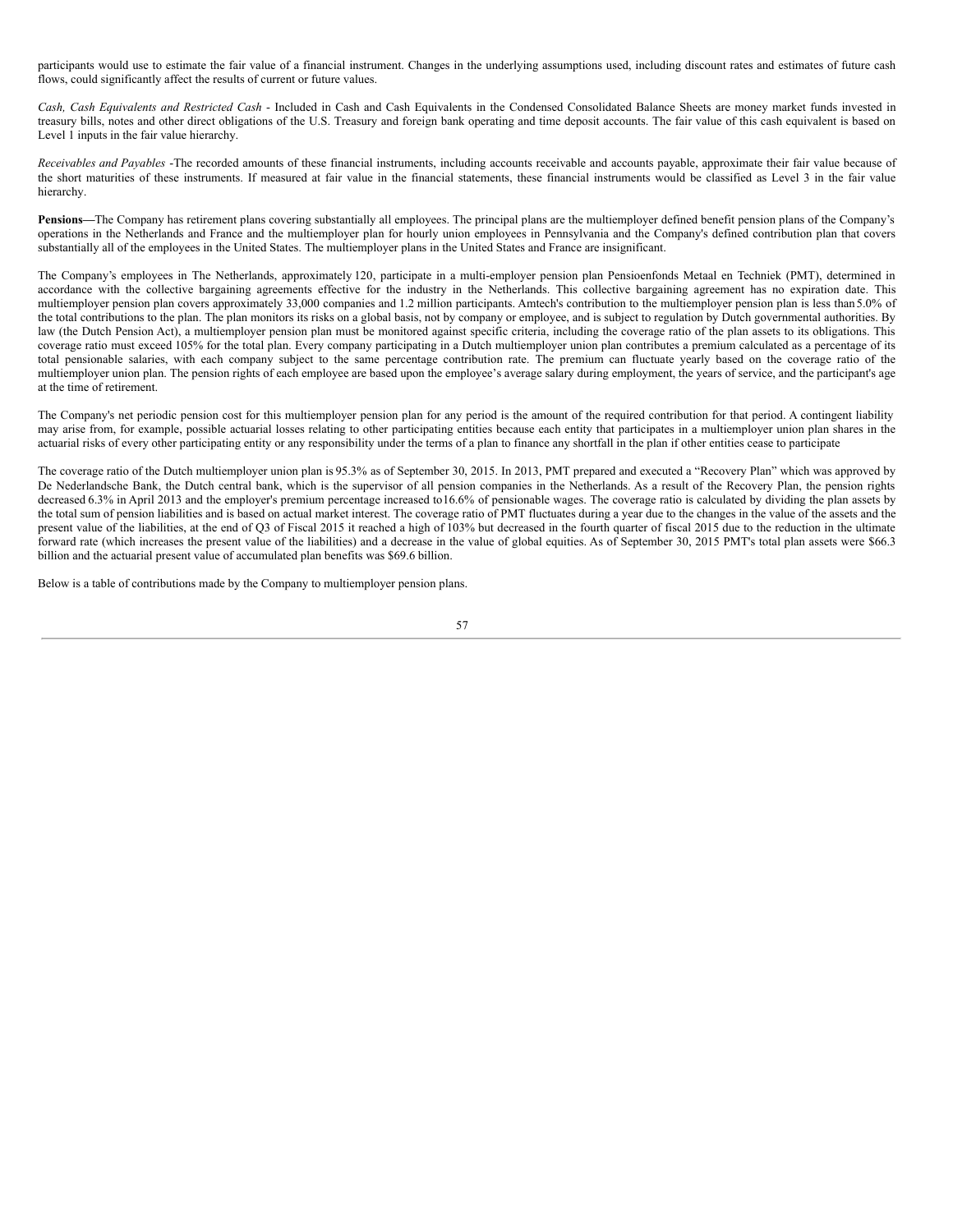| <b>Years Ended September 30,</b> |      |  |       |                                         |       |  |  |  |
|----------------------------------|------|--|-------|-----------------------------------------|-------|--|--|--|
|                                  | 2015 |  | 2014  |                                         | 2013  |  |  |  |
|                                  |      |  |       |                                         |       |  |  |  |
| Φ                                | 805  |  | 929   |                                         | 879   |  |  |  |
|                                  | 158  |  | 158   |                                         | 163   |  |  |  |
|                                  | 963  |  | 1,087 |                                         | 1,042 |  |  |  |
|                                  |      |  |       | Contributions<br>(dollars in thousands) |       |  |  |  |

**Contributions**

The Company matches employee funds to the Company's defined contribution plans on a discretionary basis. The match was insignificant in fiscal years 2015, 2014 and 2013.

### **Impact of Recently Issued Accounting Pronouncements**

In April 2015, the FASB issued ASU No. 2015-03, Interest - Imputation of Interest (Subtopic 835-30): Simplifying the Presentation of Debt Issuance Costs. The amendments in ASU No. 2015-03 require that debt issuance costs related to a recognized debt liability be presented in the balance sheet as a direct deduction from the carrying amount of that debt liability. The recognition and measurement guidance for debt issuance costs are not affected by the amendments. ASU No. 2015-03 must be applied retrospectively and is effective for interim and annual periods beginning after December 15, 2015, with early adoption permitted. In August 2015, the FASB issued ASU No. 2015-15, Interest -Imputation of Interest (Subtopic 835-30): Presentation and Subsequent Measurement of Debt Issuance Costs Associated with Line-of-Credit Arrangements. ASU No. 2015-15 states that for debt issuance costs related to line-of-credit arrangements, the SEC staff would not object to an entity deferring and presenting such costs as an asset and subsequently amortizing the deferred debt issuance costs ratably over the term of the line-of-credit arrangement, regardless of whether there are any outstanding borrowings on the line-of-credit arrangement. The adoption of the new guidance is not expected to materially impact the Company's consolidated financial position or results of operations

In August 2015, the FASB issued ASC Update No. 2015-12, Plan Accounting: Defined Benefit Pension Plans (Topic 960), Defined Contribution Pension Plans (Topic 962), and Health and Welfare Benefit Plans (Topic 965). Update No. 2015-12 has three parts. Part I designates contract value as the only required measure for fully benefitresponsive investment contracts. Part II simplifies the investment disclosure requirements under Topics 820, 960, 962, and 965 for employee benefits plans and Part III provides an alternative measurement date for fiscal periods that do not coincide with a month-end date. Update No. 2015-12 is effective for fiscal years beginning after December 15, 2015. The adoption of Update No. 2015-12 is not expected to have a material impact on our financial position or results of operations.

In July 2015, the FASB issued Accounting Standards Update ("ASU") No. 2015-11, Simplifying the Measurement of Inventory. This ASU simplifies the measurement of inventory by requiring certain inventory to be measured at the lower of cost or net realizable value. The amendments in this ASU are effective for fiscal years beginning after December 15, 2016 and for interim periods therein. We do not expect adoption of this ASU to have a material impact on our consolidated financial position and results of operations.

In June 2015, the FASB issued ASU 2015-10, Technical Corrections and Improvements , which clarifies various topics in the FASB Accounting Standards Codification. ASU 2015-10 is effective for the interim and annual periods ending after December 15, 2015. Early adoption is permitted. We are currently assessing the impact of this ASU, but do not expect it to have a material impact on our consolidated financial position and results of operations.

In May 2015, the FASB issued ASU 2015-08, Business Combinations (Topic 805): Pushdown Accounting - Amendments to SEC Paragraphs Pursuant to Staff Accounting Bulletin No. 115, or ASU 2015-08. The amendments in ASU 2015-08 amend various SEC paragraphs included in the FASB's Accounting Standards Codification to reflect the issuance of Staff Accounting Bulletin No. 115, or SAB 115. SAB 115 rescinds portions of the interpretive guidance included in the SEC's Staff Accounting Bulletins series and brings existing guidance into conformity with ASU No. 2014-17, Business Combinations (Topic 805): Pushdown Accounting, which provides an acquired entity with an option to apply pushdown accounting in its separate financial statements upon occurrence of an event in which an acquirer obtains control of the acquired entity. We have adopted the amendments in ASU 2015-08, effective May 8, 2015, as the amendments in the update are effective upon issuance. The adoption did not have a material impact on our consolidated financial position and results of operation.

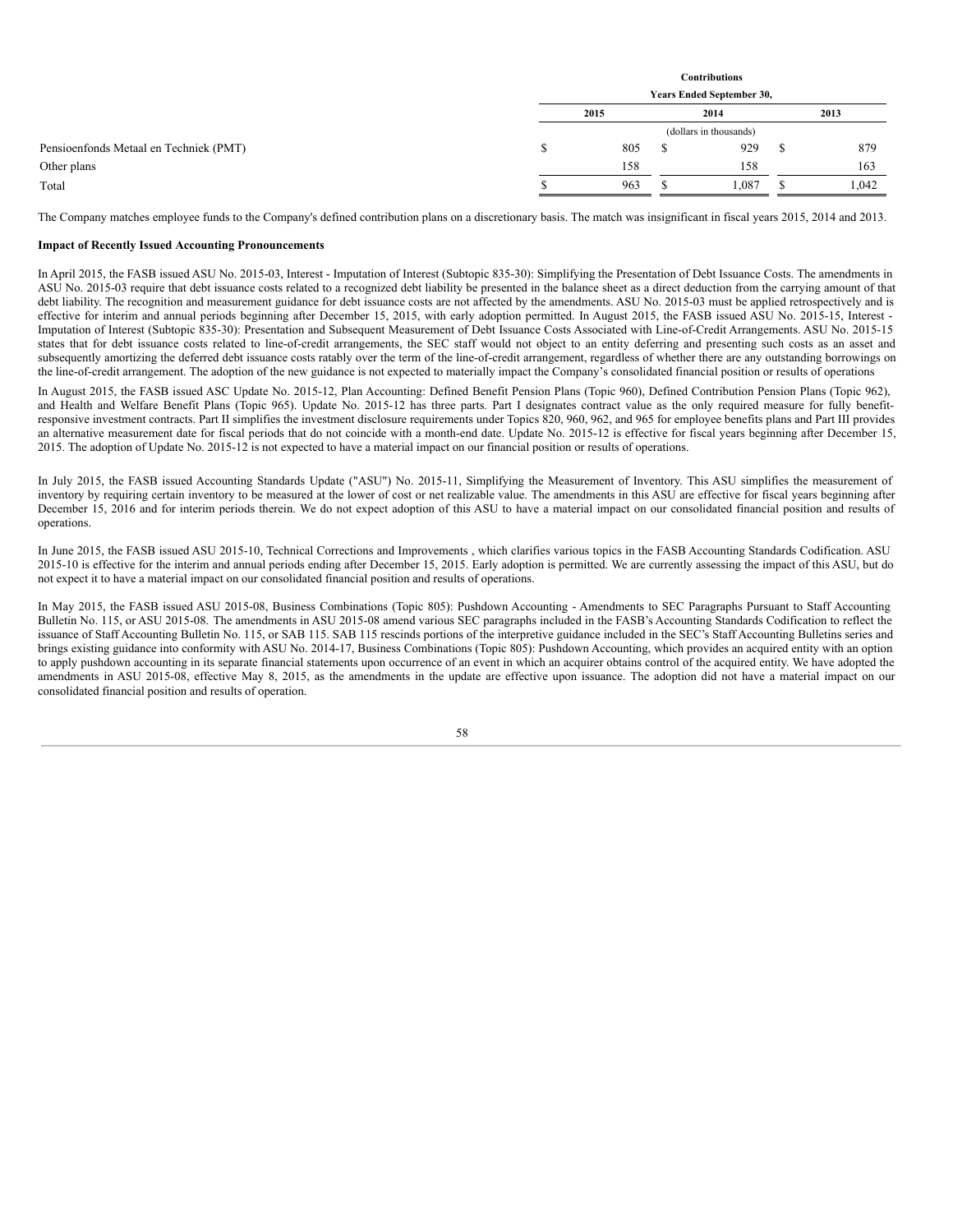In April 2015, the FASB issued ASU No. 2015-05, Intangibles-Goodwill and Other-Internal-Use Software (Subtopic 350-40). This ASU provides guidance that will help entities evaluate the accounting for fees paid by a customer in a cloud computing arrangement, including whether a cloud computing arrangement includes a software license. If a cloud computing arrangement includes a software license, then this ASU requires the customer to account for the software license consistent with the acquisition of other software licenses; otherwise, the customer should account for the arrangement as a service contract. The ASU is effective for fiscal years, and interim periods within those fiscal years, beginning after December 15, 2015. Entities can elect to adopt the amendments either prospectively to all arrangements entered into after the effective date or retrospectively to all prior periods. We are currently assessing the impact of this ASU.

In April 2015, the FASB issued ASU No. 2015-3, Interest-Imputation of Interest (Subtopic 835-30). This ASU requires debt issuance costs related to a recognized debt liability be presented in the balance sheet as a direct deduction from the carrying amount of the related debt liability instead of being presented as an asset. The ASU requires retrospective application and represents a change in accounting principle. The ASU is effective for fiscal years beginning after December 15, 2015. Early adoption is permitted for financial statements that have not been previously issued. We are currently assessing the impact of this ASU.

In January 2015, the FASB issued ASU No. 2015-1, Income Statement - Extraordinary and Unusual Items (Subtopic 225-20). The FASB is issuing this ASU as part of its initiative to reduce costs and complexity in accounting standards, known as its Simplification Initiative. This ASU eliminates from generally accepted accounting principles in the United States (" GAAP") the concept of extraordinary items in an effort to save time and reduce costs, while alleviating uncertainty and maintaining accurate and fulsome disclosure. The amendments in this ASU are effective for fiscal years, and interim periods within those fiscal years, beginning after December 15, 2015. We are currently assessing the impact of this ASU but do not expect it to have a material impact on our consolidated financial position and results of operations.

In May 2014, the FASB issued ASU No. 2014-09, Revenue from Contracts with Customers, which supersedes most of the current revenue recognition requirements. The core principle of the new guidance is that an entity should recognize revenue to depict the transfer of promised goods or services to customers in an amount that reflects the consideration to which the entity expects to be entitled in exchange for these goods or services. New disclosures about the nature, amount, timing and uncertainty of revenue and cash flows arising from contracts with customers are also required. This guidance is effective for the Company in the first quarter of fiscal year 2018 and early application is not permitted. Entities must adopt the new guidance using one of two retrospective application methods. The Company is currently evaluating the the standard and the impact on our financial position and results of operations.

#### **2. Stock-Based Compensation**

**Stock-Based Plans** –The 2007 Employee Stock Incentive Plan (the "2007 Plan), under which 500,000 shares could be granted, was adopted by the Board of Directors in April 2007, and approved by the shareholders in May 2007. The 2007 Plan was amended in 2009, 2014, and 2015 to add 2,500,000 shares. The Non-Employee Directors Stock Option Plan was approved by the shareholders in 1996 for issuance of up to 100,000 shares of Common Stock to directors. shares. The Non-Employee Directors Stock Option Plan was amended in 2005, 2009, and 2014 to add 400,000 shares.

Stock options issued under the terms of the plans have, or will have, an exercise price equal to or greater than the fair market value of the Common Stock at the date of the option grant and expire no later than 10 years from the date of grant, with the most recent grant expiring in 2025. Options issued by the Company vest over2 to 4 years. The Company may also grant restricted stock awards under the 2007 Plan.

As of September 30, 2015 and 2014, the unamortized expense related to restricted shares was less than\$0.1 million and \$0.1 million, respectively, and it is expected to be recognized over one year.

Restricted stock transactions and outstanding awards are summarized as follows: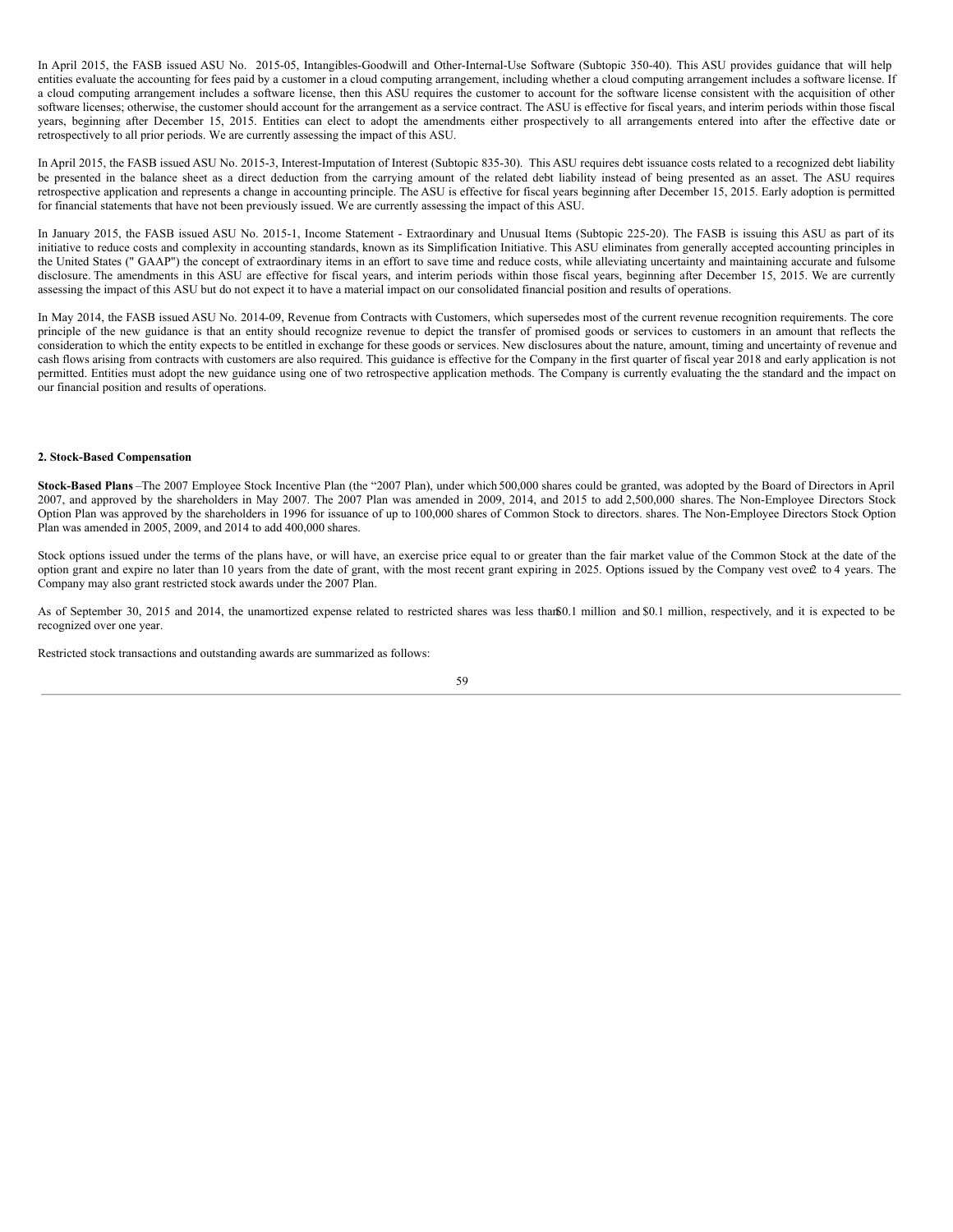|                              |          |   |                                                            | Years Ended September 30, |                                                            |                          |           |   |                                                            |
|------------------------------|----------|---|------------------------------------------------------------|---------------------------|------------------------------------------------------------|--------------------------|-----------|---|------------------------------------------------------------|
|                              | 2015     |   | 2014                                                       |                           | 2013                                                       |                          |           |   |                                                            |
|                              | Awards   |   | <b>Weighted Average</b><br><b>Grant Date Fair</b><br>Value | Awards                    | <b>Weighted Average</b><br><b>Grant Date Fair</b><br>Value |                          | Awards    |   | <b>Weighted Average</b><br><b>Grant Date Fair</b><br>Value |
| <b>Beginning Outstanding</b> | 35,203   | ъ | 10.13                                                      | 69,154                    | -S                                                         | 10.13                    | 127,975   |   | 9.06                                                       |
| Awarded                      | __       |   | _                                                          |                           |                                                            |                          |           |   | _                                                          |
| Released                     | (21,663) |   | 11.47                                                      | (33,951)                  |                                                            | 10.13                    | (58, 771) |   | 7.81                                                       |
| Forfeited                    | __       |   | _                                                          |                           |                                                            | $\overline{\phantom{a}}$ | (50)      |   | 7.98                                                       |
| <b>Ending Outstanding</b>    | 13,540   |   | 7.98                                                       | 35,203                    | S                                                          | 10.13                    | 69,154    | S | 10.13                                                      |

Stock-based compensation plans are summarized in the table below:

| Name of Plan                             | <b>Shares Authorized</b> | <b>Shares Available</b> | <b>Options Outstanding</b> | <b>Plan Expiration</b> |
|------------------------------------------|--------------------------|-------------------------|----------------------------|------------------------|
| 2007 Employee Stock Incentive Plan       | 3,000,000                | 916.038                 | .425.297                   | Mar. 2020              |
| 1998 Employee Stock Option Plan          | 500,000                  | $\hspace{0.05cm}$       | 23,710                     | Jan. 2008              |
| Non-Employee Directors Stock Option Plan | 500,000                  | 167,600                 | 178.470                    | Mar. 2020              |
|                                          |                          | 1,083,638               | .627,477                   |                        |

Stock options were valued using the Black-Scholes option pricing model. See Note 1 for further discussion. Stock option transactions and the options outstanding are summarized as follows:

|                                                                                |                |    |                                                 |    | Years Ended September 30, |    |                                                 |    |                |               |                                                 |
|--------------------------------------------------------------------------------|----------------|----|-------------------------------------------------|----|---------------------------|----|-------------------------------------------------|----|----------------|---------------|-------------------------------------------------|
|                                                                                | 2015           |    |                                                 |    | 2014                      |    |                                                 |    | 2013           |               |                                                 |
|                                                                                | <b>Options</b> |    | Weighted<br>Average<br><b>Exercise</b><br>Price |    | <b>Options</b>            |    | Weighted<br>Average<br><b>Exercise</b><br>Price |    | <b>Options</b> |               | Weighted<br>Average<br><b>Exercise</b><br>Price |
| Outstanding at beginning of period                                             | 1,063,324      | S. | 7.37                                            |    | 1,059,567                 | \$ | 6.71                                            |    | 891,293        | <sup>\$</sup> | 9.37                                            |
| Granted                                                                        | 327,500        |    | 9.74                                            |    | 272,906                   |    | 7.01                                            |    | 312,850        |               | 2.95                                            |
| Assumed - merger                                                               | 367,229        |    | 14.19                                           |    |                           |    |                                                 |    |                |               |                                                 |
| Exercised                                                                      | (94,701)       |    | 5.52                                            |    | (263, 643)                |    | 4.31                                            |    | (8, 450)       |               | 3.08                                            |
| Forfeited/canceled                                                             | (35,875)       |    | 24.71                                           |    | (5,506)                   |    | 9.63                                            |    | (136, 126)     |               | 15.75                                           |
| Outstanding at end of period                                                   | 1,627,477      | \$ | 9.11                                            |    | 1,063,324                 | \$ | 7.37                                            |    | 1,059,567      | \$            | 6.71                                            |
| Exercisable at end of period                                                   | 1,002,421      | \$ | 9.74                                            |    | 674,237                   | \$ | 8.18                                            |    | 874,591        | \$            | 7.13                                            |
| Weighted average grant-date fair value of<br>options granted during the period | \$<br>5.91     |    |                                                 | \$ | 4.38                      |    |                                                 | \$ | 1.82           |               |                                                 |
|                                                                                |                |    |                                                 | 60 |                           |    |                                                 |    |                |               |                                                 |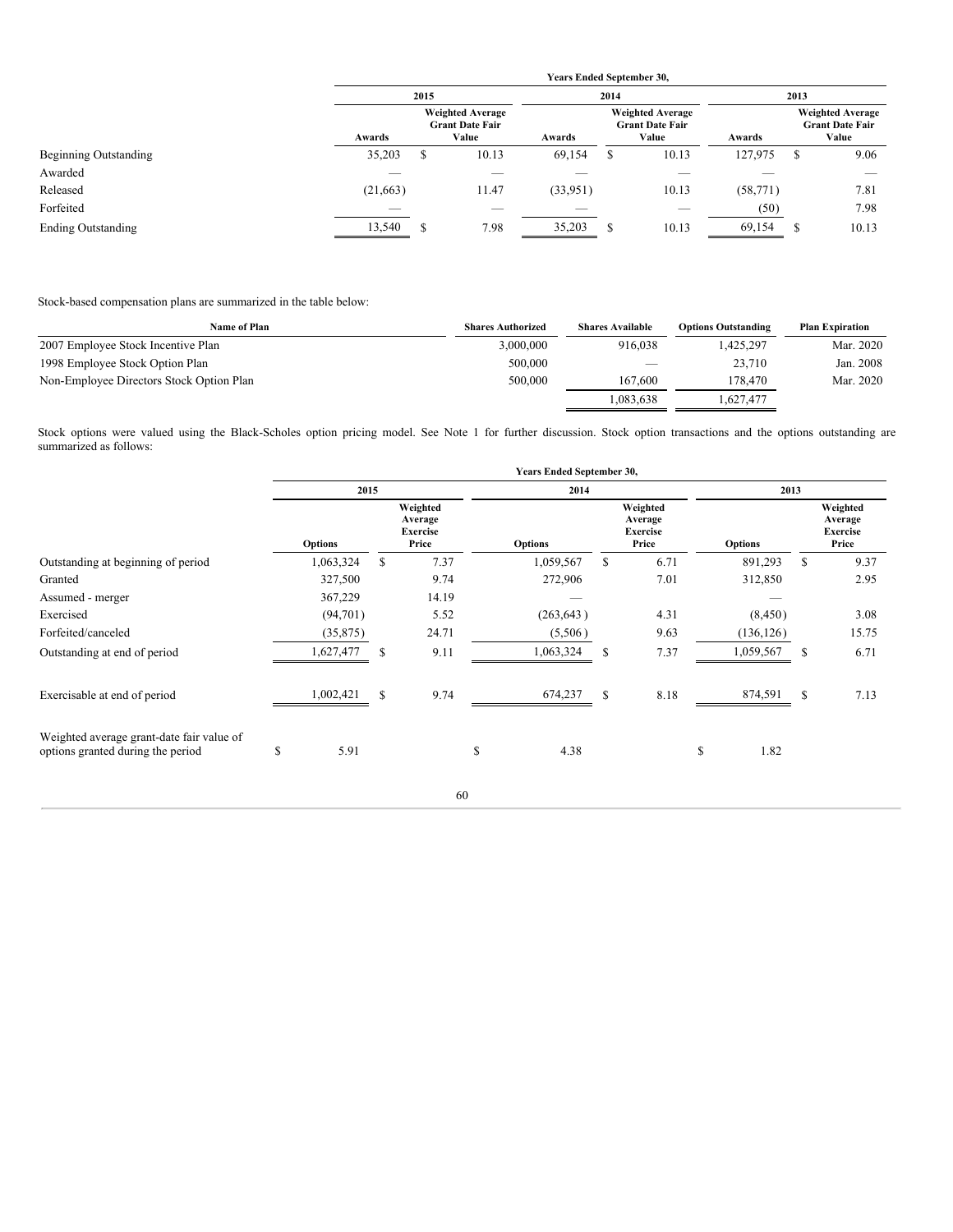The following tables summarize information for stock options outstanding and exercisable as of September 30, 2015:

|                                    | <b>Options Outstanding</b> |                                  |              |                                     |                |                                 |  |  |  |  |
|------------------------------------|----------------------------|----------------------------------|--------------|-------------------------------------|----------------|---------------------------------|--|--|--|--|
| <b>Range of Exercise</b><br>Prices | Number<br>Outstanding      | Remaining<br>Contractual<br>Life |              | Average<br><b>Exercise</b><br>Price |                | Aggregate<br>Intrinsic<br>Value |  |  |  |  |
|                                    |                            | (in years)                       |              |                                     | (in thousands) |                                 |  |  |  |  |
| 2.95-3.30                          | 165,310                    | 7.1                              | $\mathbf{s}$ | 2.96                                |                |                                 |  |  |  |  |
| 3.80-7.00                          | 143,402                    | 3.4                              |              | 5.69                                |                |                                 |  |  |  |  |
| $7.01 - 7.14$                      | 269,106                    | 8.2                              |              | 7.01                                |                |                                 |  |  |  |  |
| 7.15-7.87                          | 60,223                     | 5.5                              |              | 7.60                                |                |                                 |  |  |  |  |
| 7.88-8.00                          | 246,806                    | 6.2                              |              | 7.98                                |                |                                 |  |  |  |  |
| 8.01-9.94                          | 99,338                     | 6.4                              |              | 8.93                                |                |                                 |  |  |  |  |
| 9.95-10.49                         | 282,500                    | 9.1                              |              | 9.98                                |                |                                 |  |  |  |  |
| 10.50-15.23                        | 184,041                    | 2.7                              |              | 11.80                               |                |                                 |  |  |  |  |
| 15.24-22.26                        | 161,489                    | 3.1                              |              | 18.00                               |                |                                 |  |  |  |  |
| 27.47-25.00                        | 15,262                     | 2.5                              |              | 27.47                               |                |                                 |  |  |  |  |
|                                    | 1,627,477                  | 6.1                              | $\mathbf s$  | 9.11                                | \$.            | 238                             |  |  |  |  |
|                                    |                            |                                  |              |                                     |                |                                 |  |  |  |  |

| Vested and expected<br>to vest as of |           |     |         |     |
|--------------------------------------|-----------|-----|---------|-----|
| September 30, 2015                   | 1.624.545 | 6.1 | , , , , | 238 |

|                                    |                       | <b>Options Exercisable</b>                      |       |   |                                 |  |  |  |  |
|------------------------------------|-----------------------|-------------------------------------------------|-------|---|---------------------------------|--|--|--|--|
| <b>Range of Exercise</b><br>Prices | Number<br>Exercisable | Weighted<br>Average<br><b>Exercise</b><br>Price |       |   | Aggregate<br>Intrinsic<br>Value |  |  |  |  |
|                                    |                       |                                                 |       |   | (in thousands)                  |  |  |  |  |
| 2.95-3.30                          | 99,968                | <sup>S</sup>                                    | 2.97  |   |                                 |  |  |  |  |
| 3.80-7.00                          | 143,402               |                                                 | 5.69  |   |                                 |  |  |  |  |
| 7.01-7.14                          | 81,327                |                                                 | 7.01  |   |                                 |  |  |  |  |
| 7.15-7.87                          | 23,144                |                                                 | 7.15  |   |                                 |  |  |  |  |
| 7.88-8.00                          | 246,806               |                                                 | 7.98  |   |                                 |  |  |  |  |
| 8.01-9.94                          | 43,566                |                                                 | 9.42  |   |                                 |  |  |  |  |
| 9.95-10.49                         | 6,000                 |                                                 | 9.98  |   |                                 |  |  |  |  |
| 10.50-15.23                        | 181,457               |                                                 | 11.81 |   |                                 |  |  |  |  |
| 15.24-22.26                        | 161,489               |                                                 | 18.00 |   |                                 |  |  |  |  |
| 27.47-25.00                        | 15,262                |                                                 | 27.47 |   |                                 |  |  |  |  |
|                                    | 1,002,421             |                                                 | 9.74  | S | 150                             |  |  |  |  |

The aggregate intrinsic value in the tables above represents the total pretax intrinsic value, based on the Company's closing stock price of \$4.30 per share as of September 30, 2015, which would have been received by the option holders had all option holders exercised their options as of that date. The total intrinsic value of stock options exercised during the fiscal years ended September 30, 2015, 2014 and 2013 was \$1.1 million, \$1.3 million and less than \$0.1 million, respectively.

# **3. Earnings Per Share**

Basic earnings per share is computed by dividing net income (loss) available to common stockholders by the weighted average number of common shares outstanding for the period. Diluted earnings (loss) per share is computed similarly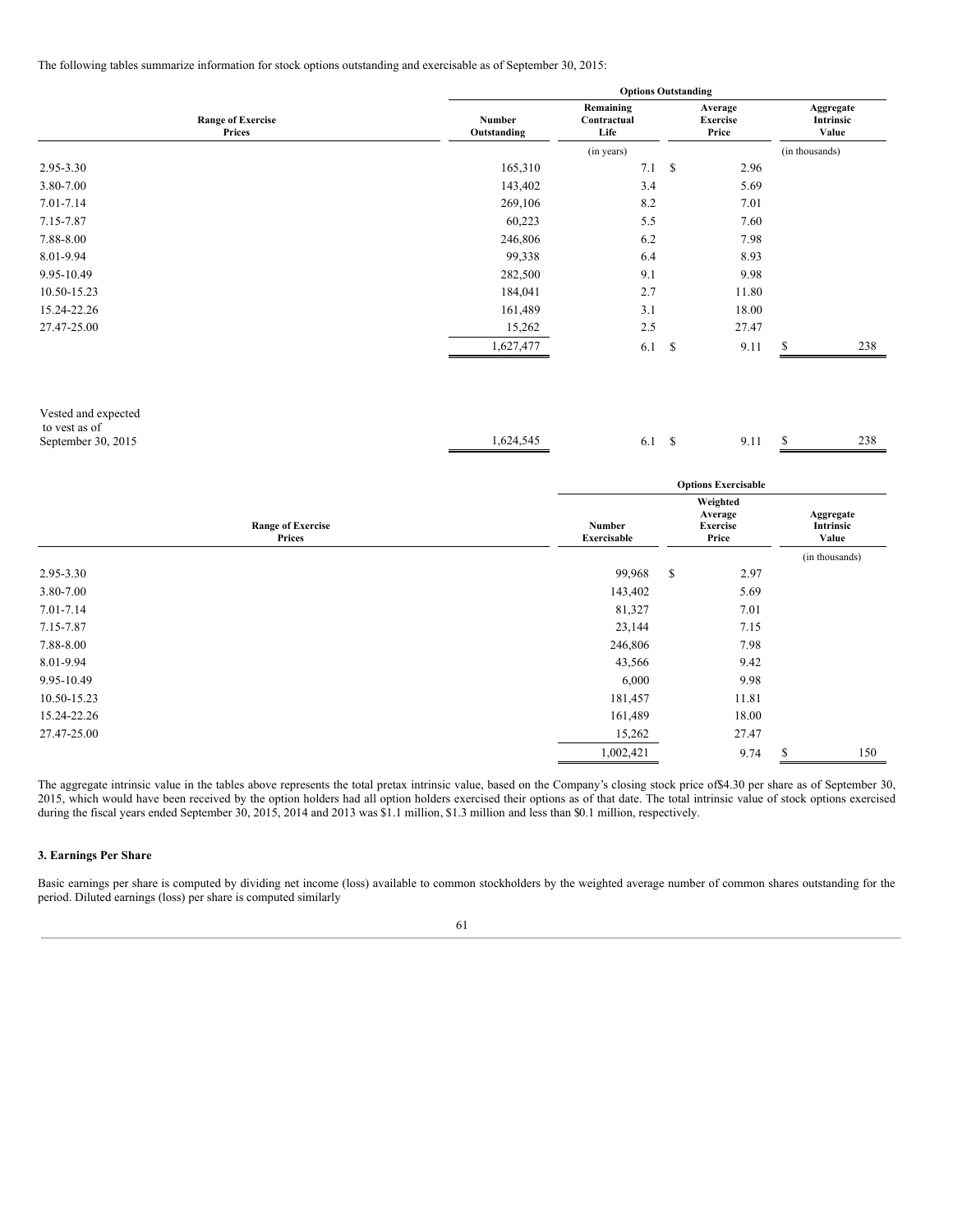to basic earnings per share except that the denominator is increased to include the number of additional common shares that would have been outstanding if potentially dilutive common shares had been issued, and the numerator is based on net income (loss). In the case of a net loss, diluted earnings per share is calculated in the same manner as basic earnings per share. Options and restricted stock of approximately 1,640,000, 1,099,000 and 1,130,000 shares are excluded from the fiscal2015, 2014 and 2013 earnings per share calculations as they are anti-dilutive.

|                                                            | Years ended September 30, |          |   |                                                  |     |          |  |
|------------------------------------------------------------|---------------------------|----------|---|--------------------------------------------------|-----|----------|--|
|                                                            |                           | 2015     |   | 2014                                             |     | 2013     |  |
|                                                            |                           |          |   | (dollars in thousands, except per share amounts) |     |          |  |
| <b>Basic Earnings Per Share Computation</b>                |                           |          |   |                                                  |     |          |  |
| Net loss attributable to Amtech Systems, Inc.              |                           | (7, 771) |   | (13,047)                                         | S   | (20,069) |  |
| Weighted Average Shares Outstanding:                       |                           |          |   |                                                  |     |          |  |
| Common stock                                               |                           | 12,022   |   | 9,732                                            |     | 9,529    |  |
| Basic loss per share attributable to Amtech shareholders   |                           | (0.65)   | ъ | (1.34)                                           | ъ   | (2.11)   |  |
| <b>Diluted Earnings Per Share Computation</b>              |                           |          |   |                                                  |     |          |  |
| Net loss attributable to Amtech Systems, Inc.              |                           | (7,771)  |   | (13,047)                                         | \$. | (20,069) |  |
| Weighted Average Shares Outstanding:                       |                           |          |   |                                                  |     |          |  |
| Common stock                                               |                           | 12,022   |   | 9,732                                            |     | 9,529    |  |
| Common stock equivalents (1)                               |                           | -        |   |                                                  |     |          |  |
| Diluted shares                                             |                           | 12,022   |   | 9,732                                            |     | 9,529    |  |
| Diluted loss per share attributable to Amtech shareholders |                           | (0.65)   |   | (1.34)                                           |     | (2.11)   |  |

(1) The number of common stock equivalents is calculated using the treasury stock method and the average market price during the period.

#### **4. Stockholders' Equity**

**Shareholder Rights Plan** – On December 15, 2008, the Company and Computershare Trust Company, N.A., as Rights Agent (the "Rights Agent"), entered into an Amended and Restated Rights Agreement (the "Restated Rights Agreement") which amended and restated the terms governing the previously authorized shareholder rights (each a "Right") to purchase fractional shares of the Company's Series A Participating Preferred Stock ("Series A Preferred") currently attached to each of the Company's outstanding Common Shares, par value \$0.01 per share ("Common Shares"). As amended, each Right entitles the registered holder to purchase from the Companyone one thousandth of a share of Series A Preferred at an exercise price of \$51.60 (the "Exercise Price"), subject to adjustment. The rights will expire10 years after issuance and will be exercisable if (a) a person or group becomes the beneficial owner of 15% or more of the Company's common stock or (b) a person or group commences a tender or exchange offer that would result in the offeror beneficially owning 15%or more of the Company's common stock. The Final Expiration Date (as defined in the Restated Rights Agreement) is December 14, 2018.

On October 1, 2015, the Company entered into a Second Amended and Restated Rights Agreement (the "Second Restated Rights Agreement") with Computershare Trust Company, N.A., which expands the definition of Exempted Person to include any person that the Board, in its sole and absolute discretion, exempts from becoming an Acquiring Person under the Second Restated Rights Agreement. A Person deemed an Exempted Person under the Second Restated Rights Agreement cannot trigger any of the Rights provided therein so long as such Exempted Person complies with the terms and conditions by which the Board approved such exemption from the Restated Rights Agreement.

As previously disclosed, on October 8, 2015, the Company entered into a Letter Agreement (the "Agreement") by and between the Company and certain shareholders of the Company who jointly file (the "Joint Filers") under Section 13 of the Securities Exchange Act of 1934, as amended (the "Exchange Act"). The Agreement permits the Joint Filers, pursuant to the Restated Rights Agreement, to individually acquire shares of common stock of the Company that would, in the aggregate, bring the Joint Filers' collective ownership to no more than 19.9% of the Company's issued and outstanding common stock at any time. In the event the Joint Filers' collective ownership at any time exceeds 19.9% of the Company's issued and outstanding shares of common stock, the Company is entitled to specific performance and all other remedies entitled to the Company at law or equity, among others. The Company's board of directors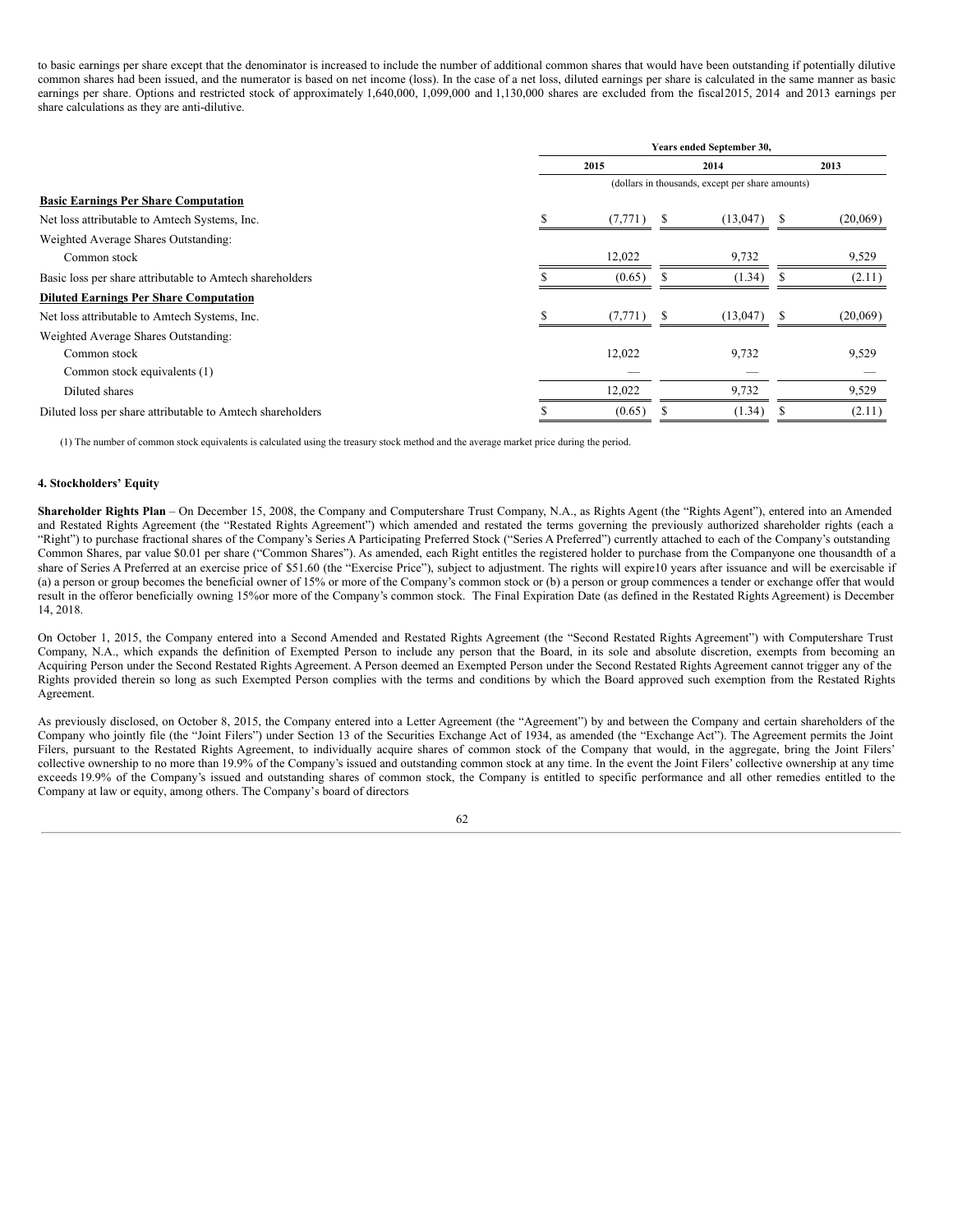approved the Agreement and transactions contemplated thereunder, and has the sole authority to terminate the Agreement at any time.

### **5. Other Accrued Liabilities**

Other accrued liabilities consist of the following:

|                                          | September 30, 2015<br>September 30, 2014 |       |  |       |  |
|------------------------------------------|------------------------------------------|-------|--|-------|--|
|                                          | (dollars in thousands)                   |       |  |       |  |
| Unearned research and development grants |                                          | 103   |  | 3,989 |  |
| Other                                    |                                          | 3.448 |  | 1,357 |  |
|                                          |                                          | 3.551 |  | 5,346 |  |
|                                          |                                          |       |  |       |  |

### **6. Commitments and Contingencies**

**Purchase Obligations** – As of September 30, 2015, the Company had unrecorded purchase obligations in the amount of\$9.8 million. These purchase obligations consist of outstanding purchase orders for goods and services. While the amount represents purchase agreements, the actual amounts to be paid may be less in the event that any agreements are renegotiated, canceled or terminated.

# **Development Projects**

In fiscal 2014, Tempress Systems, Inc. ("Tempress") entered into an agreement with the Energy Research Centre of the Netherlands ("ECN"), a Netherlands government sponsored research institute, for a joint research and development project. Under the terms of the agreement, Tempress sold an ion implanter ("Equipment") to ECN for \$1.4 million. Both Tempress and ECN are performing research and development projects utilizing the Equipment at the ECN facilities. Each party to the agreement will have 00% rights to the results of the projects developed separately by the individual parties. Any results co-developed will be jointly owned. Over the four-year period of the agreement, Tempress is required to contribute \$1.4 million to the project in the form of installation of the equipment, acceptance testing, project meeting attendance, training, parts, and service, including keeping the equipment in good condition and repair for the first two years of the agreement.

Legal Proceedings – The Company and its subsidiaries are defendants from time to time in actions for matters arising out of their business operations. As previously disclosed in the Company's filings with the SEC, shortly after the Company entered into the merger agreement with BTU, two separate putative stockholder class action complaints (together, the "Stockholder Actions") were filed in the Court of Chancery of the State of Delaware (the "Delaware Court"). The first was filed on November 4, 2014 and the second on November 17, 2014, on behalf of BTU's public stockholders, against BTU, members of the BTU board, Amtech and the special purpose merger subsidiary. The Stockholder Actions were consolidated on December 4, 2014. The complaints generally alleged that, in connection with entering into the merger agreement, the BTU board of directors breached certain fiduciary duties owed to BTU's stockholders. The complaints sought various forms of declaratory and injunctive relief, as well as compensatory damages.

On January 16, 2015, the Company and BTU, along with the other defendants named therein, entered into a memorandum of understanding (the "MOU") to settle the Stockholder Actions. Pursuant to the MOU, the parties to the Stockholder Actions agreed to resolve the claims alleged and the Company and BTU agreed to make certain additional disclosures regarding the merger. On June 22, 2015, the Company and BTU, along with the other defendants named therein, filed a Stipulation and Agreement of Compromise and Settlement with the Delaware Court to memorialize the MOU. On November 6, 2015, the Company and BTU, along with the other defendants named therein, filed an Amended Stipulation and Agreement of Compromise and Settlement (the "Amended Stipulation of Settlement") with the Delaware Court. The Amended Stipulation of Settlement provides for a release of all claims against the Company and BTU, along with the other defendants named therein, subject to an exception for certain securities law claims. In addition, the Amended Stipulation of Settlement provides that BTU, its insurer(s), or its successor(s) in interest will be responsible for the payment of certain amounts in plaintiffs' attorney fees and expenses in connection with the settlement, and that the defendants in the Stockholder Actions agree not to oppose an application to the Delaware Court for fees and expenses not to exceed \$325,000. The Amended Stipulation of Settlement is subject to court approval. The Company and BTU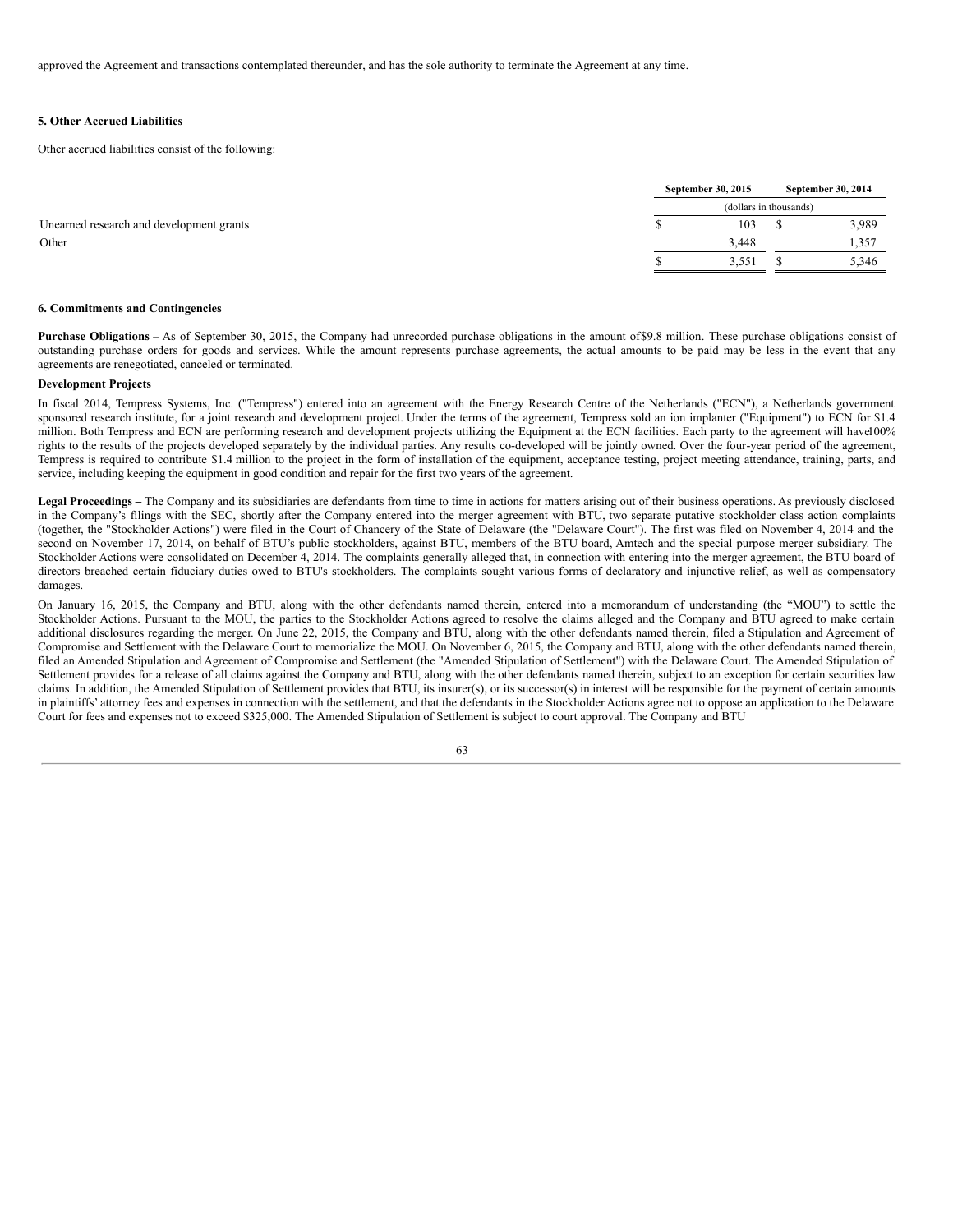entered into the Amended Stipulation of Settlement solely to avoid the costs, risks, and uncertainties inherent in litigation and without admitting any liability or wrongdoing. There can be no assurance that the court will approve the Amended Stipulation of Settlement. In such event, the proposed settlement as contemplated by the Amended Stipulation of Settlement may be terminated.

These Stockholder Actions may cause the company to incur substantial costs and divert management's attention from operational matters. Additionally, no outcome is certain, so additional harm could potentially result to the Company from this litigation.

**Operating Leases –** The Company leases buildings, vehicles and equipment under operating leases. Rental expense under such operating leases was\$1.2 million, \$1.0 million, and \$1.0 million in fiscal 2015, 2014 and 2013, respectively. As of September 30, 2015, future minimum rental commitments under non-cancelable operating leases with initial or remaining terms of one year or more totaled \$2.2 million, of which \$0.9 million, \$0.6 million, \$0.4 million, \$0.2 million and \$0.1 million is payable in fiscal 2016, 2017, 2018, 2019 and 2020, respectively, and none thereafter.

### **7. Major Customers and Foreign Sales**

In fiscal 2015, two customers accounted for 15% and 11% of net revenue. In fiscal 2014, two customers individually accounted for 18% and 11% of net revenue. In fiscal 2013, one customer accounted for 20% of net revenue .

Our net revenues for fiscal 2015, 2014 and 2013 were to customers in the following geographic regions:

|                       |         | Years Ended September 30, |         |  |  |  |  |
|-----------------------|---------|---------------------------|---------|--|--|--|--|
|                       | 2015    | 2014                      | 2013    |  |  |  |  |
| <b>United States</b>  | 24 %    | 21%                       | 20%     |  |  |  |  |
| Other                 | $2\%$   | $-$ %                     | $-\%$   |  |  |  |  |
| <b>Total Americas</b> | $26\%$  | $21\%$                    | 20%     |  |  |  |  |
| Taiwan                | 13%     | $16\%$                    | 14%     |  |  |  |  |
| Malaysia              | 13%     | $3\%$                     | $3\%$   |  |  |  |  |
| China                 | 26%     | 14%                       | 39%     |  |  |  |  |
| Other                 | $8\%$   | $12\%$                    | 8 %     |  |  |  |  |
| <b>Total Asia</b>     | 60 %    | 45%                       | 64 %    |  |  |  |  |
| Germany               | $5\%$   | $16\%$                    | $5\%$   |  |  |  |  |
| Other                 | $9\%$   | 18%                       | $11\%$  |  |  |  |  |
| <b>Total Europe</b>   | $14\%$  | $34\%$                    | $16\%$  |  |  |  |  |
|                       | $100\%$ | 100 %                     | $100\%$ |  |  |  |  |

#### **8. Business Segments**

Following the Company's acquisition of BTU, an evaluation was conducted of the Company's organizational structure. Beginning with the second quarter of fiscal 2015, the Company made changes to its reportable segments. Prior period amounts have been revised to conform to the current period segment reporting structure. The Company's three reportable segments are as follows:

Solar - In the Company's Solar segment, we are a leading supplier of thermal processing systems, including related automation, parts and services, to the solar/photovoltaic industry and also offer PECVD (plasma-enhanced chemical vapor deposition) equipment to the global solar market.

*Semiconductor* - In the Company's Semiconductor segment, we design, manufacture, sell and service thermal processing equipment and related controls for use by leading semiconductor manufacturers, and in electronics, automotive and other industries.

Polishing - In the Company's Polishing segment, the Company produces consumables and machinery for lapping (fine abrading) and polishing of materials, such as sapphire substrates, optical components, silicon wafers, numerous types of crystal materials, ceramics and metal components.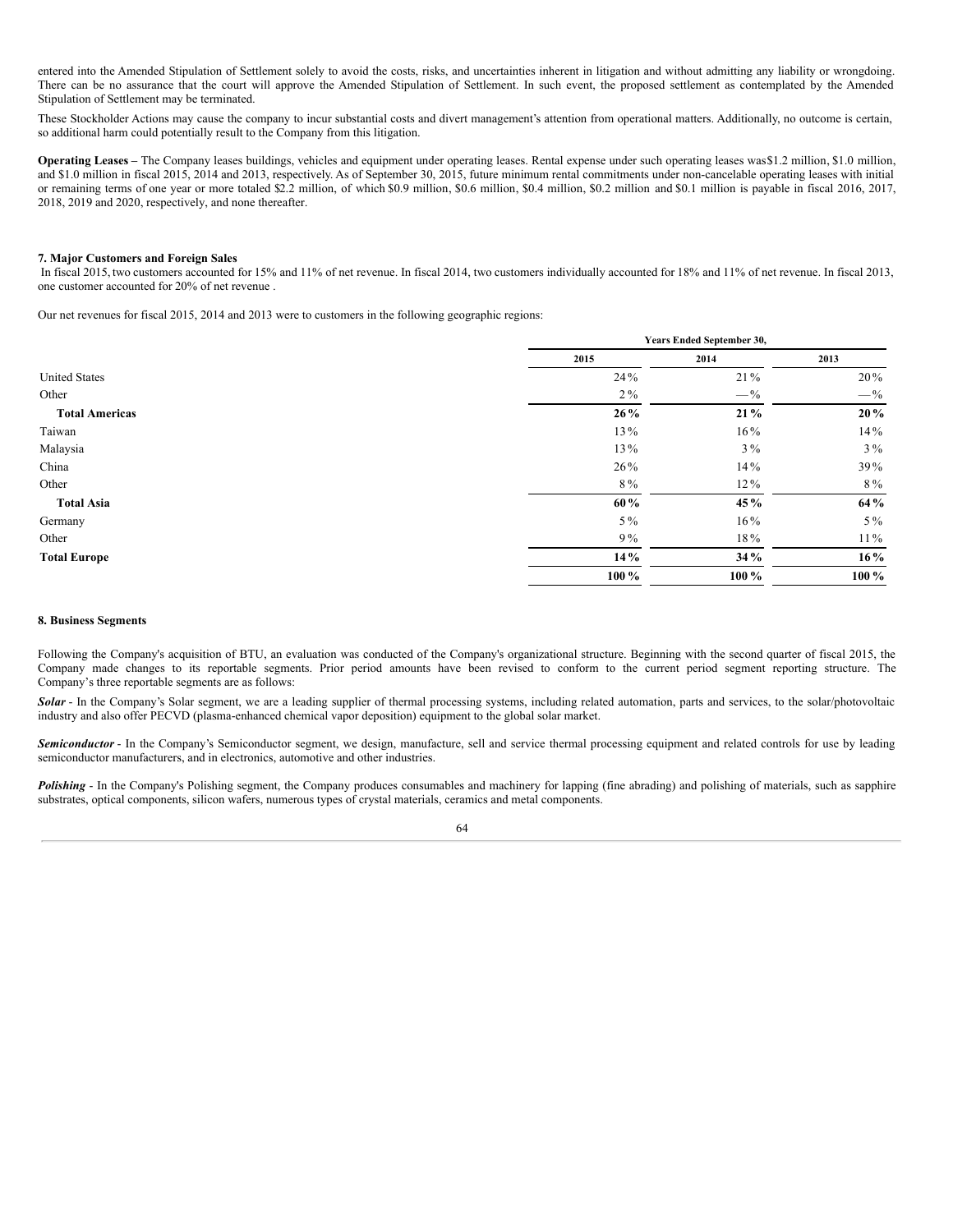On December 24, 2014, the Company acquired a 51% controlling interest in SoLayTec, and on January 30, 2015, the Company completed its acquisition of BTU. Beginning in the second quarter of 2015, SoLayTec's business is included in the results for the solar segment, and BTU's business is included in the results for the semiconductor segment. See Note 14, "Acquisitions", for additional information with respect to the Company's recent acquisitions.

Information concerning our business segments is as follows:

|                          |    | Years ended September 30, |              |                        |    |          |  |
|--------------------------|----|---------------------------|--------------|------------------------|----|----------|--|
|                          |    | 2015                      |              | 2014                   |    | 2013     |  |
|                          |    |                           |              | (dollars in thousands) |    |          |  |
| Net revenue:             |    |                           |              |                        |    |          |  |
| Solar*                   | \$ | 56,689                    | S            | 36,069                 | \$ | 22,943   |  |
| Semiconductor            |    | 37,250                    |              | 9,779                  |    | 3,425    |  |
| Polishing                |    | 10,944                    |              | 10,653                 |    | 8,430    |  |
|                          |    | 104,883                   | S            | 56,501                 | S  | 34,798   |  |
| Operating income (loss): |    |                           |              |                        |    |          |  |
| Solar*                   | \$ | (4,741)                   | $\mathbf{s}$ | (11,010)               | -S | (13,720) |  |
| Semiconductor            |    | (1,268)                   |              | 851                    |    | (657)    |  |
| Polishing                |    | 1,935                     |              | 2,805                  |    | 1,282    |  |
| Non-segment related      |    | (9, 447)                  |              | (5,735)                |    | (6,899)  |  |
|                          | S  | (13, 521)                 | \$           | (13,089)               | S  | (19,994) |  |

\* The financial statement of business units included in the Solar segment include some sales of equipment and parts to the semiconductor, silicon wafer and MEMS industries, comprising less than 25% of the Solar segment revenue

|                                        | Years ended September 30, |     |                        |      |       |
|----------------------------------------|---------------------------|-----|------------------------|------|-------|
|                                        | 2015                      |     | 2014                   | 2013 |       |
|                                        |                           |     | (dollars in thousands) |      |       |
| Capital expenditures:                  |                           |     |                        |      |       |
| Solar                                  | \$<br>411                 | S.  | 282                    | S    | 90    |
| Semiconductor                          | 136                       |     | 110                    |      | 8     |
| Polishing                              | 63                        |     | 70                     |      | 80    |
|                                        | 610                       | \$. | 462                    | \$.  | 178   |
| Depreciation and amortization expense: |                           |     |                        |      |       |
| Solar                                  | \$<br>2,940               | -S  | 2,236                  | S    | 2,451 |
| Semiconductor                          | 318                       |     | 40                     |      | 50    |
| Polishing                              | 99                        |     | 134                    |      | 166   |
|                                        | 3,357                     | \$  | 2,410                  | S    | 2,667 |

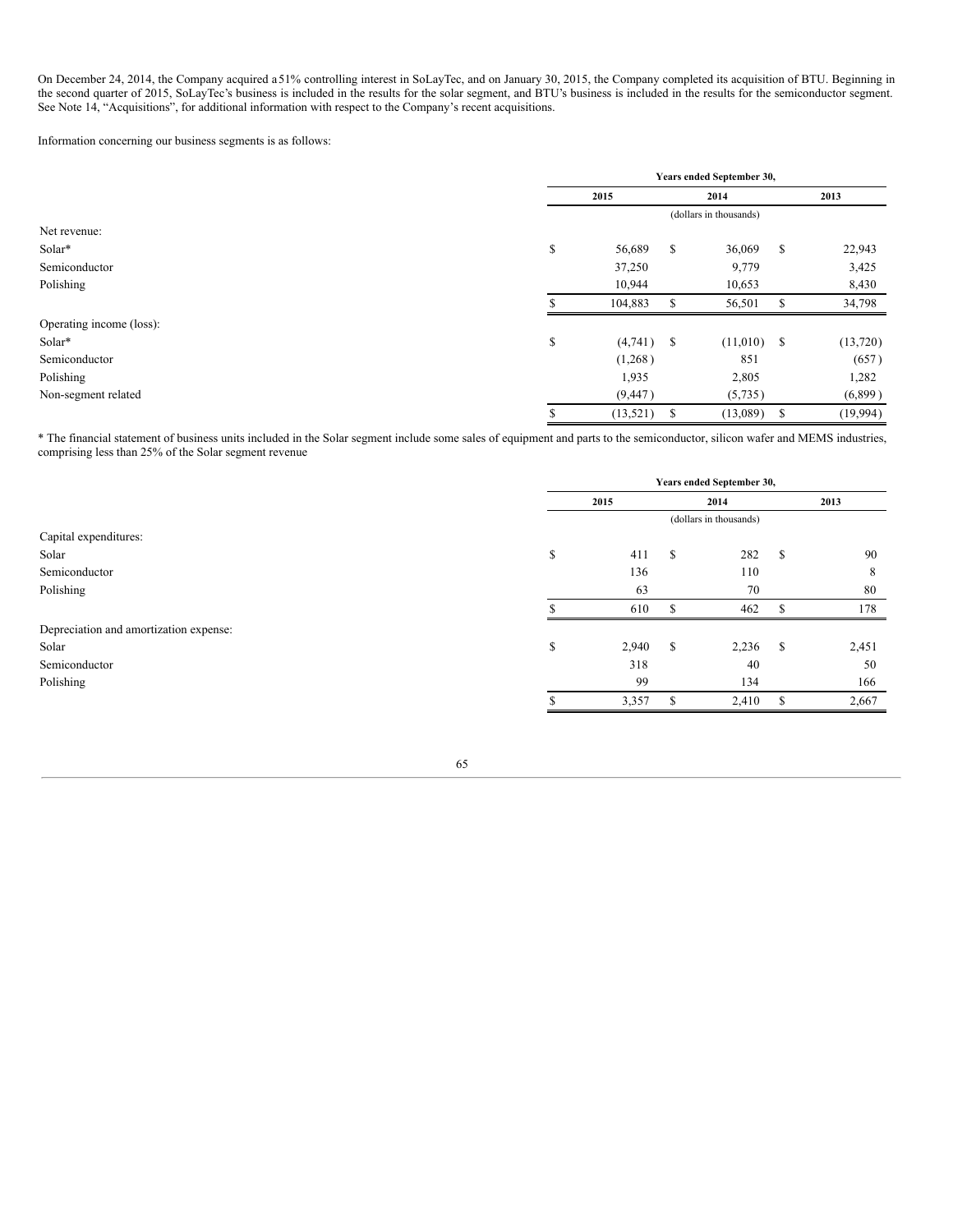|                      | September 30,<br>2015 |                        | September 30,<br>2014 |
|----------------------|-----------------------|------------------------|-----------------------|
|                      |                       | (dollars in thousands) |                       |
| Identifiable assets: |                       |                        |                       |
| Solar*               | \$<br>45,717          | S                      | 50,197                |
| Semiconductor        | 46,912                |                        | 5,281                 |
| Polishing            | 5,793                 |                        | 6,377                 |
| Non-segment related  | 27,034                |                        | 28,049                |
|                      | 125,456               | S.                     | 89,904                |
| Goodwill:            |                       |                        |                       |
| Solar*               | \$<br>5,344           | $\mathbb{S}$           | 7,595                 |
| Semiconductor        | 4,463                 |                        |                       |
| Polishing            | 728                   |                        | 728                   |
|                      | \$<br>10,535          | \$                     | 8,323                 |

# **9. Geographic Regions**

The Company has operations in The Netherlands, United States, France and China. Revenues, operating income (loss) and identifiable assets by geographic region are as follows: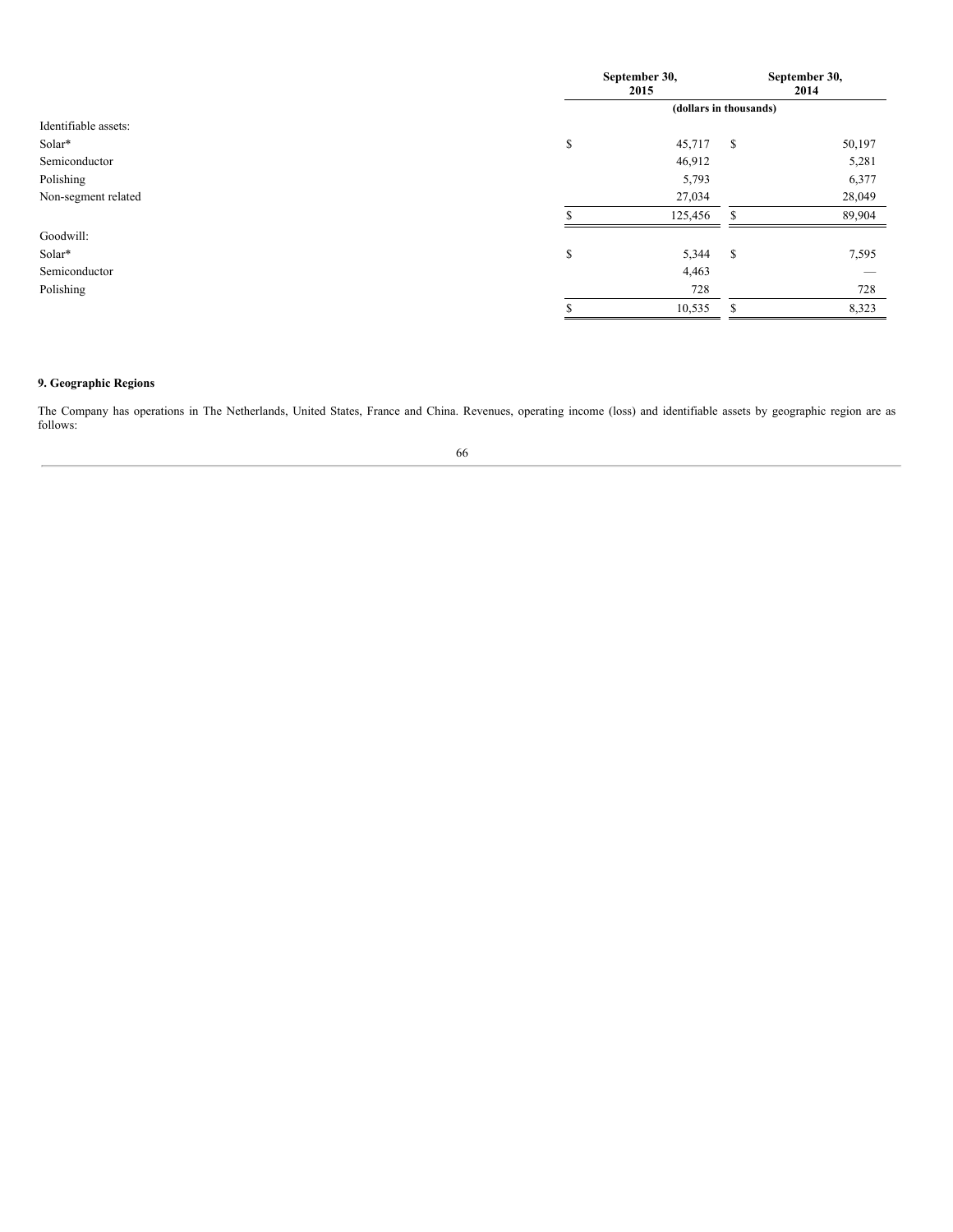|                                                               |                         | Years Ended September 30, |                        |     |           |  |
|---------------------------------------------------------------|-------------------------|---------------------------|------------------------|-----|-----------|--|
|                                                               | 2015                    |                           | 2014                   |     | 2013      |  |
|                                                               |                         |                           | (dollars in thousands) |     |           |  |
| Net revenue:                                                  |                         |                           |                        |     |           |  |
| The Netherlands                                               | \$<br>46,982            | \$                        | 31,779                 | \$  | 17,615    |  |
| <b>United States</b>                                          | 37,483                  |                           | 20,433                 |     | 11,855    |  |
| France                                                        | 8,387                   |                           | 4,218                  |     | 5,328     |  |
| China                                                         | 9,725                   |                           | 71                     |     |           |  |
| Other                                                         | 2,306                   |                           |                        |     |           |  |
|                                                               | 104,883<br>\$           | \$                        | 56,501                 | \$  | 34,798    |  |
| Operating income (loss):                                      |                         |                           |                        |     |           |  |
| The Netherlands                                               | $\mathbb{S}$<br>(9,069) | -\$                       | (9, 403)               | - S | (11, 139) |  |
| <b>United States</b>                                          | (5, 541)                |                           | (207)                  |     | (4,346)   |  |
| France                                                        | (330)                   |                           | (611)                  |     | (815)     |  |
| China                                                         | 986                     |                           | (2,868)                |     | (3,694)   |  |
| Other                                                         | 433                     |                           | -                      |     |           |  |
|                                                               | S.<br>(13,521)          | $\mathbb{S}$              | (13,089)               | \$  | (19,994)  |  |
|                                                               |                         |                           | As of September 30,    |     |           |  |
|                                                               |                         |                           | 2015                   |     | 2014      |  |
| Net long-lived assets<br>(excluding intangibles and goodwill) |                         |                           |                        |     |           |  |
| The Netherlands                                               |                         | \$                        | 6,677                  | \$  | 7,617     |  |
| <b>United States</b>                                          |                         |                           | 10,162                 |     | 1,016     |  |
| France                                                        |                         |                           | 346                    |     | 475       |  |
| China                                                         |                         |                           | 576                    |     | 644       |  |

# **10. Income Taxes**

The components of the provision (benefit) for income taxes are as follows:

 $\overline{\text{S}}$  17,761  $\overline{\text{S}}$  9,752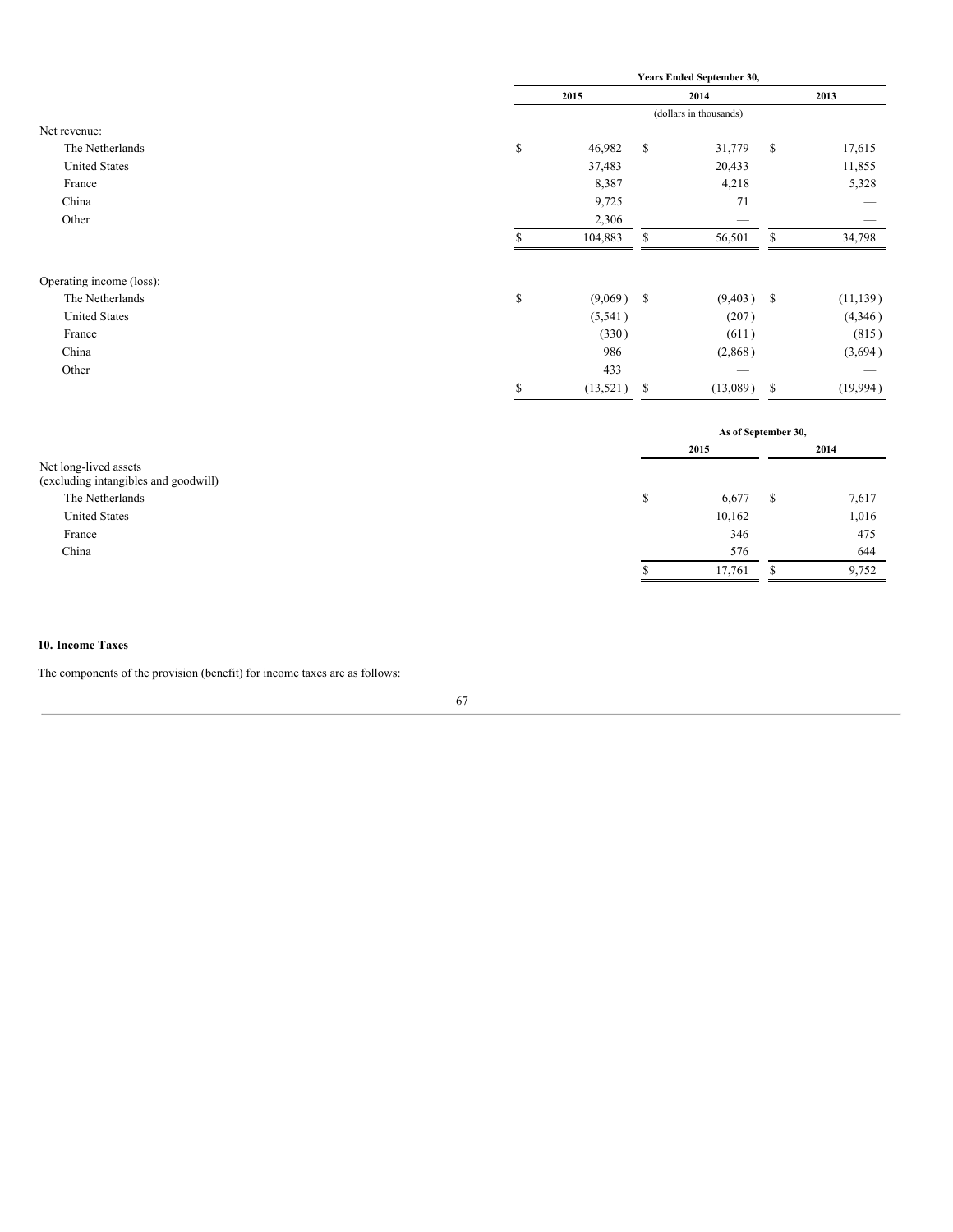|                           | Year Ended September 30, |       |    |                          |   |       |
|---------------------------|--------------------------|-------|----|--------------------------|---|-------|
|                           |                          | 2015  |    | 2014                     |   | 2013  |
|                           |                          |       |    | (dollars in thousands)   |   |       |
| Current:                  |                          |       |    |                          |   |       |
| Domestic Federal          | \$                       | (320) | \$ | 370                      | S | (150) |
| Foreign                   |                          | 500   |    | 530                      |   | 800   |
| Foreign withholding taxes |                          | 1,240 |    | $\overline{\phantom{a}}$ |   |       |
| Domestic state            |                          |       |    | 80                       |   | (110) |
| Total current             |                          | 1,420 |    | 980                      |   | 540   |
|                           |                          |       |    |                          |   |       |
| Domestic Federal          |                          | 720   |    | (490)                    |   | (290) |
| Foreign                   |                          | (210) |    | 750                      |   | 1,610 |
| Domestic state            |                          | (20)  |    |                          |   |       |
|                           |                          | 490   |    | 260                      |   | 1,320 |
|                           | S                        | 1,910 | S  | 1,240                    | ъ | 1,860 |

A reconciliation of actual income taxes to income taxes at the expected United States federal corporate income tax rate ofthirty-four percent is as follows:

|                                                 |      | Year Ended September 30, |     |                        |      |         |  |
|-------------------------------------------------|------|--------------------------|-----|------------------------|------|---------|--|
|                                                 | 2015 |                          |     | 2014                   |      | 2013    |  |
|                                                 |      |                          |     | (dollars in thousands) |      |         |  |
| Tax benefit at the U.S. rate                    | \$   | (1,630)                  | \$. | (4, 440)               | - \$ | (6,750) |  |
| Effect of permanent book-tax differences        |      | (1,570)                  |     | 30                     |      | 970     |  |
| State tax provision                             |      | (40)                     |     | 80                     |      | (110)   |  |
| Valuation allowance for net deferred tax assets |      | 2,490                    |     | 3,900                  |      | 5,850   |  |
| Uncertain tax items                             |      | 330                      |     | 370                    |      | 450     |  |
| Foreign tax rate differential                   |      | 1,890                    |     | 1,000                  |      | 1,440   |  |
| Other items                                     |      | 440                      |     | 300                    |      | 10      |  |
|                                                 |      | 1,910                    | ъ   | 1,240                  | -S   | 1,860   |  |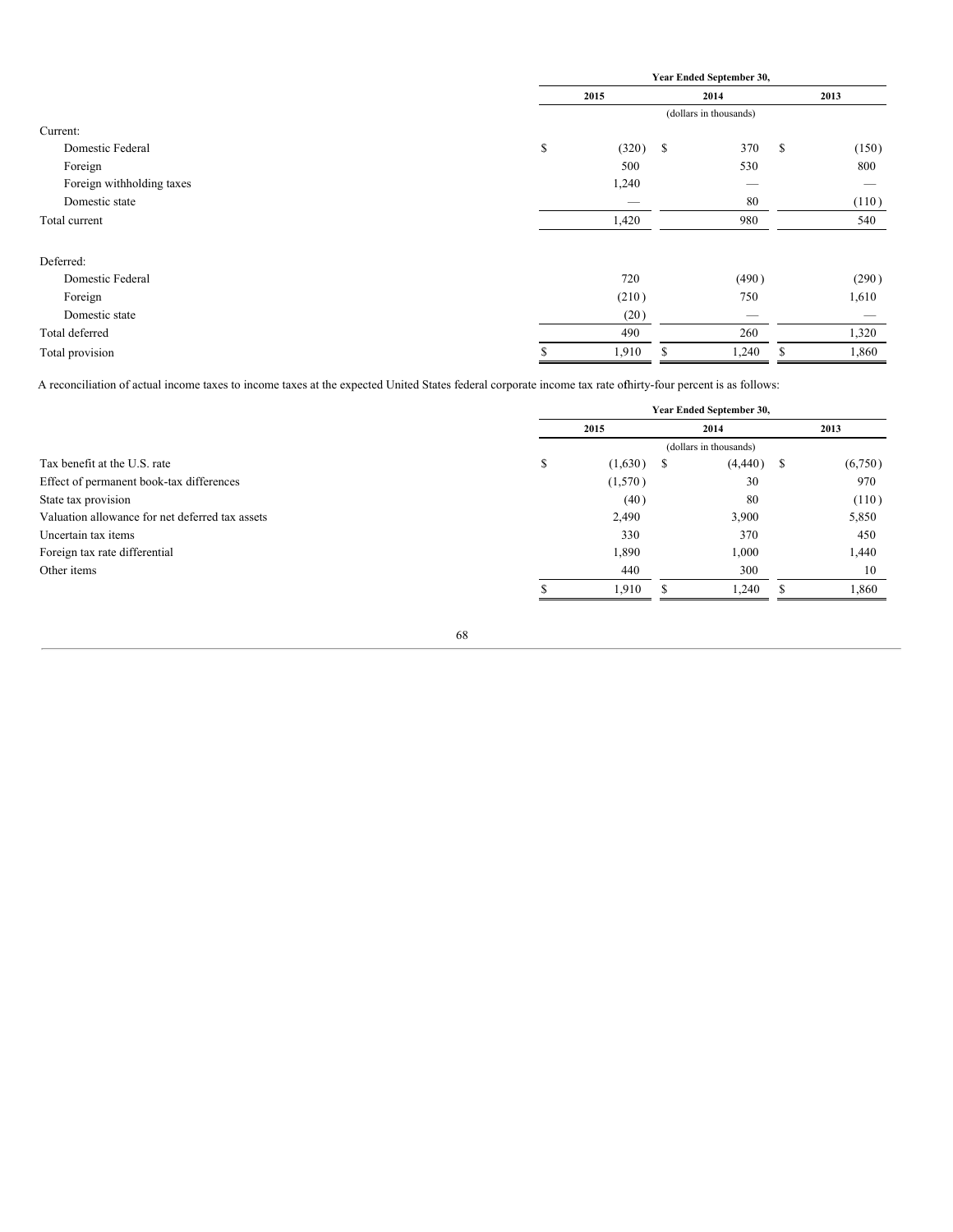Deferred income taxes reflect the tax effects of temporary differences between the carrying value of assets and liabilities for financial reporting purposes and the amounts used for income tax purposes. The tax effects of temporary book-tax differences that give rise to significant portions of the deferred tax assets and deferred tax liability are as follows:

|                                                                             | Year Ended September 30, |          |               |                        |    |          |  |  |
|-----------------------------------------------------------------------------|--------------------------|----------|---------------|------------------------|----|----------|--|--|
|                                                                             |                          | 2015     |               | 2014                   |    | 2013     |  |  |
|                                                                             |                          |          |               | (dollars in thousands) |    |          |  |  |
| Deferred tax assets - current:                                              |                          |          |               |                        |    |          |  |  |
| Capitalized inventory costs                                                 | \$                       | 340      | <sup>\$</sup> | 230                    | S  | 130      |  |  |
| Inventory write-downs                                                       |                          | 4,840    |               | 950                    |    | 620      |  |  |
| Accrued warranty                                                            |                          | 280      |               | 180                    |    | 200      |  |  |
| Deferred profits                                                            |                          | 1,180    |               | 1,460                  |    | 800      |  |  |
| Accruals and reserves not currently deductible                              |                          | 1,920    |               | 520                    |    | 490      |  |  |
| Deferred tax assets - current                                               | S                        | 8,560    | \$            | 3,340                  | S  | 2,240    |  |  |
| Valuation allowance                                                         |                          | (6,510)  |               | (2,280)                |    | (910)    |  |  |
| Deferred tax assets - current, net of valuation allowance                   |                          | 2,050    | \$            | 1,060                  | S  | 1,330    |  |  |
| Deferred tax assets (liabilities)- non-current:                             |                          |          |               |                        |    |          |  |  |
| Stock option expense                                                        | \$                       | 680      | <sup>S</sup>  | 670                    | S  | 700      |  |  |
| Book vs. tax basis of acquired assets                                       |                          | (1,350)  |               | (1,210)                |    | (1, 130) |  |  |
| Federal net operating loss caryforwards                                     |                          | 5,570    |               | 900                    |    |          |  |  |
| Foreign and state net operating losses                                      |                          | 10,550   |               | 8,070                  |    | 9,000    |  |  |
| Book vs. tax depreciation and amortization                                  |                          | (2,030)  |               | (10)                   |    | 60       |  |  |
| Foreign tax credits                                                         |                          | 3,950    |               |                        |    | 520      |  |  |
| Other deferred tax assets                                                   |                          | 360      |               | 2,950                  |    | (350)    |  |  |
| Total deferred tax assets - non-current                                     |                          | 17,730   |               | 11,370                 |    | 8,800    |  |  |
| Valuation allowance                                                         |                          | (17,300) |               | (10,070)               |    | (7, 540) |  |  |
| Deferred tax assets (liabilities) - non-current, net of valuation allowance |                          | 430      | S             | 1,300                  | \$ | 1,260    |  |  |

Changes in the deferred tax valuation allowance are as follows:

|                                      | Year Ended September 30, |  |                        |  |       |  |  |  |
|--------------------------------------|--------------------------|--|------------------------|--|-------|--|--|--|
|                                      | 2015                     |  | 2014                   |  | 2013  |  |  |  |
|                                      |                          |  | (dollars in thousands) |  |       |  |  |  |
| Balance at the beginning of the year | 12.350                   |  | 8,450                  |  | 2,600 |  |  |  |
| Additions to valuation allowance     | 11.460                   |  | 3.900                  |  | 5,850 |  |  |  |
|                                      | 23.810                   |  | 12.350                 |  | 8,450 |  |  |  |

The deferred tax valuation allowance increased by \$11.5 million and by \$3.9 million for the years ended September 30, 2015 and 2014, respectively. A significant portion of this increase is related to the acquisition of BTU. In assessing the realizability of deferred tax assets, the Company considers whether it is more likely than not that some portion or all of the deferred tax assets will be realized. The ultimate realization of deferred tax assets is dependent upon the generation of future taxable income during the periods in which those temporary differences become deductible. The Company considers the scheduled reversal of deferred tax liabilities, projected future income, and tax planning strategies in making this assessment. We have recorded a full valuation allowance against the net deferred tax assets of the China, Dutch and French subsidiaries and of certain states since we believe that, after considering all of the available objective evidence, both positive and negative, historical and prospective, with greater weight given to historical evidence, it is not more likely than not that these assets will be realized.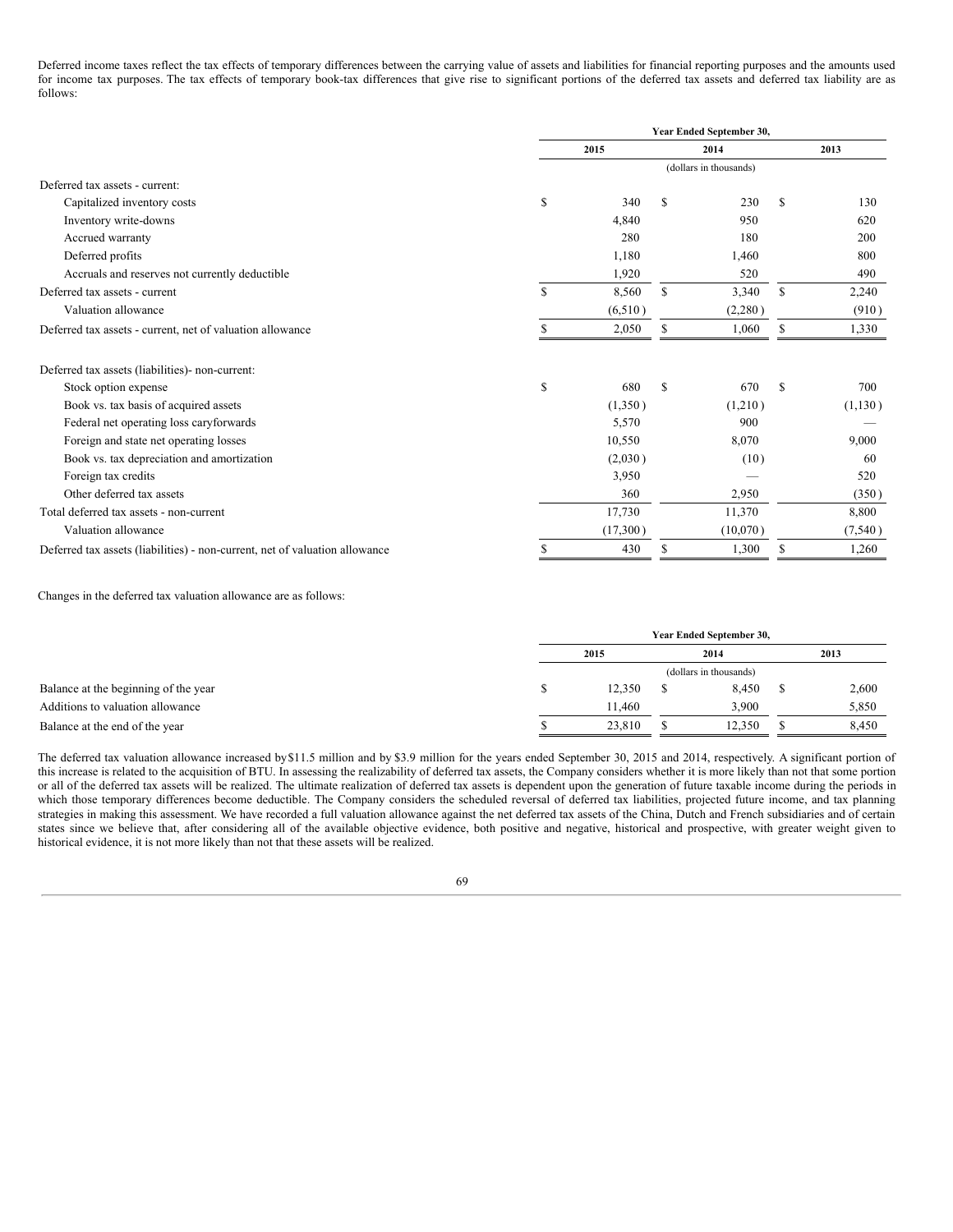The Company has federal net operating loss carryforwards of approximately\$16.9 million that expire at various times between 2024 and 2035. The company also has foreign net operating loss carryforwards of approximately \$37.8 million which expire at various times through 2024. The Company also has state net operating loss carryforwards of \$11.4 million. In addition, the Company has approximately \$3.6 million of foreign tax credits that expire at various times through 2025.

The Company's historical and continuing policy is that its undistributed foreign earnings are indefinitely reinvested and, accordingly, no related provision for U.S. federal and state income taxes has been provided on the \$0.9 million of undistributed foreign earnings at September 30, 2015. The amount of taxes attributable to these undistributed earnings is immaterial.

The Company applies the provisions of FASB Interpretation No. 48 ("FIN 48"), "Accounting for Uncertainty in Income Taxes", (now codified as FASB ASC 740, "Income Tax"). In this regard, an uncertain tax position represents the Company's expected treatment of a tax position taken in a filed tax return, or planned to be taken in a future tax return, that has not been reflected in measuring income tax expense for financial reporting purposes. Approximately \$1.8 million of this total represents the amount that, if recognized, would favorably affect our effective income tax rate in future periods.

A reconciliation of the beginning and ending amount of our unrecognized tax benefits is summarized as follows:

|                                                         |                        | Year Ended September 30, |  |       |  |       |  |  |  |  |  |
|---------------------------------------------------------|------------------------|--------------------------|--|-------|--|-------|--|--|--|--|--|
|                                                         |                        | 2015                     |  | 2014  |  | 2013  |  |  |  |  |  |
|                                                         | (dollars in thousands) |                          |  |       |  |       |  |  |  |  |  |
| Balance at beginning of the year                        |                        | 3,180                    |  | 2,810 |  | 2,360 |  |  |  |  |  |
| Additions related to tax positions taken in prior years |                        | 330                      |  | 370   |  | 530   |  |  |  |  |  |
| Reductions due to lapse of statute of limitations       |                        | __                       |  | -     |  | (80)  |  |  |  |  |  |
| Balance at the end of the year                          |                        | 3,510                    |  | 3.180 |  | 2,810 |  |  |  |  |  |

We have classified all of our liabilities for uncertain tax positions as income taxes payable long-term. Income taxes long-term also includes other items, primarily withholding taxes that are not due until the related intercompany service fees are paid.

We report accrued interest and penalties related to unrecognized tax benefits in income tax expense. We recognized a net expense for interest and penalties of \$0.3 million, \$0.4 million, and \$0.5 million for fiscal years 2015, 2014 and 2013 respectively. Income taxes payable long-term on the consolidated balance sheets includes a cumulative accrual for potential interest and penalties of \$1.8 million and \$1.6 million as of September 30, 2015 and 2014, respectively.

The Company does not expect that the amount of our tax reserves for uncertain tax positions will materially change in the next 12 months other than the continued accrual of interest and penalties.

The Company and one or more of its subsidiaries file income tax returns in The Netherlands, Germany, France, China and other foreign jurisdictions, as well as the U.S. and various states in the U.S. We have not signed any agreements with the Internal Revenue Service, any state or foreign jurisdiction to extend the statute of limitations for any fiscal year. As such, the number of open years is the number of years dictated by statute in each of the respective taxing jurisdictions, but generally is from 3 to 5 years.

These open years contain certain matters that could be subject to differing interpretations of applicable tax laws and regulations as they relate to the amount, timing, or inclusion of revenues and expenses, or the sustainability of income tax positions of the Company and its subsidiaries.

#### **11. Restructuring Charges**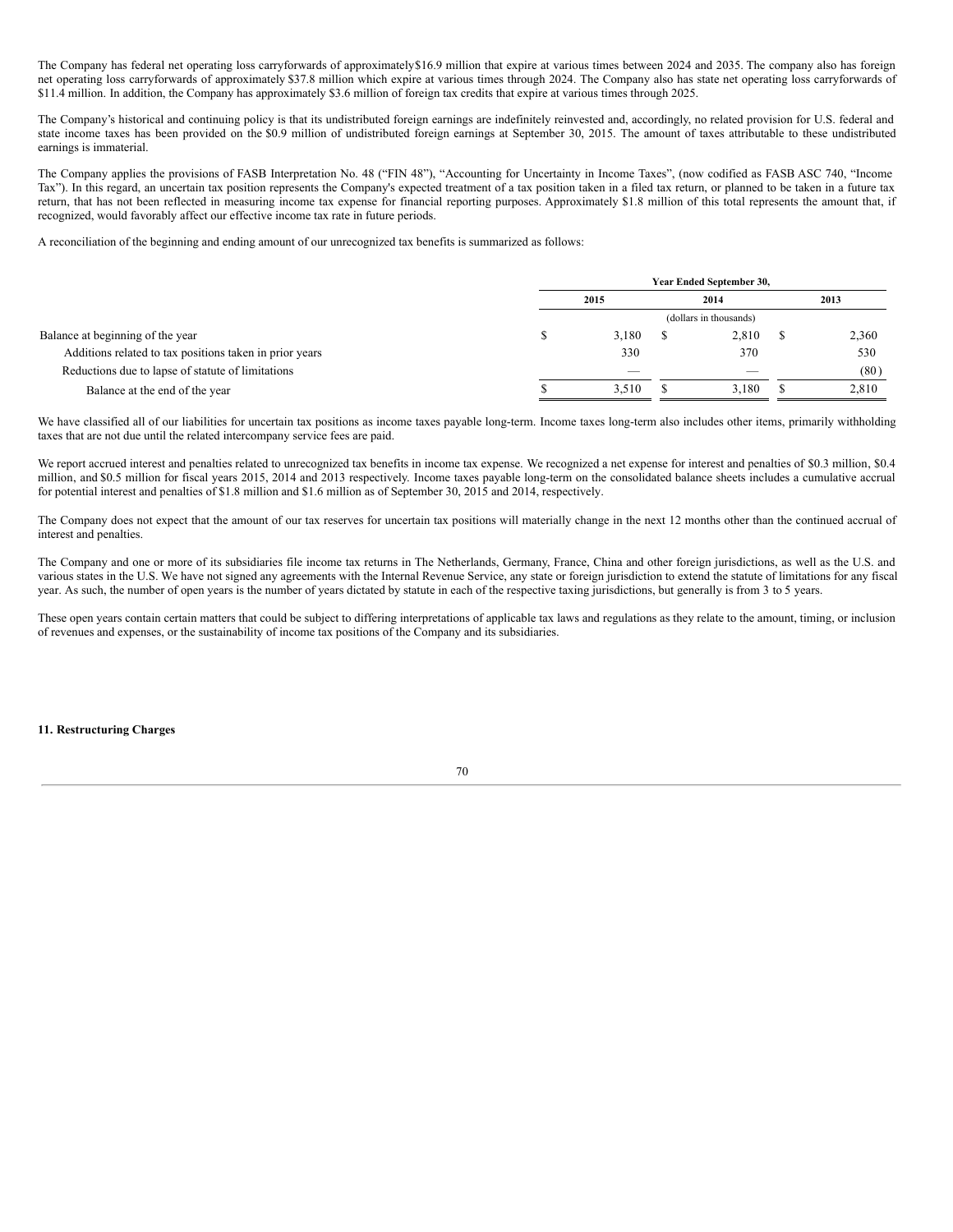During fiscal 2015, the company recorded a net charge of\$0.6 million, which is reported in restructuring and other charges in the consolidated statement of operations, for employee related costs, including costs for severance related to the BTU acquisition.

## **12. Selected Quarterly Data (Unaudited)**

|                                                                   | <b>First Quarter</b> |         | <b>Second Quarter</b> |          | <b>Third Quarter</b>                     |          | <b>Fourth Quarter</b> |         |  |
|-------------------------------------------------------------------|----------------------|---------|-----------------------|----------|------------------------------------------|----------|-----------------------|---------|--|
| Fiscal Year 2015:                                                 |                      |         |                       |          | (in thousands, except per share amounts) |          |                       |         |  |
| Revenue                                                           | \$                   | 12,396  | \$                    | 24,273   | S                                        | 40,016   | \$                    | 28,198  |  |
| Gross margin                                                      | \$                   | 3,428   | $\mathbb{S}$          | 6,889    | S                                        | 10,128   | \$                    | 6,563   |  |
| Provision for income taxes                                        | \$                   | 180     | S                     | 170      | $\mathbf S$                              | 290      | \$                    | 1,270   |  |
| Net income (loss) attributable to Amtech Systems, Inc.            | \$                   | (5,195) | <sup>\$</sup>         | (2,321)  | S                                        | (1,604)  | \$                    | 1,349   |  |
| Comprehensive income (loss) attributable to Amtech Systems, Inc.  | \$                   | (6,247) | \$                    | (4, 470) | S                                        | (1, 344) | \$                    | 1,414   |  |
| Net income (loss) per share attributable to Amtech Systems, Inc.: |                      |         |                       |          |                                          |          |                       |         |  |
| Basic earnings per share                                          | \$                   | (0.53)  | <sup>\$</sup>         | (0.19)   | -S                                       | (0.12)   | <sup>\$</sup>         | 0.10    |  |
| Shares used in calculation                                        |                      | 9,854   |                       | 11,997   |                                          | 13,103   |                       | 13,150  |  |
| Diluted earnings per share                                        | \$                   | (0.53)  | <sup>\$</sup>         | (0.19)   | S                                        | (0.12)   | <sup>\$</sup>         | 0.10    |  |
| Shares used in calculation                                        |                      | 9,854   |                       | 11,997   |                                          | 13,103   |                       | 13,259  |  |
| Fiscal Year 2014:                                                 |                      |         |                       |          |                                          |          |                       |         |  |
| Revenue                                                           | \$                   | 14,772  | \$                    | 12,717   | S                                        | 9,190    | \$                    | 19,822  |  |
| Gross margin                                                      | \$                   | 4,535   | $\mathbb{S}$          | 2,898    | S                                        | 1,631    | S.                    | 2,562   |  |
| Provision for (benefit of) for income taxes                       | \$                   | 560     | \$                    |          | \$                                       | 1,325    | \$                    | (645)   |  |
| Net loss attributable to Amtech Systems, Inc.                     | \$                   | (794)   | <sup>\$</sup>         | (3,751)  | S                                        | (5,257)  | \$                    | (3,245) |  |
| Comprehensive loss attributable to Amtech Systems, Inc.           | \$                   | (66)    | \$                    | (3,756)  | S                                        | (5,568)  | \$                    | (4,892) |  |
| Net loss per share attributable to Amtech Systems, Inc.:          |                      |         |                       |          |                                          |          |                       |         |  |
| Basic earnings per share                                          | \$                   | (0.08)  | <sup>\$</sup>         | (0.39)   | - S                                      | (0.53)   | <sup>\$</sup>         | (0.33)  |  |
| Shares used in calculation                                        |                      | 9,560   |                       | 9,679    |                                          | 9,843    |                       | 9,846   |  |
| Diluted earnings per share                                        | S                    | (0.08)  | <sup>\$</sup>         | (0.39)   | S                                        | (0.53)   | \$                    | (0.33)  |  |
| Shares used in calculation                                        |                      | 9,560   |                       | 9,679    |                                          | 9,843    |                       | 9,846   |  |

### **13. Long-term Debt**

In January 2015, the Company acquired \$7.2 million of long-term debt as part of the BTU acquisition. The debt acquired is a mortgage note secured by its real property in Billerica, Massachusetts, and has a remaining balance of \$6.9 million as of September 30, 2015. The debt acquired has an interest rate of 4.4% through September 26, 2018, at which time the interest rate will be adjusted to a per annum fixed rate equal to the aggregate of the Federal Home Loan Board Five Year Classic Advance Rate plus two hundred forty basis points. The loan agreement requires compliance with certain covenants. One covenant requires that the outstanding principal plus accrued interest and fees thereon is not greater than 80% of the appraised value of the mortgaged premises. The company was not in compliance with this covenant as of September 30, 2015. As of the date hereof, we have not received any notice of acceleration from the lender, nor have we received a waiver. Due to non-compliance, we have reclassified \$0.2 million to current liabilities. The maturity date of the debt acquired is September 26, 2023.

In December 2014, the Company acquired long term debt as part of the SoLayTec acquisition. Subsequent to the acquisition, there were additional borrowings of \$0.7 million. As of September 30, 2015 the debt has a remaining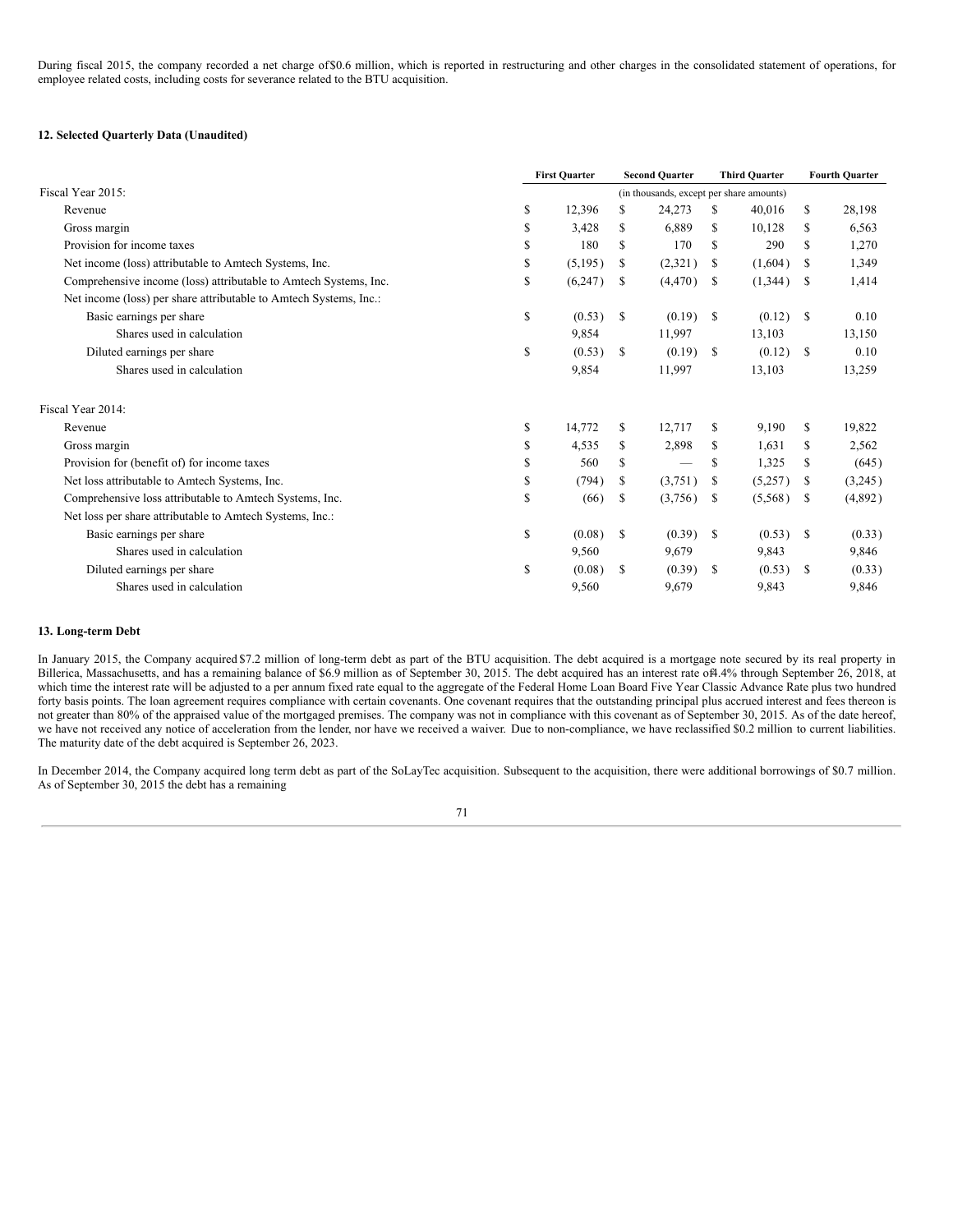balance of \$2.4 million. The debt acquired has interest rates ranging from 5.95% to 10% and maturity dates ranging from fiscal 2017 to fiscal 2021.

Annual maturities relating to the Company's long-term debt as of September 30, 2015 are as follows:

|            | <b>Annual Maturities</b> |                |
|------------|--------------------------|----------------|
|            |                          | (in thousands) |
| 2016       |                          | 919            |
| 2017       |                          | 1,122          |
| 2018       |                          | 576            |
| 2019       |                          | 453            |
| 2020       |                          | 473            |
| Thereafter |                          | 5,824          |
| Total      | \$                       | 9,367          |

## **14. Acquisitions**

#### *Merger with BTU International*

On January 30, 2015, the Company completed its acquisition of BTU (the "Merger"). In connection with the Merger, each share of BTU common stock outstanding immediately prior to the effective time of the Merger, including BTU restricted stock units that vested immediately prior to the effective time of the Merger, was converted to 0.3291 shares of common stock of the Company. The Company issued 3,185,852 shares of Company common stock on the Merger date. Pursuant to the terms of the Merger Agreement, options to purchase BTU common stock held by BTU employees were assumed by the Company and converted into options to purchase shares of Company common stock on substantially the same terms and conditions as were applicable to such BTU stock options, with appropriate adjustments based upon the exchange ratio of 0.3291 to the exercise price and the number of shares of Company common stock subject to such stock option. As a result of the Merger, the company owns 100% of the outstanding stock of BTU.

The following unaudited pro forma data has been prepared by adjusting the Company's historical data to give effect to the Merger as if it had occurred on October 1, 2013 and includes adjustments for depreciation expense, amortization of intangibles, and the effect of other purchase accounting adjustments:

|                                                      | <b>Years Ended (unaudited)</b> |                           |   |                                               |     |                           |
|------------------------------------------------------|--------------------------------|---------------------------|---|-----------------------------------------------|-----|---------------------------|
|                                                      |                                | <b>September 30, 2015</b> |   | September 30, 2014                            |     | <b>September 30, 2013</b> |
|                                                      |                                |                           |   | (dollars in thousands, except per share data) |     |                           |
| Revenue, net                                         | S                              | 121,186                   |   | 111,531                                       | S   | 84,641                    |
| Net loss                                             | <sup>\$</sup>                  | (9,223)                   | S | (15,586)                                      | - S | (40, 108)                 |
| Earnings per share available to Amtech stockholders: |                                |                           |   |                                               |     |                           |
| Basic                                                |                                | (0.70)                    |   | $(1.21)$ \$                                   |     | (3.03)                    |
| Diluted                                              | ъ                              | (0.70)                    | S | $(1.21)$ \$                                   |     | (3.03)                    |

The unaudited pro forma financial data was prepared in accordance with the acquisition method of accounting under existing standards and is not necessarily indicative of the results of operations that would have occurred if the Merger had been completed on the date indicated, nor is it indicative of the future operating results of the Company.

The unaudited pro forma results do not reflect certain future events that either have occurred or may occur after the Merger, including, but not limited to, the anticipated realization of ongoing cost reductions from other operating synergies in subsequent periods. They also do not give effect to certain charges that the Company expects to incur in connection with the Merger, including, but not limited to, additional professional fees and other restructuring costs.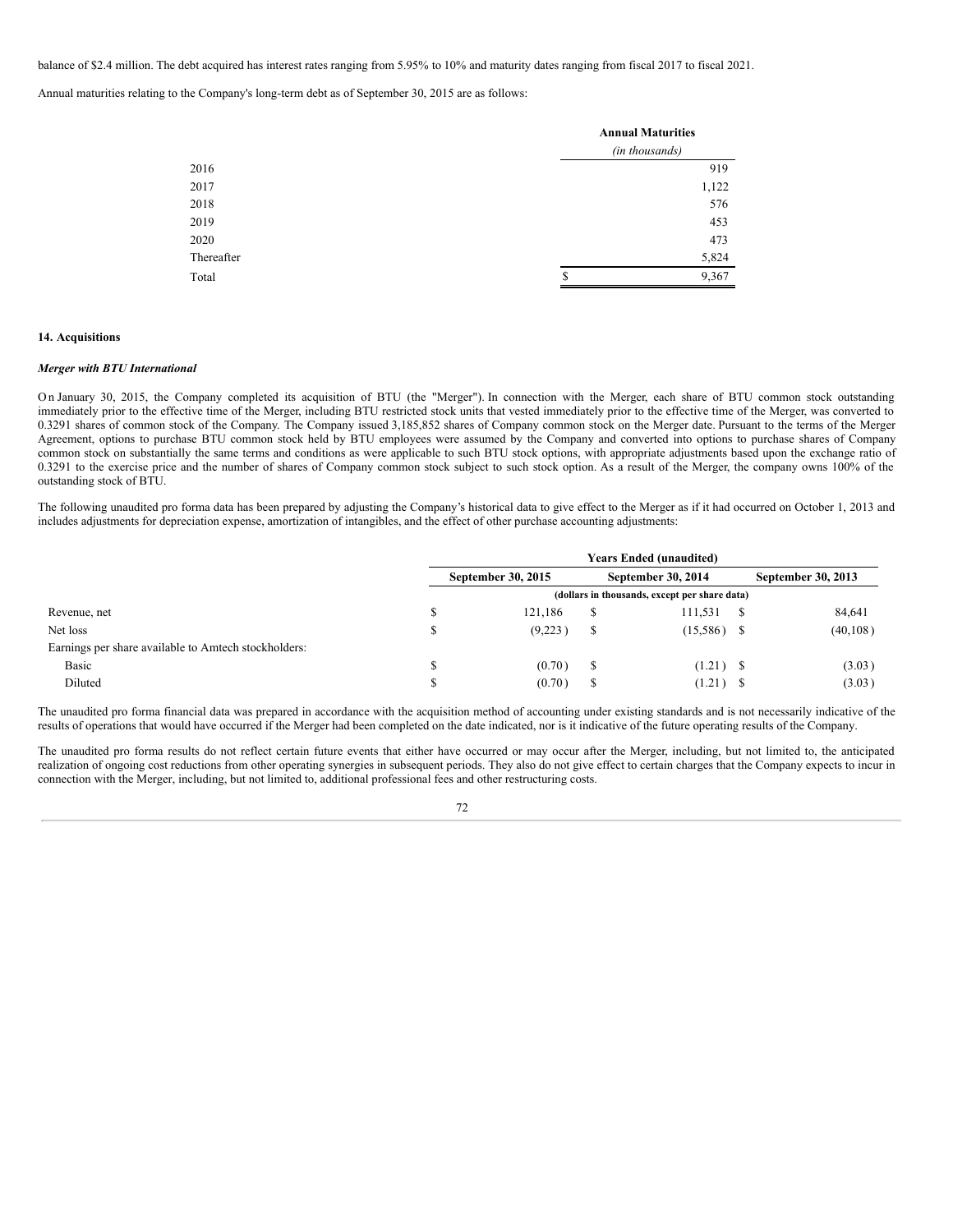The Merger was an all-stock transaction. The following table summarizes the consideration transferred:

| (In thousands, except per share amounts)               |        |  |  |
|--------------------------------------------------------|--------|--|--|
| BTU common shares and restricted stock units exchanged |        |  |  |
| Exchange ratio                                         |        |  |  |
|                                                        | 3,186  |  |  |
|                                                        | 8.20   |  |  |
|                                                        | 26,125 |  |  |
|                                                        | 500    |  |  |
|                                                        | 26.625 |  |  |
|                                                        |        |  |  |

The following table summarizes the allocation of the consideration for the assets acquired and liabilities assumed onJanuary 30, 2015:

| (In thousands)                             |  |        |  |  |
|--------------------------------------------|--|--------|--|--|
| Fair value of net tangible assets acquired |  | 19.232 |  |  |
| Goodwill                                   |  | 4.463  |  |  |
| Identifiable intangible assets             |  | 2,930  |  |  |
| Total consideration allocated              |  | 26.625 |  |  |

The acquired intangible assets are the trade name "BTU", which has a fair value of \$1.2 million and 15 year useful life, and customer lists of \$1.7 million and a useful life of 6 years. Goodwill of \$4.5 million was assigned to the semiconductor segment. Goodwill will not be amortized but instead tested for impairment at least annually (more frequently if certain indicators are present). Goodwill as of September 30, 2015, is not expected to be deductible for tax purposes. During the fourth quarter of 2015, the Company obtained additional information relating to the fair value of net tangible and intangible assets acquired. Refer to Note 1 "Summary of Significant Accounting Policies" for details on the adjustments that were made. As of September 30, 2015, the accounting for the BTU acquisition has not been finalized due to pending items on the valuation of acquired assets and liabilities.

Under the guidance on accounting for business combinations, merger and integration costs are not included as components of consideration transferred but are accounted for as expenses in the period in which the costs are incurred. Transaction-related expenses of \$4.0 million and \$1.3 million for fiscal 2015 and 2014, respectively, are included in the Selling, General and Administrative line in the Condensed Consolidated Statements of Operations.

#### *Acquisition of SoLayTec B.V.*

On December 24, 2014, the Company expanded our participation in the solar market by acquiring a51% controlling interest in SoLayTec, which provides ALD systems used in high efficiency solar cells, for a total purchase price consideration of \$1.9 million.

The Company consolidated the results of operations for SoLayTec beginning on December 24, 2014, the effective date of the acquisition, which were not material to our consolidated statement of operations for fiscal 2015. Additionally, the Company's historical results would not have been materially affected by the acquisition of SoLayTec and, accordingly, has not presented pro forma information as if the acquisition had been completed at the beginning of each period presented in our consolidated statements of operations. As of September 30, 2015, the accounting for the SoLayTec acquisition has not been finalized due to pending items on the valuation of acquired assets and liabilities.

#### **15. Deconsolidation**

In September 2015, the Company entered into transactions pursuant to which the Company has received\$0.7 million as of September 30th, and will receive approximately \$7.1 million, \$3.6 million in return for shares of Kingstone and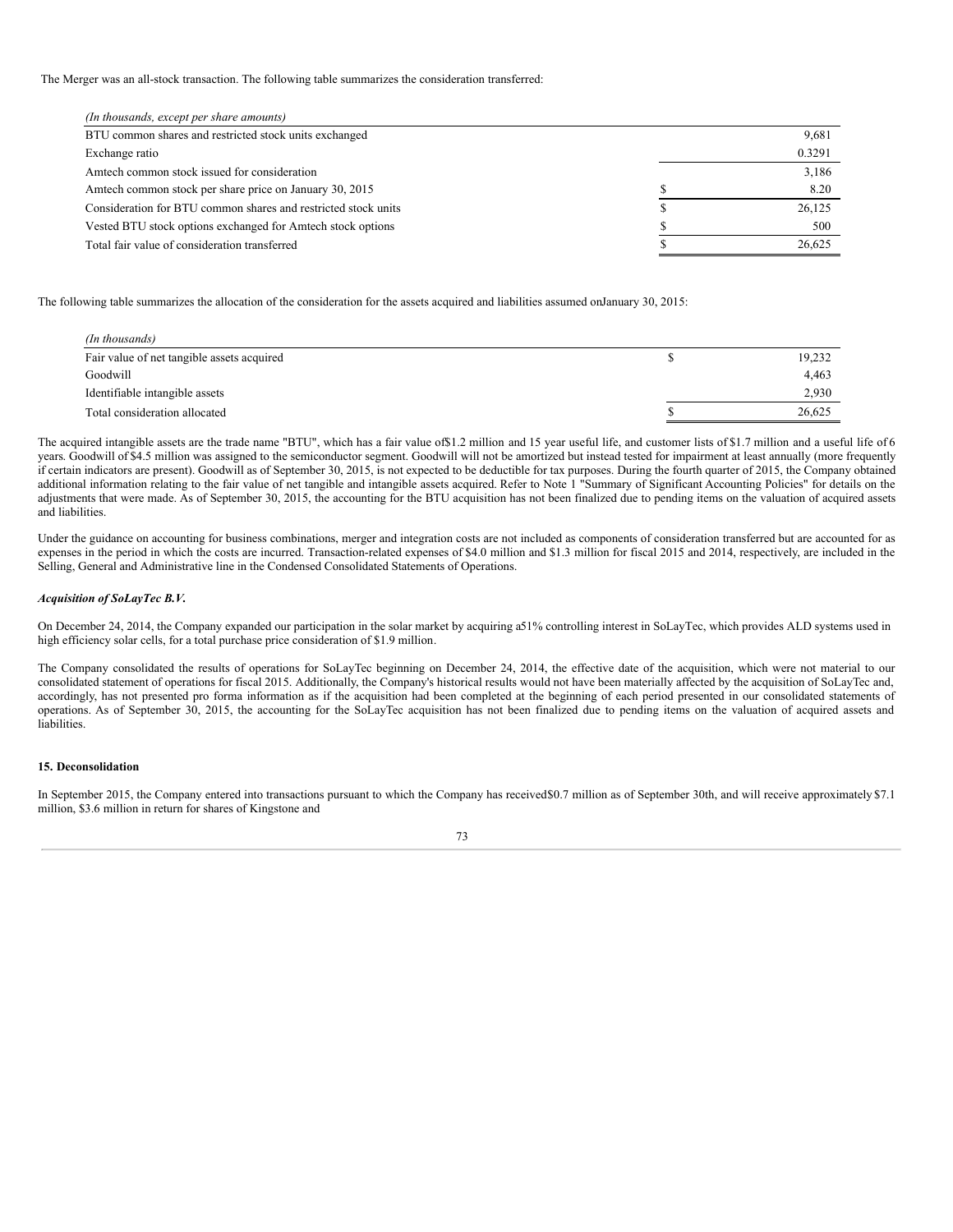\$3.5 million for the repayment of a loan, including interest, reducing its ownership to15% of the Hong Kong holding company (effectively a 10% beneficial ownership in the Shanghai operating entity). The loan carries interest at 1% per annum and the balance and interest were paid in full in October 2015. The cash for the sale of shares was received in November 2015. According to the terms of the transaction agreements, the Company will receive \$5.6 million, approximately \$3.1 million net of tax, by March 31, 2016, for its exclusive sales and service rights in the solar ion implant equipment. Following closing, the Company no longer held a controlling interest in Kingstone and as a result, Kingstone was deconsolidated on September 16, 2015, eliminating the assets, liabilities and non-controlling interests recorded for Kingstone from the Company's Consolidated Balance Sheet. The Company's investment in Kingstone will be accounted for using the equity method for periods subsequent to the deconsolidation due to the Company's ability to exert significant influence over the financial and operating policies of Kingstone, primarily through our representation on the board of directors. See Note 16 -Investment for additional details.

The Company recorded a gain of \$8.8 million as a result of the deconsolidation. The gain was computed as follows: the fair value of consideration received, plus the fair values of the retained non-controlling interest and the sales and service rights, less the carrying value of Kingstone's net assets.

## **16. Investments**

As discussed in Note 15 "Deconsolidation", on September 16, 2015, the Company deconsolidated Kingstone, reducing its ownership to15% of the Hong Kong holding company (effectively a 10% beneficial ownership in the Shanghai operating entity). The Company's investment in Kingstone will be accounted for using the equity method for periods subsequent to the deconsolidation due to the Company's ability to exert significant influence over the financial and operating policies of Kingstone, primarily through our representation on the board of directors. The resulting equity method investment was initially recorded at fair value at \$2.7 million using the value the third party purchaser placed on their investment in Kingstone Shanghai, a Level 2 input in the fair value hierarchy.

The recognition of the Company's retained interest in Kingstone at fair value upon deconsolidation resulted in a basis difference between the carrying value of the Company's investment in Kingstone and its proportionate share in net assets of Kingstone. The difference (the "basis difference") between the initial fair value of the Company's investment and the proportional interest in the underlying net assets of Kingstone will be allocated to the Company's proportionate share of Kingstone's identifiable assets and liabilities. The portion of the basis difference attributable to tangible and definite lived intangible assets will be amortized over their respective estimated useful lives and reflected as a component of "Income (loss) from equity method investment".

The Company is currently determining the fair value of certain assets of Kingstone. The valuation is expected to be finalized in fiscal 2016. The Company has estimated that the amortization of the basis difference allocable to the period from September 16, 2015 to September 30, 2015 ("the short period") was not material. However, once a final allocation of fair value is made, the related depreciation and amortization for the short period may be significantly different from its initial estimate. The Company's loss from equity method investment in Kingstone during the short period was immaterial and it is not expected that the loss will be materially different as a result of the fair value determination.

#### **ITEM 9. CHANGES IN AND DISAGREEMENTS WITH ACCOUNTANTS ON ACCOUNTING AND FINANCIAL DISCLOSURE**

None.

## **ITEM 9A. CONTROLS AND PROCEDURES**

#### **Conclusion Regarding the Effectiveness of Disclosure Controls and Procedures**

Our management, including our Chief Executive Officer ("CEO") and Chief Financial Officer ("CFO"), has carried out an evaluation of the effectiveness of our disclosure controls and procedures as defined in Exchange Act Rules 13a-15(e) and 15(d)-15(e). Based upon that evaluation, our CEO and CFO have concluded that our disclosure controls and procedures in place were effective as of September 30, 2015.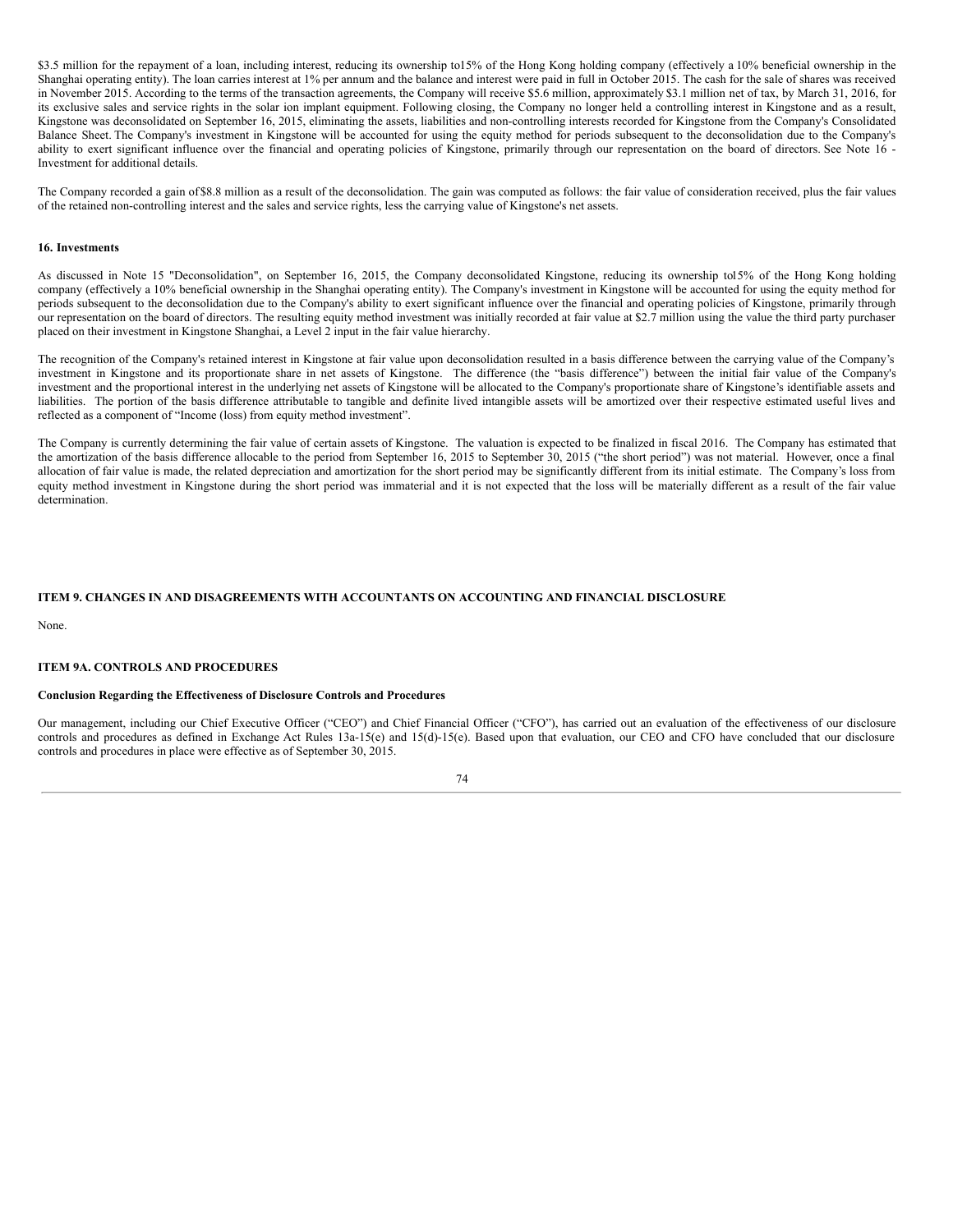## **Management's Report on Internal Control Over Financial Reporting**

To the Shareholders of Amtech Systems, Inc.,

The management of Amtech Systems, Inc. is responsible for establishing and maintaining adequate internal control over financial reporting, as such term is defined in Exchange Act Rules 13a-15(f) and 15d-15(f). Internal control over financial reporting is a process designed to provide reasonable assurance regarding the reliability of financial reporting and the preparation of financial statements for external purposes in accordance with generally accepted accounting principles.

Because of its inherent limitations, our controls and procedures may not prevent or detect misstatements. A control system, no matter how well conceived and operated, can provide only reasonable, not absolute, assurance that the objectives of the controls system are met. Because of the inherent limitations in all controls systems, no evaluation of controls can provide absolute assurance that all control issues and instances of fraud, if any, have been detected.

Management assessed the effectiveness of our internal control over financial reporting based on the criteria in*Internal Control — Integrated Framework* issued by the Committee of Sponsoring Organizations of the Treadway Commission. Based on its evaluation under the criteria in *Internal Control — Integrated Framework*, management concluded that our internal control over financial reporting was effective as of September 30, 2015.

During the quarter ended March 31, 2015, the Company acquired BTU. Other than the addition of BTU's internal control over financial reporting and any related changes in control to integrate BTU into the Company, there have been no changes to Amtech's internal control over financial reporting during fiscal year ended September 30, 2015.

The Company's independent registered public accounting firm, Mayer Hoffman McCann P.C., has issued an audit report on the Company's internal control over financial reporting.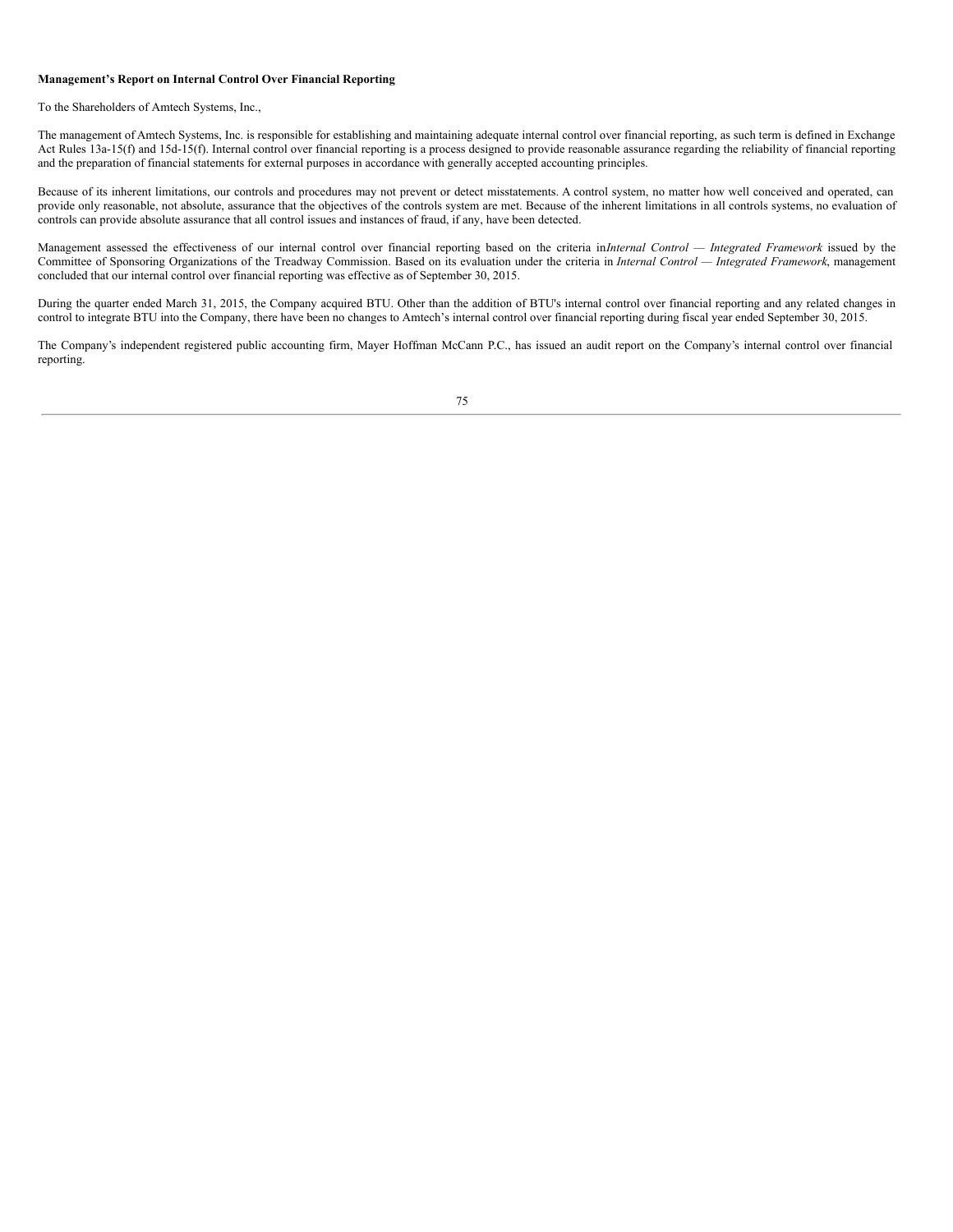## **ITEM 9B. OTHER INFORMATION**

None.

### **PART III**

Pursuant to Paragraph G(3) of the General Instructions to Form 10-K, the information required by Part III of Form 10-K is incorporated by reference to Amtech's Definitive Proxy Statement to be filed with the Securities and Exchange Commission in connection with its 2015 Annual Meeting of Stockholders (the "Proxy Statement") to be filed within 120 days of this filing. In the event the Proxy Statement will not be filed within 120 days, the information required by Part III of this Form 10-K will be filed pursuant to an amendment to this annual report on Form 10-K within the 120 day period.

#### **ITEM 10. DIRECTORS, EXECUTIVE OFFICERS AND GOVERNANCE**

The information required by this item (i) is incorporated herein by reference to the Proxy Statement or (ii) will be filed pursuant to an amendment to this annual report on Form 10-K, in each case, within 120 days of this filing.

# **ITEM 11. EXECUTIVE COMPENSATION**

The information required by this item (i) is incorporated herein by reference to the Proxy Statement or (ii) will be filed pursuant to an amendment to this annual report on Form 10-K, in each case, within 120 days of this filing.

#### **ITEM 12. SECURITY OWNERSHIP OF CERTAIN BENEFICIAL OWNERS AND MANAGEMENT AND RELATED STOCKHOLDER MATTERS**

The information required by this item (i) is incorporated herein by reference to the Proxy Statement or (ii) will be filed pursuant to an amendment to this annual report on Form 10-K, in each case, within 120 days of this filing.

### **ITEM 13. CERTAIN RELATIONSHIPS AND RELATED TRANSACTIONS, AND DIRECTOR INDEPENDENCE**

The information required by this item (i) is incorporated herein by reference to the Proxy Statement or (ii) will be filed pursuant to an amendment to this annual report on Form 10-K, in each case, within 120 days of this filing.

# **ITEM 14. PRINCIPAL ACCOUNTING FEES AND SERVICES**

The information required by this item (i) is incorporated herein by reference to the Proxy Statement or (ii) will be filed pursuant to an amendment to this annual report on Form 10-K, in each case, within 120 days of this filing.

### **PART IV**

#### **ITEM 15. EXHIBITS AND FINANCIAL STATEMENT SCHEDULES**

- (a)(1) The consolidated financial statements required by this item are set forth on the pages indicated at Item 8.
	- (2) All financial statement schedules are omitted because they are either not applicable, or because the required information is shown in the consolidated financial statements or notes thereto.
	- (3) Exhibits: The response to this section of Item 15 is included in the Exhibit Index of this annual report on Form 10-K and is incorporated herein by reference.

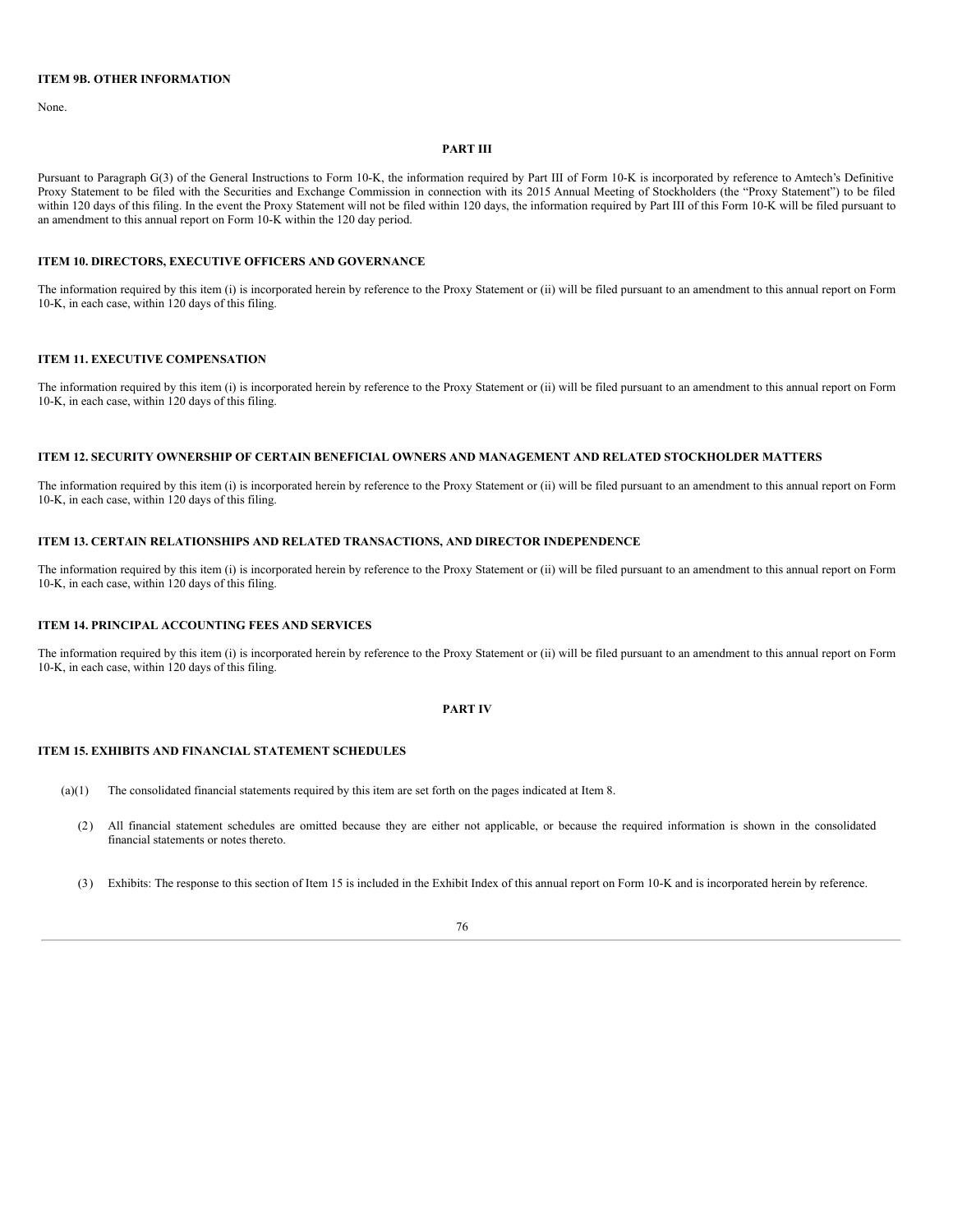# SIGNATURES

Pursuant to the requirements of the Securities Exchange Act of 1934, this report on Form 10-K has been signed below by the following persons on behalf of the registrant and in the capacities and on the dates indicated:

| $\ast$<br>Executive Chairman and<br>November 19, 2015<br>Jong S. Whang<br>Chairman of the Board<br>$\ast$<br>Chief Executive Officer<br>November 19, 2015<br>and President<br>Fokko Pentinga<br>(Principal Executive Officer)<br>Executive Vice President – Finance and Chief Financial<br>Officer<br>/s/ Bradley C. Anderson<br>November 19, 2015<br>Bradley C. Anderson<br>(Principal Financial and Accounting Officer)<br>$\ast$<br>Director<br>November 19, 2015<br>Michael Garnreiter<br>November 19, 2015<br>Director<br>Paul J. van der Wansem<br>$\ast$<br>November 19, 2015<br>Director<br>Egbert J.G. Goudena<br>$\ast$<br>Director<br>November 19, 2015<br>Robert F. King<br>$\ast$<br>November 19, 2015<br>Director<br>Sukesh Mohan<br>*By: /s/ Bradley C. Anderson<br>Bradley C. Anderson, Attorney-In-Fact**<br>** By authority of the power of attorney filed as Exhibit 24<br>hereto.<br>77 | <b>SIGNATURE</b> | <b>TITLE</b> | <b>DATE</b> |
|-------------------------------------------------------------------------------------------------------------------------------------------------------------------------------------------------------------------------------------------------------------------------------------------------------------------------------------------------------------------------------------------------------------------------------------------------------------------------------------------------------------------------------------------------------------------------------------------------------------------------------------------------------------------------------------------------------------------------------------------------------------------------------------------------------------------------------------------------------------------------------------------------------------|------------------|--------------|-------------|
|                                                                                                                                                                                                                                                                                                                                                                                                                                                                                                                                                                                                                                                                                                                                                                                                                                                                                                             |                  |              |             |
|                                                                                                                                                                                                                                                                                                                                                                                                                                                                                                                                                                                                                                                                                                                                                                                                                                                                                                             |                  |              |             |
|                                                                                                                                                                                                                                                                                                                                                                                                                                                                                                                                                                                                                                                                                                                                                                                                                                                                                                             |                  |              |             |
|                                                                                                                                                                                                                                                                                                                                                                                                                                                                                                                                                                                                                                                                                                                                                                                                                                                                                                             |                  |              |             |
|                                                                                                                                                                                                                                                                                                                                                                                                                                                                                                                                                                                                                                                                                                                                                                                                                                                                                                             |                  |              |             |
|                                                                                                                                                                                                                                                                                                                                                                                                                                                                                                                                                                                                                                                                                                                                                                                                                                                                                                             |                  |              |             |
|                                                                                                                                                                                                                                                                                                                                                                                                                                                                                                                                                                                                                                                                                                                                                                                                                                                                                                             |                  |              |             |
|                                                                                                                                                                                                                                                                                                                                                                                                                                                                                                                                                                                                                                                                                                                                                                                                                                                                                                             |                  |              |             |
|                                                                                                                                                                                                                                                                                                                                                                                                                                                                                                                                                                                                                                                                                                                                                                                                                                                                                                             |                  |              |             |
|                                                                                                                                                                                                                                                                                                                                                                                                                                                                                                                                                                                                                                                                                                                                                                                                                                                                                                             |                  |              |             |
|                                                                                                                                                                                                                                                                                                                                                                                                                                                                                                                                                                                                                                                                                                                                                                                                                                                                                                             |                  |              |             |
|                                                                                                                                                                                                                                                                                                                                                                                                                                                                                                                                                                                                                                                                                                                                                                                                                                                                                                             |                  |              |             |
|                                                                                                                                                                                                                                                                                                                                                                                                                                                                                                                                                                                                                                                                                                                                                                                                                                                                                                             |                  |              |             |
|                                                                                                                                                                                                                                                                                                                                                                                                                                                                                                                                                                                                                                                                                                                                                                                                                                                                                                             |                  |              |             |
|                                                                                                                                                                                                                                                                                                                                                                                                                                                                                                                                                                                                                                                                                                                                                                                                                                                                                                             |                  |              |             |
|                                                                                                                                                                                                                                                                                                                                                                                                                                                                                                                                                                                                                                                                                                                                                                                                                                                                                                             |                  |              |             |
|                                                                                                                                                                                                                                                                                                                                                                                                                                                                                                                                                                                                                                                                                                                                                                                                                                                                                                             |                  |              |             |
|                                                                                                                                                                                                                                                                                                                                                                                                                                                                                                                                                                                                                                                                                                                                                                                                                                                                                                             |                  |              |             |
|                                                                                                                                                                                                                                                                                                                                                                                                                                                                                                                                                                                                                                                                                                                                                                                                                                                                                                             |                  |              |             |
|                                                                                                                                                                                                                                                                                                                                                                                                                                                                                                                                                                                                                                                                                                                                                                                                                                                                                                             |                  |              |             |
|                                                                                                                                                                                                                                                                                                                                                                                                                                                                                                                                                                                                                                                                                                                                                                                                                                                                                                             |                  |              |             |
|                                                                                                                                                                                                                                                                                                                                                                                                                                                                                                                                                                                                                                                                                                                                                                                                                                                                                                             |                  |              |             |
|                                                                                                                                                                                                                                                                                                                                                                                                                                                                                                                                                                                                                                                                                                                                                                                                                                                                                                             |                  |              |             |
|                                                                                                                                                                                                                                                                                                                                                                                                                                                                                                                                                                                                                                                                                                                                                                                                                                                                                                             |                  |              |             |
|                                                                                                                                                                                                                                                                                                                                                                                                                                                                                                                                                                                                                                                                                                                                                                                                                                                                                                             |                  |              |             |
|                                                                                                                                                                                                                                                                                                                                                                                                                                                                                                                                                                                                                                                                                                                                                                                                                                                                                                             |                  |              |             |
|                                                                                                                                                                                                                                                                                                                                                                                                                                                                                                                                                                                                                                                                                                                                                                                                                                                                                                             |                  |              |             |
|                                                                                                                                                                                                                                                                                                                                                                                                                                                                                                                                                                                                                                                                                                                                                                                                                                                                                                             |                  |              |             |
|                                                                                                                                                                                                                                                                                                                                                                                                                                                                                                                                                                                                                                                                                                                                                                                                                                                                                                             |                  |              |             |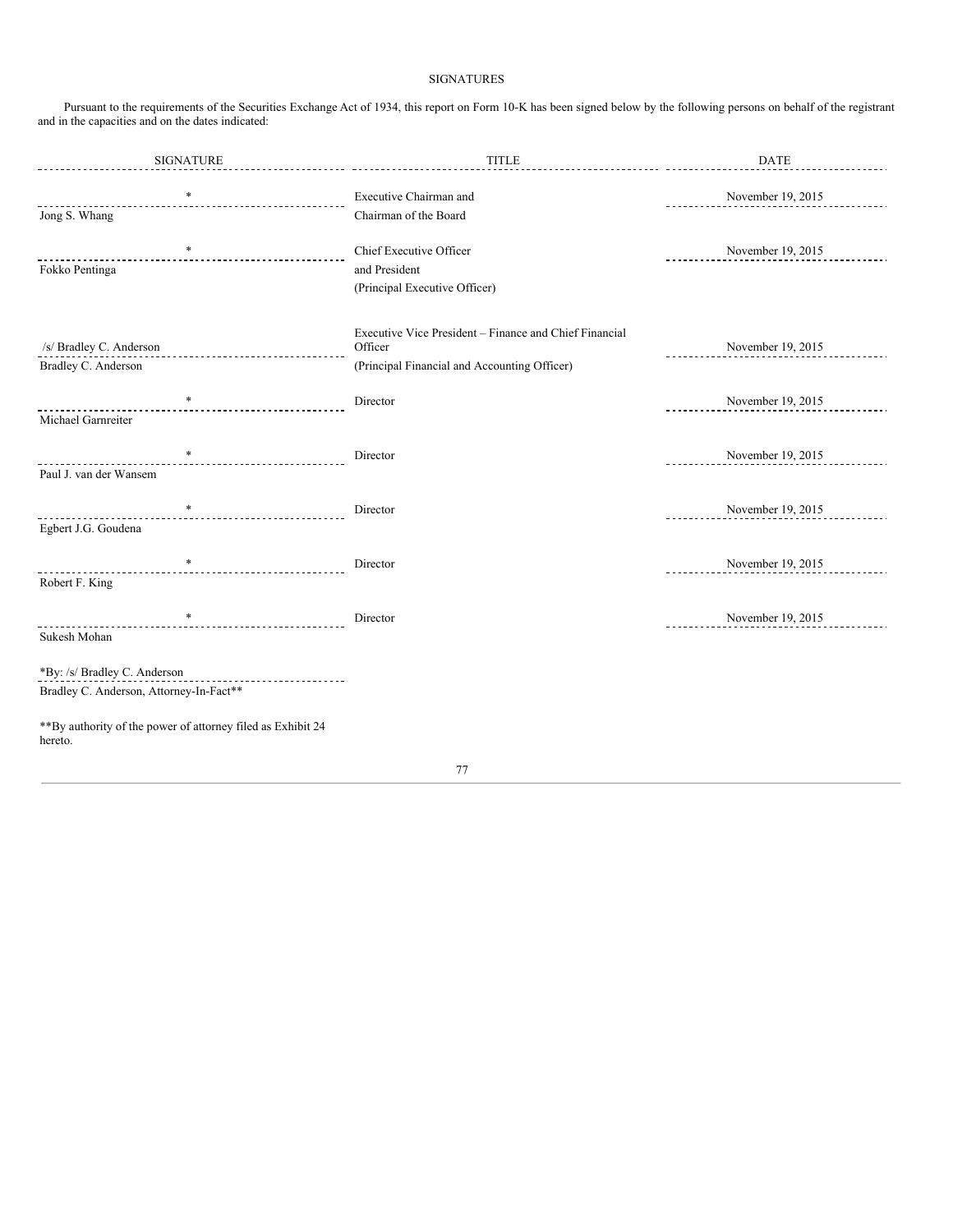# EXHIBIT INDEX

| <b>EXHIBIT</b><br>NO. | <b>DESCRIPTION</b>                                                                                                                                                                                        | <b>METHOD</b><br>OF FILING |
|-----------------------|-----------------------------------------------------------------------------------------------------------------------------------------------------------------------------------------------------------|----------------------------|
| 2.1                   | Agreement and Plan of Merger, dated October 21, 2014, by and among Amtech Systems, Inc., BTU Merger Sub, Inc., and BTU<br>International, Inc.                                                             | A                          |
| 3.1                   | Amended and Restated Articles of Incorporation, as amended through February 6, 2012.                                                                                                                      | $\mathbf B$                |
| 3.2                   | Certificate of Designations, Preferences and Privileges of the Series A Convertible Preferred Stock (Par Value \$.01 Per Share) of<br>Amtech Systems, Inc., dated as of April 21, 2005.                   | $\mathbf C$                |
| 3.3                   | Amended and Restated Bylaws of Amtech Systems, Inc., dated as of January 4, 2008.                                                                                                                         | D                          |
| 3.4                   | First Amendment to the Company's Amended and Restated Bylaws, dated January 30, 2015.                                                                                                                     | E                          |
| 4.1                   | Second Amended and Restated Rights Agreement, dated as of October 1, 2015, by and between Amtech Systems, Inc. and<br>Computershare Trust Company, N.A.                                                   | ${\rm F}$                  |
| 4.2                   | Form of Accredited Investor Subscription Agreement for the Series A Convertible Preferred Stock.                                                                                                          | $\mathsf{C}$               |
| 10.1                  | Amtech Systems, Inc. 1998 Stock Option Plan, as amended through March 29, 2002.                                                                                                                           | G                          |
| 10.2                  | Non-Employee Directors Stock Option Plan, effective July 8, 2005 as amended through May 8, 2014.                                                                                                          | H                          |
| 10.3                  | 2007 Employee Stock Incentive Plan of Amtech Systems, Inc., as amended, effective April 9, 2015.                                                                                                          | $\bf{I}$                   |
| 10.4                  | Second Amended and Restated Employment Agreement between Amtech Systems, Inc. and Jong S. Whang, dated February 9,<br>2012.                                                                               | B                          |
| 10.5                  | Amendment, dated as of July 1, 2012, to the Second Amended and Restated Employment Agreement between Amtech Systems,<br>Inc. and Jong S. Whang, dated as of February 9, 2012.                             | J                          |
| 10.6                  | Employment Agreement between Amtech Systems, Inc. and Fokko Pentinga, dated June 29, 2012.                                                                                                                | K                          |
| 10.7                  | Amendment, dated as of July 1, 2012, to the Employment Agreement between Amtech Systems, Inc. and Fokko Pentinga, dated as<br>of June 29, 2012.                                                           | J                          |
| 10.8                  | Second Amendment, dated June 28, 2013, to the Second Amended and Restated Employment Agreement between Amtech<br>Systems, Inc. and Jong S. Whang, dated as of February 9, 2012.                           | L                          |
| 10.9                  | Second Amendment, dated June 28, 2013, to the Employment Agreement between Amtech Systems, Inc. and Fokko Pentinga,<br>dated as of June 29, 2012.                                                         | L                          |
| 10.10                 | Employment Agreement, dated October 21, 2014, by and between Paul J. van der Wansem and the Company.                                                                                                      | M                          |
| 10.11                 | Consulting Agreement, dated October 21, 2014, by and between Paul J. van der Wansem and the Company.                                                                                                      | M                          |
| 10.12                 | Fourth Amendment to Employment Agreement between Amtech Systems, Inc. and Jong S. Whang, dated April 9, 2015.                                                                                             | $\mathbf N$                |
| 10.13                 | Fourth Amendment to Employment Agreement between Amtech Systems, Inc. and Fokko Pentinga, dated April 9, 2015.                                                                                            | ${\bf N}$                  |
| 10.14                 | Employment Agreement between Amtech Systems, Inc. and Bradley C. Anderson, dated April 9, 2015.                                                                                                           | N                          |
| 10.15                 | Investment Agreement regarding Shanghai Kingstone Semiconductor Company, Ltd., dated July 17, 2015, by and between<br>Kingstone Technology Hong Kong Limited and Suzhou Zhou Jing Investment Center (LP). | $O+$                       |
| 21.1                  | Subsidiaries of the Registrant                                                                                                                                                                            | *                          |
| 23.1                  | Consent of Independent Registered Public Accounting Firm - Mayer Hoffman McCann P.C.                                                                                                                      | $\ast$                     |
| 24.1                  | Powers of Attorney                                                                                                                                                                                        | $\ast$                     |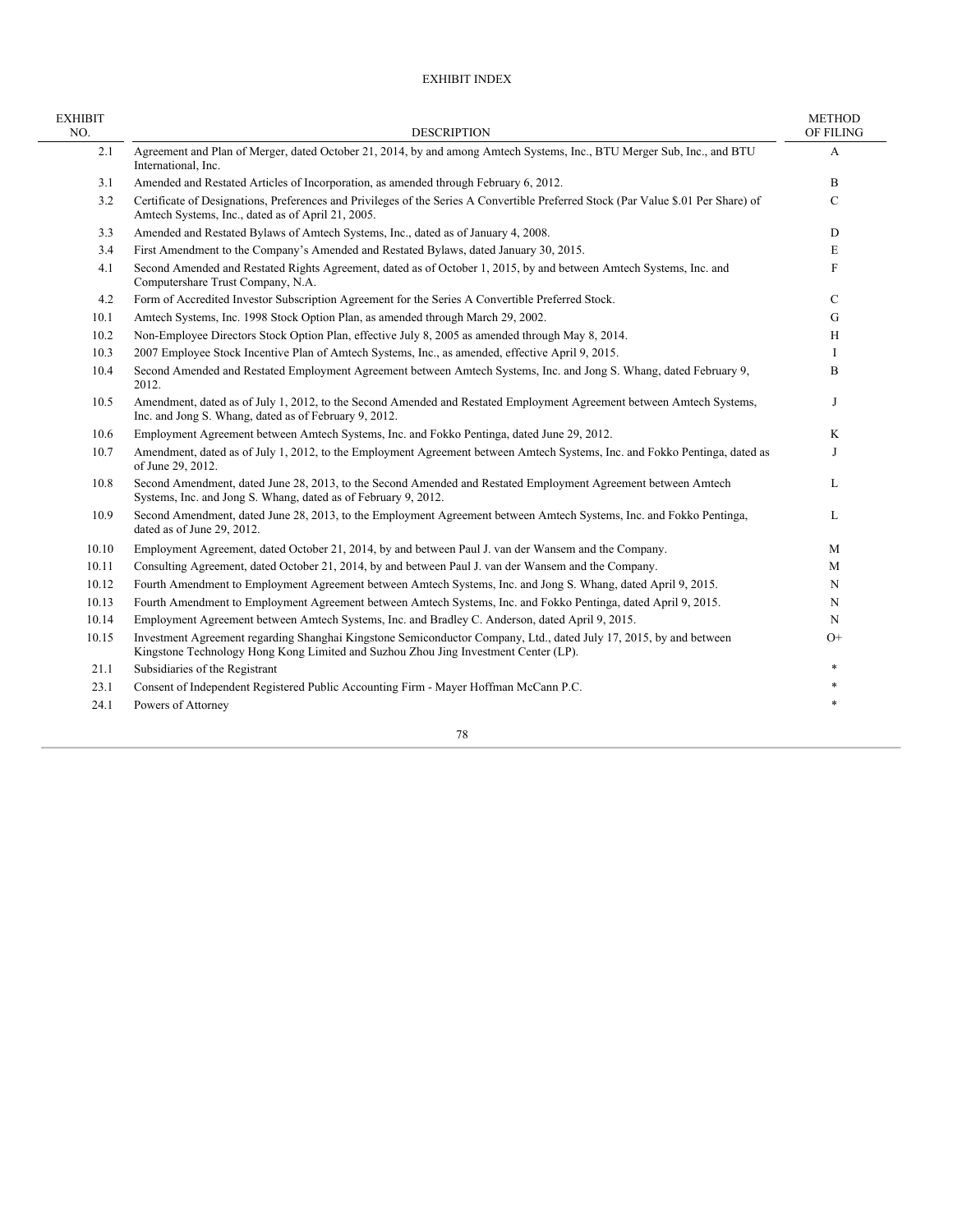| 31.1    | Certification Pursuant to Rule $13a-14(a)/15d-14(a)$ of the Securities Exchange Act of 1934, as Amended                | $*$    |
|---------|------------------------------------------------------------------------------------------------------------------------|--------|
| 31.2    | Certification Pursuant to Rule 13a-14(a)/15d-14(a) of the Securities Exchange Act of 1934, as Amended                  | $*$    |
| 32.1    | Certification Pursuant to 18 U.S.C. Section 1350, as Adopted Pursuant to Section 906 of the Sarbanes-Oxley Act of 2002 | $*$    |
| 32.2    | Certification Pursuant to 18 U.S.C. Section 1350, as Adopted Pursuant to Section 906 of the Sarbanes-Oxley Act of 2002 | $*$    |
| 99.1    | Letter Agreement, dated October 8, 2015, by and between the Company and the Joint Filers.                              | P      |
| 101.INS | <b>XBRL</b> Instance Document                                                                                          | $*$    |
| 101.SCH | <b>XBRL Taxonomy Extension Schema Document</b>                                                                         | $*$    |
| 101.PRE | Taxonomy Presentation Linkbase Document                                                                                | $\ast$ |
| 101.CAL | <b>XBRL Taxonomy Calculation Linkbase Document</b>                                                                     | $*$    |
| 101.LAB | XBRL Taxonomy Label Linkbase Document                                                                                  | $*$    |
| 101.DEF | XBRL Taxonomy Extension Definition Linkbase Document                                                                   | $*$    |
|         |                                                                                                                        |        |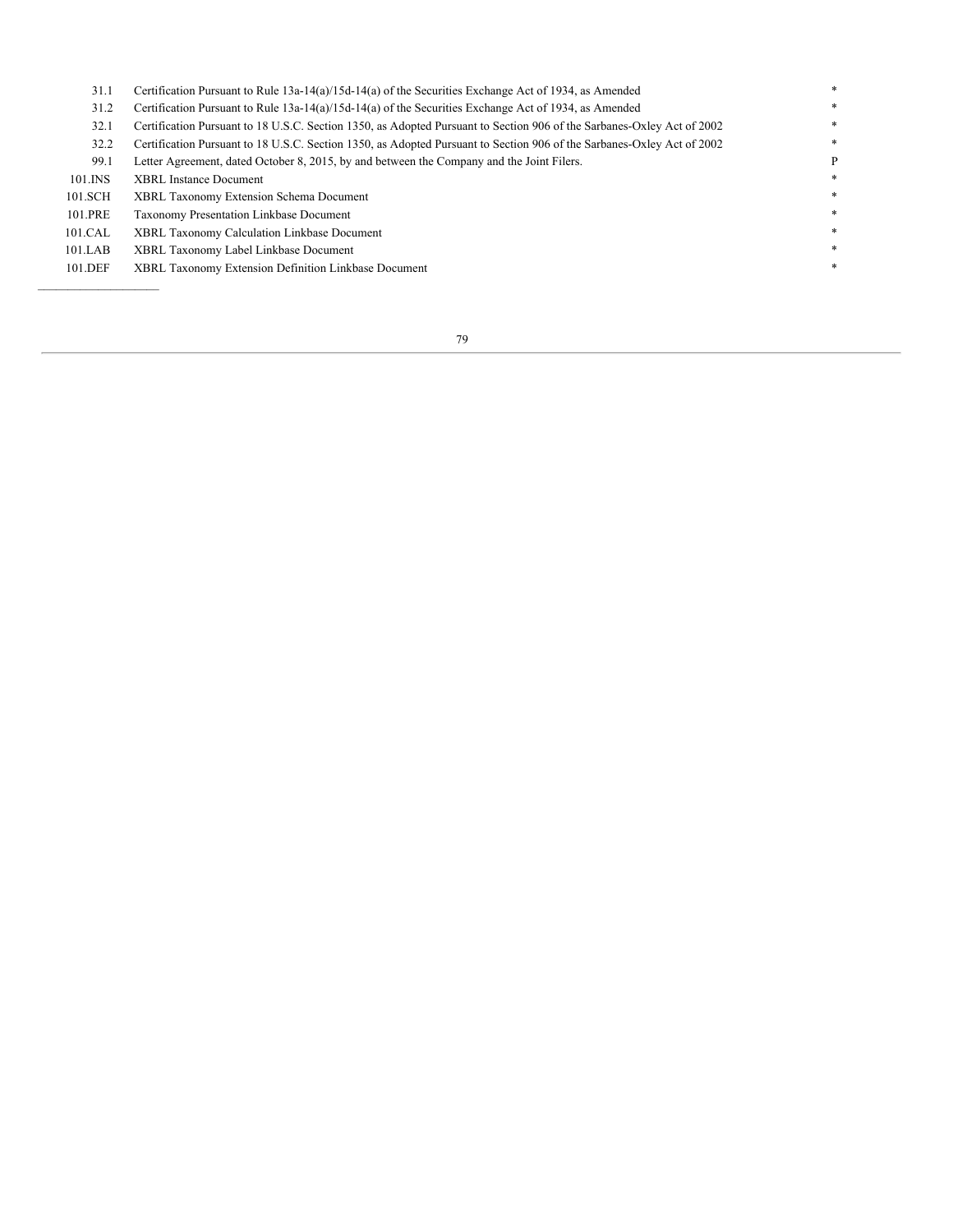- + This agreement is written in both the English and Chinese languages, and both versions are equally binding pursuant to the agreement. The English version was filed with the SEC and the Chinese language version is available from the Company upon request.
- Filed herewith.
- A Pursuant to applicable securities laws and regulations, the Company is deemed to have complied with the reporting obligation relating to the submission of interactive data files in such exhibits and is not subject to liability under any anti-fraud provisions or other liability provisions of the federal securities laws as long as the Company has made a good faith attempt to comply with the submission requirements and promptly amends the interactive data files after becoming aware that the interactive data files fail to comply with the submission requirements. In addition, users of this data are advised that, pursuant to Rule 406T of Regulation S-T, these interactive data files are deemed not filed or part of a registration statement or prospectus for purposes of Sections 11 or 12 of the Securities Act of 1933 or Section 18 of the Securities Exchange Act of 1934 and otherwise are not subject to liability under these sections.
- B Incorporated by reference to Amtech's Quarterly Report on Form 10-Q for the quarterly period ended December 31, 2011.
- C Incorporated by reference to Amtech's Current Report on Form 8-K filed with the Securities and Exchange Commission on April 28, 2005.
- D Incorporated by reference to Amtech's Current Report on Form 8-K filed with the Securities and Exchange Commission on January 8, 2008.
- E Incorporated by reference to Amtech's Current Report on Form 8-K filed with the SEC on February 2, 2015.
- F Incorporated by reference to Amtech's Current Report on Form 8-K filed with the Securities and Exchange Commission on October 5, 2015.
- G Incorporated by reference to Amtech's Form S-8 Registration Statement (related to the 1998 Stock Option Plan), filed with the Securities and Exchange Commission on February 11, 2003.
- H Incorporated by reference to Amtech's Current Report on Form 8-K filed with the Securities and Exchange Commission on May 14, 2014.
- I Incorporated by reference to Exhibit 10.4 to Amtech's Current Report on Form 8-K filed with the SEC on April 10, 2015.
- J Incorporated by reference to Amtech's Quarterly Report on Form 10-Q for the quarterly period ended June 30, 2012.
- K Incorporated by reference to Amtech's Current Report on Form 8-K filed with the Securities and Exchange Commission on July 6, 2012.
- L Incorporated by reference to Amtech's Quarterly Report on Form 10-Q for the quarterly period ended June 30, 2013.
- M Incorporated herein by reference to the Company's Current Report on Form 8-K filed with the SEC on February 2, 2015.
- N Incorporated herein by reference to Exhibit 10.1 to the Company's Current Report on Form 8-K filed with the SEC on April 10, 2015.
- O Incorporated by reference to Amtech's Quarterly Report on Form 10-Q for the quarterly period ended June 30, 2015.
- P Incorporated by reference to Amtech's Current Report on Form 8-K filed with the Securities and Exchange Commission on October 8, 2015.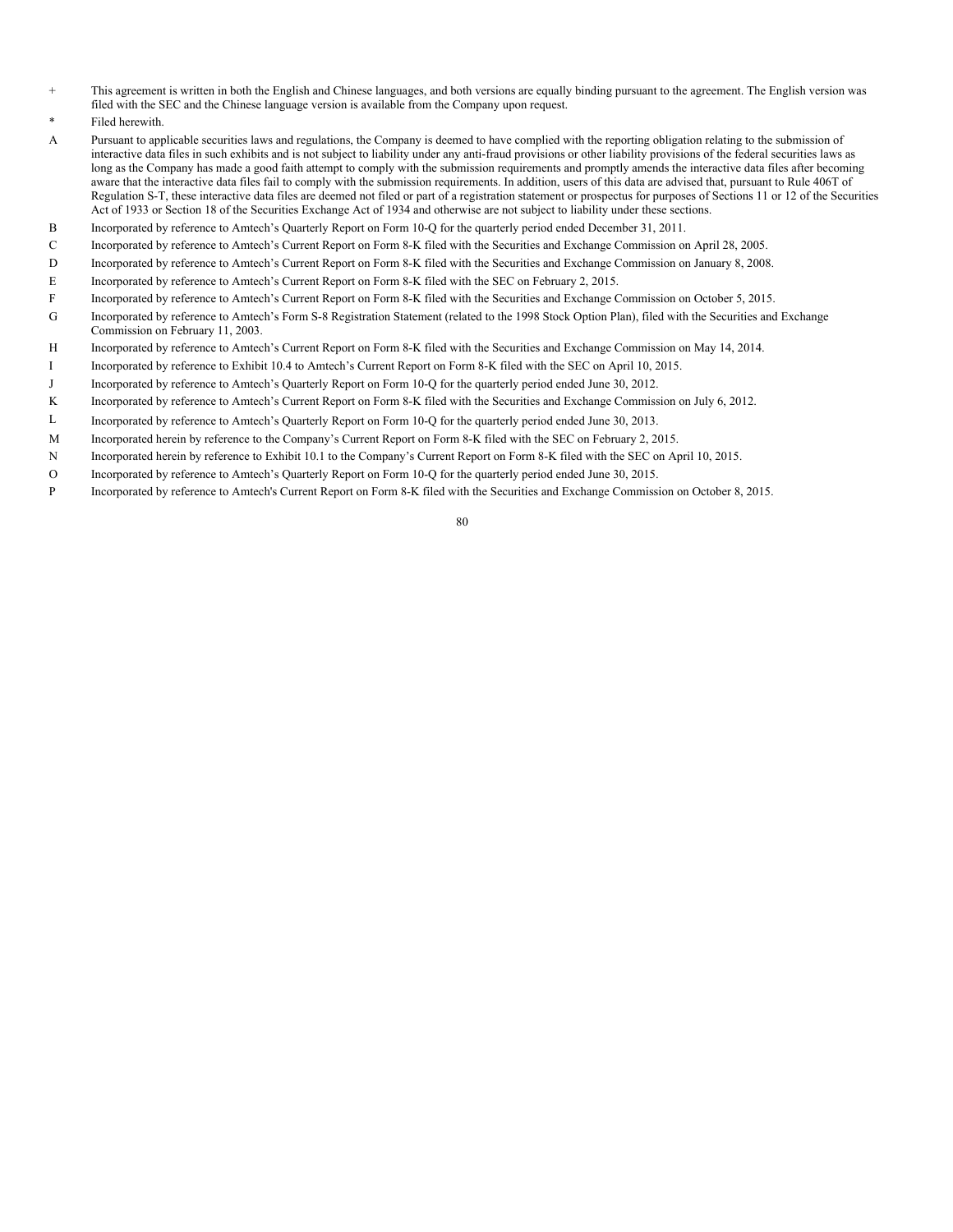## AMTECH SYSTEMS, INC. AND ITS SUBSIDIARIES

# SUBSIDIARIES OF THE REGISTRANT

| Name                                            | Jurisdiction in which incorporated |
|-------------------------------------------------|------------------------------------|
| Tempress Systems, Inc.                          | <b>State of Texas</b>              |
|                                                 |                                    |
| Tempress Group Holding BV                       | The Netherlands                    |
|                                                 |                                    |
| Tempress Holdings BV                            | The Netherlands                    |
| Tempress Systems BV                             | The Netherlands                    |
|                                                 |                                    |
| Tempress Manufacturing BV                       | The Netherlands                    |
|                                                 |                                    |
| Tempress Engineering BV                         | The Netherlands                    |
| Tempress Onroerend Goed BV                      | The Netherlands                    |
|                                                 |                                    |
| Tempress IP BV                                  | The Netherlands                    |
|                                                 |                                    |
| Tempress Asia Holding BV                        | The Netherlands                    |
|                                                 |                                    |
| Tempress Hong Kong Limited                      | Hong Kong                          |
|                                                 |                                    |
| P.R. Hoffman Machine Products, Inc.             | State of Arizona                   |
| Bruce Technologies, Inc.                        | <b>State of Massachusetts</b>      |
|                                                 |                                    |
| Bruce Technologies Europe GmbH                  | Federal Republic of Germany        |
|                                                 |                                    |
| <b>R2D Automation SAS</b>                       | France                             |
|                                                 |                                    |
| Amtech Tempress New Energy Technologies Limited | China                              |
|                                                 |                                    |
| BTU International, Inc.                         | <b>State of Delaware</b>           |
|                                                 |                                    |
| BTU Overseas, Ltd.                              | <b>State of Delaware</b>           |
|                                                 |                                    |
| BTU Europe Ltd.                                 | <b>State of Delaware</b>           |
|                                                 |                                    |
| BTU Overseas (Shanghai) Co., Ltd                | <b>State of Delaware</b>           |
| BTU Ltd. (Shanghai)                             | <b>State of Delaware</b>           |
|                                                 |                                    |
| SoLayTec B.V.                                   | The Netherlands                    |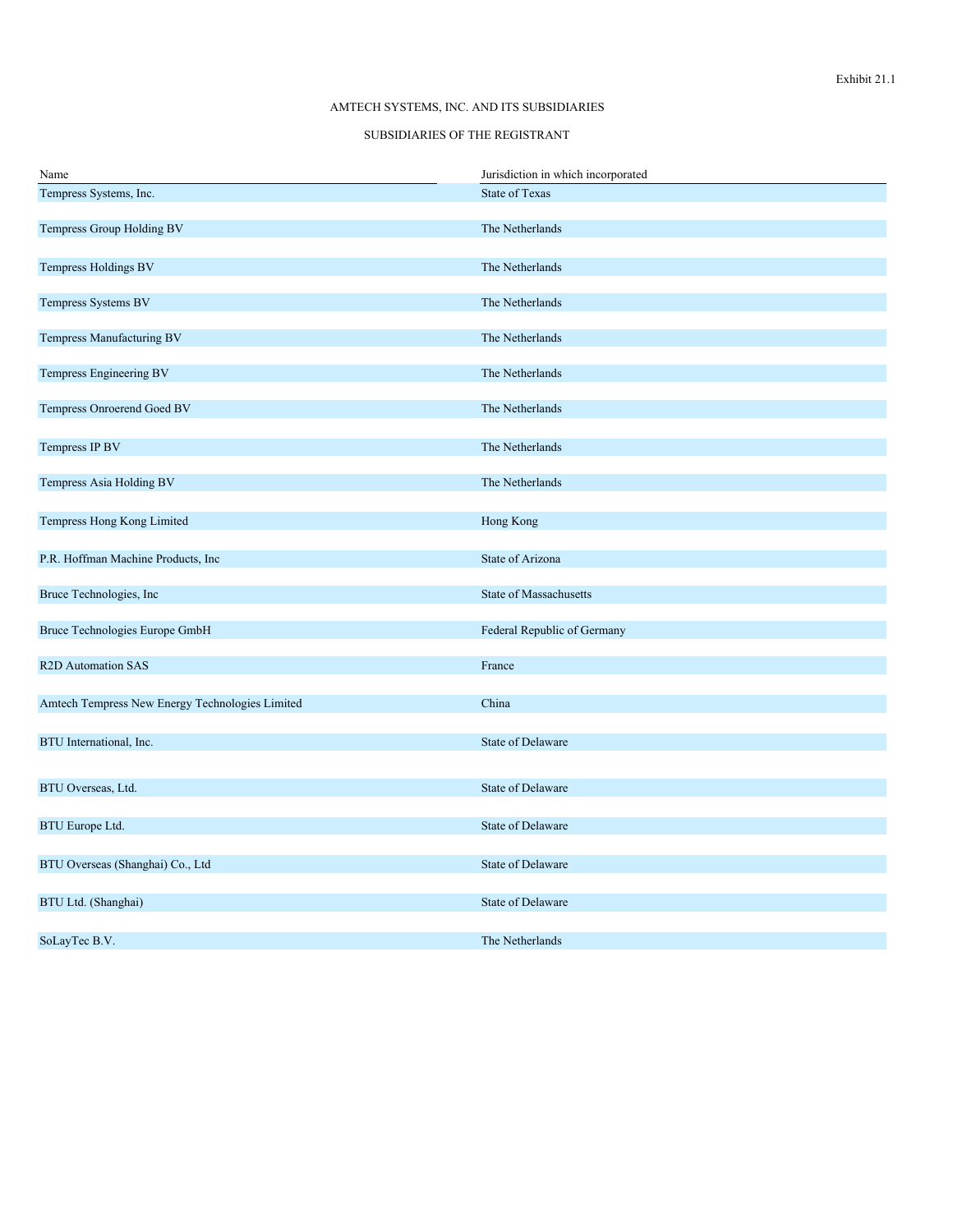## **CONSENT OF INDEPENDENT REGISTERED PUBLIC ACCOUNTANTS**

As independent registered public accountants, we hereby consent to the incorporation by reference in the Registration Statements Nos. 333-139592, 333-140372, 333-146856, and 333-147440 on Form S-1, Nos. 333-09917, 333-10117, 333-47098, and 333-131044 on Form S-3, Nos. 333-09909, 333-09911, 333-46086, 333-76812, 333-103101, 333- 131051, 333-145454, 333-168606, 333-168607, 333-196937, 333-196940, and 333-204431 on Form S-8 and No. 333-200558 on Form S-4 of our reports dated November 19, 2015, with respect to the consolidated financial statements of Amtech Systems, Inc. as of September 30, 2015 and 2014 and for the years ended September 30, 2015, 2014, and 2013, and with respect to the effectiveness of internal control over financial reporting as of September 30, 2015, included in this Annual Report on Form 10-K.

/s/ MAYER HOFFMAN MCCANN P.C.

Phoenix, Arizona November 19, 2015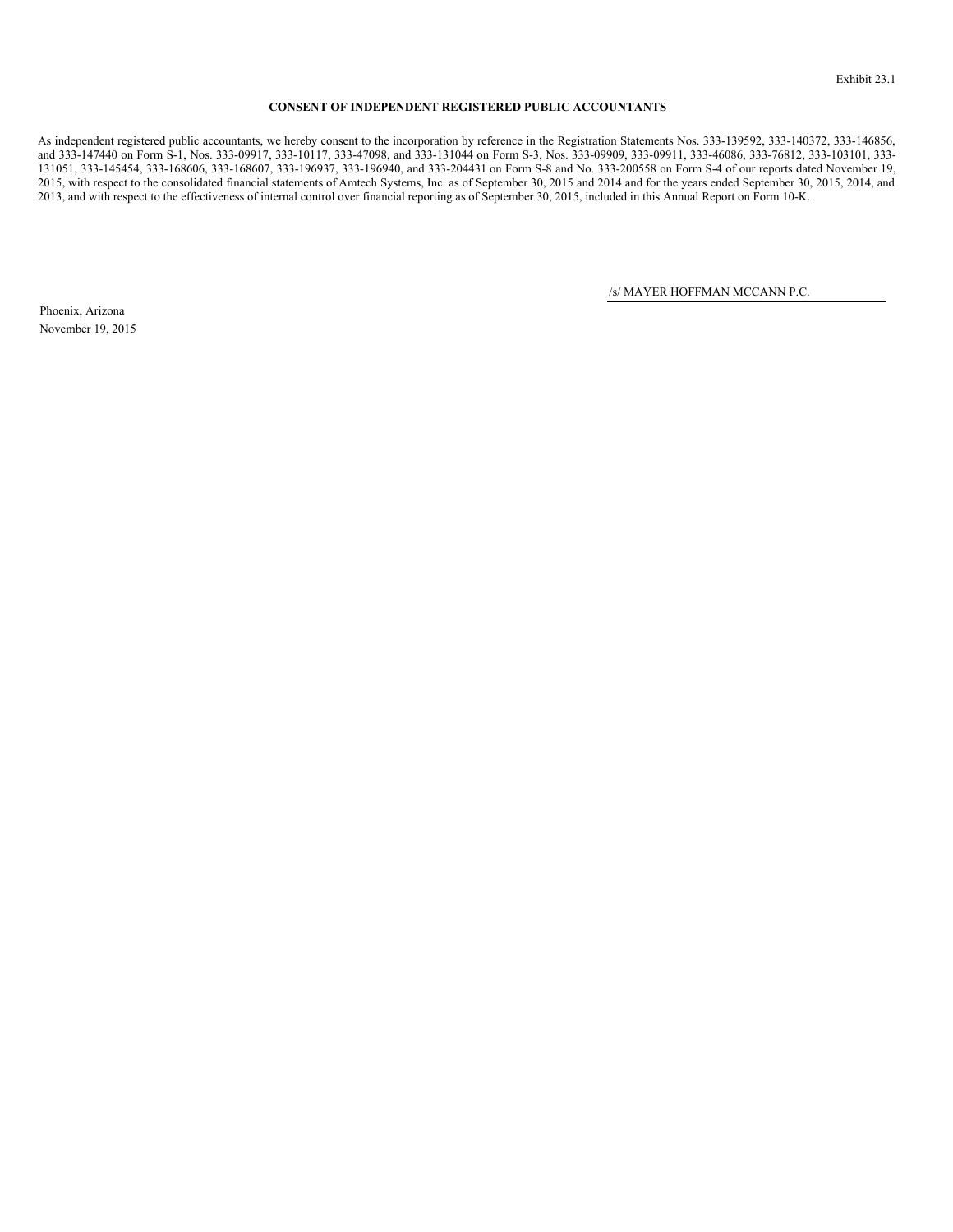# **POWER OF ATTORNEY**

KNOW ALL MEN BY THESE PRESENTS, THAT EACH PERSON WHOSE SIGNATURE APPEARS BELOW CONSTITUTES AND APPOINTS JONG S. WHANG AND BRADLEY C. ANDERSON, AND EACH OF THEM, HIS TRUE AND LAWFUL ATTORNEYS-IN-FACT AND AGENTS, WITH FULL POWER OF SUBSTITUTION AND RESUBSTITUTION, FOR HIM AND IN HIS NAME, PLACE AND STEAD, IN ANY AND ALL CAPACITIES, TO SIGN AMTECH SYSTEMS, INC.'S ANNUAL REPORT ON FORM 10-K FOR THE FISCAL YEAR ENDED SEPTEMBER 30, 2015, AND ANY AND ALL AMENDMENTS TO SUCH ANNUAL REPORT ON FORM 10-K, AND TO FILE THE SAME, WITH ALL EXHIBITS THERETO, AND OTHER DOCUMENTS IN CONNECTION THEREWITH WITH THE SECURITIES AND EXCHANGE COMMISSION, GRANTING UNTO SAID ATTORNEYS-IN-FACT AND AGENTS, AND EACH OF THEM, FULL POWER AND AUTHORITY TO DO AND PERFORM EACH AND EVERY ACT AND THING REQUISITE AND NECESSARY TO BE DONE IN AND ABOUT THE PREMISES, AS FULLY AND TO ALL INTENTS AND PURPOSES AS HE MIGHT OR COULD DO IN PERSON HEREBY RATIFYING AND CONFIRMING ALL THAT SAID ATTORNEYS-IN-FACT AND AGENTS, OR HIS SUBSTITUTE OR SUBSTITUTES, MAY LAWFULLY DO OR CAUSE TO BE DONE BY VIRTUE HEREOF.

| Signature                                                | Title                                                                                                                     | Date              |
|----------------------------------------------------------|---------------------------------------------------------------------------------------------------------------------------|-------------------|
| /s/ Jong S. Whang<br>Jong S. Whang                       | Executive Chairman and<br>Chairman of the Board                                                                           | November 19, 2015 |
| /s/ Fokko Pentinga<br>Fokko Pentinga                     | Chief Executive Officer and President<br>(Principal Executive Officer)                                                    | November 19, 2015 |
| /s/ Bradley C. Anderson<br>Bradley C. Anderson           | Executive Vice President -- Finance, Chief Financial Officer, Treasurer and<br>Secretary<br>(Principal Financial Officer) | November 19, 2015 |
| /s/ Paul J. van der Wansem<br>Paul J. van der Wansem     | Member, Management Executive Committee and Director                                                                       | November 19, 2015 |
| /s/ Michael Garnreiter<br>Michael Garnreiter             | Director                                                                                                                  | November 19, 2015 |
| /s/ Egbert Jan Geert Goudena<br>Egbert Jan Geert Goudena | Director                                                                                                                  | November 19, 2015 |
| /s/ Robert F. King<br>Robert F. King                     | Director                                                                                                                  | November 19, 2015 |
| /s/ Sukesh Mohan<br>Sukesh Mohan                         | Director                                                                                                                  | November 19, 2015 |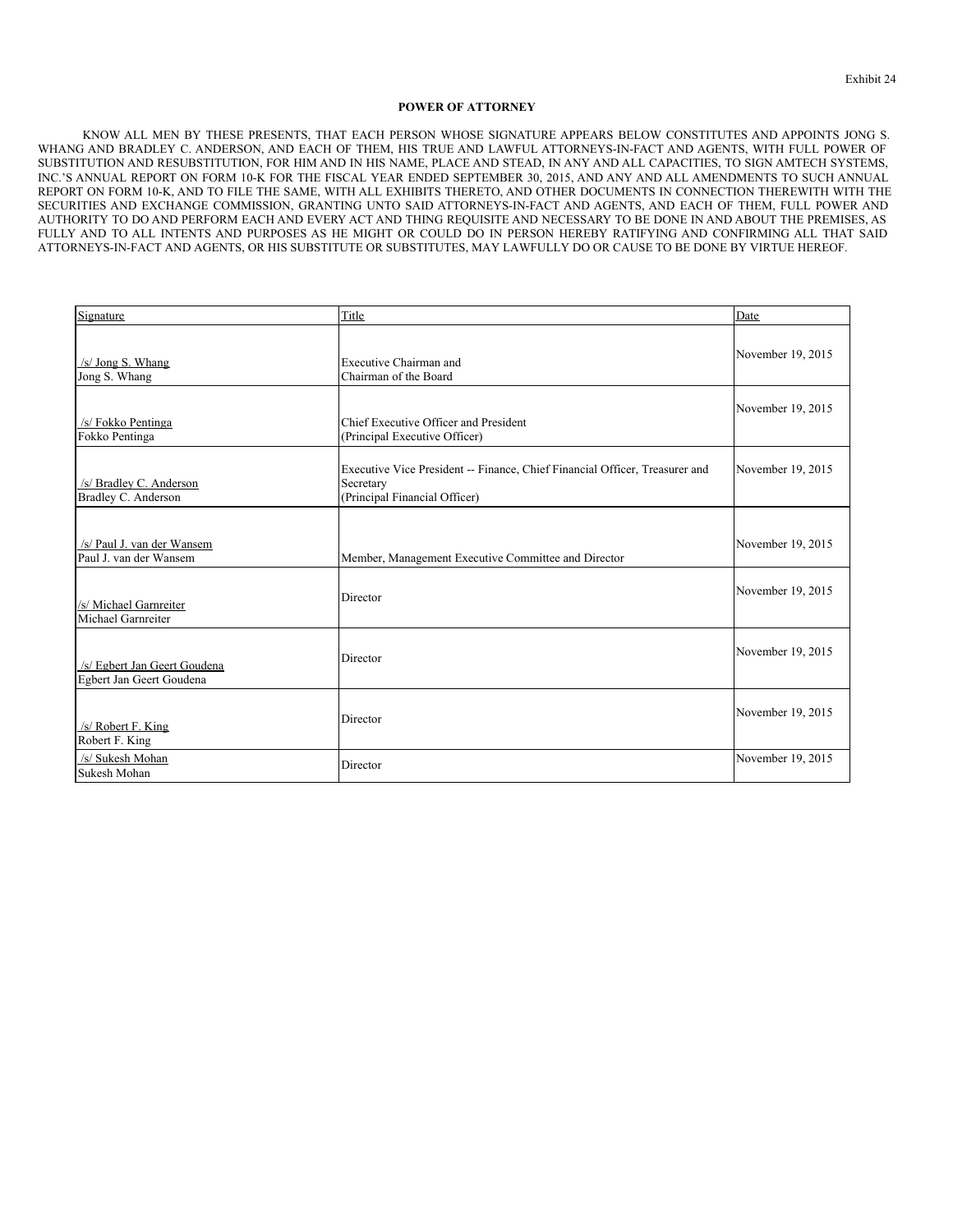#### AMTECH SYSTEMS, INC. AND ITS SUBSIDIARIES CERTIFICATION PURSUANT TO RULE 13a-14(a)/15d-14(a) OF THE SECURITIES EXCHANGE ACT OF 1934, AS AMENDED

I, Fokko Pentinga, certify that:

- 1. I have reviewed this Annual Report on Form 10-K of Amtech Systems, Inc. (the "registrant");
- Based on my knowledge, this report does not contain any untrue statement of a material fact or omit to state a material fact necessary to make the statements made, in light of the circumstances under which such statements were made, not misleading with respect to the period covered by this report;
- 3. Based on my knowledge, the financial statements, and other financial information included in this report, fairly present in all material respects the financial condition, results of operations and cash flows of the registrant as of, and for, the periods presented in this report;
- 4. The registrant's other certifying officer and I are responsible for establishing and maintaining disclosure controls and procedures (as defined in Exchange Act Rules 13a-15(e) and 15d-15(e)) and internal control over financial reporting (as defined in Exchange Act Rules 13a-15(f) and 15d-15(f)) for the registrant and have:
	- (a) Designed such disclosure controls and procedures, or caused such disclosure controls and procedures to be designed under our supervision, to ensure that material information relating to the registrant, including its consolidated subsidiaries, is made known to us by others within those entities, particularly during the period in which this report is being prepared;
	- (b) Designed such internal control over financial reporting, or caused such internal control over financial reporting to be designed under our supervision, to provide reasonable assurance regarding the reliability of financial reporting and the preparation of financial statements for external purposes in accordance with generally accepted accounting principles;
	- (c) Evaluated the effectiveness of the registrant's disclosure controls and procedures and presented in this report our conclusions about the effectiveness of the disclosure controls and procedures, as of the end of the period covered by this report based on such evaluation; and
	- (d) Disclosed in this report any change in the registrant's internal control over financial reporting that occurred during the registrant's most recent fiscal quarter (the registrant's fourth fiscal quarter in the case of an annual report) that has materially affected, or is reasonably likely to materially affect, the registrant's internal control over financial reporting; and
- 5. The registrant's other certifying officer and I have disclosed, based on our most recent evaluation of internal control over financial reporting, to the registrant's auditors and the audit committee of registrant's board of directors (or persons performing the equivalent functions):
	- (a) All significant deficiencies and material weaknesses in the design or operation of internal control over financial reporting which are reasonably likely to adversely affect the registrant's ability to record, process, summarize and report financial information; and
	- (b) Any fraud, whether or not material, that involves management or other employees who have a significant role in the registrant's internal control over financial reporting.

By /s/ Fokko Pentinga

Fokko Pentinga Chief Executive Officer Amtech Systems, Inc. Date: November 19, 2015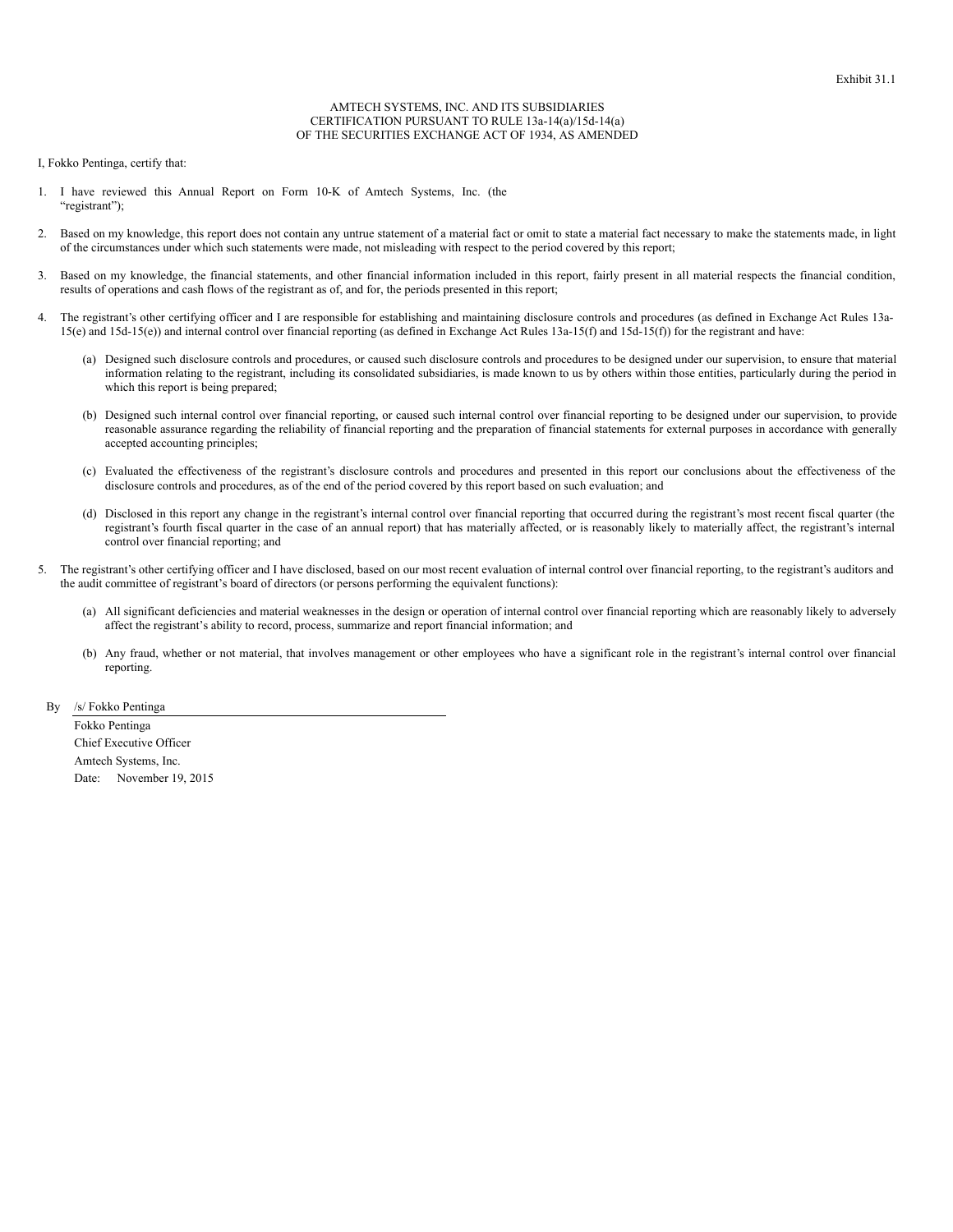#### AMTECH SYSTEMS, INC. AND ITS SUBSIDIARIES CERTIFICATION PURSUANT TO RULE 13a-14(a)/15d-14(a) OF THE SECURITIES EXCHANGE ACT OF 1934, AS AMENDED

I, Bradley C. Anderson, certify that:

- 1. I have reviewed this Annual Report on Form 10-K of Amtech Systems, Inc. (the "registrant"),
- Based on my knowledge, this report does not contain any untrue statement of a material fact or omit to state a material fact necessary to make the statements made, in light of the circumstances under which such statements were made, not misleading with respect to the period covered by this report;
- 3. Based on my knowledge, the financial statements, and other financial information included in this report, fairly present in all material respects the financial condition, results of operations and cash flows of the registrant as of, and for, the periods presented in this report;
- 4. The registrant's other certifying officer and I are responsible for establishing and maintaining disclosure controls and procedures (as defined in Exchange Act Rules 13a-15(e) and 15d-15(e)) internal control over financial reporting (as defined in Exchange Act Rules 13a-15(f) and 15d-15(f)) for the registrant and have:
	- (a) Designed such disclosure controls and procedures, or caused such disclosure controls and procedures to be designed under our supervision, to ensure that material information relating to the registrant, including its consolidated subsidiaries, is made known to us by others within those entities, particularly during the period in which this report is being prepared;
	- (b) Designed such internal control over financial reporting, or caused such internal control over financial reporting to be designed under our supervision, to provide reasonable assurance regarding the reliability of financial reporting and the preparation of financial statements for external purposes in accordance with generally accepted accounting principles;
	- (c) Evaluated the effectiveness of the registrant's disclosure controls and procedures and presented in this report our conclusions about the effectiveness of the disclosure controls and procedures, as of the end of the period covered by this report based on such evaluation; and
	- (d) Disclosed in this report any change in the registrant's internal control over financial reporting that occurred during the registrant's most recent fiscal quarter (the registrant's fourth fiscal quarter in the case of an annual report) that has materially affected, or is reasonably likely to materially affect, the registrant's internal control over financial reporting; and
- 5. The registrant's other certifying officer and I have disclosed, based on our most recent evaluation of internal control over financial reporting, to the registrant's auditors and the audit committee of registrant's board of directors (or persons performing the equivalent functions):
	- (a) All significant deficiencies and material weaknesses in the design or operation of internal control over financial reporting which are reasonably likely to adversely affect the registrant's ability to record, process, summarize and report financial information; and
	- (b) Any fraud, whether or not material, that involves management or other employees who have a significant role in the registrant's internal control over financial reporting.
- By /s/ Bradley C. Anderson

Bradley C. Anderson Executive Vice President – Finance and Chief Financial Officer Amtech Systems, Inc. Date: November 19, 2015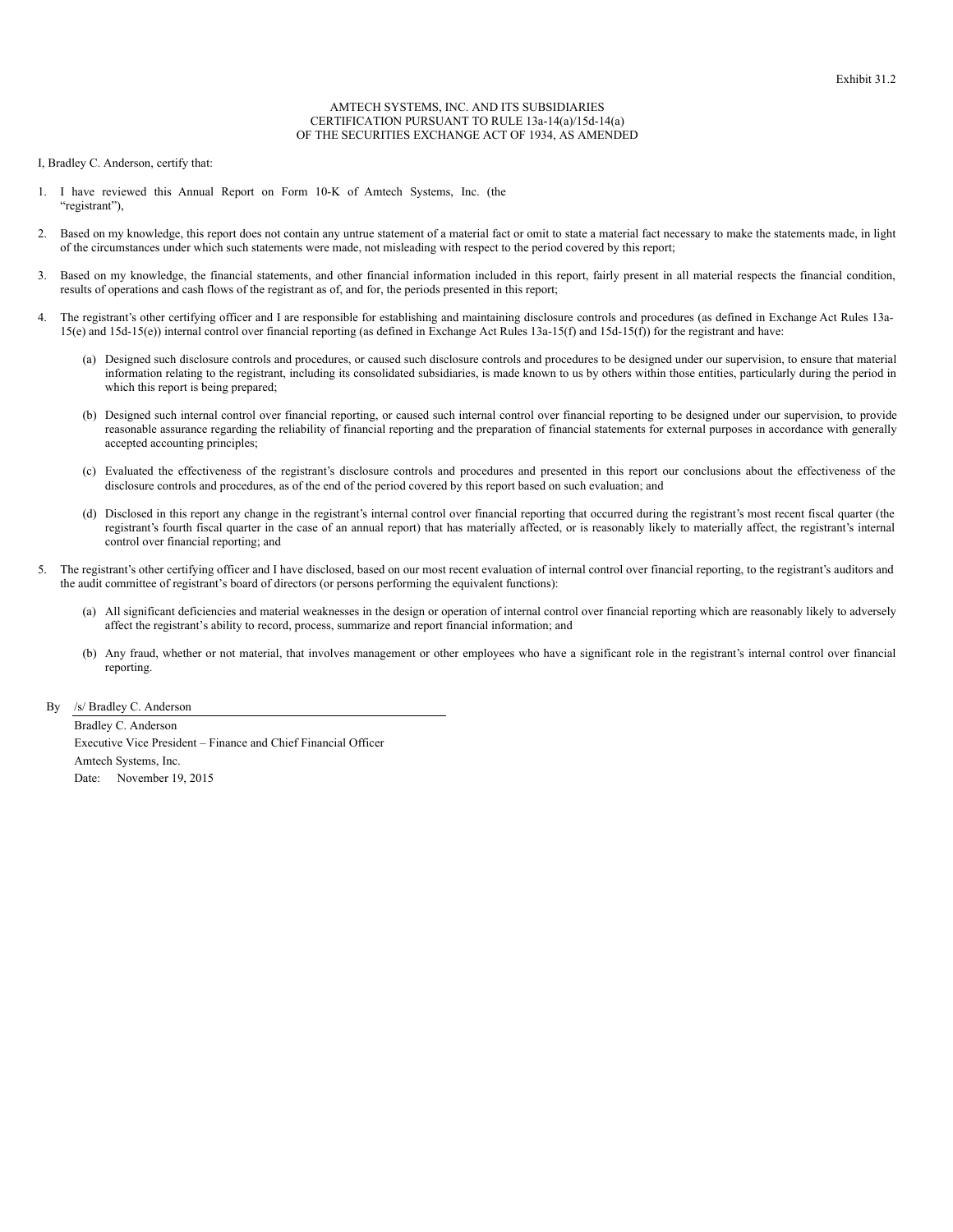## AMTECH SYSTEMS, INC. AND ITS SUBSIDIARIES

#### CERTIFICATION PURSUANT TO 18 U.S.C. SECTION 1350, AS ADOPTED PURSUANT TO SECTION 906 OF THE SARBANES-OXLEY ACT OF 2002

In connection with the Annual Report of Amtech Systems, Inc. (the "Company") on Form 10-K for the period ended September 30, 2015, as filed with the Securities and Exchange Commission on the date hereof (the "Report"), I, Fokko Pentinga, Chief Executive Officer of the Company, certify, pursuant to 18 U.S.C. ss. 1350, as adopted pursuant to ss. 906 of the Sarbanes-Oxley Act of 2002, that:

- (1) The Report fully complies with the requirements of Section 13(a) or 15(d) of the Securities Exchange Act of 1934; and
- (2) The information contained in the Report fairly presents, in all material respects, the financial condition and result of operations of the Company.

By /s/ Fokko Pentinga

Fokko Pentinga Chief Executive Officer Date: November 19, 2015